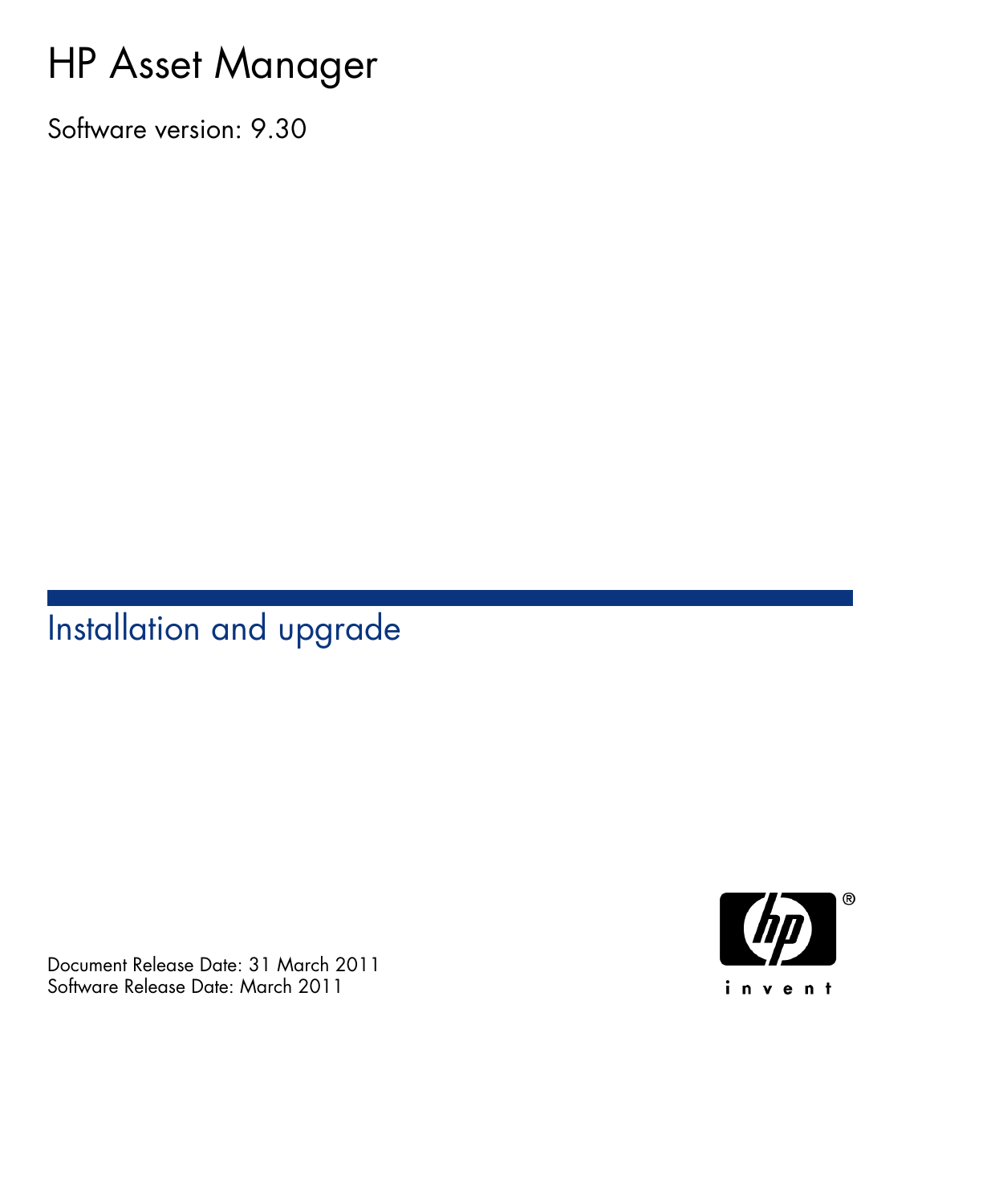# Legal Notices

#### **Copyright Notices**

© Copyright 1994-2011 Hewlett-Packard Development Company, L.P.

#### **Restricted Rights Legend**

Confidential computer software.

Valid license from HP required for possession, use or copying.

Consistent with FAR 12.211 and 12.212, Commercial Computer Software, Computer Software Documentation, and Technical Data for Commercial Items are licensed to the U.S. Government under vendor's standard commercial license.

#### **Warranty**

The only warranties for HP products and services are set forth in the express warranty statements accompanying such products and services.

Nothing herein should be construed as constituting an additional warranty.

HP shall not be liable for technical or editorial errors or omissions contained herein.

The information contained herein is subject to change without notice.

For information about third-party and/or open source license agreements, or to view open source code, use one of the following ways:

- <sup>n</sup> In the ThirdParty directory of the software installation CD-ROM
- n In the directories in which the binary files of the third-party and/or open source tools are located after installation of the software.
- n Through the component's url indicated in the **Open Source and Third-Party Software License Agreements** guide

#### **Trademark Notices**

- n Adobe®, Adobe logo®, Acrobat® and Acrobat Logo® are trademarks of Adobe Systems Incorporated.
- n Corel® and Corel logo® are trademarks or registered trademarks of Corel Corporation or Corel Corporation Limited.
- Java is a registered trademark of Oracle and/or its affiliates.
- n Microsoft®, Windows®, Windows NT®, Windows® XP, Windows Mobile® and Windows Vista® are U.S. registered trademarks of Microsoft Corporation.
- Oracle<sup>®</sup> is a registered trademark of Oracle Corporation and/or its affiliates.
- UNIX<sup>®</sup> is a registered trademark of The Open Group.

#### **Acknowledgements**

This product includes software developed by the Apache Software Foundation [\(http://www.apache.org/](http://www.apache.org/) [http://www.apache.org/]), which is Copyright © The Apache Software Foundation. All rights reserved.

This product includes software developed by The OpenLDAP Foundation, which is Copyright ©, The OpenLDAP Foundation, Redwood City, California, USA. All Rights Reserved. OpenLDAP® is a registered trademark of the OpenLDAP Foundation.

This product includes software developed by the OpenSSL Project for use in the OpenSSL Toolkit (http://www.openssl.org/), which is Copyright © The OpenSSL Project. All rights reserved.

This product includes software developed by the OpenSymphony Group (http://www.opensymphony.com/), which is Copyright © The OpenSymphony Group. All rights reserved.

This product includes code licensed from RSA Data Security.

This product includes software developed by the JDOM Project (http://www.jdom.org/), which is Copyright © Jason Hunter & Brett McLaughlin. All rights reserved.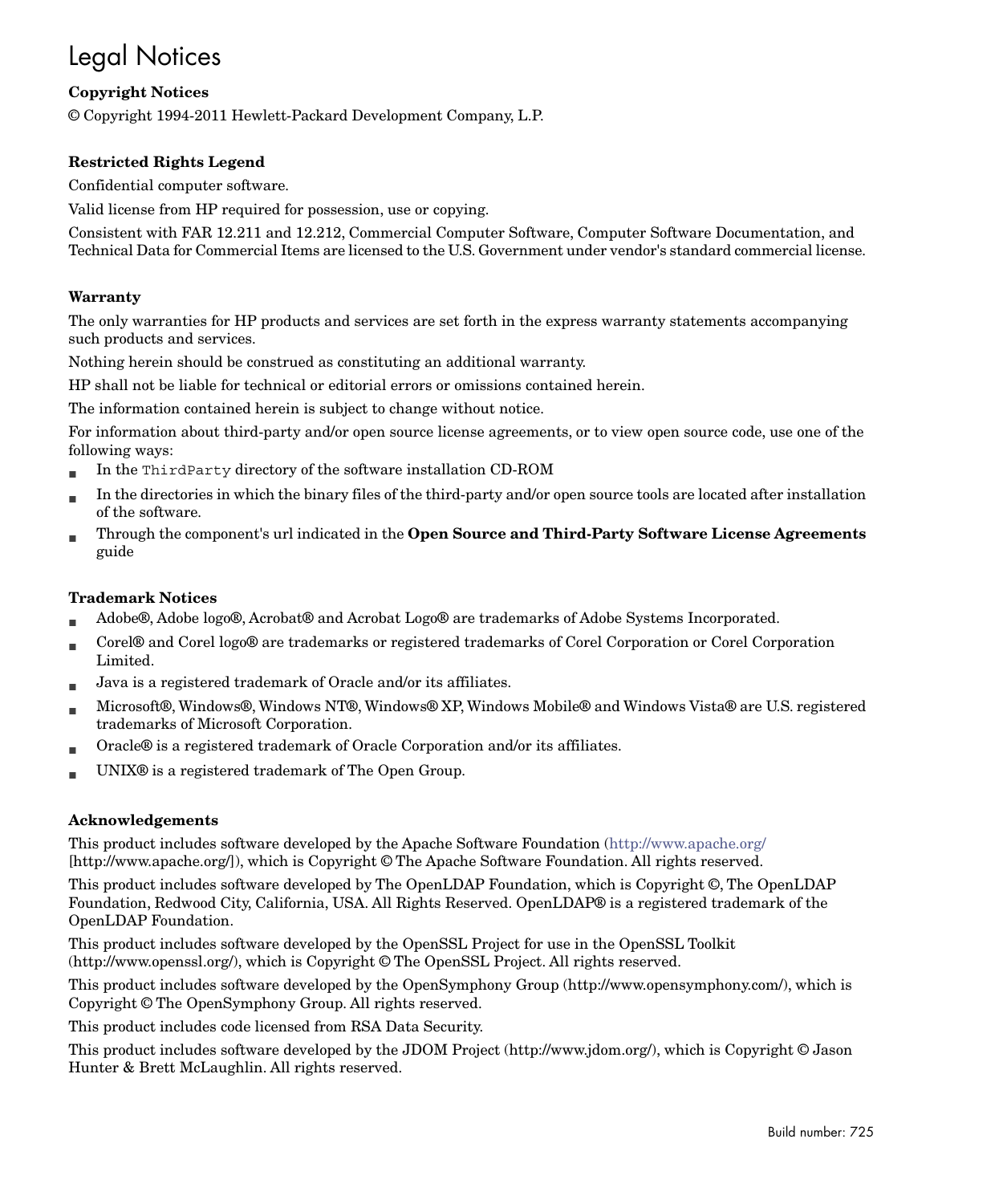# Table of Contents

| Introduction $\ldots \ldots \ldots \ldots \ldots \ldots \ldots \ldots$                                                  | 9              |
|-------------------------------------------------------------------------------------------------------------------------|----------------|
| Precautions for preserving Asset Manager data integrity                                                                 | 9<br>10        |
| Chapter 1. Components of Asset Manager                                                                                  | 11             |
|                                                                                                                         | 11<br>12<br>13 |
| Chapter 2. Supported environments                                                                                       | 15             |
|                                                                                                                         | 15<br>17       |
| Chapter 3. Upgrading a previous version                                                                                 | 19             |
| Upgrading Asset Manager 4.2.x, 4.3.x, 4.4.x, 5.0x or $5.1x$ - Overview $\ldots$<br>Detail of certain upgrade operations | 19<br>22       |
| Chapter 4. Installing and uninstalling in Windows (except<br>Asset Manager Web) 37                                      |                |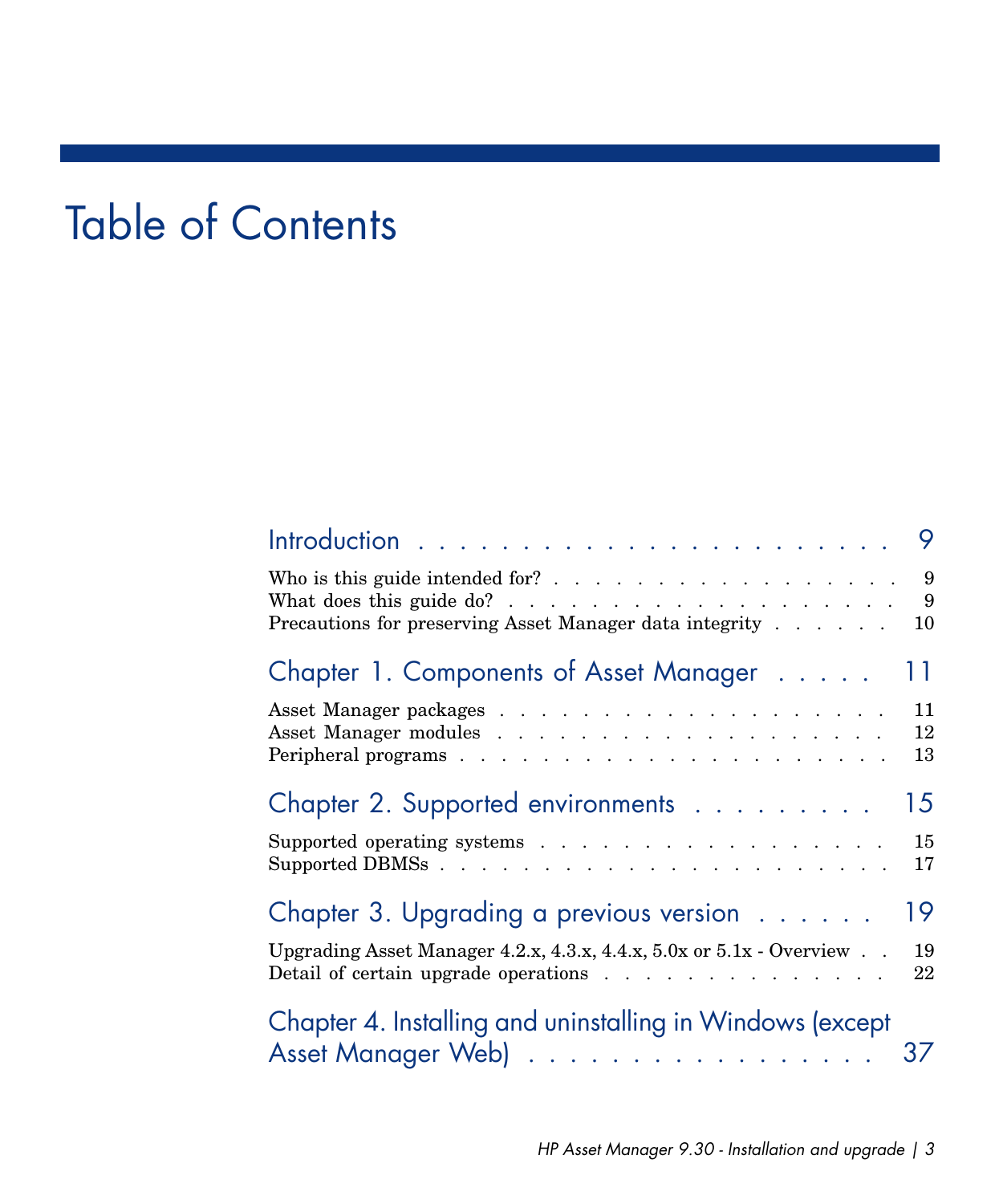| Before installing Asset Manager<br>37<br>Manual installation (graphical)<br>40<br>Manual uninstallation (graphical)<br>42<br>Automatic installation and uninstallation from the command line<br>43                                                                        |
|---------------------------------------------------------------------------------------------------------------------------------------------------------------------------------------------------------------------------------------------------------------------------|
| Chapter 5. Configuring in Windows (except<br>51<br>Asset Manager Web                                                                                                                                                                                                      |
| 51<br>52<br>Asset Manager Automated Process Manager<br>53<br>55<br>Distributing software on sets of computers $\ldots$<br>55<br>Integrating with HP Connect-It $\ldots$<br>55<br>56                                                                                       |
| Chapter 6. Installing and configuring in Unix (except<br>Asset Manager Web)<br>59                                                                                                                                                                                         |
| 60<br>Implementing Asset Manager Automated Process Manager<br>63<br>Accessing the Asset Manager database using the API<br>67                                                                                                                                              |
| Chapter 7. Installing, configuring, removing and<br>updating Asset Manager Web<br>69                                                                                                                                                                                      |
| Asset Manager Web Architecture<br>69<br>70<br>Configuring Asset Manager Web<br>106<br>Accessing Asset Manager using Internet Explorer<br>106<br>Optimizing Asset Manager Web.<br>107<br>Uninstalling Asset Manager Web<br>109<br>110<br>Updating Asset Manager Web<br>111 |
| 113<br>Chapter 8. . ini and . cfg files                                                                                                                                                                                                                                   |
| Available .ini and .cfg files<br>113<br>Modifying the .ini files $\ldots$<br>116                                                                                                                                                                                          |
| Chapter 9. Performance considerations<br>121                                                                                                                                                                                                                              |
| Index<br>123<br>the contract of the contract of                                                                                                                                                                                                                           |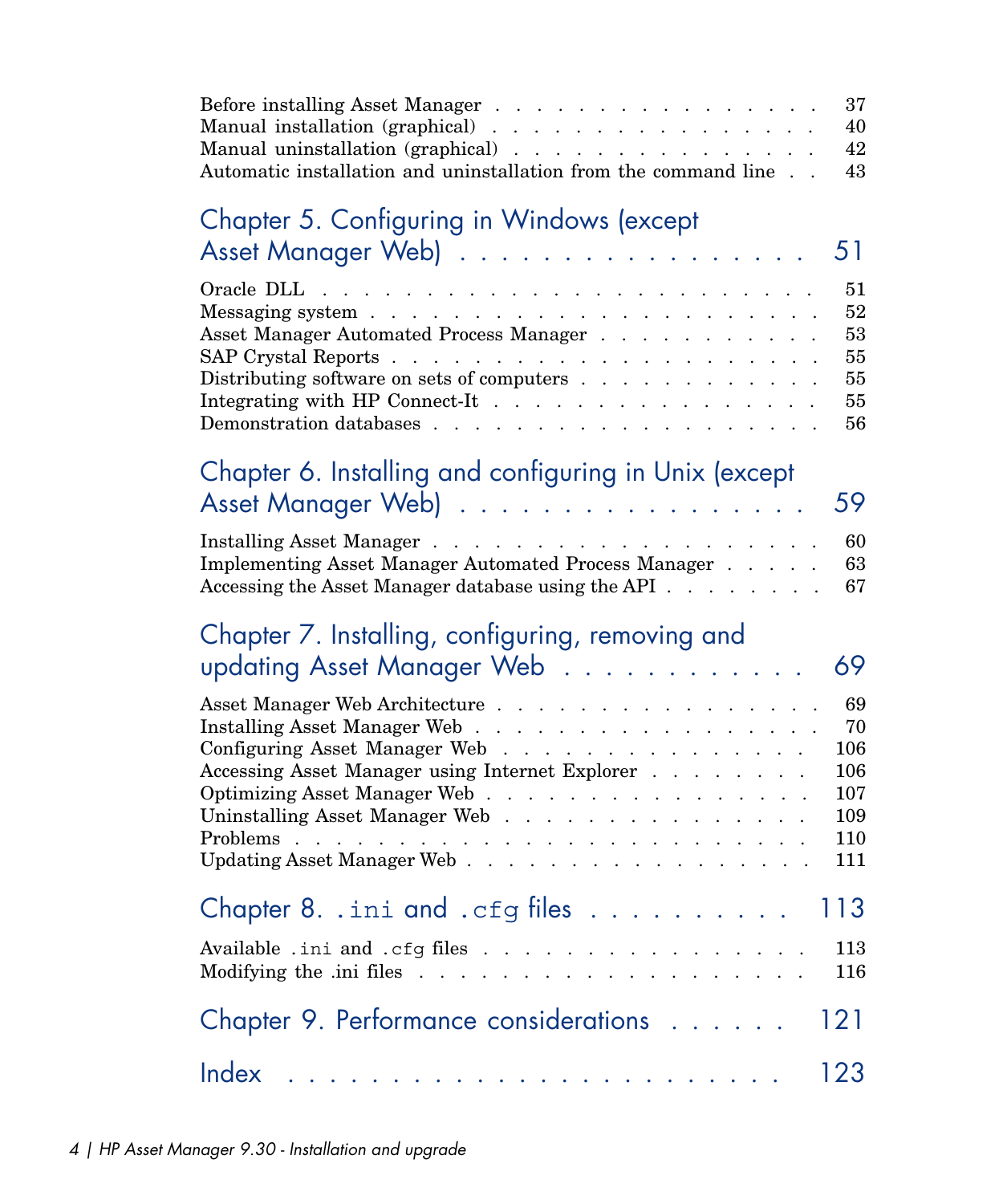# List of Figures

| 3.1. Upgrading a $4.2.x$ , $4.3.x$ , $4.4.x$ or $5.0.x$ database - Overview $\ldots$ |  |  | 22 |
|--------------------------------------------------------------------------------------|--|--|----|
| 7.1. Asset Manager Web Architecture                                                  |  |  | 69 |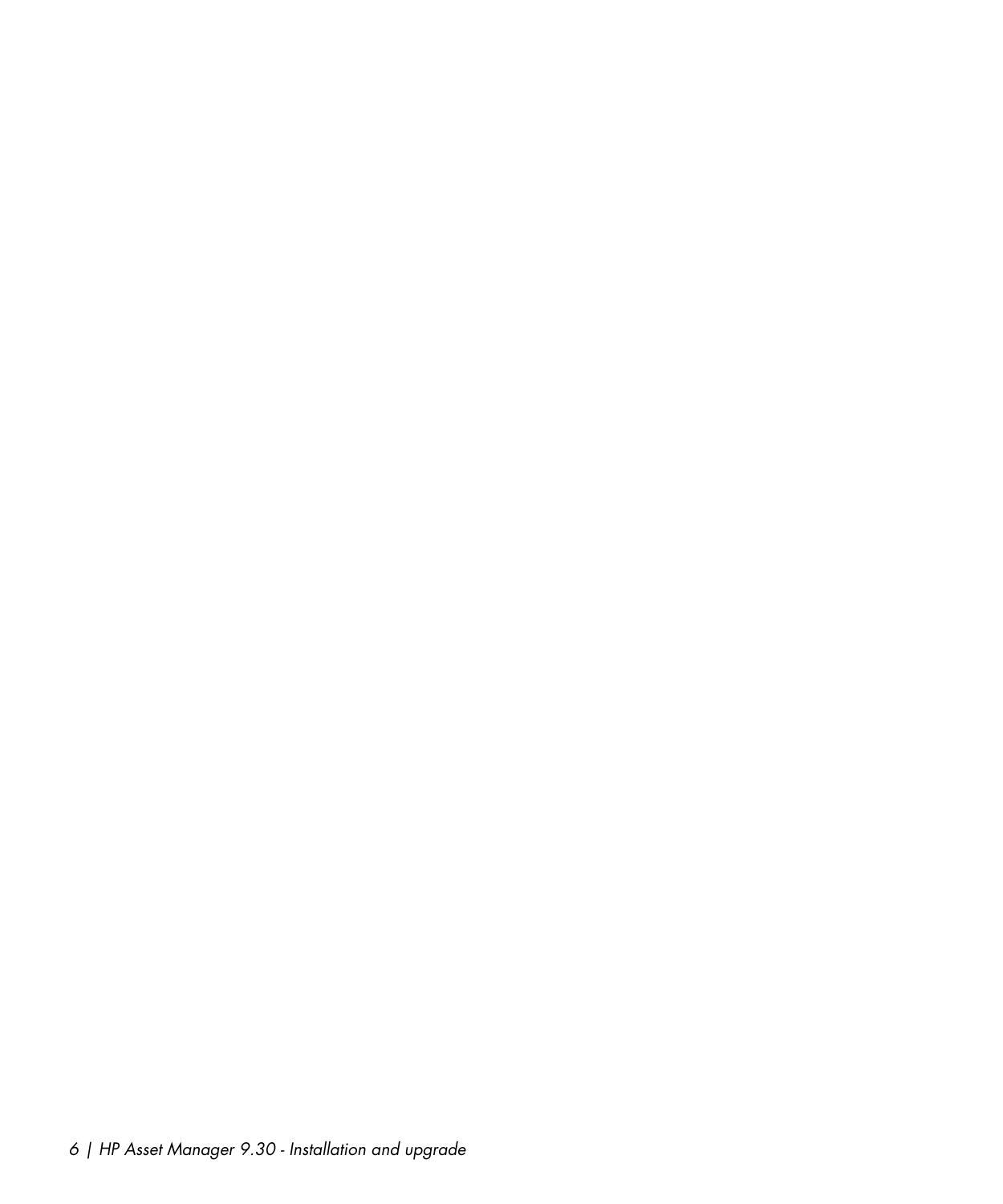# List of Tables

| 3.1. Upgrade type according to the Asset Manager version number 19 |  |
|--------------------------------------------------------------------|--|
| 7.1. Choose the package properties file to edit 83                 |  |
| 8.1. ini and .cfg files - List of main files 113                   |  |
| 8.2. ini and .cfg files - Location of main files 114               |  |
|                                                                    |  |
|                                                                    |  |
|                                                                    |  |
|                                                                    |  |
| 8.7. Amdb. ini file entries 120                                    |  |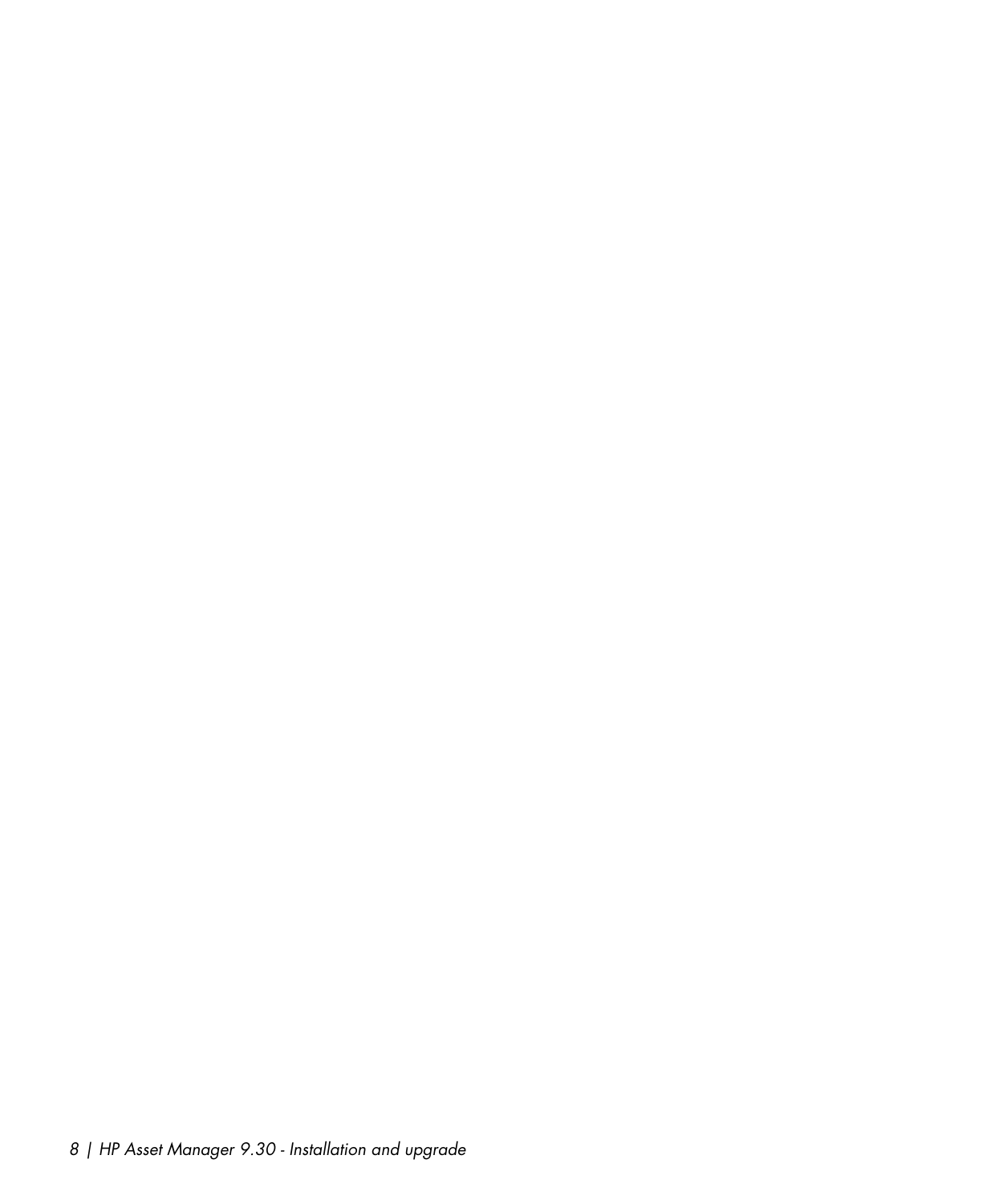# **Introduction**

## <span id="page-8-0"></span>Who is this guide intended for?

This guide is intended for all organizations intending to using Asset Manager 9.30.

<span id="page-8-1"></span>It is specifically intended for the engineers who wish to:

- n Installing Asset Manager and Asset Manager Web for the first time
- <sup>n</sup> Upgrade a previous version of Asset Manager

## What does this guide do?

This guide explains:

- <sup>n</sup> Which programs belong to Asset Manager
- n In which environments Asset Manager functions.
- How to upgrade a previous version of Asset Manager
- <sup>n</sup> How to install Asset Manager and Asset Manager Web for the first time.
- <sup>n</sup> How to configure Asset Manager
- How to tune Asset Manager.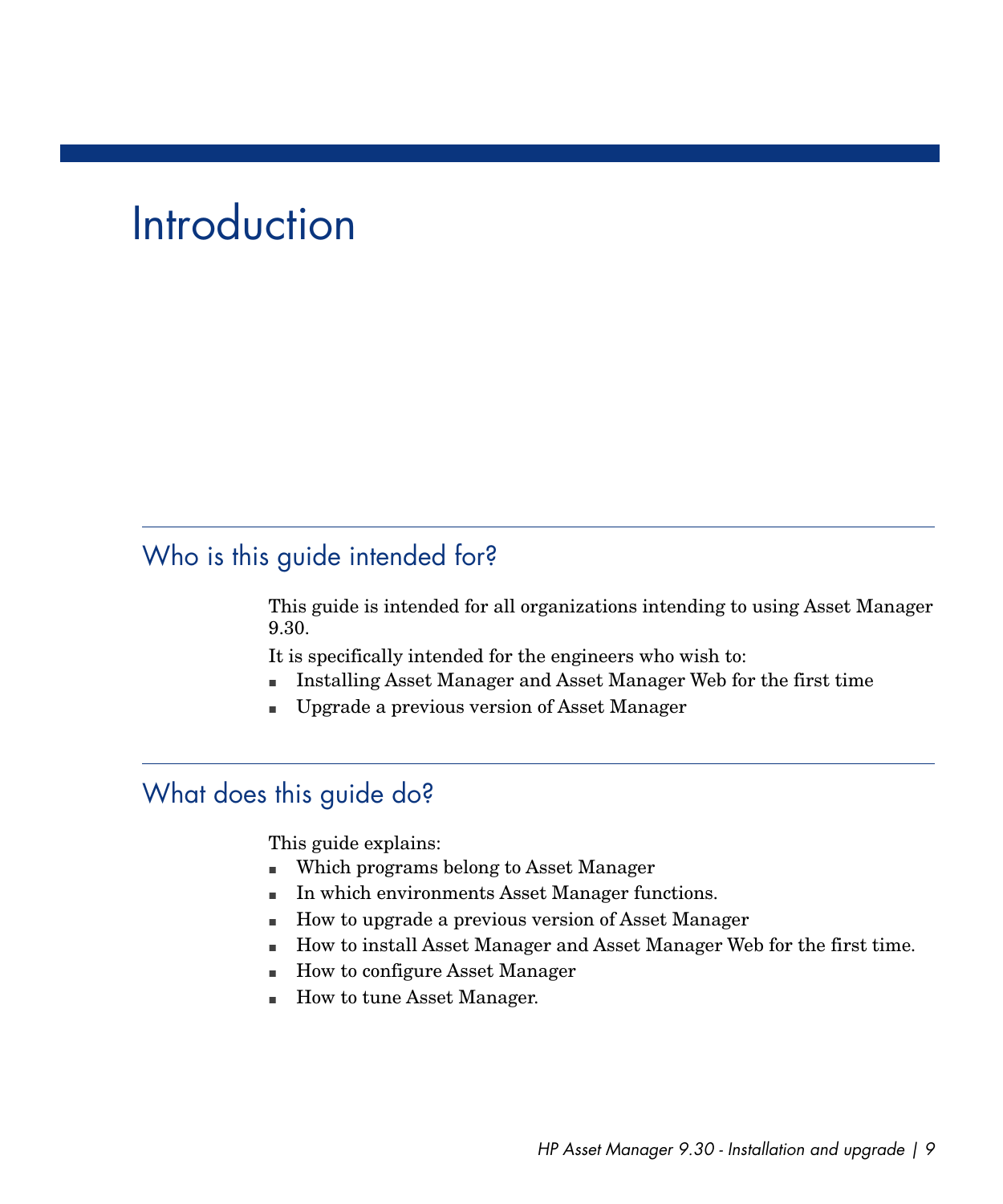## Important:

<span id="page-9-0"></span>In order to correctly install this application, you must strictly adhere to the instructions that we provide here.

# Precautions for preserving Asset Manager data integrity

Asset Manager is extremely rich in functionality. This richness relies on a complex database structure:

- n The database contains a large number of tables, fields, links and indexes
- <sup>n</sup> Certain intermediary tables are not displayed by the graphical interface
- <sup>n</sup> Certain links, fields and indexes are automatically created, deleted or modified by the software
- You can create additional tables, fields, links and indexes.

To modify the **contents** of the database with respect to its integrity, you absolutely must use one of the following applications:

- Windows client.
- <sup>n</sup> Asset Manager API
- <sup>n</sup> Asset Manager Import Tool
- Web client
- <sup>n</sup> HP Software gateways
- HP Connect-It
- <sup>n</sup> Asset Manager Automated Process Manager
- <sup>n</sup> Asset Manager Web Service

To modify the **structure** of the database with respect to its integrity, you absolutely must use Asset Manager Application Designer.

## Warning:

You must never modify the structure or the contents of the database by any means other than those intended for use with the software. Such modifications might corrupt the database in the following ways:

- Involuntary loss or modification of data or links.
- <sup>n</sup> Creation of "ghost" links or records.
- Serious error messages, etc.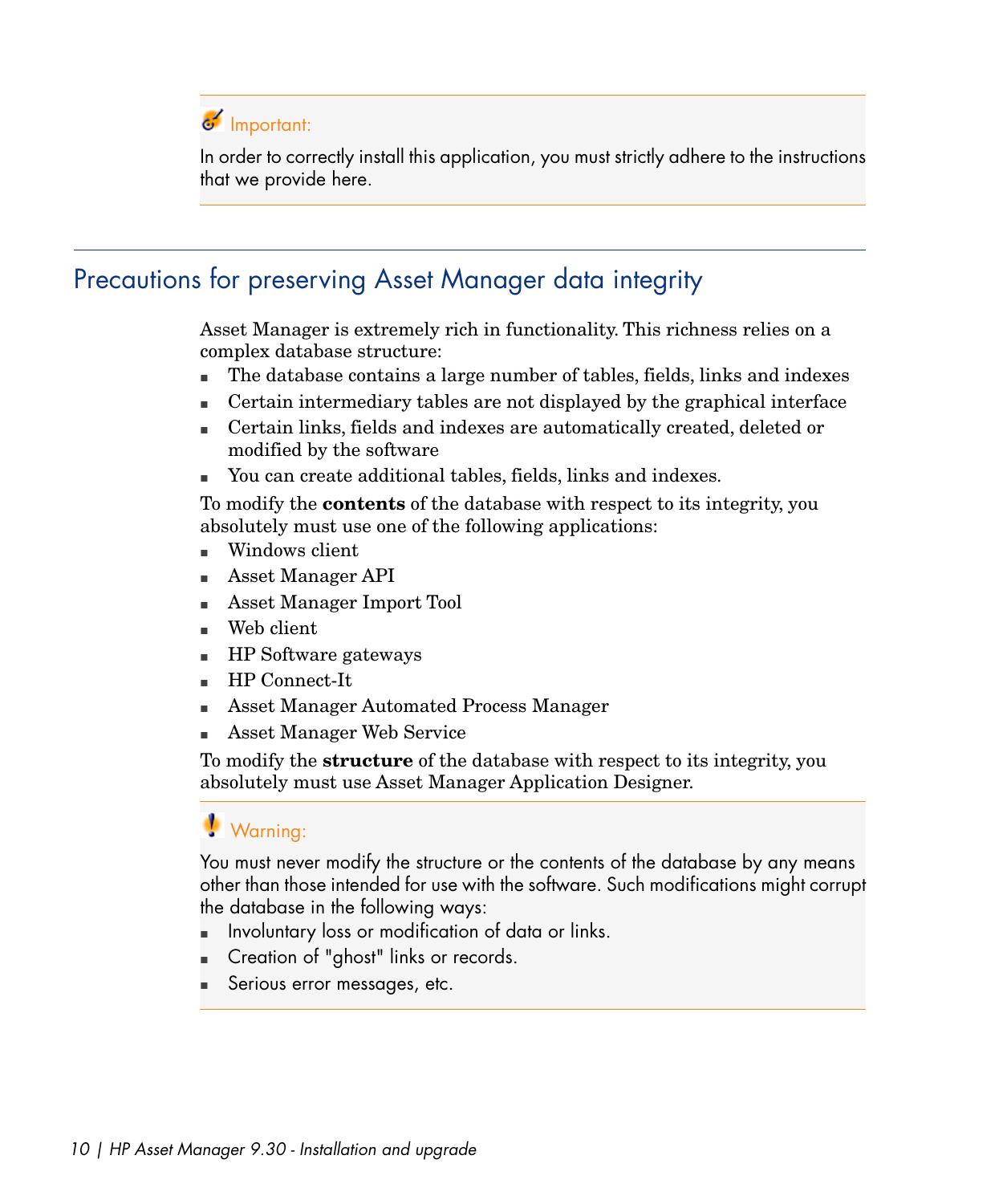# 1 Components of Asset Manager

# <span id="page-10-0"></span>Asset Manager packages

| Program name                                                              | face                         | Program's inter- Windows support | Unix support (Linux,<br>Solaris and AIX) |
|---------------------------------------------------------------------------|------------------------------|----------------------------------|------------------------------------------|
| Windows interface to ac-<br>cess the Asset Manager<br>database (see Note) | Graphical                    | Yes                              | $\rm No$                                 |
| Web interface to access the<br>Asset Manager database<br>(see Note)       | Graphical                    | Yes                              | $\rm No$                                 |
| <b>Asset Manager Export Tool</b>                                          | Graphical<br>Command<br>line | Yes<br>Yes                       | $\rm No$<br>$\operatorname{Yes}$         |
| <b>Asset Manager Import Tool</b>                                          | Command<br>line              | Yes                              | Yes                                      |
| <b>Asset Manager Automated</b><br><b>Process Manager</b>                  | Graphical<br>Command<br>line | Yes<br>No                        | $\rm No$<br>$\operatorname{Yes}$         |
| <b>Asset Manager Application</b><br>Designer                              | Graphical<br>Command<br>line | Yes<br>Yes                       | No<br>Yes                                |
| <b>Asset Manager API</b>                                                  | Non graphic-<br>al           | $\operatorname{Yes}$             | Yes                                      |
| <b>Asset Manager Web Service</b>                                          | Non graphic-<br>al           | $\operatorname{Yes}$             | Yes                                      |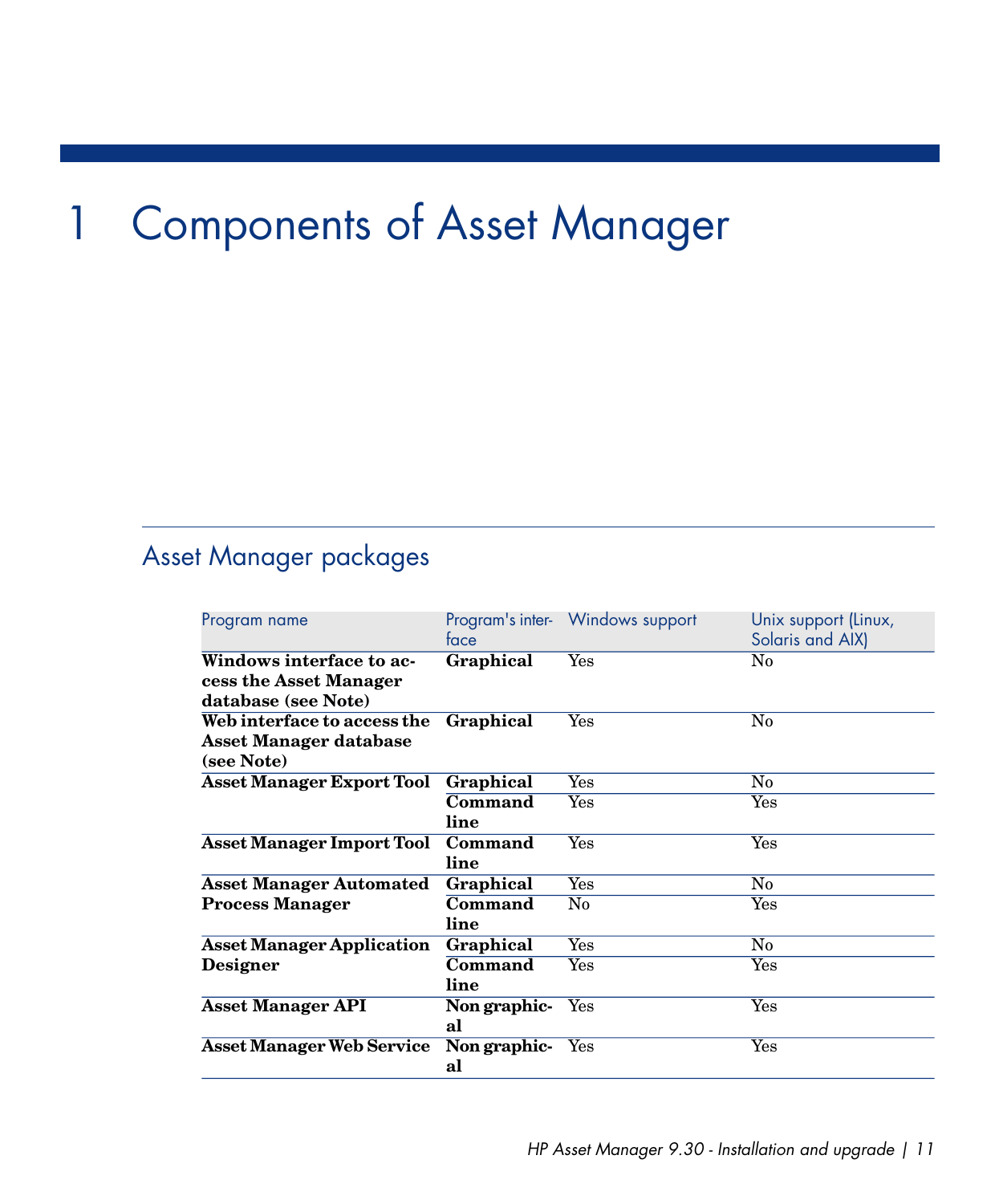| Program name                                               | tace | Program's inter- Windows support | Unix support (Linux,<br>Solaris and AIX) |
|------------------------------------------------------------|------|----------------------------------|------------------------------------------|
| <b>Asset Manager Script Ana- Graphical</b><br><i>lyzer</i> |      | Yes                              | No                                       |
| HP AutoPass License Man- Graphical<br>agement Tool         |      | Yes                              | Yes                                      |
|                                                            |      |                                  |                                          |

# Asset Manager modules

<span id="page-11-0"></span>The Windows and Web interfaces to the Asset Manager database provide access to the following modules:

| Marketing name               | Name displayed by the<br>File/ Manage mod-<br><b>ules</b> menu (Win-<br>dows client) | Name displayed by the<br><b>Action/Activate</b><br>database menu<br>(Asset Manager Applic-<br>ation Designer) | Name displayed by<br><b>HP AutoPass</b> |
|------------------------------|--------------------------------------------------------------------------------------|---------------------------------------------------------------------------------------------------------------|-----------------------------------------|
| AM Asset Portfolio           | Administration                                                                       | Admin (Administra-<br>tion)                                                                                   |                                         |
| AM Asset Portfolio           | Asset Portfolio                                                                      | <b>ITAM</b> (Asset Portfolio)                                                                                 | Asset Portfolio                         |
|                              |                                                                                      |                                                                                                               | ServiceCatalog                          |
| <b>AM</b> Asset Portfolio    | Barcode inventory                                                                    | BarCode (Barcode in-<br>ventory)                                                                              | <b>BarCode</b>                          |
| AM Asset Portfolio           | Integration with Cli-<br>ent Automation                                              | <b>OVCM</b> (Integration<br>with Client Automa-<br>tion)                                                      | <b>OVCM</b>                             |
| AM Contract Manage-<br>ment  | Contracts                                                                            | Contract (Contracts)                                                                                          | Contract                                |
| AM Contract Manage-<br>ment  | Contracts                                                                            | Leasing (Leasing<br>Management option)                                                                        | Leasing                                 |
| AM Software Asset            | Software Asset Man-                                                                  | <b>SAM (Software Asset)</b>                                                                                   | <b>SAM</b>                              |
| Management                   | agement                                                                              | Management option)                                                                                            |                                         |
| AM Financial Manage-<br>ment | Financials                                                                           | Finance (Financials)                                                                                          | Finance                                 |
| <b>AM Procurement</b>        | Procurement                                                                          | Procurement (Procure-<br>ment)                                                                                | Procurement                             |
| <b>AM Asset Portfolio</b>    | Helpdesk                                                                             | Helpdesk                                                                                                      |                                         |

Your access to these modules depends on your HP AutoPass License Keys, which is provided with Asset Manager. See the **Administration** guide, **Installing License Keys** chapter.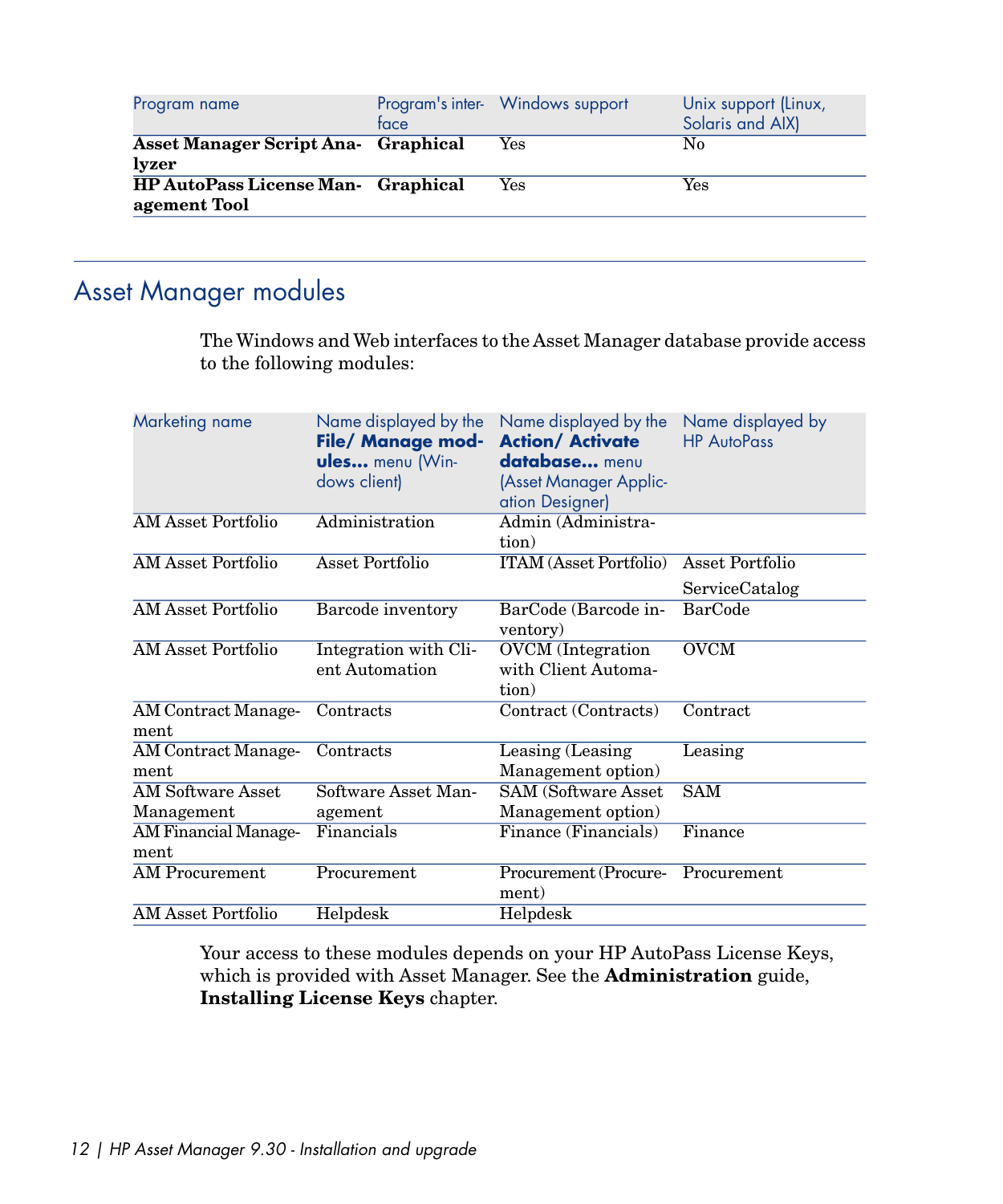# Peripheral programs

<span id="page-12-0"></span>The following software applications can be integrated with Asset Manager:

- $\quad \blacksquare$  <br>HP Connect-It
- <sup>n</sup> SAP Crystal Reports
- **n** HP Discovery and Dependency Mapping Inventory
- **HP Project and Portfolio Management**
- <sup>n</sup> HP Client Automation
- **HP Universal CMDB**
- <sup>n</sup> HP Service Manager
- <sup>n</sup> HP Data Center Infrastructure Management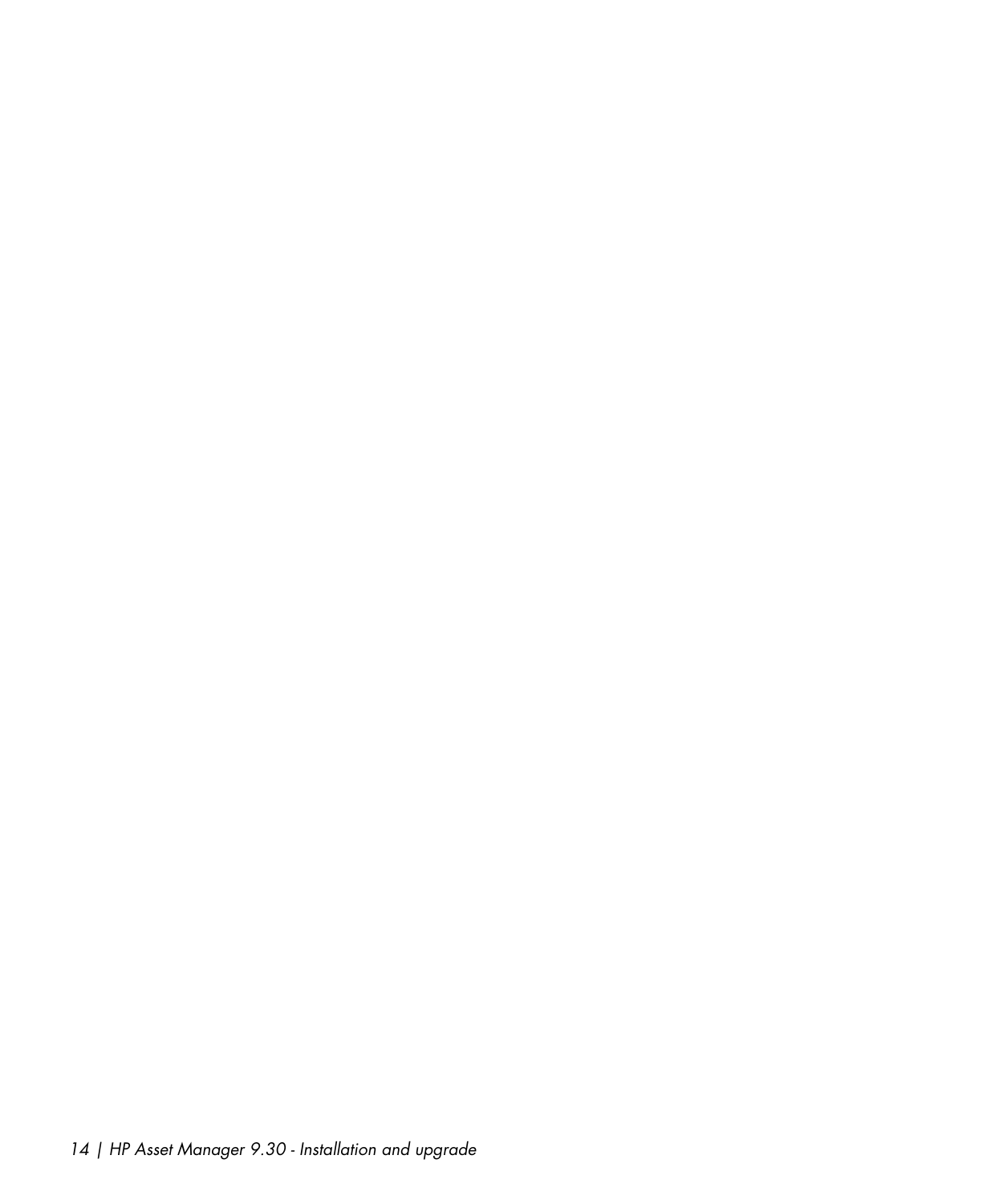# 2 Supported environments

# <span id="page-14-0"></span>Supported operating systems

#### **Asset Manager client programs**

The Asset Manager client programs support:

- $\blacksquare$  Windows
- Unix

To find out what operating system versions are supported, consult the Support Matrix at: <www.hp.com/go/hpsoftwaresupport>.

#### **Asset Manager database server**

The server may be used with all the operating systems and hardware platforms supported by your DBMS.

To acquire the list of these supported items, refer to the documentation of your DBMS.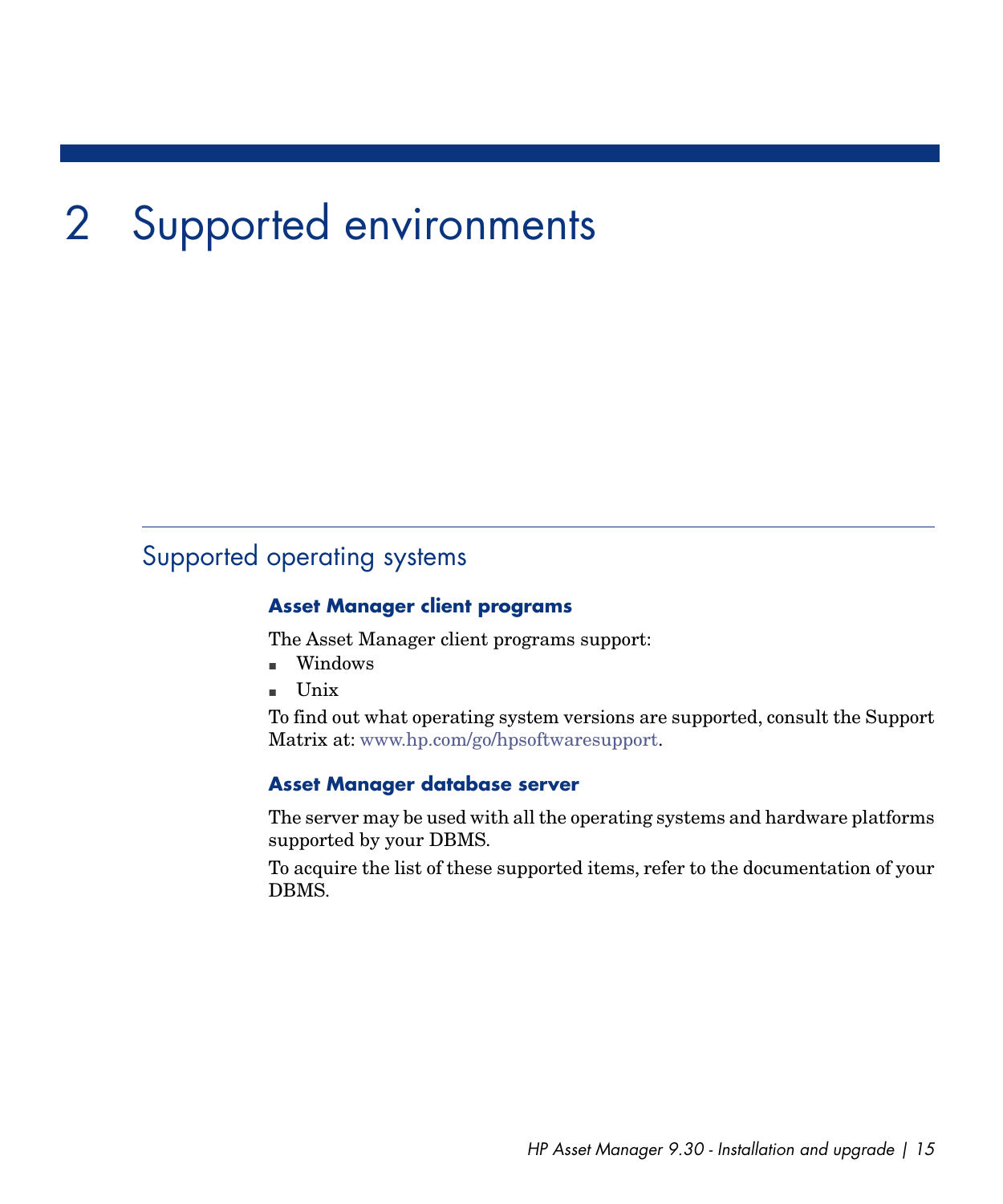## Minimal and recommended system configuration in Windows

Minimal configuration

#### **All programs except Asset Manager Automated Process Manager and Asset Manager Web and Asset Manager Web Service**

| Environment      |                                                             | Windows XP and Server 2003 Windows Vista, Windows 7 and Windows<br>Server 2008 |
|------------------|-------------------------------------------------------------|--------------------------------------------------------------------------------|
| <b>CPU</b>       | Intel Xeon or equivalent                                    | Intel Xeon or equivalent                                                       |
| <b>RAM</b>       | 1 GB                                                        | 2 GB                                                                           |
| Disk space $(*)$ | 4 GB (all packages installed) 4 GB (all packages installed) |                                                                                |

(\*) The files installed with Asset Manager require about 700 MB disk space (excluding production database and client database layers).

### **Asset Manager Automated Process Manager**

| Environment             | Windows Server 2003 and Server 2008                       |
|-------------------------|-----------------------------------------------------------|
| <b>CPU</b>              | Intel Xeon dual-core or equivalent                        |
| $\overline{\text{RAM}}$ | 1 GB reserved for Asset Manager Automated Process Manager |
| Disk space              | 4 GB                                                      |

Recommended configuration

#### **All programs except Asset Manager Automated Process Manager and Asset Manager Web and Asset Manager Web Service**

| Environment      | Windows XP and Server 2003                                  | Windows Vista, Windows 7 and Win-<br>dows Server 2008 |
|------------------|-------------------------------------------------------------|-------------------------------------------------------|
| <b>CPU</b>       | Intel Xeon dual-core or equivalent Intel Xeon or equivalent |                                                       |
| <b>RAM</b>       | 2 GB                                                        | 3 GB                                                  |
| Disk space $(*)$ | 4 GB (all packages installed)                               | 4 GB (all packages installed)                         |

(\*) The files installed with Asset Manager (client only) require about 350 MB disk space (excluding production database and database layers).

### **Asset Manager Automated Process Manager**

| Environment | Windows Server 2003 and Server 2008                       |
|-------------|-----------------------------------------------------------|
| <b>CPU</b>  | Intel Xeon quad-core or equivalent                        |
| <b>RAM</b>  | 2 GB reserved for Asset Manager Automated Process Manager |
| Disk space  | 4 GB                                                      |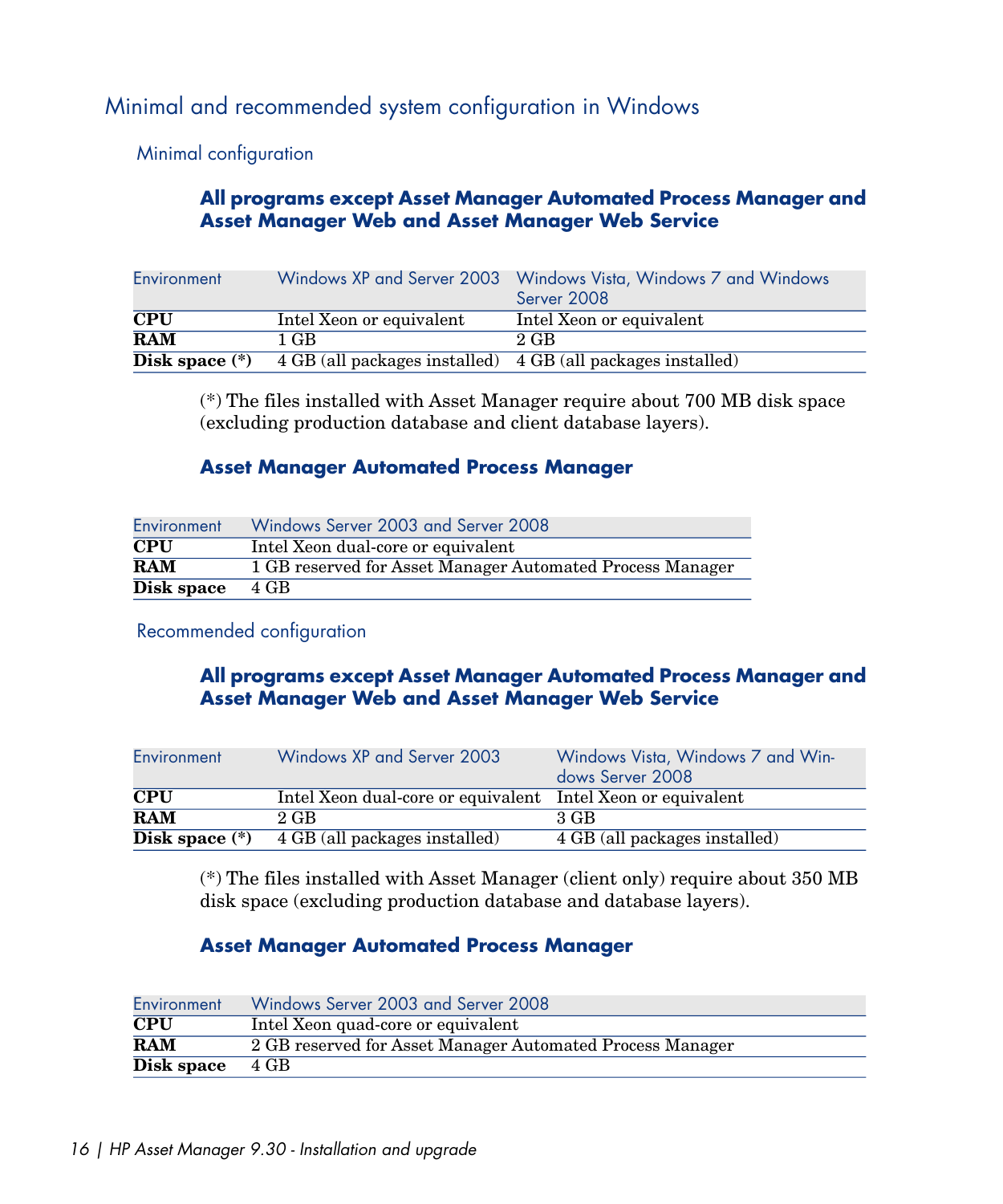| Environment | Windows Server 2003 and Server 2008                                           |
|-------------|-------------------------------------------------------------------------------|
| Network     | High speed link with DBMS server. (For example: Ethernet 100 Mbps or Gigabit) |
|             | and low latency $(<5$ ms).                                                    |

#### **Asset Manager Web**

<span id="page-16-0"></span>For details of the configuration needed to support Asset Manager Web, see the **AM 5.20 Sizing Guide Using Oracle DB2 or MSSQL**. This White Paper is delivered in the locations indicated in the **Release Notes**, **Related documentation** chapter, **Asset Manager reference documents/ White papers** section.

## Supported DBMSs

The following DBMSs are supported for the Asset Manager database:

- Microsoft SQL Server
- Oracle Database Server
- IBM DB2 UDB

To find out what DBMS versions are supported (servers, clients, network protocols, drivers, etc.) consult the Support Matrix at: [www.hp.com/go/hpsoftwaresupport.](www.hp.com/go/hpsoftwaresupport)

# Warning:

We do not guarantee the proper functioning of Asset Manager with versions (even later versions) or Service Packs different from those described in the Support Matrix.

# Warning:

We do not guarantee the proper functioning of Asset Manager with versions or Service Packs that are no longer supported by their respective vendors.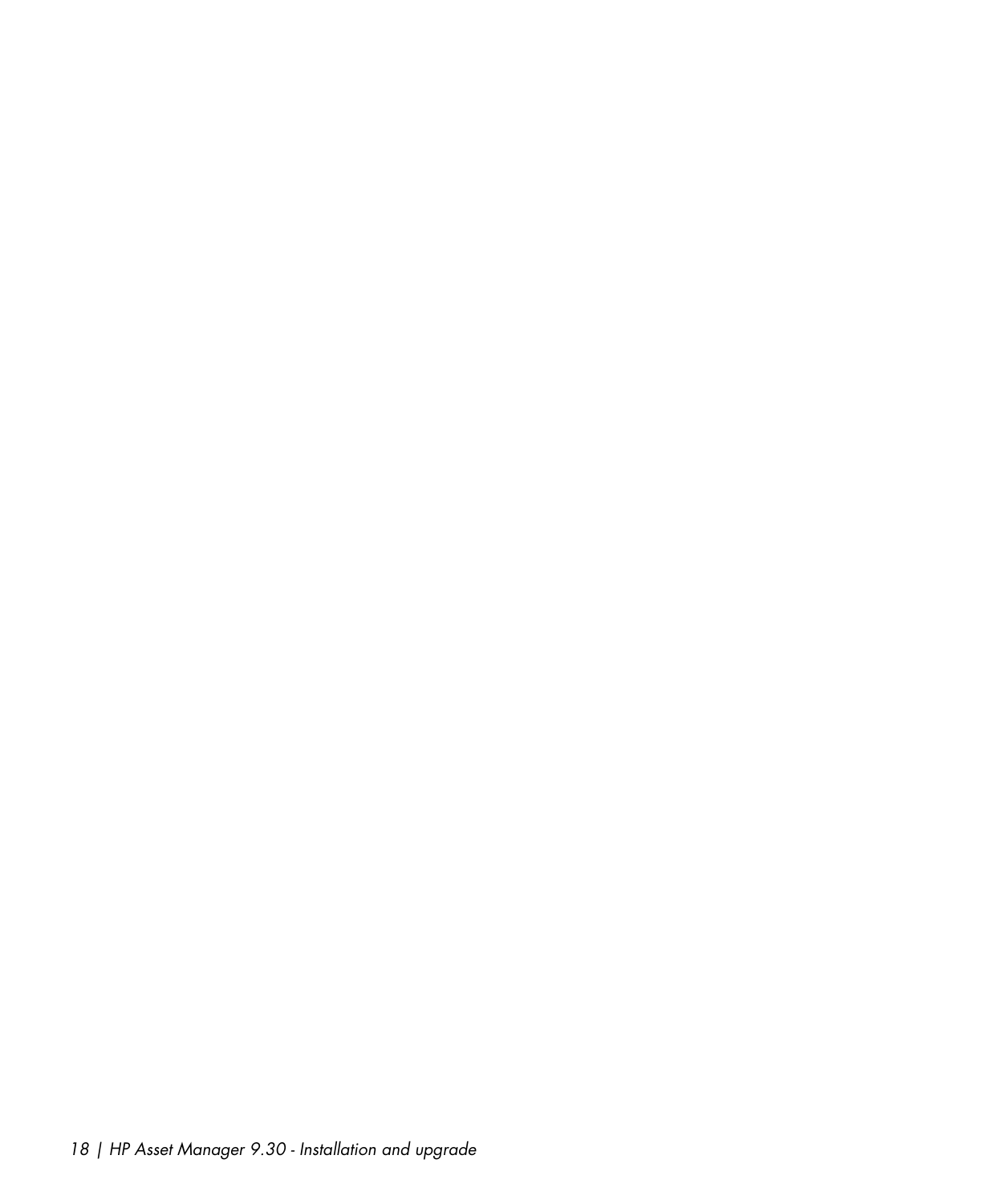# 3 Upgrading a previous version

<span id="page-18-2"></span><span id="page-18-0"></span>The upgrade type depends on the previous installed version:

#### **Table 3.1. Upgrade type according to the Asset Manager version number**

<span id="page-18-1"></span>

| grade                                                          | Number of the version to up- Type of operation to perform Documentation to consult |                              |
|----------------------------------------------------------------|------------------------------------------------------------------------------------|------------------------------|
| Versions $4.2.x$ , $4.3.x$ , $4.4.x$ , In most cases, a simple |                                                                                    | This chapter, section Up-    |
| $5.0x$ or $5.1x$                                               | <b>upgrade</b> will suffice                                                        | grading Asset Manager        |
|                                                                |                                                                                    | 4.2.x, 4.3.x, 4.4.x, 5.0x or |
|                                                                |                                                                                    | $5.1x$ - Overview [page 19]  |
|                                                                | If the simple upgrade fails,                                                       | <b>Migration</b> guide       |
|                                                                | you will need to perform a                                                         |                              |
|                                                                | simplified migration                                                               |                              |
| Versions 4.1.x or earlier                                      | <b>Full migration</b>                                                              | <b>Migration</b> guide       |

## Upgrading Asset Manager 4.2.x, 4.3.x, 4.4.x, 5.0x or 5.1x - Overview

## Why upgrade?

- n The structure of the standard database (tables, fields, links and indexes) has been modified.
- New functions have been added.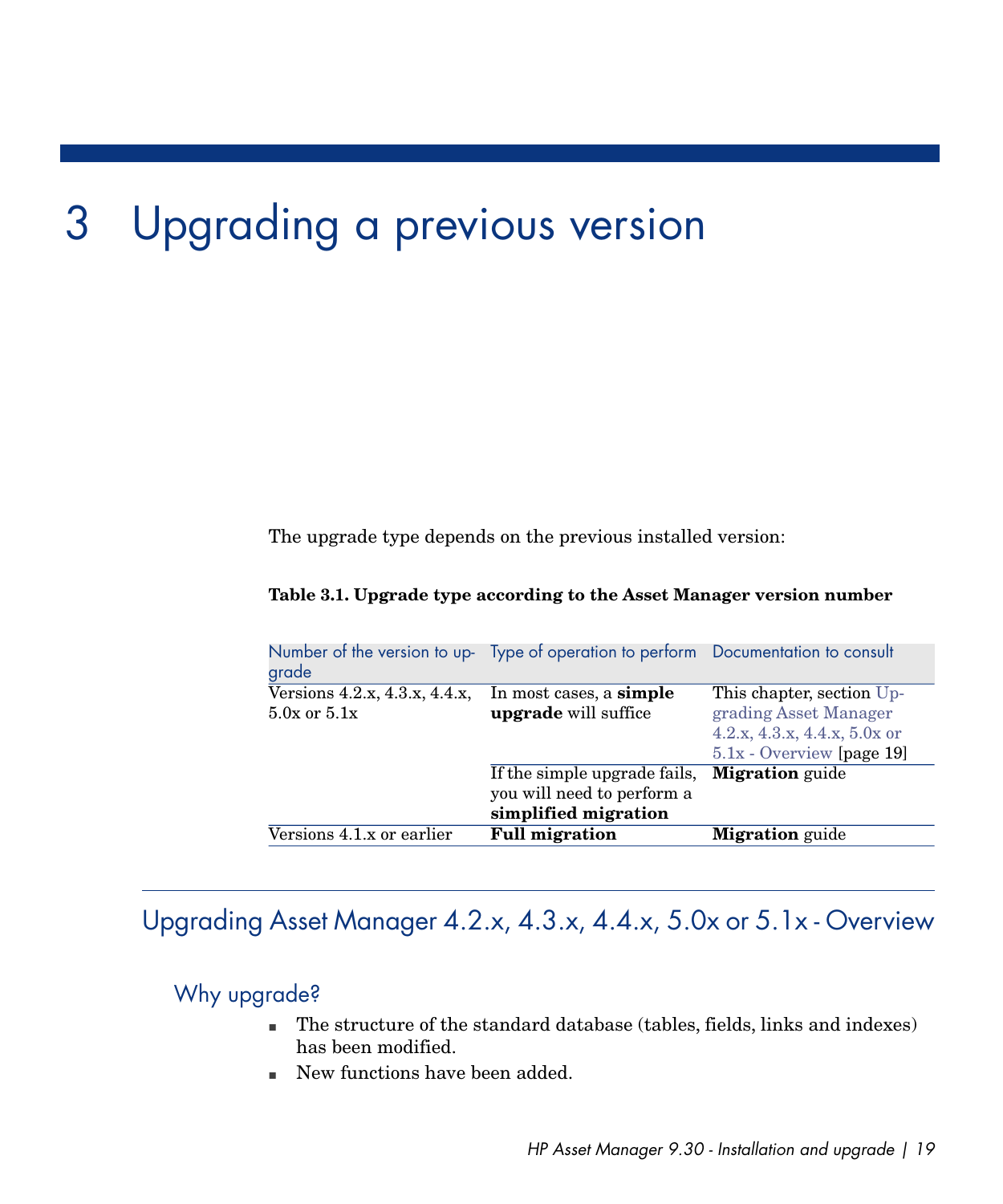## What does the upgrade process consist of?

You need to upgrade:

- n The **old-format production database** to the 9.30-format (structure and contents).
- n The Asset Manager programs to version 9.30.

## Required competencies

The upgrade process is relatively simple and requires:

- n An understanding of Asset Manager (installation, administration).
- **n** Preparation
- Technical competency: database administration.
- **n** Methodology

## Upgrade process

- 1 Prepare the upgrade computer.
	- **[Preparing the upgrade computer](#page-21-2) [page 22]**
- 2 Prepare the old-format production database:
	- 1 Verify the integrity of the **old-format production database** (optional).
		- [Verifying the integrity of the old-format production database](#page-22-0) [page 23]
	- 2 If necessary, make any adjustments to the **old-format production database** by hand.
		- ▶ [Adjusting the old-format production database by hand](#page-24-0) [page 25]
- 3 Test the upgrade on a **copy of the old-format production database**:
	- <sup>1</sup> Copy the **old-format production database**  $(\bullet)$ .
		- ▶ [Copying the old-format production database](#page-25-0) [page 26]

While you are testing the upgrade on the **copy of the old-format production database**, the users can carry on using the **old-format production database**.

- <sup>2</sup> Upgrade the **copy of the old-format production database**  $(\vec{\bullet})$ .
	- ► [Upgrading the copy of the old-format production database](#page-26-0) [page 27]

If no error messages are displayed by the upgrade program, you can continue with the upgrade as described in this chapter.

If the upgrade program displays any error messages, you must perform the simplified migration process as described in the **Migration** guide. The upgrade process described in this chapter is not applicable in this case.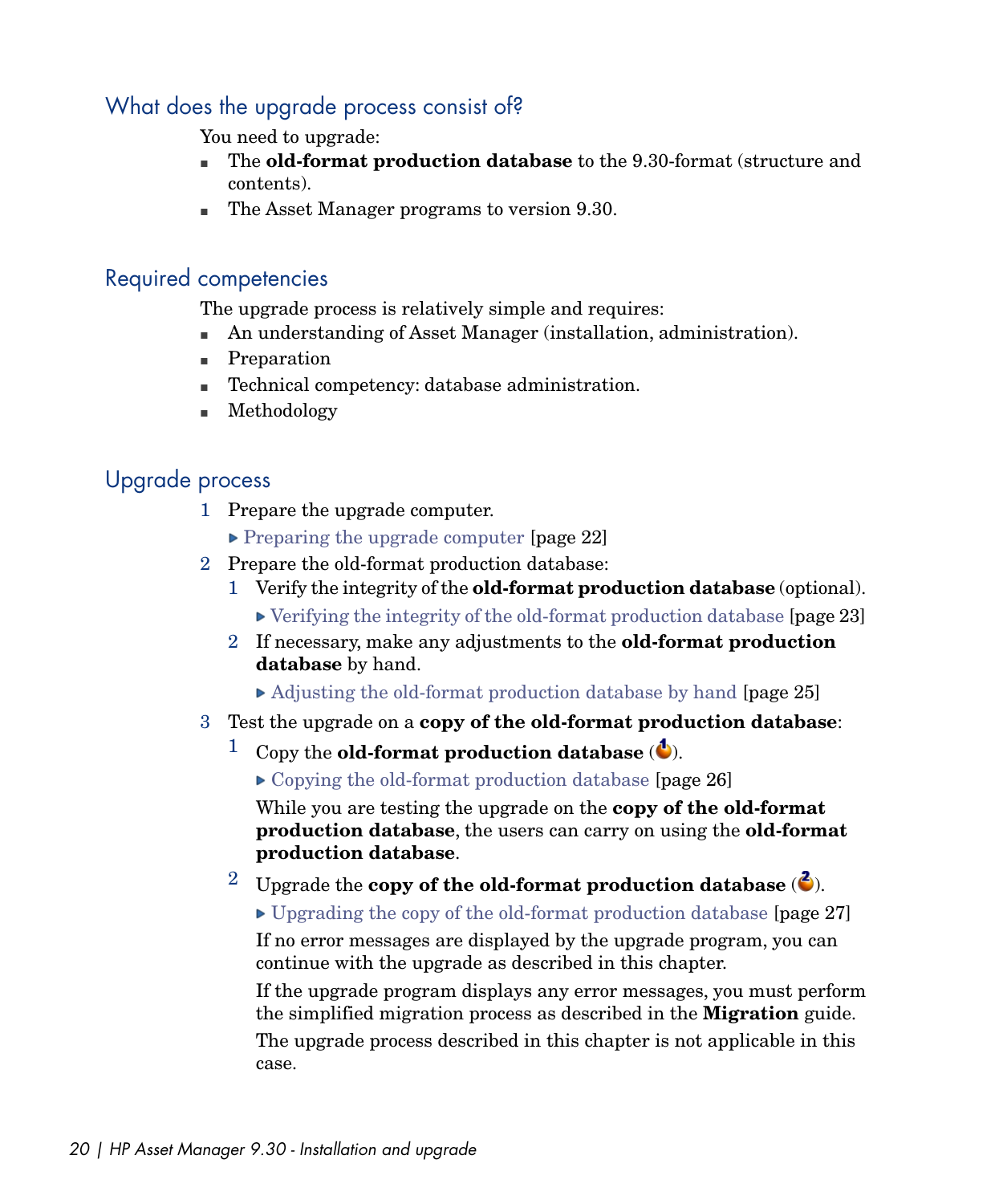3 Verify the integrity of the **copy of the 9.30-format production database** ( ).

 $\triangleright$  [Verifying the integrity of the copy of the 9.30-format production](#page-28-0) [database](#page-28-0) [page 29]

If any problems are encountered by the program, make the necessary modifications to the **old-format production database** and reinitiate the test on a fresh version of the **copy of the old-format production database**.

If there are no error messages, move on to the next step.

- 4 Perform the final upgrade using a new **copy of the old-format production database**:
	- 1 Block the old-format production database.
		- ▶ [Blocking the old-format production database](#page-29-0) [page 30]
	- <sup>2</sup> Make a new copy of the **old-format production databases**  $(\bigcirc$ .
		- ▶ [Copying the old-format production database](#page-25-0) [page 26]
	- <sup>3</sup> Upgrade the **copy of the old-format production database**  $(\lambda)$ .
		- $\triangleright$  [Upgrading the copy of the old-format production database](#page-26-0) [page 27]
	- 4 Verify the integrity of the **copy of the 9.30-format production** database  $(\frac{3}{2})$ .

[Verifying the integrity of the copy of the 9.30-format production](#page-28-0) [database](#page-28-0) [page 29]

- 5 Make any changes you need to finalize the **copy of the 9.30-format production database**.
	- [Finalizing the copy of the 9.30-format production database](#page-29-1) [page 30]
- 5 Update the Asset Manager programs.
	- ▶ [Updating Asset Manager programs](#page-31-0) [page 32]
- 6 If necessary, perform the upgrades of the external programs that access the Asset Manager database.

[Upgrading the external programs that access the Asset Manager database](#page-33-0) [page 34]

- 7 Start Asset Manager Automated Process Manager on the **9.30-format production database**.
- 8 Restart the external programs that access the **9.30-format production database**.
- 9 Inform users that they can use the database.

The following are the main steps in upgrading a  $4.2$ , x,  $4.3$ , x,  $4.4$ , x or  $5.0$ , x database: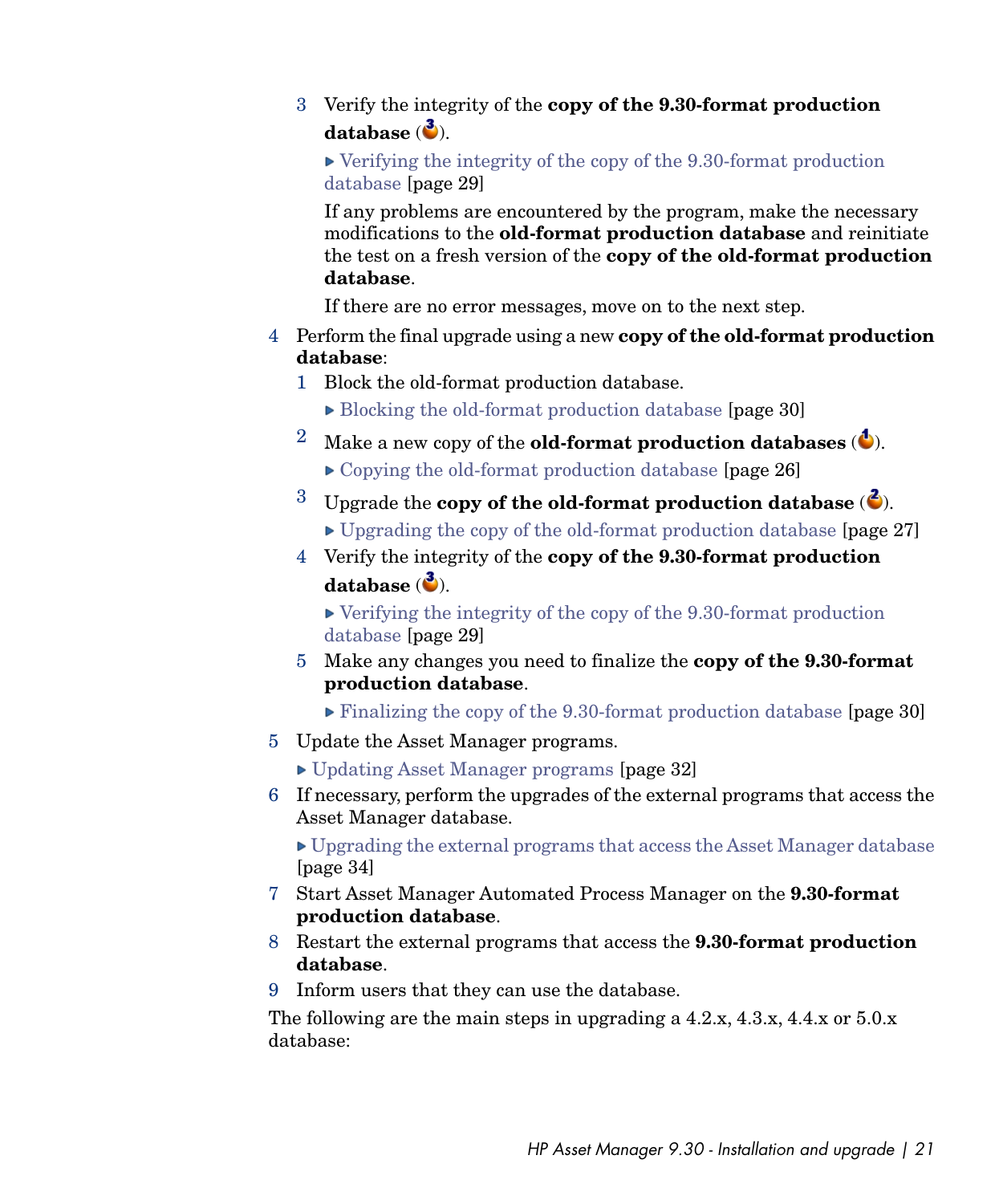# <span id="page-21-1"></span>Figure 3.1. Upgrading a 4.2.x, 4.3.x, 4.4.x or 5.0.x database - Overview



# Detail of certain upgrade operations

<span id="page-21-0"></span>This section details the steps given in the preceding overviews.

Warning:

<span id="page-21-2"></span>You should only use those procedures that correspond to the upgrade needed between your existing and target installation.

## Preparing the upgrade computer

Before upgrading the **old-format production database**, you must prepare a suitable upgrade computer.

This chapter lists everything you need to install on the upgrade computer.

#### **Installing the Asset Manager version corresponding to the old-format production database**

You need to install this version to access the production databases:

- **n Production database**
- <sup>n</sup> **Copies of the production database**

At the least, you must install the basic module.

#### **Verifying you have access to the old-format production database**

You need to do this in order to:

- <sup>n</sup> Prepare the **old-format production database** for the upgrade.
- <sup>n</sup> Make copies of the **old-format production database** to simulate then perform the upgrade.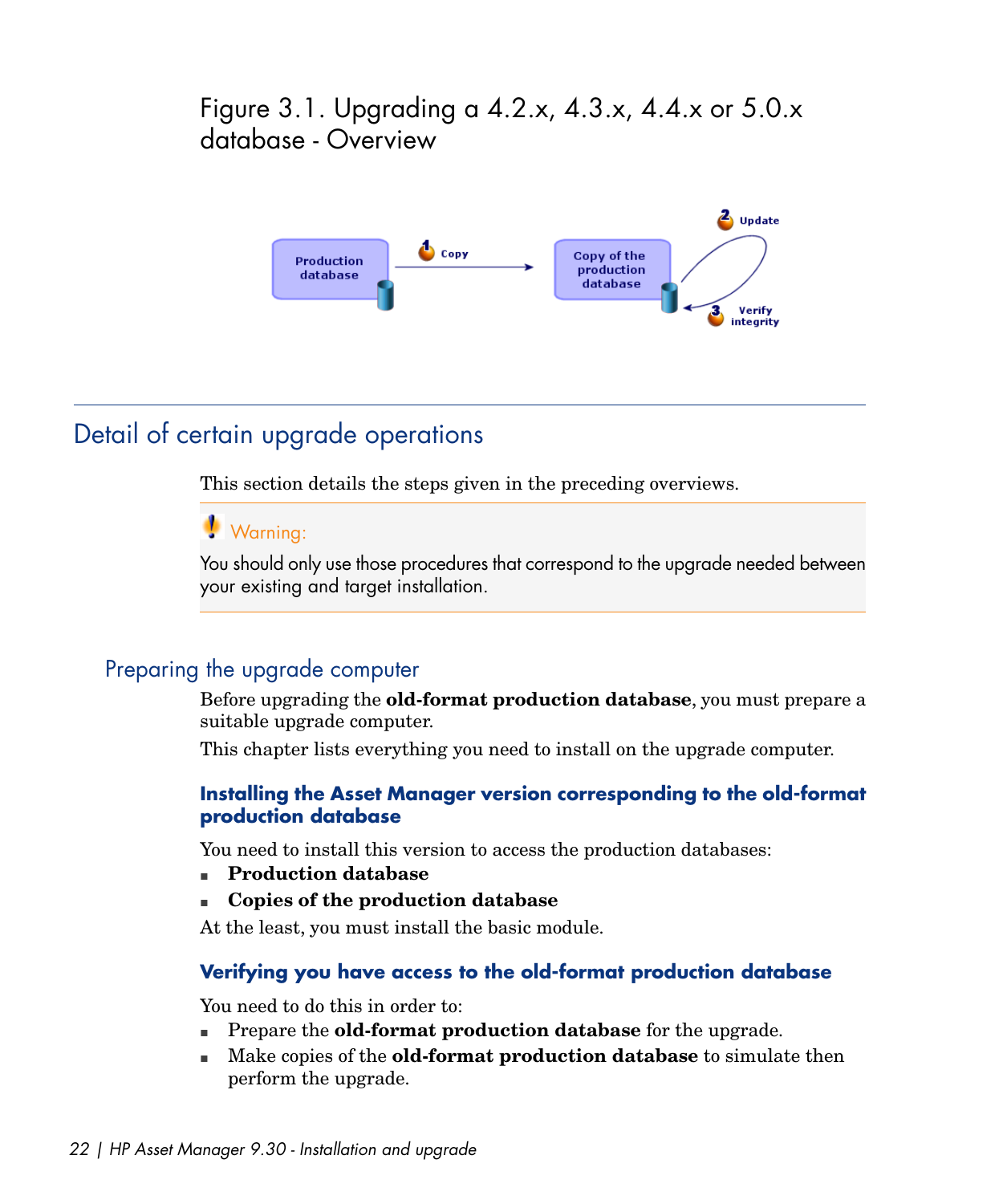### **Installing Asset Manager 9.30**

You need to install at least the following components:

- Asset Manager client
- <sup>n</sup> Asset Manager Application Designer
- **Documentation**
- **Migration**
- **Datakit**
- <sup>n</sup> Asset Manager Export Tool
- <sup>n</sup> HP AutoPass License Management Tool

All the License Keys that apply to the database must be installed on this instance of HP AutoPass License Management Tool.

The **Administration** guide, chapter **Installing License Keys**.

## $Q$  Tip:

HP AutoPass License Management Tool is automaticaly installed with any Asset Manager 9.30 component that you install.

Installing License Keys is a manual process, though.

## **Factors affecting the conversion speed**

- <sup>n</sup> DBMS performances
- <sup>n</sup> Throughput between the Asset Manager Application Designer machine and the machine of the old-format databases.
- <sup>n</sup> Performance of the machines where Asset Manager Application Designer and the old-format databases are installed (but only minimally).

# **Q** Tip:

1

<span id="page-22-0"></span>If you have a large volume of data in the old-format production database, you must position the client computers where Asset Manager Application Designer is installed as close as possible on the network to the database server (without going through a WAN, for example). This is true in particular for tables containing very long fields and binary data (**amComment** and **amImage**, for example).

## Verifying the integrity of the **old-format production database**

## Important:

Make a backup of the old-format production database.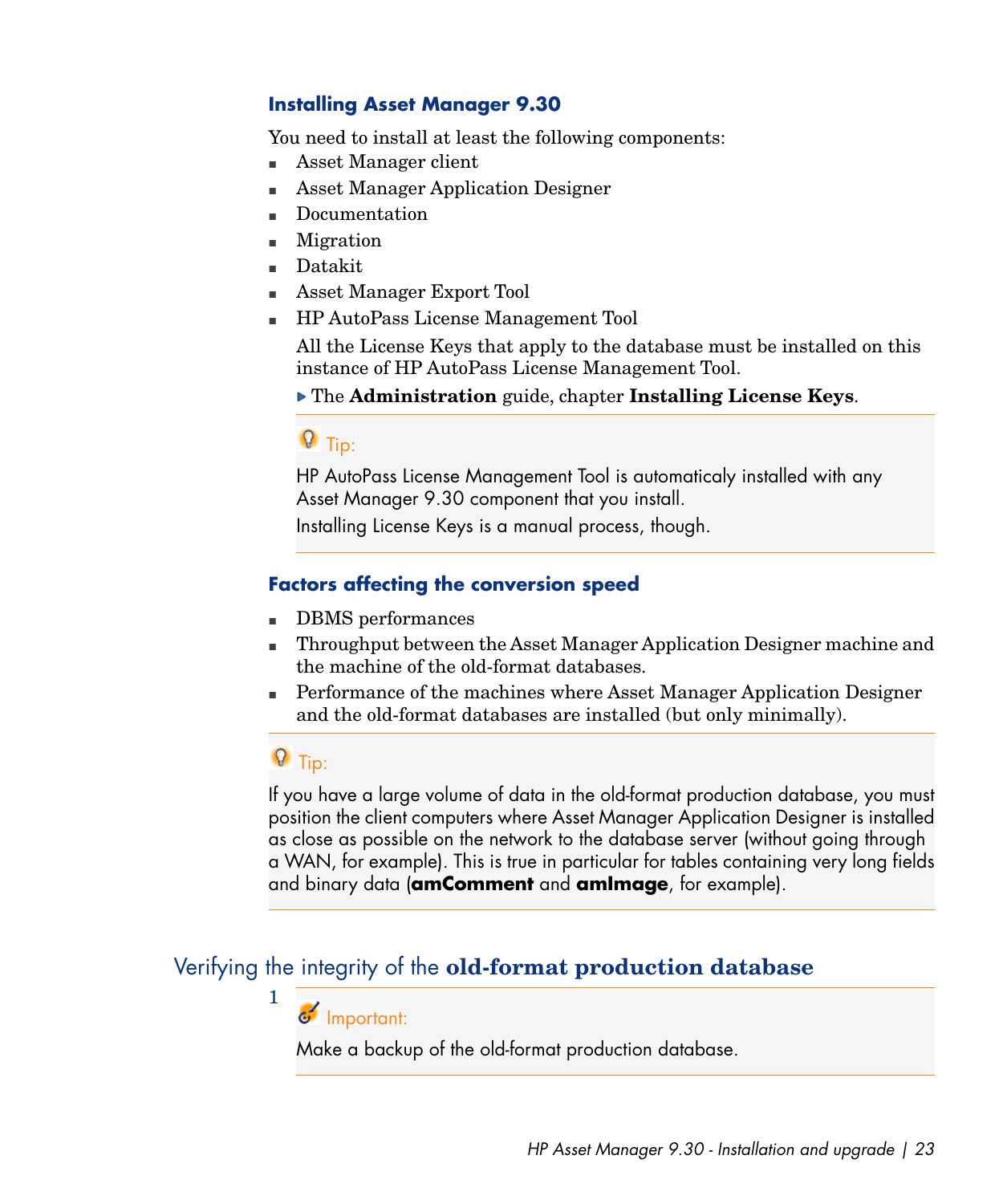2 Perform an optional initial verification with the old-version Asset Manager Application Designer:

Warning:

This check is optional.

It may take more than a day to check the **Check validity of records** option for tables that have a **Validity** script and contain many records.

For such tables, the validity script will be executed for each record in the table. In some instances, the check may never get through.

- 1 Launch the old-version Asset Manager Application Designer.
- 2 Connect to the **old-format production database** (**File/ Open** menu, **Open existing database** option).
- 3 Display the database-diagnostics window (**Action/ Diagnostics / Repair database** menu).
- 4 Select **(All tables)** in the list of tables.
- 5 Specify the name and the location of the log file.
- 6 Select only the **Check validity of records** option.
- 7 Select the **Repair** option.
- 8 Click **Start**.
- 9 Consult the messages of the execution window.
- 10 Consult the log file if necessary.

3

## Warning:

If the DBMS of the **old-format production database** is DB2, stop here without performing the second verification.

Perform a second verification with 9.30-format Asset Manager Application Designer:

- 1 Launch Asset Manager Application Designer 9.30.
- 2 Connect to the **old-format production database** (**File/ Open** menu, **Open existing database** option).

## Note:

Asset Manager Application Designer 9.30 is backward compatible with the previous format database.

- 3 Display the database-diagnostics window (**Action/ Diagnostics / Repair database** menu).
- 4 Select **(All tables)** in the list of tables.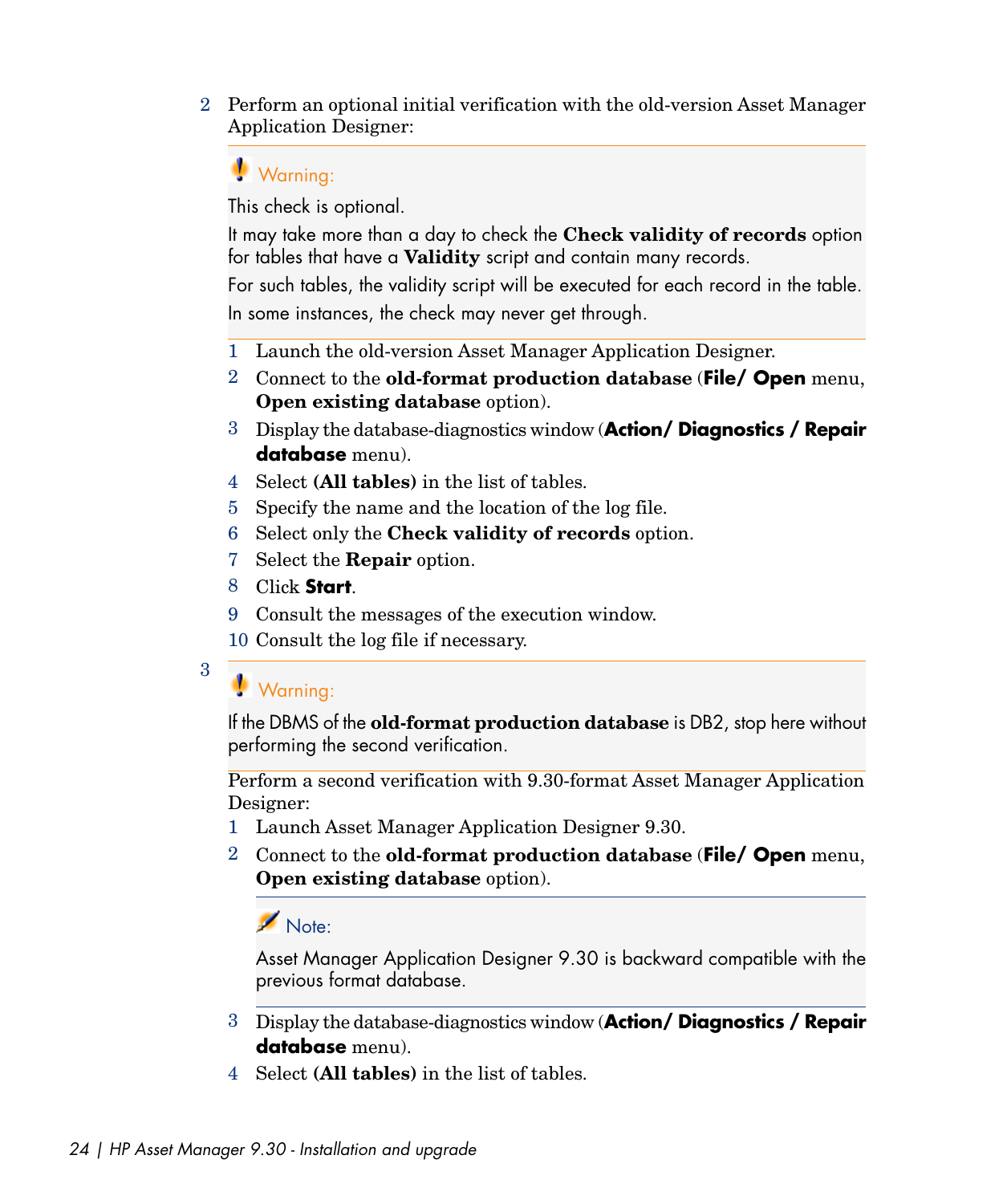- 5 Specify the name and the location of the log file.
- 6 Select all the verification options, except for the **Check validity of records** option.

## Warning:

You may check the **Check validity of records** option, but the checking may take a lot of time for tables that have a **Validity** script and contain many records.

For such tables, the validity script will be executed for each record in the table.

In some instances, the check may never get through.

- 7 Select the **Repair** option.
- 8 Click **Start**.
- 9 Consult the messages of the execution window.
- 10 Consult the log file if necessary.

<span id="page-24-0"></span>For more information about the analysis and repairs program, consult the **Administration** guide, chapter **Diagnostic and repairs of a database**.

## Adjusting the **old-format production database** by hand

In order for the upgrade of the **old-format production database** to be performed correctly, certain data items must first be modified.

#### **Updating the amCounter table**

This section concerns users who modified the stored procedure **up\_GetCounterVal**.This procedure manages the **amCounter** table according to the directives of the following technical notes:

- n Microsoft SQL Server: TN317171736
- <sup>n</sup> Oracle Database Server: TN12516652

If you made the modifications described in these technical notes, certain records in the **amCounter** table are no longer updated by the stored procedure **up\_GetCounterVal**.

Before upgrading the **old-format production database**, you must first therefore:

- 1 Make a copy of the **up\_GetCounterVal** stored procedure, if you wish to modify it in the same way after the upgrade.
- 2 Manually update the counters in the **amCounter** table that were diverted to other tables.
- 3 Restore the stored procedure **up\_GetCounterVal** to its original state.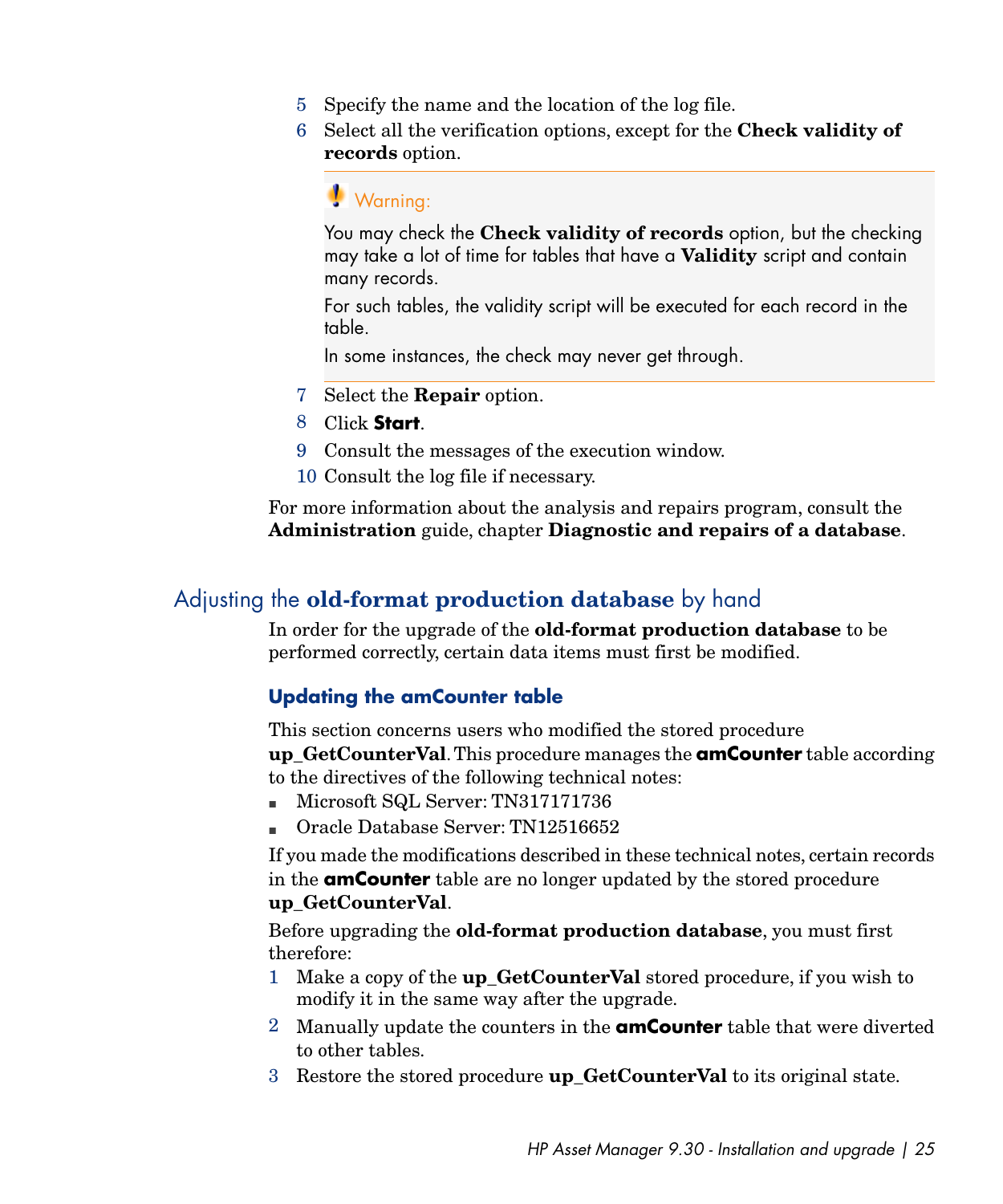### **Procurement and Workflow modules**

We recommend minimizing the number of the processes running before the upgrade (partially received purchase orders, assets to be returned, current workflows, for example).

## Warning:

<span id="page-25-0"></span>We also recommend making a backup copy of the **old-format production database** for reference in case any issues arise after the upgrade.

## Copying the **old-format production database**

## **Problems that can occur during a traditional backup**

If you make a backup of the old-format production database using DBMS tools, the backup of the old-format production database will be identical to the original for everything concerning additions, modifications or deletions of the following events using tools other than Asset Manager Application Designer:

- $\blacksquare$  Index
- **Triggers**
- Stored procedures
- **Views**

However the upgrade program cannot handle these structural changes.

You must delete these structural modifications before converting the old-format production database.

We advise making a copy using the DBMS tools and undoing any structural changes mentioned in this section.

## Note:

The copy of the **old-format production database** must be accessible from the upgrade computer.

To learn how to make a backup of your database, consult the DBMS documentation.

## **Copy the old-format production database using the DBMS tools**

1 Copy the old-format production database using the DBMS tools.

The backup is identical to the original old-format production database.

- 2 Delete all the modifications made to:
	- $\blacksquare$  Index
	- **n** Triggers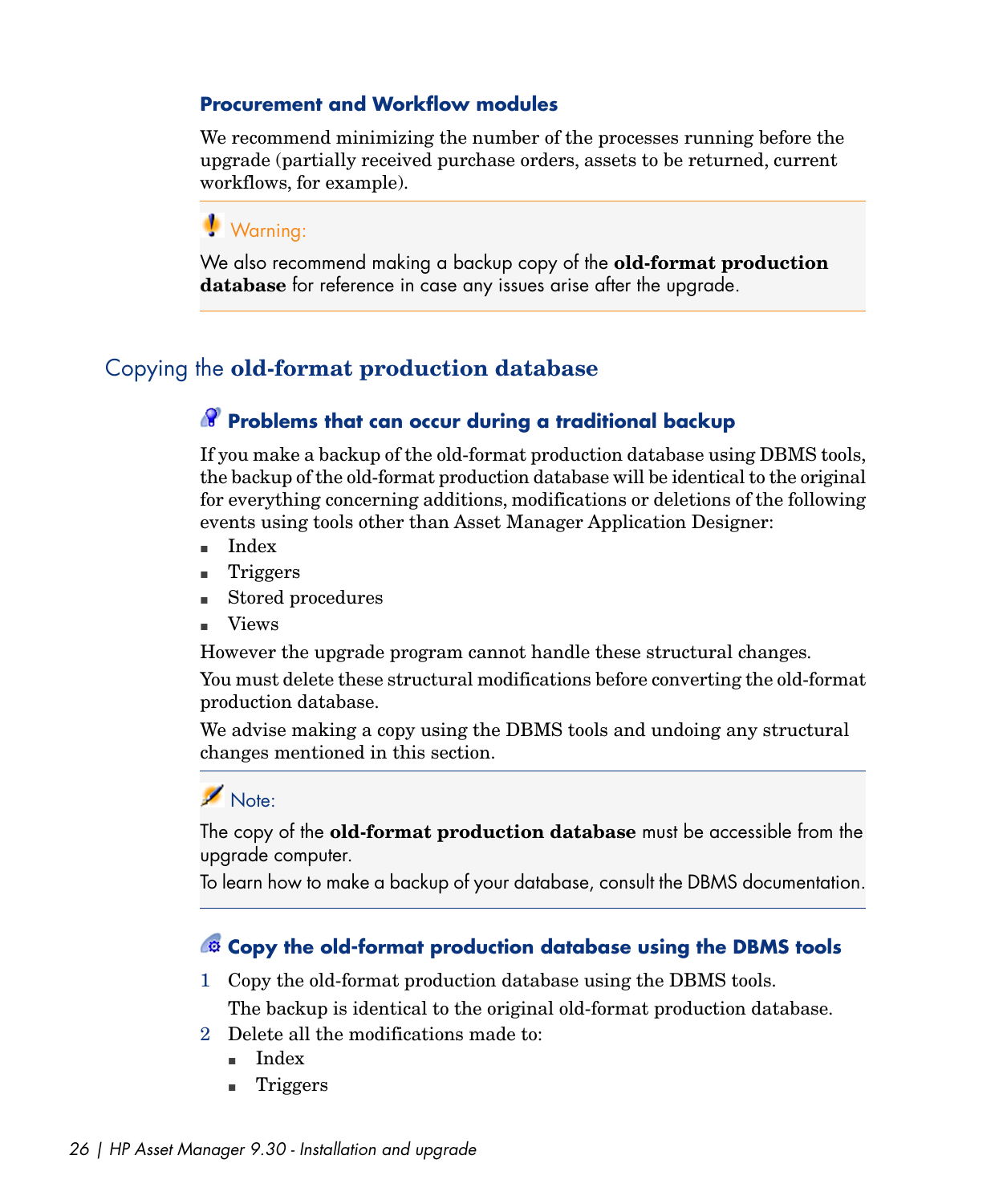- <sup>n</sup> Stored procedures
- $\blacksquare$  Views
- <span id="page-26-0"></span>3 Create an Asset Manager connection to **old-format simulation database**.

## Upgrading the **copy of the old-format production database**

Prerequisite if the **old-format production database** is inferior to version 5.20 of Asset Manager and uses Oracle

Starting with version 5.20, Asset Manager database based on Oracle employs **CLOB/BLOB** data types for fields that previously used **LONG** and **LONGRAW** respectively. Thus it is necessary to identify these fields and convert their data types before the database upgrade can proceed.

To convert the data types for the database:

- 1 Launch Asset Manager Application Designer version 9.30.
- 2 Connect to the **copy of the old-format database** using the **Admin** login (**File/ Open/ Open an existing database**).

## Important:

In the connection detail of Asset Manager:

- **n** The **Owner** field must not be populated.
- <sup>n</sup> The **User** field must reference a user that is the **owner** of the database tables (creation rights for all database objects).
- 3 Select **Action/ Templates/ Select folder...** from the menu bar.
- 4 Select the <Asset Manager 9.30 installation folder>\doc\infos folder and click **OK**.
- 5 Select **Action/ Templates/ Refresh list** from the menu bar.

This adds a new option called **ORACLE batch for BLOB migration** to the **Templates** menu, based on the migratelob.tpl template file.

6 Select **Action/ Templates/ ORACLE batch for BLOB migration** from the menu bar.

This generates an Oracle SQL+ batch file called migratelob.sql by default, which contains instructions to convert **LONG** and **LONGRAW** fields to **CLOB** and **BLOB** respectively.

7 Use a database utility such as ORACLE SQL+ Prompt to run the migratelob.sql batch file. Example:

SQL> @C:\Users\encornet\AppData\Local\Temp\migratelob.sql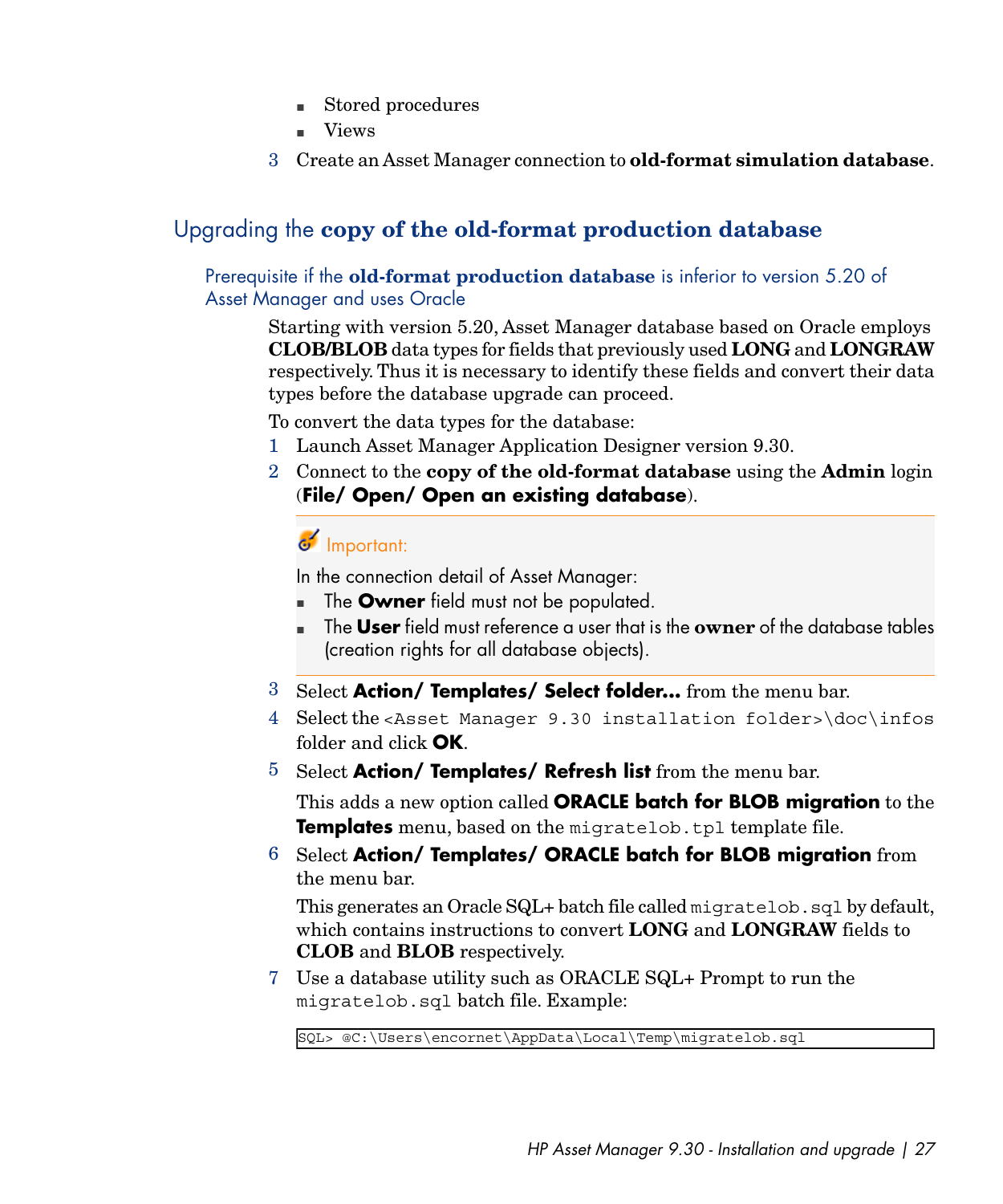This converts fields to the new data types, after which the standard database upgrade can proceed.

## Important:

If you have developed solutions that directly access the Asset Manager database (through an ODBC connection), you will need to update the integration where your solution accessed **LONG** and **LONGRAW** data types, after the **copy of the old-format production database** has been upgraded to version 9.30.

### Upgrading the **copy of the old-format production database**

To upgrade the **copy of the old-format production database**:

- 1 Launch Asset Manager Application Designer version 9.30.
- 2 Connect to the **copy of the old-format database** using the **Admin** login (**File/ Open/ Open an existing database**).

## Important:

In the connection detail of Asset Manager:

- **n** The **Owner** field must not be populated.
- <sup>n</sup> The **User** field must reference a user that is the **owner** of the database tables (creation rights for all database objects).
- **Number 1** With Microsoft SQL Server, if the owner of the tables is **dbo**, the connection login must create default tables in the form **dbo.<table>** (typically the login: **sa**).
- 3 Select **Migration/ Update database**.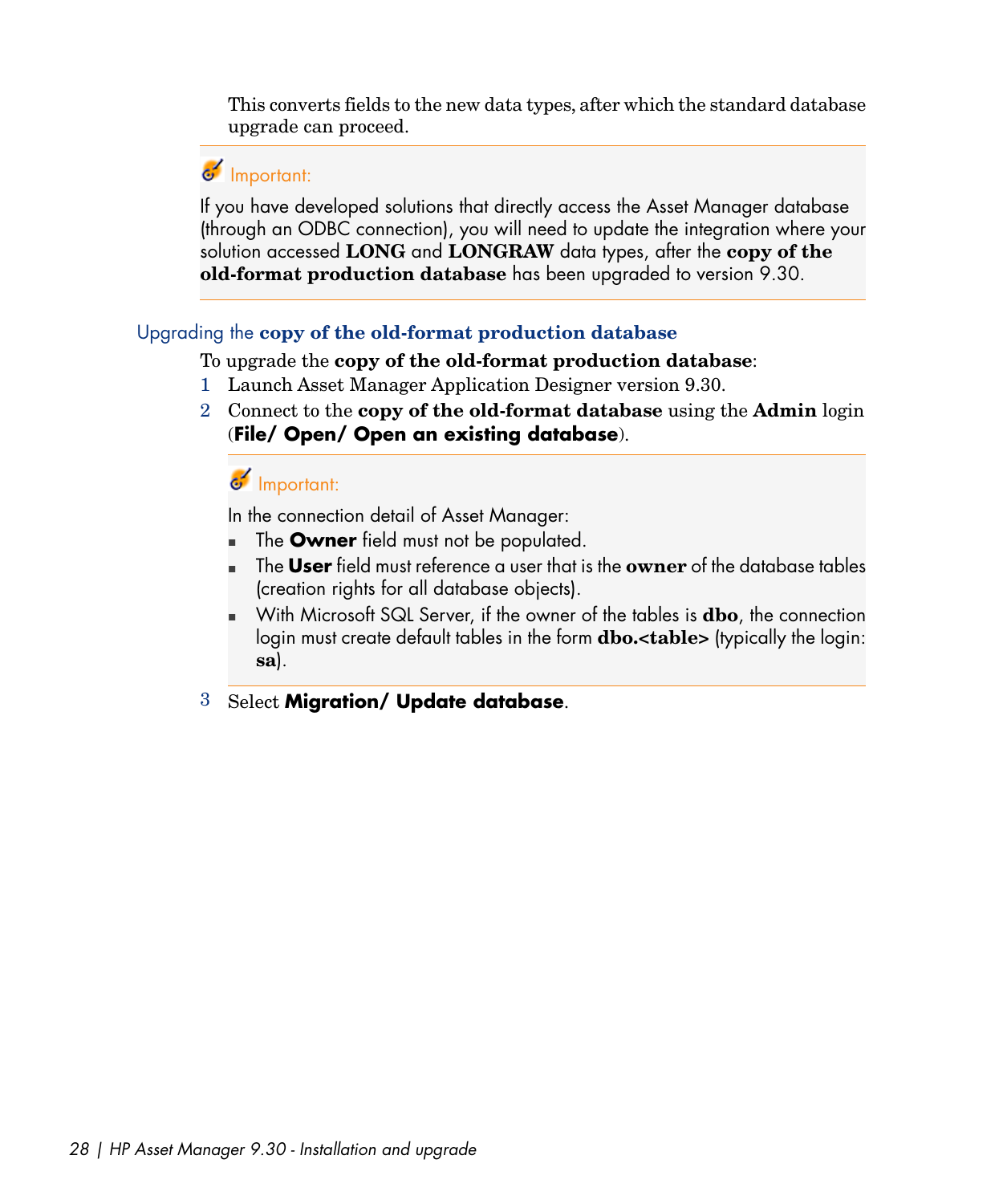

If the **old-format production database** is multilingual ( **Administration** guide, chapter **Creating, modifying and deleting an Asset Manager database**, section **Modifying Asset Manager client languages**), one of the pages in the wizard offers to propagate the customizations made for the additional languages of the **old-format production database**. This requires Asset Manager version 9.30 to be available in each of the additional language versions, and that you install Asset Manager in these languages on the computer used for the conversion.

All multilingual elements are propagated, except for contextual help on fields and links.

If you wish to automatically propagate customizations for a language X, you must wait for Asset Manager to be made available for this language.

If you wish, you may perform the upgrade in a language version already available, but you will not be able to propagate the customizations made for the language X. You will insert language X into the **9.30-format production database** when Asset Manager 9.30 is made available for that language. You will have to propagate **manually** the customizations you have made to the **old-format production database**.

4 Follow the instructions given by the wizard.

## $Q$  Tip:

Upgrading links whose **User type** parameter is **Comment** takes a significant amount of time (several hours for a very large database).

Because no messages appear during this phase, you might be wondering if the upgrade process is still running.

<span id="page-28-0"></span>To check on this, take a look at the system activity of the upgrade computer or database server (CPU or I/O levels).

5 Consult the messages of the sdu.log log file.

## Verifying the integrity of the **copy of the 9.30-format production database**

- 1 Launch Asset Manager Application Designer 9.30.
- 2 Connect to the **copy of the 9.30-format production database** (**File/ Open**, **Open an existing database** option).
- 3 Display the database-diagnostics window (**Action/ Diagnostics / Repair database** menu).
- 4 Select **(All tables)** in the list of tables.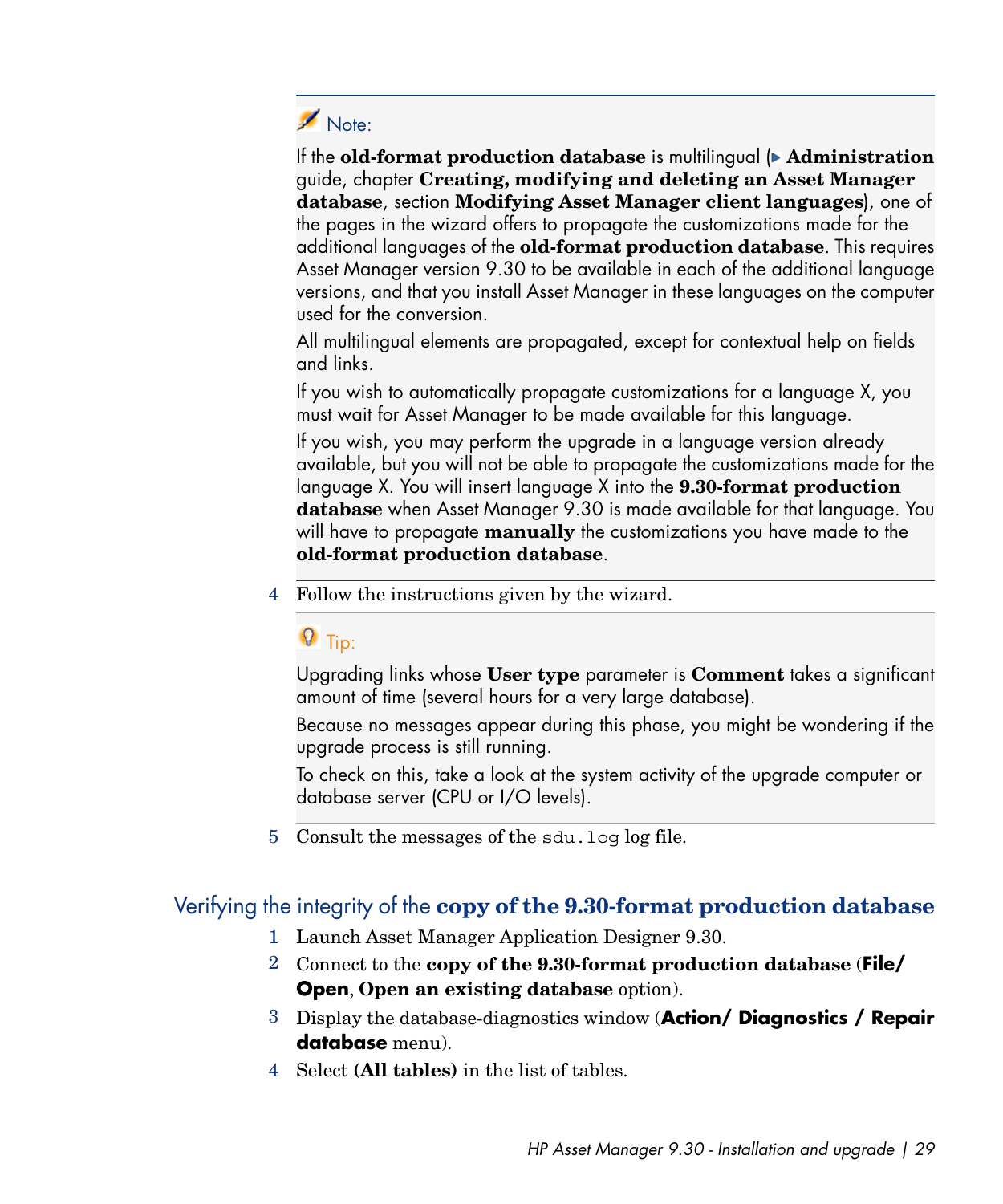- 5 Specify the name and the location of the log file.
- 6 Select all the verification options, except for the **Check validity of records** option.
- 7 Select the **Analyze only** option.
- 8 Click **Start**.
- 9 Consult the messages of the execution window.
- 10 Consult the log file if necessary.

<span id="page-29-0"></span>For more information about the analysis and repairs program, consult the **Administration** guide, chapter **Diagnostic and repairs of a database**.

## Blocking the **old-format production database**

Blocking the **old-format production database** consists of stopping the **old-format production database** from being used so that no modifications are made during the upgrade process (they would not be taken into account in this case).

Perform the following tasks:

- 1 Disconnect all users from the old-format production database.
- 2 Shut down the following:
	- <sup>n</sup> Asset Manager Automated Process Manager
	- **n** Asset Manager APIs
	- <sup>n</sup> External programs that access the old-format production database.
- <span id="page-29-1"></span>3 Block access to the old-format production database.

## Finalizing the **copy of the 9.30-format production database**

#### Verifying the success of the upgrade

We recommend making sure that the upgrade process has taken place correctly. You can, for example:

- <sup>n</sup> Perform a visual check on the **copy of the 9.30-format database** for obvious anomalies.
- <sup>n</sup> Compare the number of records in certain tables before and after the upgrade.

#### Modifications to the stored procedure **up\_GetCounterVal**

This section concerns users who have modified the **up\_GetCounterVal** stored procedure in the old-format production database.

Before upgrading the **old-format production database**, you have already: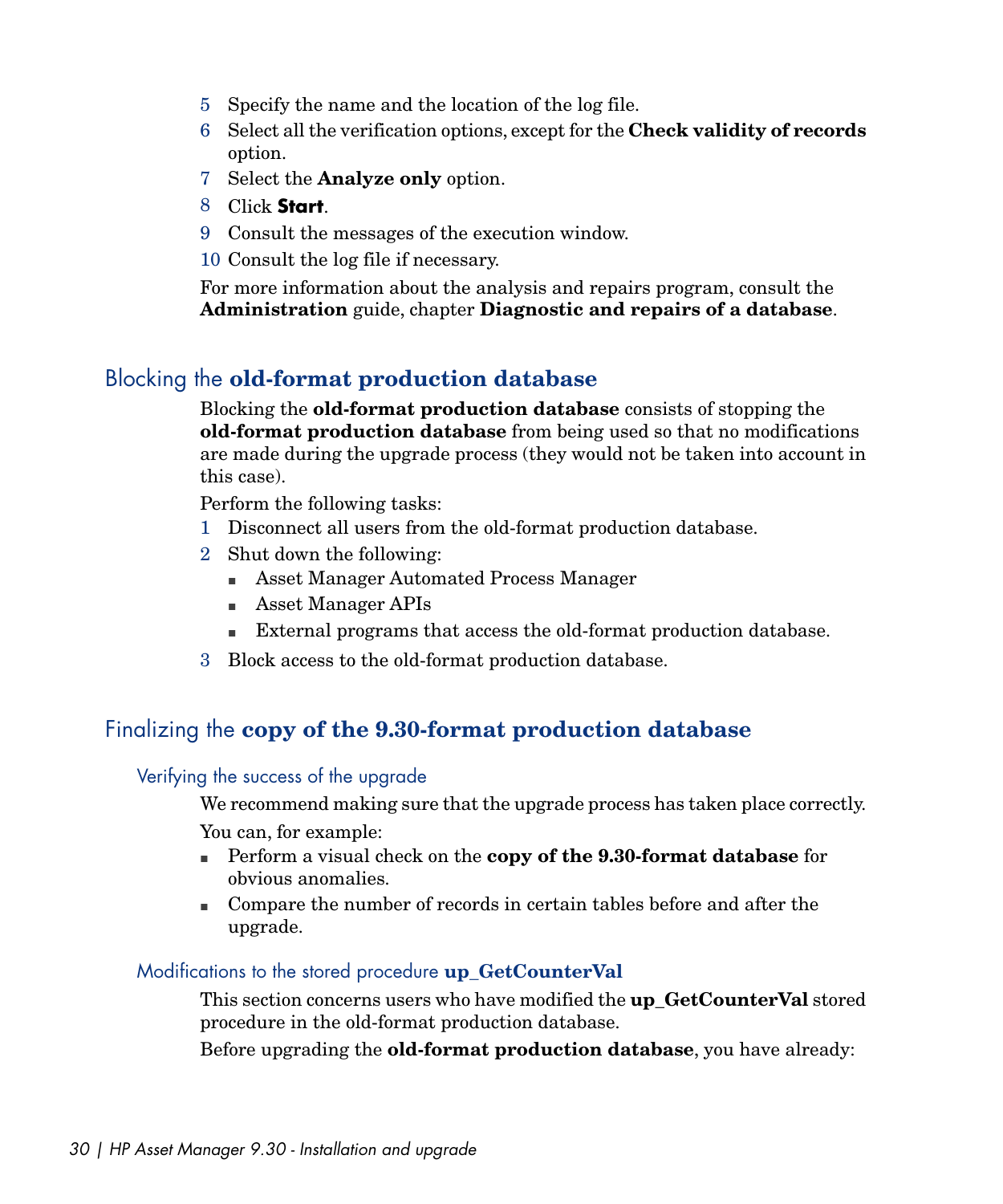- 1 Manually updated the counters in the **amCounter** table that were diverted to other tables.
- 2 Restored the stored procedure **up\_GetCounterVal** to its original state.

You can adapt the stored procedure **up\_GetCounterVal** again according to the directives in the following technical notes:

- **Nicrosoft SQL Server: TN317171736**
- n Oracle Database Server: TN12516652

#### Help on fields (optional)

The help on fields (and links) are stored in the **Help on fields** table (amHelp).

The upgrade process leaves the contents of this table alone.

If you wish to upgrade the help on fields, refer to the **Migration** guide, chapter **Step-by-step migration - final conversion (migration database)**, section **Step 20 - Finalize the 9.30-format migration database**/ **Finalizations concerning all versions of the old-format production database**/ **Help on fields**.

#### Importing the standard reports provided with Asset Manager 9.30

To import the reports included in the **Sample Data** into the **copy of the 9.30-format production database**:

- 1 Start Asset Manager Application Designer.
- 2 Select the **File/ Open** menu.
- 3 Select the **Open database description file create new database** option.
- 4 Select the standard 9.30 gbbase.xml file, located in the config sub-folder of the Asset Manager 9.30 installation folder.
- 5 Select the **Action/ Create database** menu.
- 6 Populate the pages of the wizard as follows (navigate through the wizard pages using the **Next** and **Previous** buttons):

### **Generate SQL script / Create database** page:

| <b>Fields</b>                 | Value                                         |
|-------------------------------|-----------------------------------------------|
| Database                      | Select the copy of the 9.30-format production |
|                               | database.                                     |
| Creation                      | Import line-of-business data.                 |
| Use advanced creation options | Do not select this option                     |

#### **Creation parameters** page: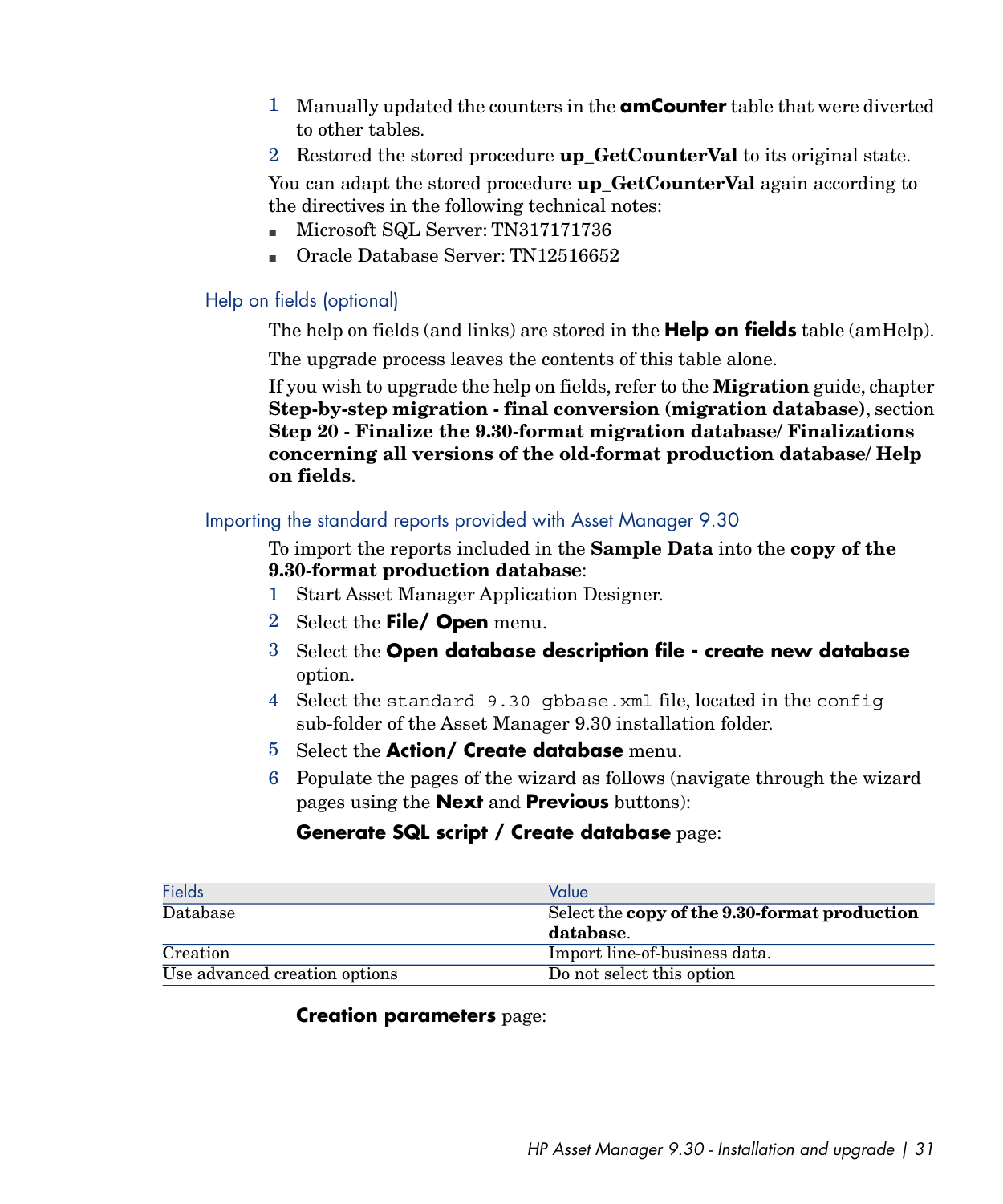| <b>Fields</b> | Value                                                                                                                                                                                      |
|---------------|--------------------------------------------------------------------------------------------------------------------------------------------------------------------------------------------|
| Password      | Enter the administrator's password.                                                                                                                                                        |
|               | Note:                                                                                                                                                                                      |
|               | The Asset Manager database administrator is the<br>record in the <b>Employees and departments</b><br>(amEmplDept) table for which the <b>Name</b> (Name)<br>field is set to <b>Admin</b> . |
|               | The database connection login in stored in the <b>User</b><br>name (UserLogin) field. The administration name is<br>Admin.                                                                 |
|               | The password is stored in the <b>Password</b> field (Lo-<br>ginPassword).                                                                                                                  |

#### **Data to import** page:

| Fields               | Value                                                                                                 |
|----------------------|-------------------------------------------------------------------------------------------------------|
| Available data       | Select the option Crystal Reports.                                                                    |
| Stop import if error | Select this option for the import to stop if a<br>problem is encountered.                             |
| Log file             | Full name of the file to which all import opera-<br>tions, including errors and warnings, are logged. |

7 Execute the options defined using the wizard (**Finish** button).

#### User rights, access restrictions and functional rights

Since new tables, fields and links have been added to the database structure, you must adapt your user rights, access restrictions and functional rights of your user profiles.

<span id="page-31-0"></span>Add the new tables, fields and links to the existing rights and restrictions and create new rights and restrictions if necessary.

### Updating Asset Manager programs

You must upgrade all the Asset Manager programs on all administration and user machines.

You must also make sure that the versions of any programs that interact with Asset Manager are still compatible with Asset Manager 9.30. If necessary, upgrade these programs as well.

For the list of Asset Manager programs and programs that interface with Asset Manager: ▶ [Components of Asset Manager](#page-10-0) [page 11].

To learn which program versions are compatible with Asset Manager 9.30, consult the HP customer support site.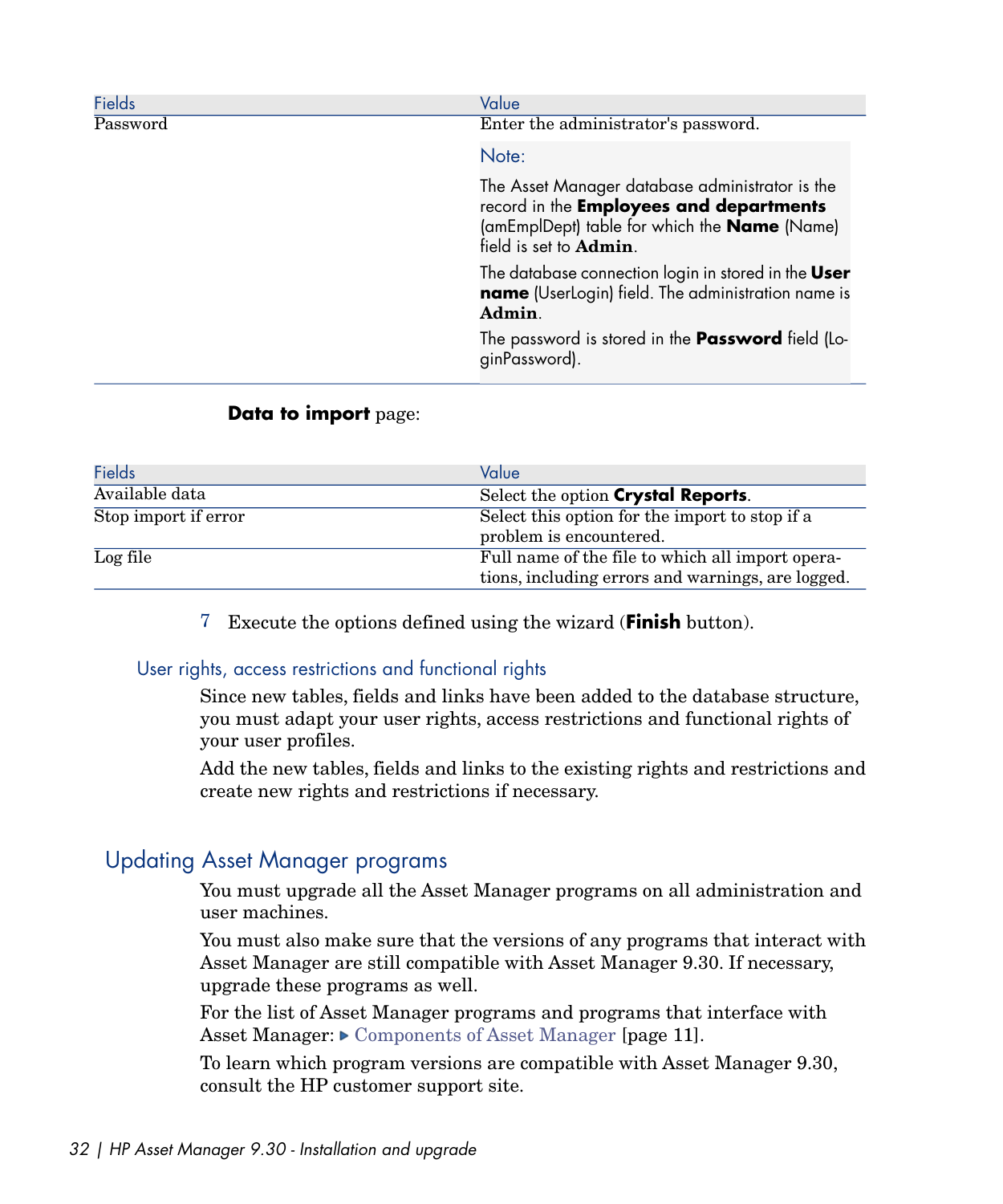# $\overline{Q}$  Tip:

For further information on compatibility, refer to chapter  $\blacktriangleright$  [Configuring in Windows](#page-50-0) [\(except Asset Manager Web\)](#page-50-0) [page 51].

#### Install Asset Manager Automated Process Manager on an administration machine

Asset Manager Automated Process Manager carries out a number of automatic tasks on the Asset Manager database. If it is not launched, Asset Manager cannot function correctly.

You must therefore:

- 1 Install Asset Manager Automated Process Manager on a client machine.
- 2 Properly configure Asset Manager Automated Process Manager.
- 3 Execute Asset Manager Automated Process Manager permanently.

To learn more about how Asset Manager Automated Process Manager works, refer to the **Administration** guide, chapter **Asset Manager Automated Process Manager**.

#### Delete the Asset Manager caches in the **copy of the 9.30-format production database**

If you are using a cache to connect to the **copy of the 9.30-format production database**, we recommend that you delete it.

To learn more about how caches work, refer to the **User Interface** guide, chapter **Reference information**, section **Connections**, sub-section **Asset Manager performances**.

#### Upgrade Asset Manager programs

To upgrade the programs:

1 Uninstall the earlier version of Asset Manager.

# $Q$  Tip:

If you are installing Asset Manager 9.30 on a conversion machine, be sure to conserve your previous version of Asset Manager for the time being.

For information on the uninstallation procedure (safeguards, steps to follow, and ways to remove Asset Manager), refer to the **Installation and upgrade** guide corresponding to the version of Asset Manager to be removed.

2 Install Asset Manager 9.30.

For information on the installation procedure (precautions, methodology and different ways to install Asset Manager), refer the other chapters of this guide.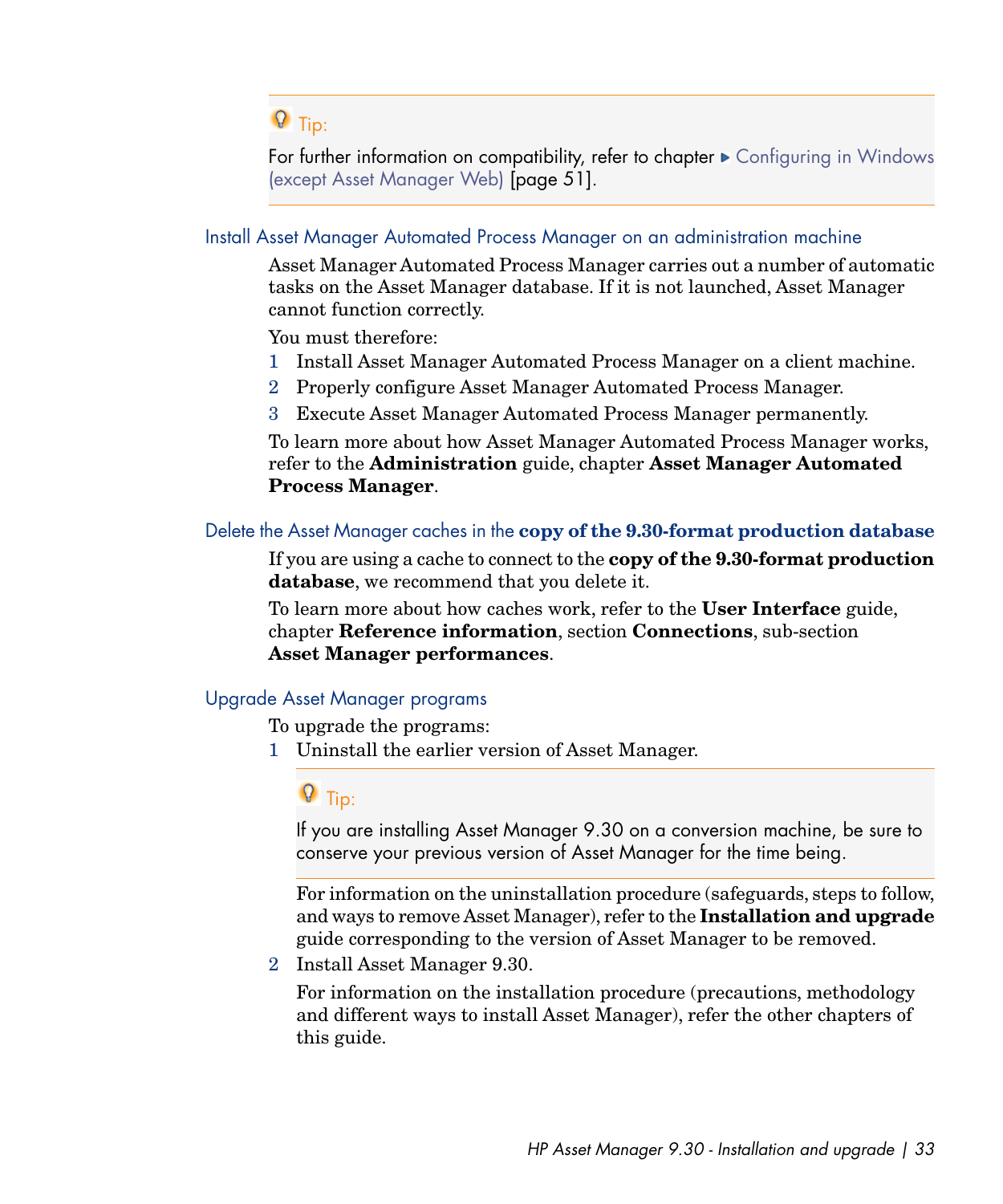## Note:

The Asset Manager 9.30 installation program does not look for installed versions of Asset Manager 4.3.2 or earlier.

### Verify that Asset Manager can be launched without problems

If you are having problems launching Asset Manager 9.30, contact user support.

#### Remove the old connections to databases and create new ones

The objective is to make sure the users connect to the **copy of the 9.30-format production database**.

Refer to the **User interface** guide, chapter **Reference information**, section **Connections**.

If you prefer, you can modify the previous connections.

<span id="page-33-0"></span>Create an Asset Manager cache for your connections if you consider this will be useful.

## Upgrading the external programs that access the Asset Manager database

#### Asset Manager Web

You must upgrade Asset Manager Web to version 9.30.

If you only use the standard pages of Asset Manager Web, this operation will suffice: You can use the new standard pages of Asset Manager Web.

If you created additional Web pages or customized standard Web pages:

- 1 Save the previous additional or customized pages.
- 2 Upgrade Asset Manager Web to the version 9.30.
- 3 Test and adapt each Web page.

#### Get-It

To ensure that Web applications developed with Get-It function with the Asset Manager 9.30 database:

- 1 Verify that your version of Get-It is listed in the Asset Manager 9.30 Support Matrix (available on the HP customer support Web site).
- 2 Upgrade Get-It if necessary.
- 3 Test and adapt each customized Web page.

#### Get-Resources

For Get-Resources to function with the Asset Manager 9.30 database: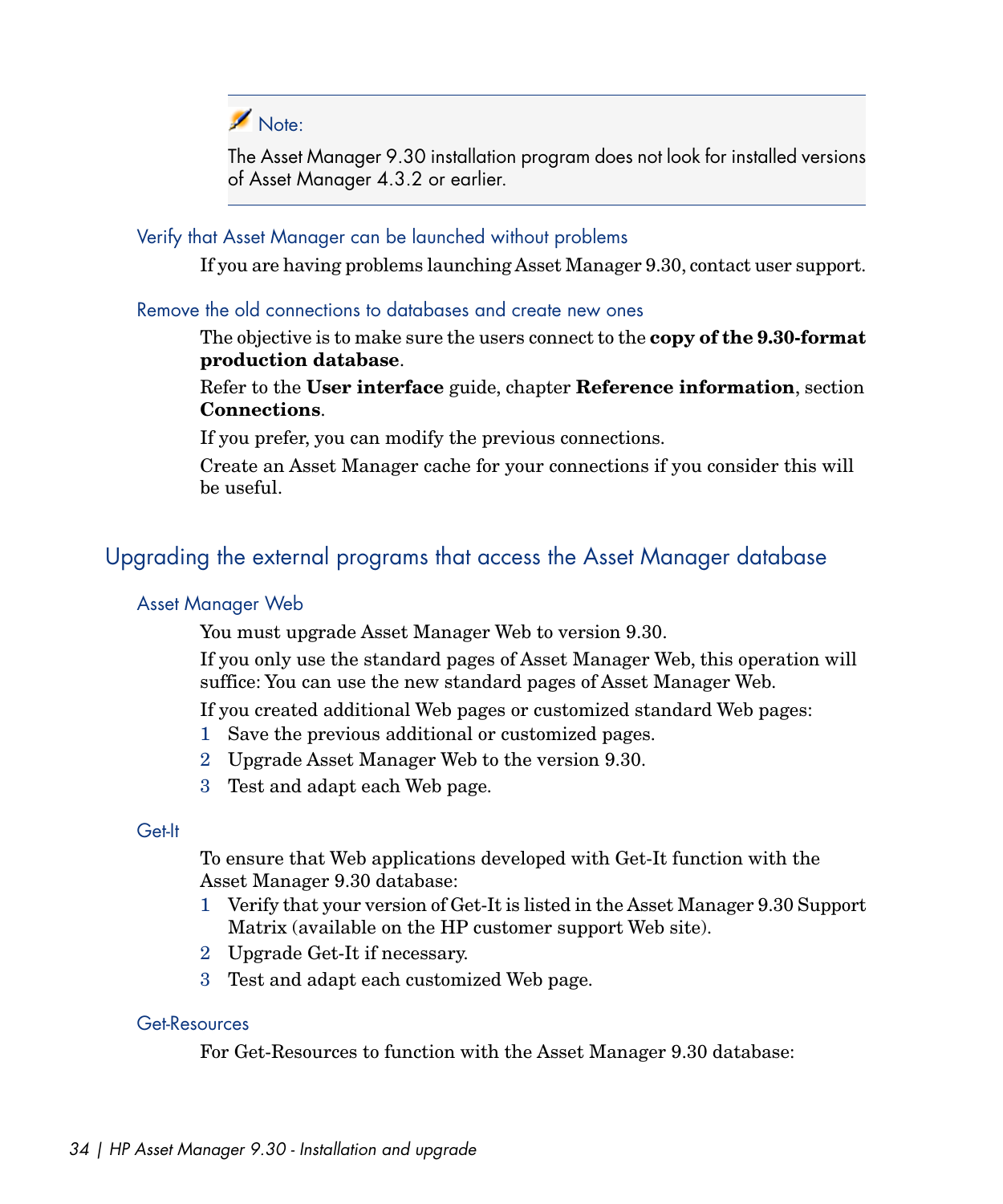- 1 Verify that your version of Get-Resources is listed in the Asset Manager 9.30 Support Matrix (available on the HP customer support Web site).
- 2 Upgrade Get-Resources if necessary.

If you only use the standard pages of Get-Resources, this operation will suffice: You can use the new standard pages of Get-Resources.

If you created additional Web pages or customized standard Web pages:

- 1 Save the previous additional or customized pages.
- 2 Upgrade Get-Resources if necessary.
- 3 Test and adapt each customized Web page.

#### HP Connect-It scenarios

To access the **copy of the 9.30-format production database** using HP Connect-It you must use the version of HP Connect-It provided with Asset Manager 9.30.

If you use standard HP Connect-It scenarios, you must now use the new standard scenarios.

If you created your own scenarios:

- 1 Save the previous non-standard scenarios.
- 2 Upgrade HP Connect-It.
- 3 Open each scenario one by one in HP Connect-It.
- 4 For each scenario:
	- 1 Examine the possible warning messages displayed by HP Connect-It when you open a scenario.
	- 2 Correct the scenario according to the warning messages.
	- 3 Execute the scenario using test data.
	- 4 Correct the possible problems that present themselves during this test.

## Importing **Version 9.30 system data**

- 1 Launch Asset Manager.
- 2 Connect to the **old-format production database**, which is blocked, via the **File/ Connect to database** menu.
- 3 Select the **File/Import** menu, option **Execute a script**.
- 4 Select the script upgrade. Lst (usually located in the folder:  $C:\Per\gamma$ Files\HP\Asset Manager 9.30 xx\migration\fromxxx, where **xxx** stands for the version of the **old-format production database**).
- 5 Click **Import**.
- 6 Click **Close**.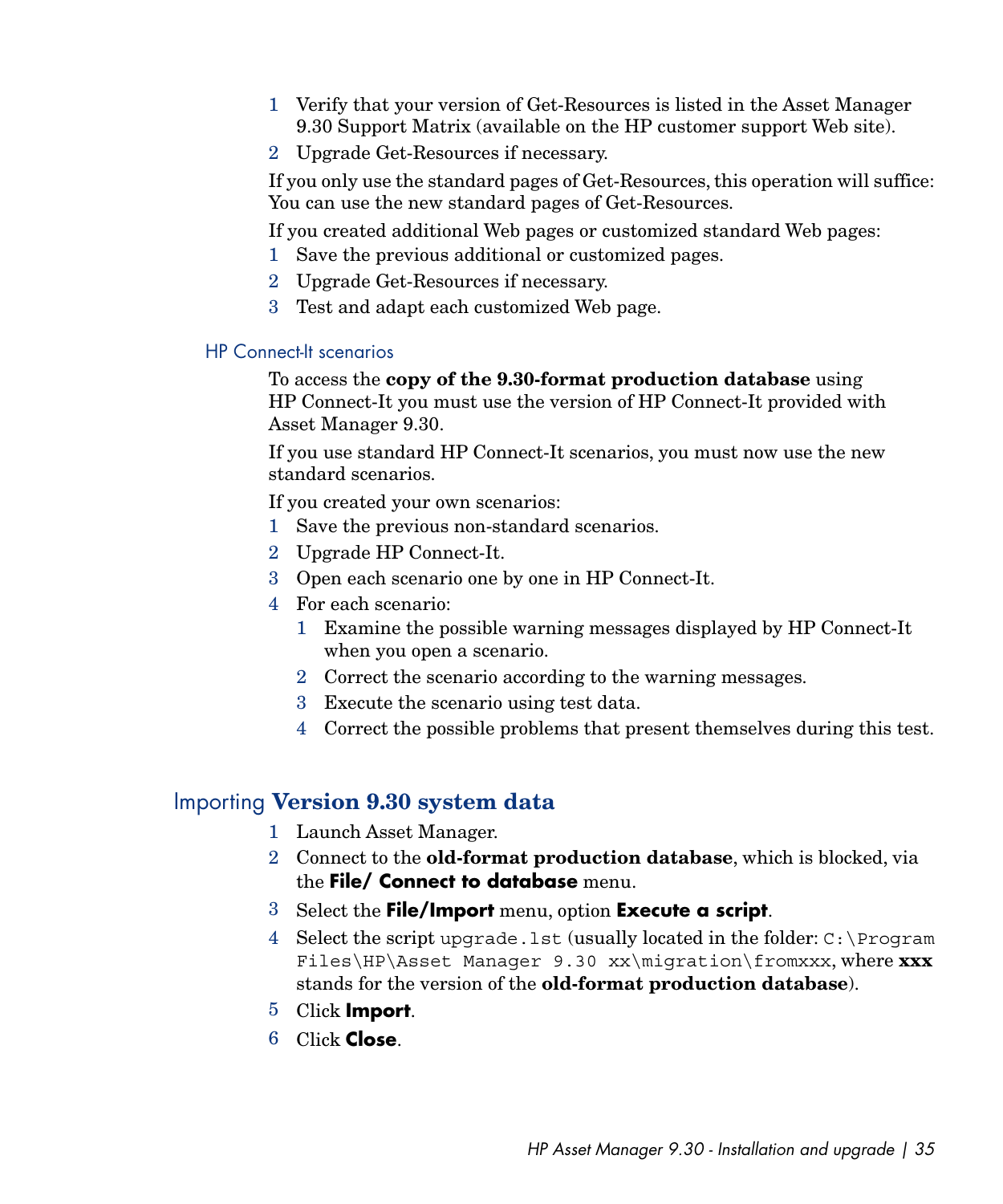7 The database you obtain by doing this is called the **9.30-format production database**.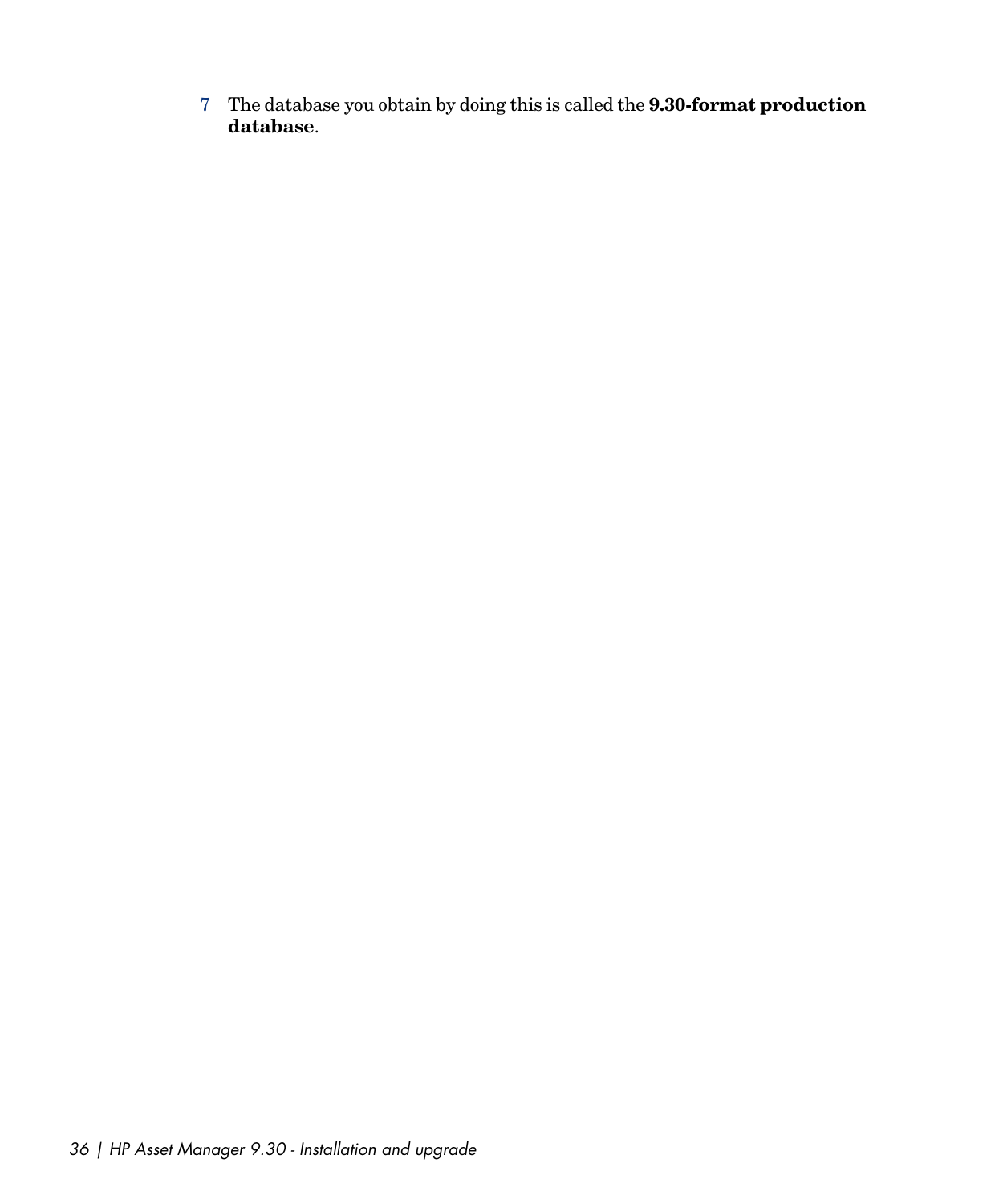# Installing and uninstalling in Windows (except Asset Manager Web) 4

<span id="page-36-0"></span>This chapter explains how to install Asset Manager for the first time.

# Before installing Asset Manager

#### Deactivating antiviruses

Certain antivirus programs, when running, disturb the Asset Manager installation program since they block access to the Registry.

We recommend that you suspend any antivirus programs during installation of Asset Manager.

#### Installing Oracle client layers

Incorrectly installed or configured Oracle client layers (SQL\*Net) can affect the way Asset Manager handles accented characters. This problem appears, for example, when a record containing accented characters is inserted: When you reselect it, the text is not displayed correctly. To solve this problem, verify the configuration of SQL\*Net.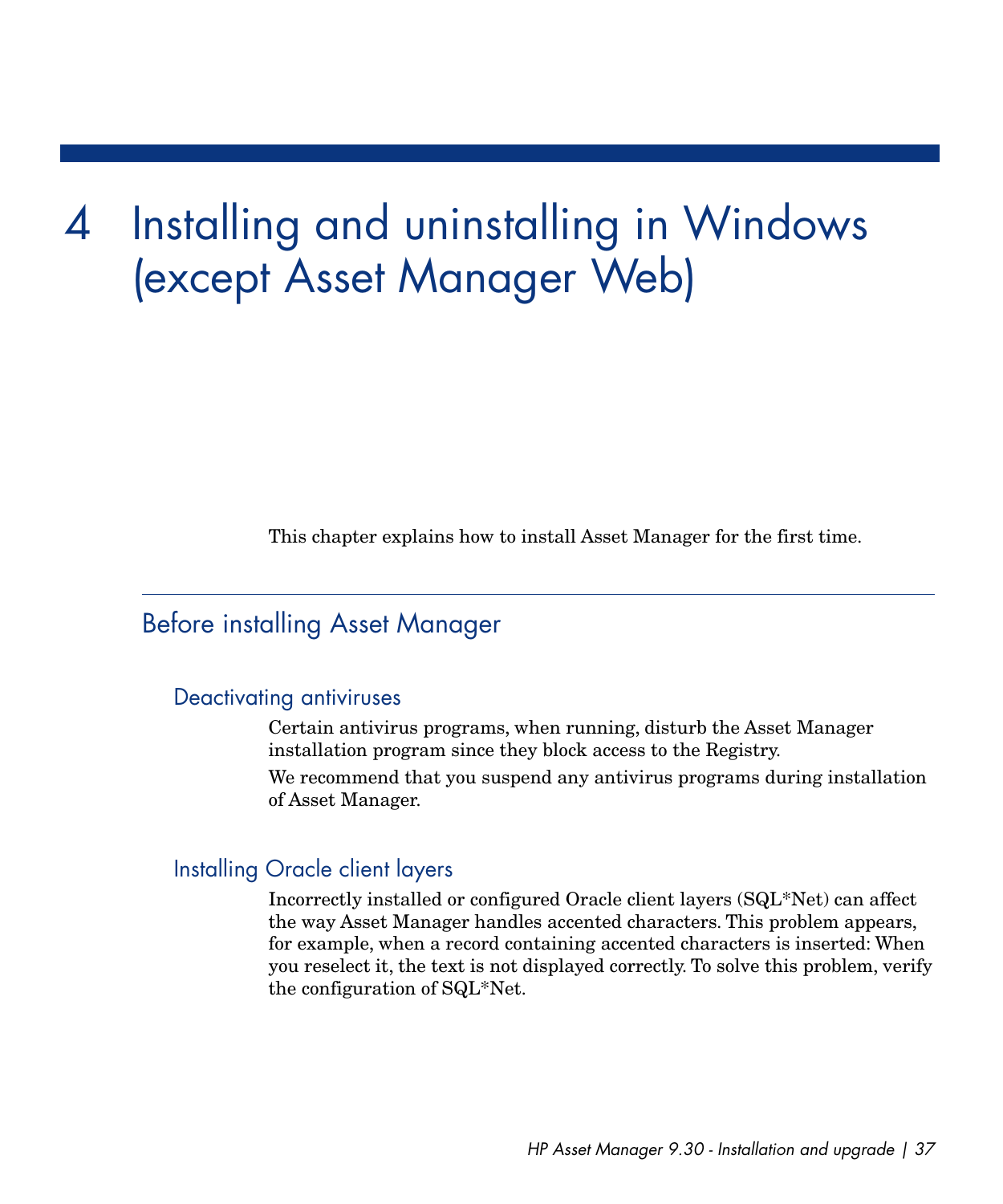### Installing (or not) SAP Crystal Reports

Before installing Asset Manager, determine whether you should install the runtime (limited version) of SAP Crystal Reports.

If you have a full version 8.5, 9, 10, 11 or 12, do not install the SAP Crystal Reports 12 Runtime.

### Note:

Installing SAP Crystal Reports runtime can be done using the Asset Manager installation program.

#### Installing in Windows

You need to have Windows administrative rights on the machine to install the software. Without these rights, the installation program will not be able to modify the Registry.

#### Installing in client-server

- 1 Install the DBMS on the server and the client workstations.
- 2 Test communications between client and server.
- 3 Install Asset Manager on each client computer

### Important:

When installing Asset Manager, if you are using the SQL Server 2005 DBMS, select the Windows authentication option at the attach database step. This is a workaround for an SQL Server 2005 issue that prevents the database from being attached when choosing the login and password authentication method (for example, the "sa" login).

#### Saving time when installing client machines

The amdb.ini file contains the list of connections declared at the level of the **File/ Manage connections** screen.

Location of this file:  $\triangleright$  ini and .cfg files [page 113].

Rather than defining these options via the user interface on each client machine, you can define them on one machine and copy the amdba.ini file to each client machine.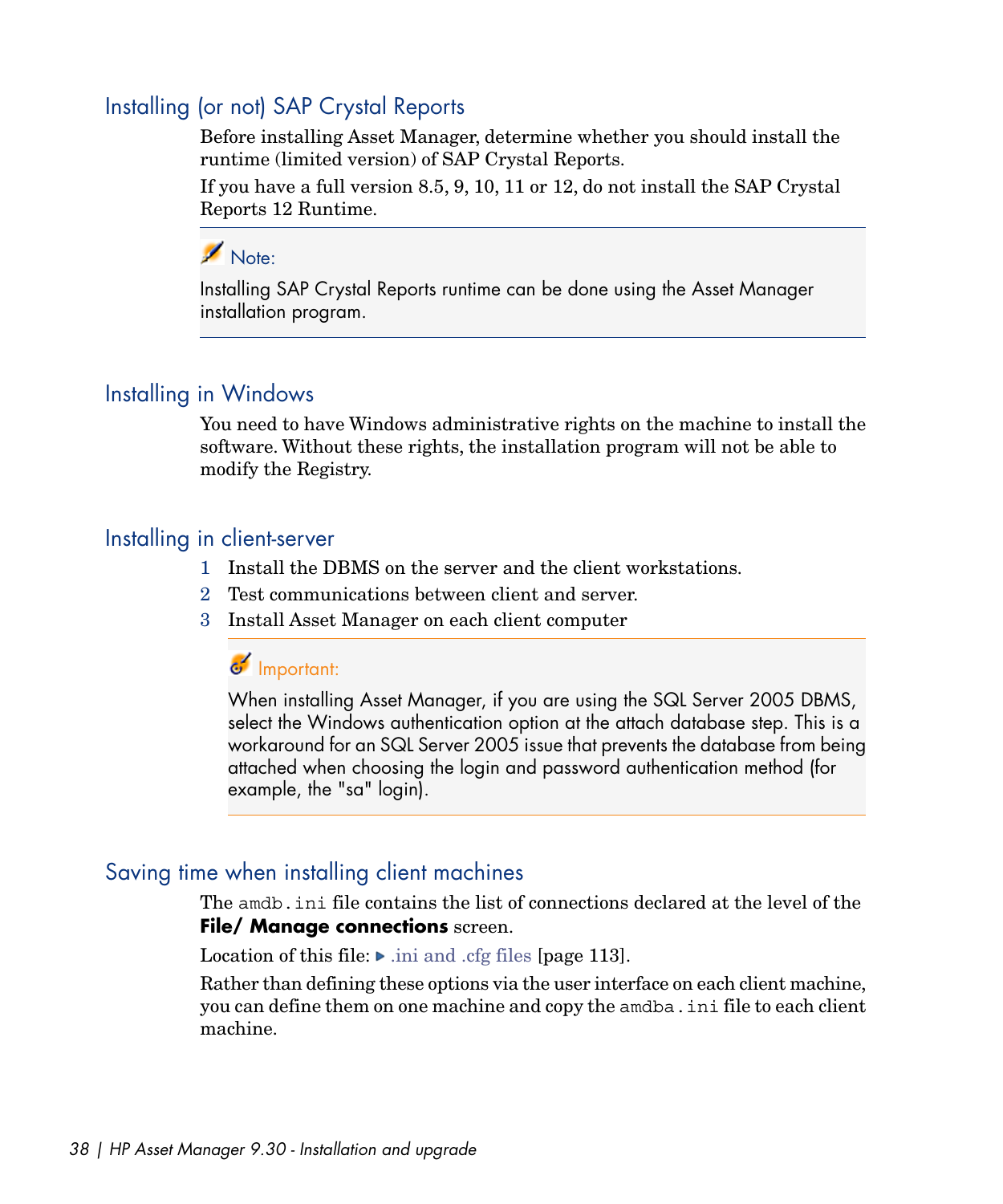# $\overline{Q}$  Tip:

Performing a full installation of Asset Manager (called **Typical** by the setup program) may take a significant amount of time; this is true for installation as well as subsequent uninstallation and update.

In many cases, you will not need all program features to be installed; this is particularly true when you install a regular Asset Manager client.

If that is the case, on the first page of the setup screen, select **Custom** and click **Next**.

On the following screen, features that can typically be omitted are:

- **Asset Manager Automated Process Manager**
- <sup>n</sup> Database administration (includes Asset Manager Application Designer and database migration)
- **n** Demonstration database
- Bar-code reader
- <sup>n</sup> Web Services and Web Client

### Installing Asset Manager in several languages

You can install the Asset Manager Windows client in several languages on the same computer.

If you do this, make sure you install each language version in a separate folder. By default, the installation program uses the same installation folder regardless of the language version.

### Installing Asset Manager on 64-bit Windows systems

When installing Asset Manager Windows client on 64-bit of Windows systems:

<sup>n</sup> Do not create an ODBC datasource through **Control Panel/ System and Security/ Administrative Tools/ Data Sources (ODBC)**. This instance of ODBC is 64-bit and does not work with Asset Manager.

Use Asset Manager to create the ODBC datasource. This can be done using the button next to the **Data source** field on the **Manage connections** window (**File/ Manage connections**).

<sup>n</sup> When creating a connection to a Microsoft SQL database on the Asset Manager Windows client, make sure the **System connection** box in the **Manage connections** window is not selected.

If you want to install Asset Manager demonstration database on a 64-bit instance of Microsoft SQL Server, the following steps are required: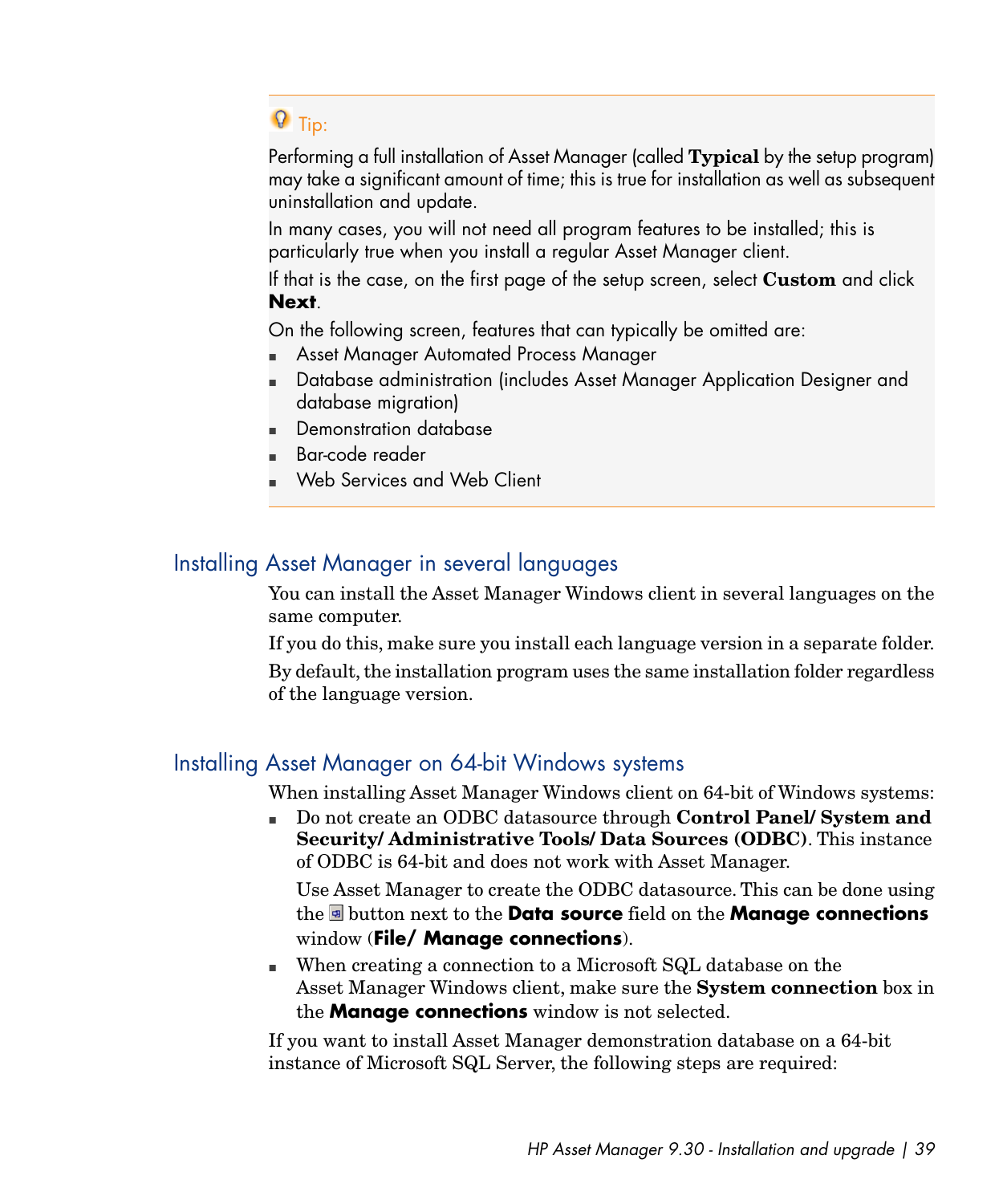- Open the 32-bit Registry Editor. Path: C:\Windows\SysWOW64\regedit.exe.
- Select HKEY\_LOCAL\_MACHINE\SOFTWARE\Microsoft\Microsoft SQL Server
- Click **Edit** on the menu bar.
- From the drop-down menu, select **New/ String Value**
- Enter **InstalledInstances** as the name and press **Enter**.
- Double click the string value you just created
- <span id="page-39-0"></span> In the **Value data** field, enter the name of the 64-bit SQL Server instance on which you are planning to install the Asset Manager demonstration database.

# Manual installation (graphical)

- Insert the installation CD-ROM.
- If the graphical installation program window does not automatically appear when you insert the CD-ROM:
	- Open the Windows Explorer.
	- Select the installation CD-ROM.
	- Select the root of the CD-ROM.
	- 4 Launch the Autorun.exe program.
- Select the option **Install Asset Manager 9.30**.
- Follow the instructions given by the installation program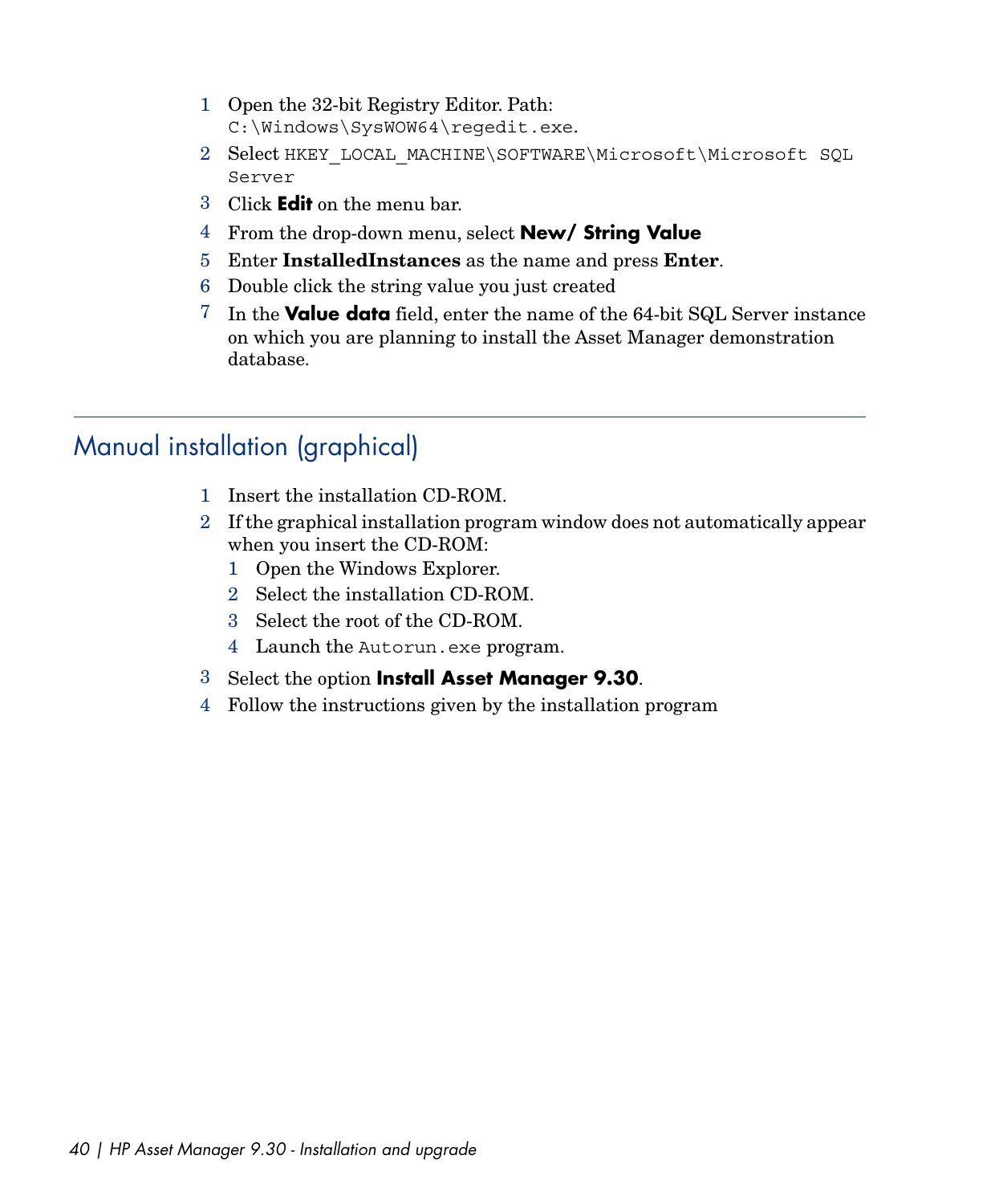# $\overline{Q}$  Tip:

Performing a full installation of Asset Manager (called **Typical** by the setup program) may take a significant amount of time; this is true for installation as well as subsequent uninstallation and update.

In many cases, you will not need all program features to be installed; this is particularly true when you install a regular Asset Manager client.

If that is the case, on the first page of the setup screen, select **Custom** and click **Next**.

On the following screen, features that can typically be omitted are:

- **Asset Manager Automated Process Manager**
- **n** Database administration (includes Asset Manager Application Designer and database migration)
- <sup>n</sup> Demonstration database
- Bar-code reader
- <sup>n</sup> Web Services and Web Client

# **Warning:**

During the installation, a popup window of the following type is repeatedly displayed:

| <b>Windows Installer</b> |        |
|--------------------------|--------|
| Preparing to install     |        |
|                          | Cancel |

This is normal.

You must not click **Cancel**.

Because simply pressing **Enter** on the keyboard selects the **Cancel** button, we recommend not working with other applications while performing the installation; You might press **Enter** without realizing that the popup window has just been displayed.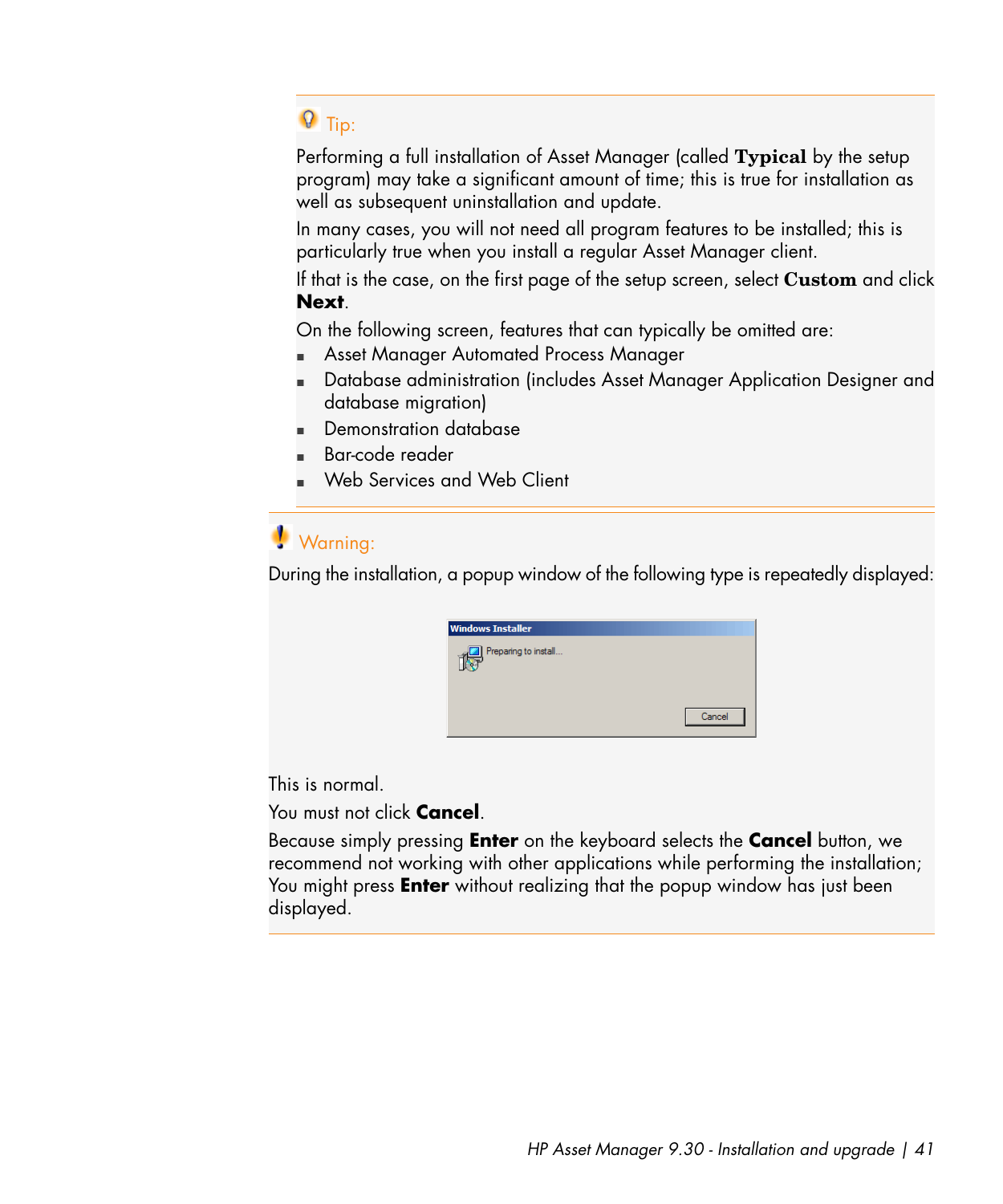# Manual uninstallation (graphical)

### Before uninstalling Asset Manager

#### If you installed the demonstration database

The demonstration database is deleted during uninstallation.

You will need to make a copy of the demonstration database if you want to keep it.

 $\triangleright$  To learn how to make a copy of your demonstration database, consult the documentation provided with the DBMS used for the demonstration database.



You may need to temporarily stop any services such as SQL Server which access the database and thus might lock the file and prevent it being deleted.

#### If you installed the Web client

Before uninstalling Asset Manager, you must stop the application servers being used by Asset Manager Web Tier and Asset Manager Web Service in order to unlock the files that will be uninstalled.

You should also manually delete any Asset Manager files that you manually copied as part of the Asset Manager Web deployment, for instance to Tomcat subdirectories. This will allow avoid file incompatibilities if you later reinstall or upgrade Asset Manager. See [Uninstalling Asset Manager Web](#page-108-0) [page 109]

#### Uninstalling Asset Manager

To remove Asset Manager fully from a machine, use the **Add/ Remove programs** icon in the Windows Control Panel.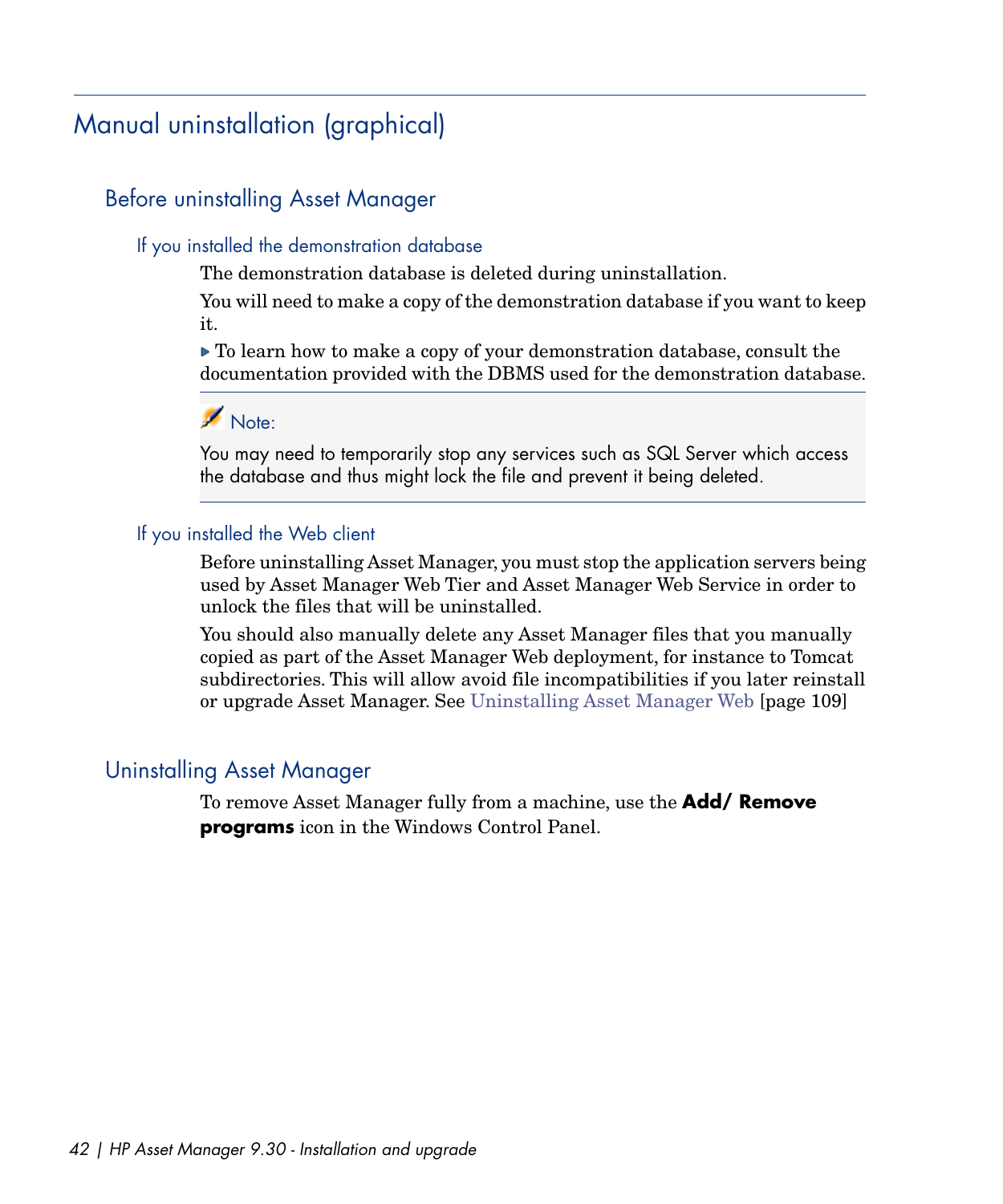Warning:

During the uninstallation, a popup window similar to the following will be repeatedly displayed:

| <b>Windows Installer</b> |        |
|--------------------------|--------|
| Preparing to install     |        |
|                          | Cancel |

This is normal.

You must not click **Cancel**.

Because simply pressing **Enter** on the keyboard selects the **Cancel** button, we recommend not working with other applications while performing the uninstallation; You might press **Enter** without realizing that the popup window has just been displayed.

The uninstallation program normally:

- Removes all the files and program groups that have been installed.
- <sup>n</sup> Modifies the configuration files to remove some of the modifications made by Asset Manager's installation program.
- <sup>n</sup> Updates the Registry.

Note:

In some cases due to file-locking etc. the automatic uninstaller may fail to delete certain files or folders. After uninstalling, check for the existence of the following folders, and if necessary manually delete them:

- **n** Instances of Asset Manager located for instance in C:\Program Files\HP\
- <sup>n</sup> Asset Manager program groups and shortcuts in your Start Menu, for instance C:\Documents and Settings\All Users\Start Menu\Programs\HP

# Automatic installation and uninstallation from the command line

This section provides information on the following points:

- **n** [Overview](#page-43-0) [page 44]
- **[Preparation](#page-43-1) [page 44]**
- [Execution](#page-45-0) [page 46]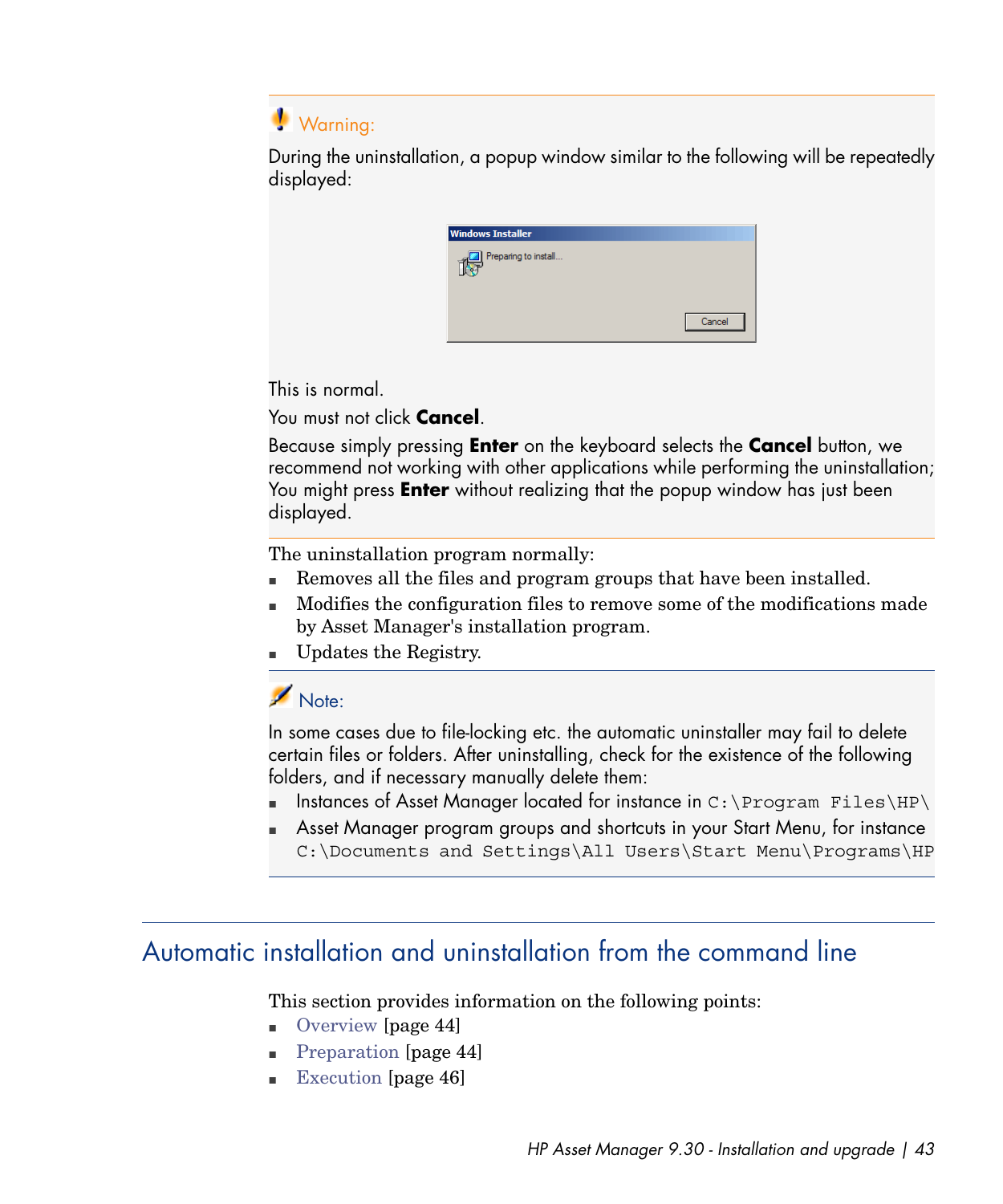<span id="page-43-0"></span>■ [Executing an uninstallation from the command line](#page-47-0) [page 48]

#### **Overview**

A command-line installation enables you to standardize and automate the installation of Asset Manager for multiple computers.

Before executing the command-line installation, you must define certain parameters.

The Asset Manager installation parameters are defined in an .msi file.

The file provided by default on the Asset Manager installation CD-ROM is called AssetManager.msi.

Modifying an .msi file is performed using a program from Microsoft called **Orca**.

<span id="page-43-1"></span>You must install Orca on the computer that will be used to perform the configuration.

### Preparation

#### Installing Orca

To install Orca:

- 1 Start Microsoft Internet Explorer.
- 2 Go to the following URL:

[http://msdn.microsoft.com/library/default.asp?url=/library/en-us/msi/setup/orca\\_exe.asp](http://msdn.microsoft.com/library/default.asp?url=/library/en-us/msi/setup/orca_exe.asp)

3 Follow the instructions.

#### Obtaining help on using Orca

To display the Orca documentation:

- 1 Start an Internet browser.
- 2 Go to the following URL:

http://support.microsoft.com/kb/255905/

Obtaining help on the .msi files and the setup.exe and msiexec.exe parameters

To display the documentation on these files and executables, consult the Microsoft Platform SDK on-line Help.

This on-line Help can be displayed using the **Start/ Programs/ Microsoft Platform SDK XXX/ Platform SDK Documentation** menu in Windows.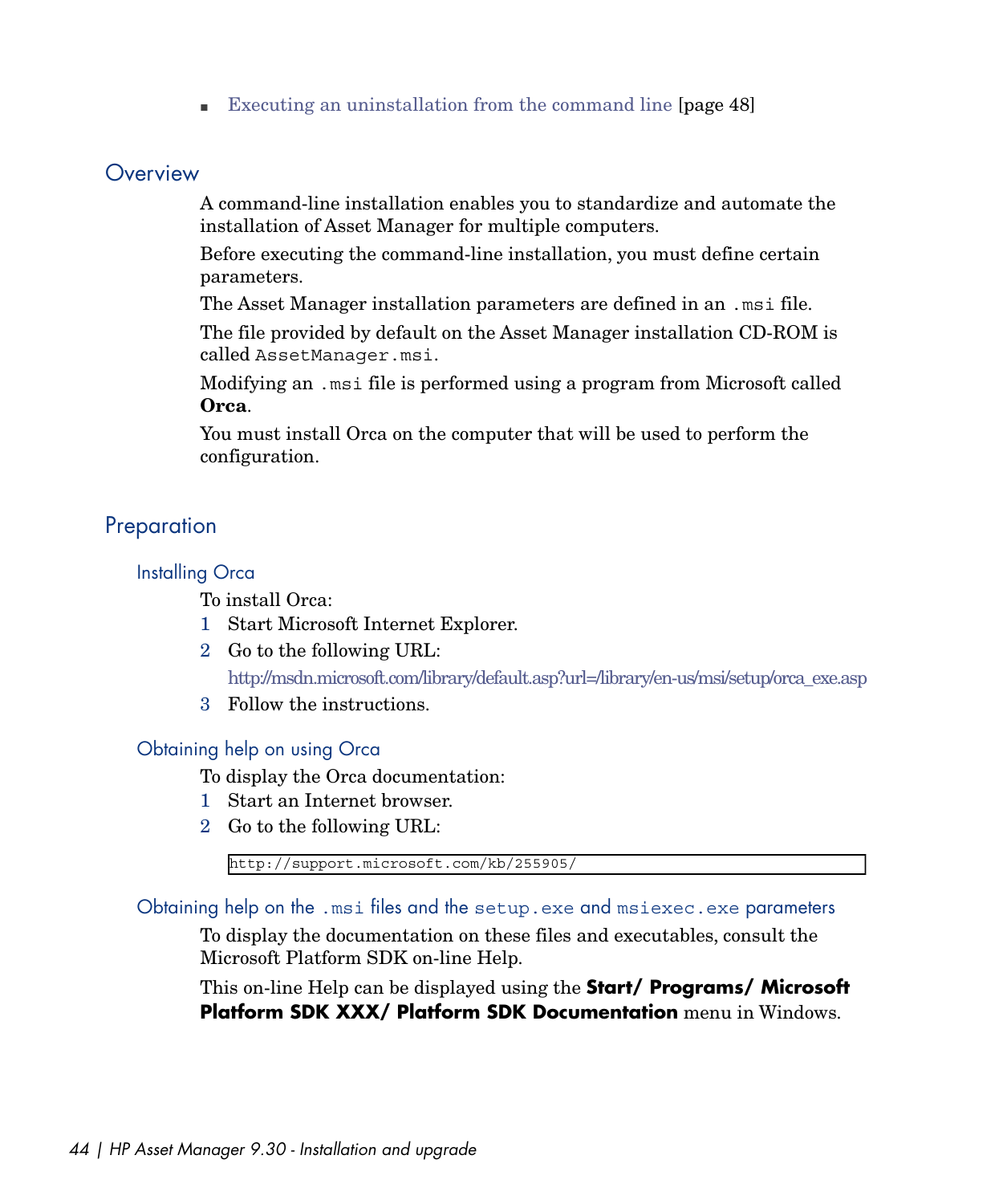#### Configuring the Asset Manager installation

Configuring the Asset Manager installation consists of modifying the AssetManager.msi file with Orca.

# Warning:

The AssetManager.msi file can be modified but not renamed.

This section only describes certain parameters of the .msi files.

For all other parameters, consult the help on the .msi files.

- 1 Start a Windows Explorer.
- 2 Copy the contents of the Asset Manager installation folder (installation CD-ROM, am folder) to your hard drive (example  $C:\T$ emp $\amalg$ am $\ldots$
- 3 Start Orca.
- 4 Open the AssetManager.msi file (**File/ Open** menu). It is located in the folder where you copied the contents of the CD-ROM.
- 5 Configure the components to install:
	- a Select **Feature** in the **Tables** column.

Orca displays the list of components likely to be installed.

The **Title** column enables you to identify a component.

The **Level** column enables you to control the way a component is installed.

b For each component, populate the **Level** column as follows:

| Value of the Level<br>column | Installation behavior<br>from the command line | Behavior of Typical<br>graphical installation | Behavior of <b>Custom</b><br>graphical installation |
|------------------------------|------------------------------------------------|-----------------------------------------------|-----------------------------------------------------|
| $\theta$                     | Not installed                                  | Not installed                                 | Not available                                       |
|                              | Installed                                      | Installed                                     | Available and selected<br>by default                |
| 200                          | Not installed                                  | Not installed                                 | Available and not selec-<br>ted by default          |

6 Configure the program groups for the Windows **Start** menu to be created. For example, by default, Asset Manager is installed in the following group: **Start/ Programs/ HP/ Asset Manager 9.30 <language>/ Client**.

To modify the paths:

a Select **Shortcut** in the **Tables** column.

Orca displays a line by program-group entry.

The **Name** column enables you to identify the entry.

The **Directory** columns indicates the program group in which the entry is created.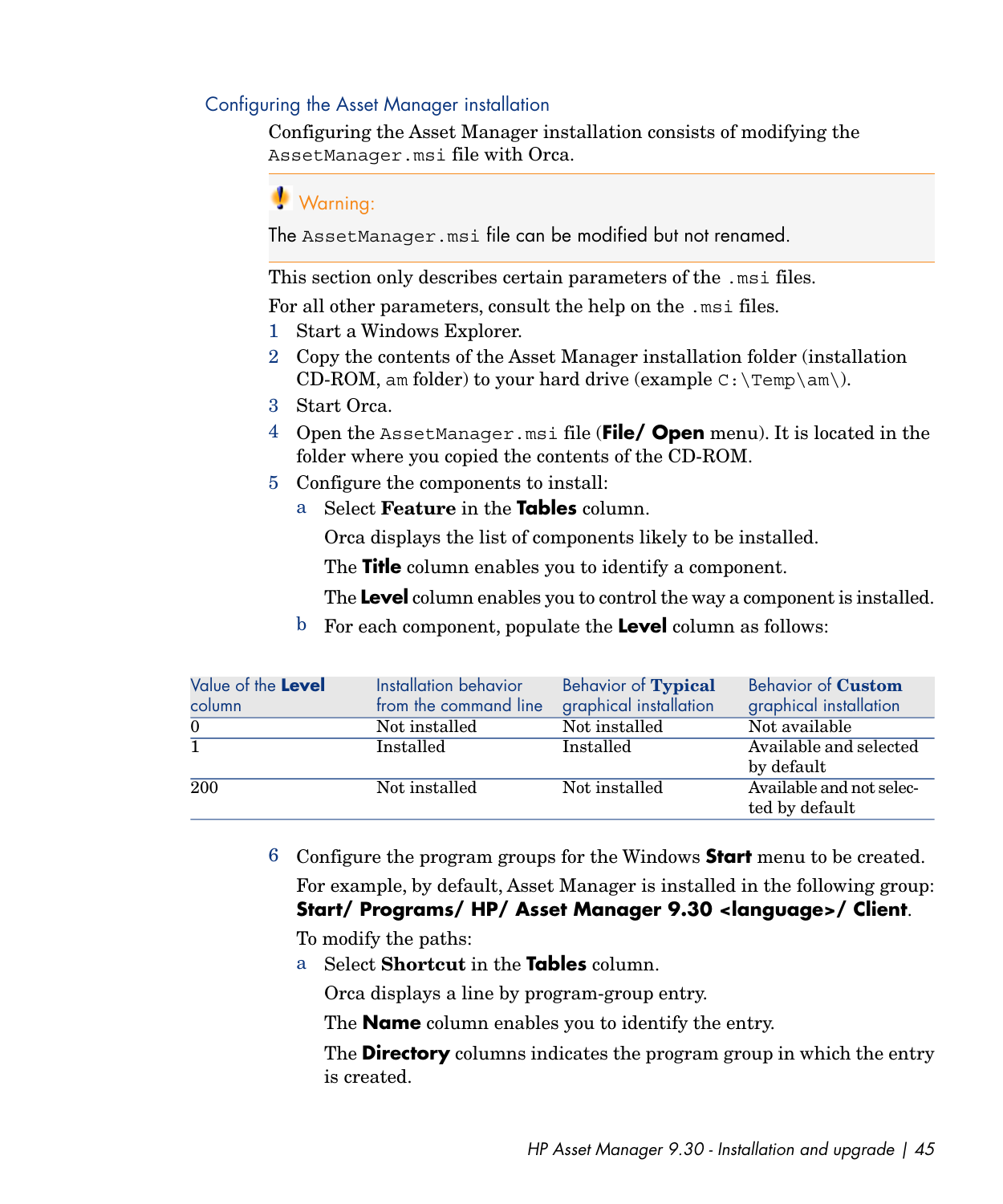It is the identifier of a record in the **Directory** table that stores the path of the program group.

b Note the identifiers of the program groups to modify.

For example: The Asset Manager client is identified by the value **HP|HP Software Asset Manager** in the **Name** column. The value of the **Directory** column is **newfolder2**. Note this value.

- c Search each one of these identifiers in the **Directory** table:
- d Select **Directory** in the **Tables** column.
- e Click the header of the **Directory** column to sort it.
- f For each program group to modify, select its identifier in the **Directory** column and modify the value of the **DefaultDir** column. In our example, search **newfolder2**.

### Warning:

The sort is case sensitive. **newfolder2** is therefore at the end of the list.

- <span id="page-45-0"></span>7 Save your settings (**File/ Save** menu).
- 8 Exit (**File/ Close** menu).

### **Execution**

#### **Overview**

To launch the installation, execute setup.exe from the Asset Manager CD-ROM.

The parameters available for setup.exe can be displayed using the following command:

setup.exe /?

Example of executing using the parameter to hide the initialization dialog box:

setup.exe /S

- 1 setup.exe installs or updates the MsiExec.exe program installed by default by Windows.
- 2 setup.exe triggers the MsiExec.exe program which performs the installation using the settings in the AssetManager.msi file that you have customized using Orca.

The parameters available for MsiExec.exe can be displayed using the following command:

MsiExec.exe /?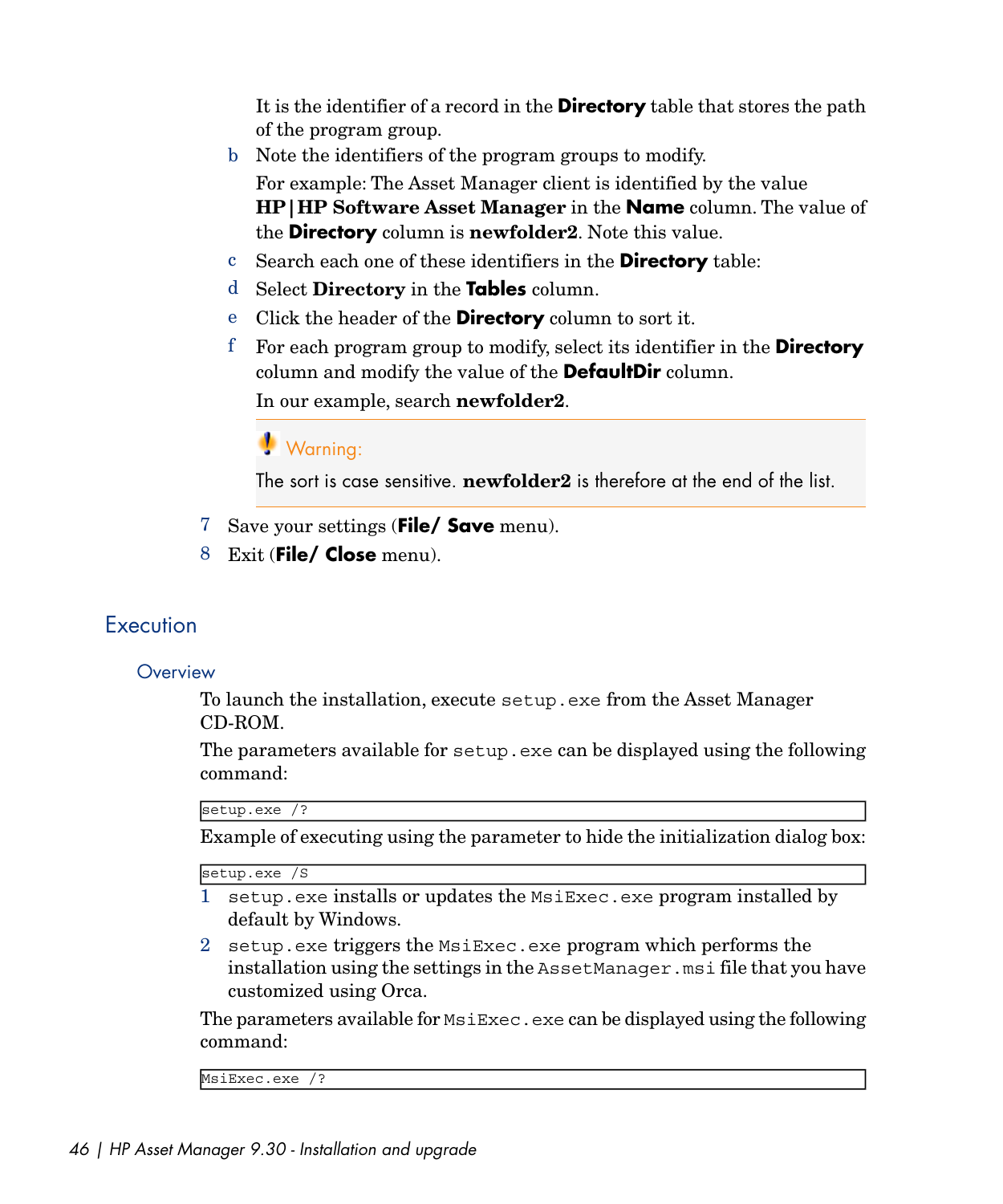# Warning:

This option only available for **MsiExec** version 3 or later.

For earlier versions, consult the documentation corresponding to your versions of MsiExec.exe.

Example of execution with the parameter that enables unattended installation without the graphical interface:

MsiExec.exe /qn

In order for a parameter to be sent by setup.exe to MsiExec.exe, the parameter must be prefixed by:

/V

Example of execution with the parameter that enables unattended installation:

setup.exe /V/qn

Warning:

<span id="page-46-0"></span>Whatever follows **/V** must follow **/V** without a space.

#### Executing an installation from the command line

There are several ways of installing Asset Manager from the command line. This section provides an installation example with the following characteristics:

- setup.exe is executed without a dialog box.
- <sup>n</sup> msiexec.exe executes without user input or GUI.
- Exercise Messages from the installation program are saved to the C:  $\Temp\log.txt$ file.
- **Asset Manager is installed in the folder** C:  $\angle$ Program Files $\angle$ HP $\angle$ Asset Manager 9.30 xx
- 1 Open a DOS command prompt.
- 2 Go to the Asset Manager installation folder where the setup.exe program file and the AssetManager.msi file, which may or may not be customized, are located.
- 3 Execute the following command:
	- u setup.exe /S /V"/qn /l\* C:\Temp\log.txt INSTALLDIR=\"C:\Program File s\HP\Asset Manager 9.30 xx\""

Comments:

**setup.exe**: The installation is triggered by setup.exe in order to test the local version of msiexec.exe and to update it if required.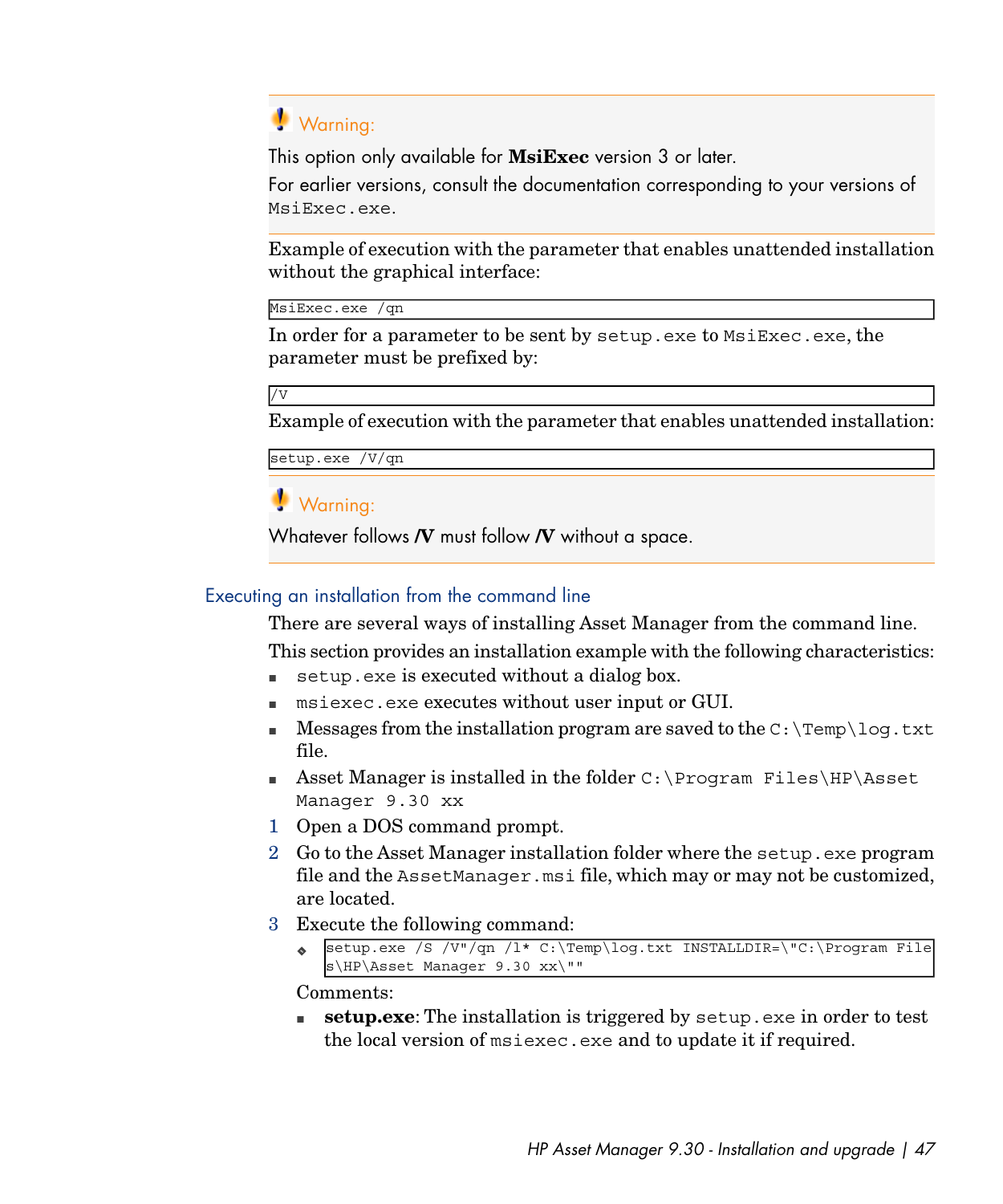# Note:

The installation of Asset Manager requires version 2 or higher.

- **S**: setup.exe is executed without an initialization dialog box.
- $\blacksquare$  **/V**: The following parameters are sent to msiexec.exe. Note the double quotation marks which surround everything after **/V**.
- **n** *l***qn**: msiexec.exe executes without user input or GUI.
- $\blacksquare$  **/l\* C:\Temp\log.txt**: Saves most messages from the installation program to the  $C:\Temp\log.txt$  file.
- **n INSTALLDIR=\"C:\Program Files\HP\Asset Manager 9.30 xx\":** installs Asset Manager in the C:\Program Files\HP\Asset Manager 9.30 xx folder.

Note the use of **\"** to includes spaces in the path between **Program** and **Files**.

# Note:

4

After you execute the command line above, the command prompt will be immediately displayed. You will not be notified that the installation has ended.

<span id="page-47-0"></span>To find out if the installation has ended, look for the text **Installation complete** on the last line of the log file ( **C:\Temp\log.txt** in our example).

#### Executing an uninstallation from the command line

There are several ways of uninstalling Asset Manager from the command line.

We recommend the following example:

- 1 Identify the Registry key number corresponding to the Asset Manager uninstallation:
	- a Start the Registry editor regedit.exe (**Start/ Run** menu in Windows).
	- b Expand the branch HKEY\_LOCAL\_MACHINE\SOFTWARE\Microsoft\Windows\CurrentVersion\Uninstall\
	- c Search for the key corresponding to Asset Manager: Display the details of the keys surrounded by curly brackets (left pane), and examine the value of the **DisplayName** field (right pane); This field should contain the name Asset Manager and its version.
	- d Select this key.
	- e Copy the name of the key (**Copy Key Name** shortcut menu). The part that interests us is between curly brackets. Example:

```
{A79E51C8-4E8E-40CE-A56E-143395D011C1}
```
f Exit the Registry editor.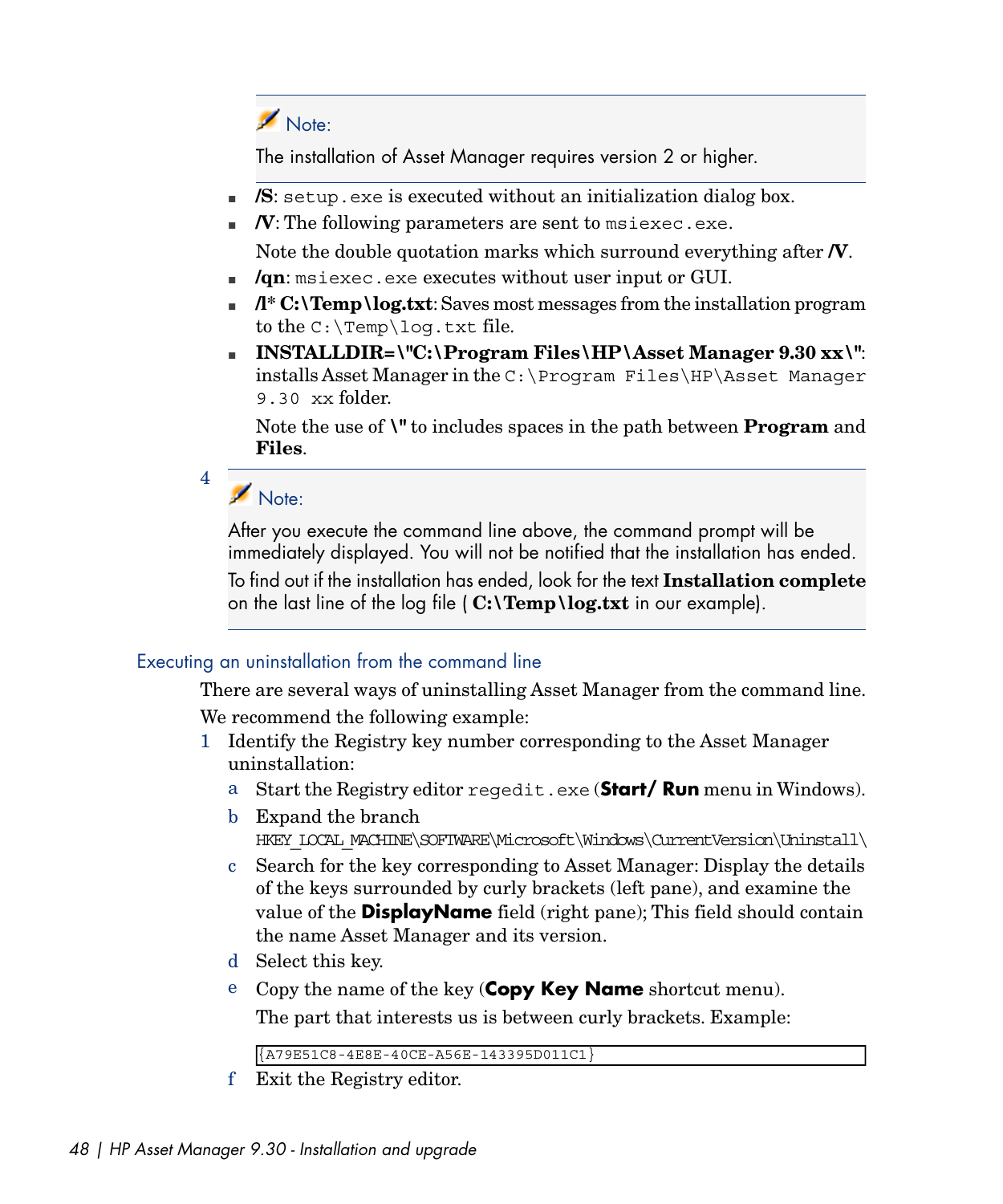- 2 Open a DOS command prompt.
- 3 Execute a command with the following form:
	- w msiexec.exe /x <Registry key> /qn /l\* <Full path of the log file> Example:

```
msiexec.exe /x {A79E51C8-4E8E-40CE-A56E-143395D011C1} /qn /l* C:\Tem
p\log.txt
```
#### Comments:

- $\blacktriangleright$  [Executing an installation from the command line](#page-46-0) [page 47]
- **/x**: msiexec.exe Executes an uninstallation.

# Note:

It is not possible to perform a partial removal from the command line.

# Note:

4

After you execute the command line above, the command prompt will be immediately displayed. You will not be notified that the uninstallation has ended.

To find out if the uninstallation has ended, look for the text **Uninstallation completed successfully** on the last line of the log file ( **C:\Temp\log.txt** in our example).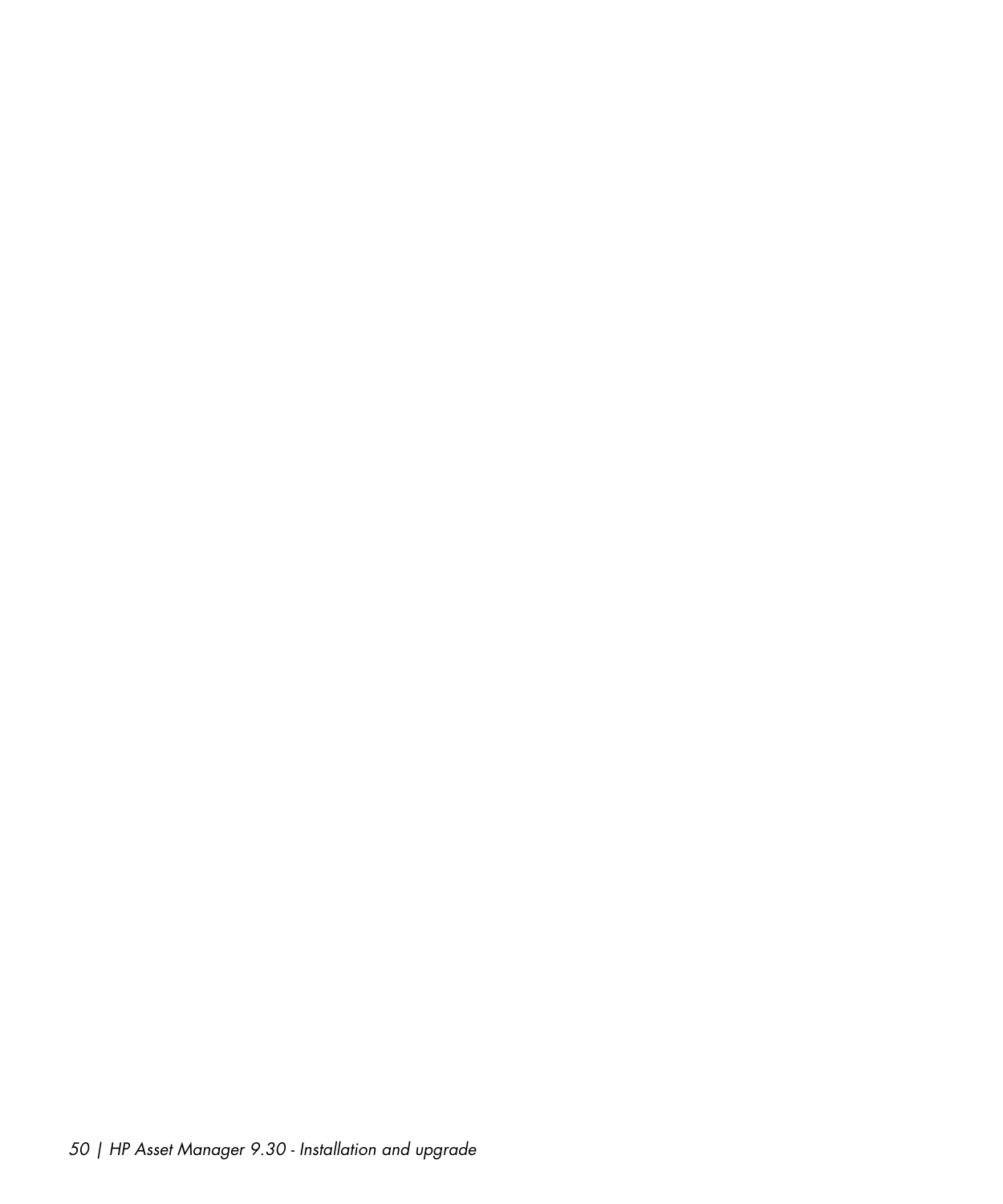# Configuring in Windows (except 5Asset Manager Web)

Once the Asset Manager programs are installed, some further steps are required to complete your installation.These depend on the components and applications that you want to use or integrate with Asset Manager.

This chapter explains these additional operations.

# Oracle DLL

There are several DLL versions that can be used to access Oracle.Asset Manager tries to load the supported versions dynamically, starting with the most recent version and working toward the oldest version supported, i.e.:

- 1 oraclient10.dll
- 2 oraclient9.dll
- 3 oraclient8.dll

However, you can override this order to load a particular DLL by adding the following entry in am.ini:

[DLL]  $\text{ord} = \text{xxxx}.\text{dl}$ 

Location of this file:  $\triangleright$  ini and .cfg files [page 113].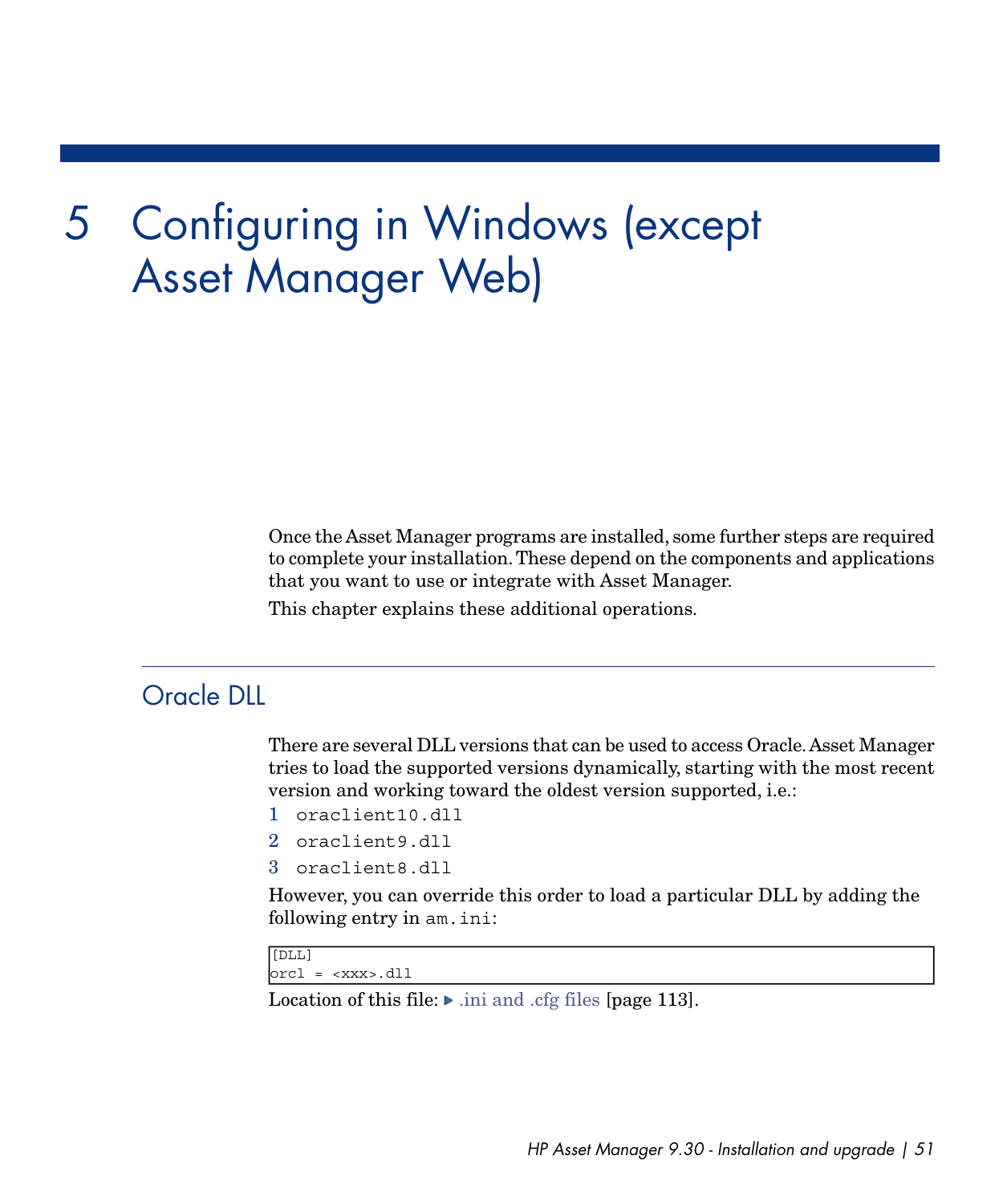# Messaging system

#### **Messaging standards supported in Windows**

- <sup>n</sup> VIM
- Extended MAPI
- **SMTP**

Note:

Simple MAPI is not supported.

#### **Messaging standards supported in Unix**

In Unix, Asset Manager supports SMTP.

#### **Installation of the external messaging system**

For the external messaging system to function correctly with Asset Manager, the following conditions must be met:

| Messaging system<br>standard | <b>Required conditions</b>                                                                                                          |
|------------------------------|-------------------------------------------------------------------------------------------------------------------------------------|
| <b>VIM</b>                   | The <b>PATH</b> environment variable of your system must point to the<br>folder containing the vim <sub>32</sub> .dll file.         |
|                              | Example: In general, the Lotus Notes DLLs are installed by Notes, in<br>the same folder as Notes, and are not included in the PATH. |
| <b>SMTP</b>                  | The TCP/IP layers must be installed.                                                                                                |
|                              | This is the case when an SMTP messaging system has been installed<br>correctly.                                                     |

#### **Configuring Asset Manager to send messages to the external messaging system**

To take advantage of all your messaging system's functions, you need to perform the following tasks:

| Task to perform                            | Documentation to consult                                                              |
|--------------------------------------------|---------------------------------------------------------------------------------------|
| Populate the messaging addresses of ad-    | Administration guide, chapter Messaging, sec-                                         |
| ministrators and other users.              | tion Configuring Asset Manager to use mes-                                            |
|                                            | saging systems.                                                                       |
|                                            | Create Messaging type actions to be used Advanced use guide, chapter Actions, section |
| by procurement, technical support, alarms, | Creating an action, sub-section Populating the                                        |
| etc.                                       | Messaging tab.                                                                        |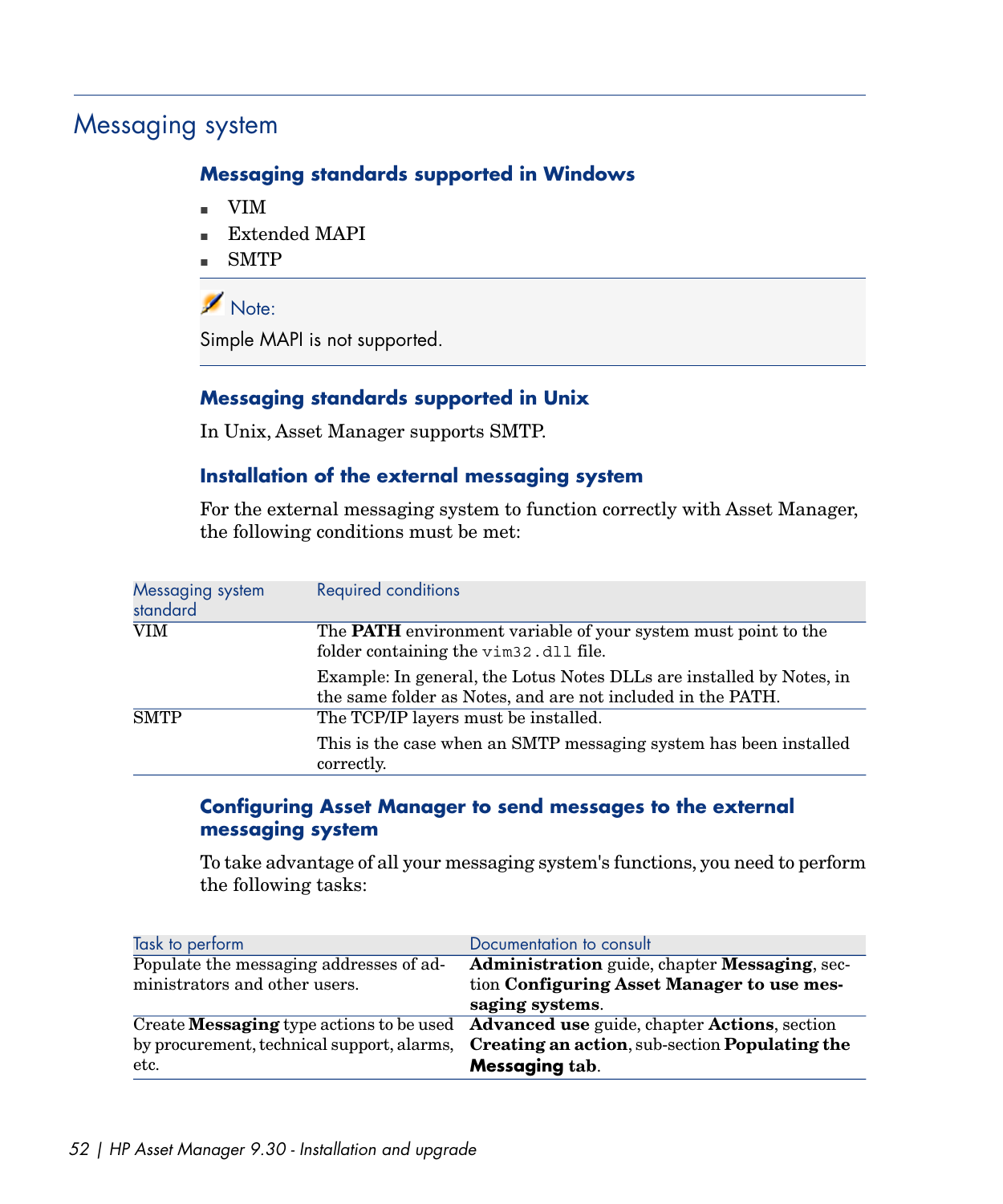| Task to perform                         | Documentation to consult                                  |
|-----------------------------------------|-----------------------------------------------------------|
| Configure Asset Manager Automated Pro-  | <b>Administration</b> guide, chapter <b>Asset Manager</b> |
| cess Manager to send messages linked to | <b>Automated Process Manager.</b>                         |
| procurement, technical support, alarms, |                                                           |
| etc                                     |                                                           |
| Execute Asset Manager Automated Process | <b>Administration</b> guide, chapter <b>Asset Manager</b> |
| Manager.                                | <b>Automated Process Manager.</b>                         |
| Troubleshooting                         | Administration guide, chapter Messaging, sec-             |
|                                         | tion Common connection problems.                          |

The use of messaging systems is dealt with in more detail in the **Administration** guide, chapter **Messaging**.

## Asset Manager Automated Process Manager

Asset Manager Automated Process Manager is a program independent of the Asset Manager client. The program monitors alarms, messages and actions to be triggered within the domains of procurement, stocks, history, leasing; calculates the values of certain fields, etc.

In order for these functions to work properly, you must execute Asset Manager Automated Process Manager on at least one machine permanently and connect it to your production database.

The following is required before a Windows or Web client can access the database:

- <sup>n</sup> Asset Manager Automated Process Manager must be running and connected to the database
- <sup>n</sup> The Asset Manager Automated Process Manager **Signal presence of database server** (UpdateToken) module must be activated and scheduled to execute at least once per week.

For further information on Asset Manager Automated Process Manager, please refer to the Asset Manager **Administration** guide, chapter **Asset Manager Automated Process Manager**.

The Asset Manager Automated Process Manager modules use HP Connect-It and its connectors for all automatic data imports, like in the following examples:

- n Inventories carried out by the HP Discovery and Dependency Mapping Inventory inventory application.
- Data imports from external applications.

If you use such modules, you will need to install HP Connect-It.

To find out which environments are supported by HP Connect-It, and to learn how to install HP Connect-It, refer to its documentation.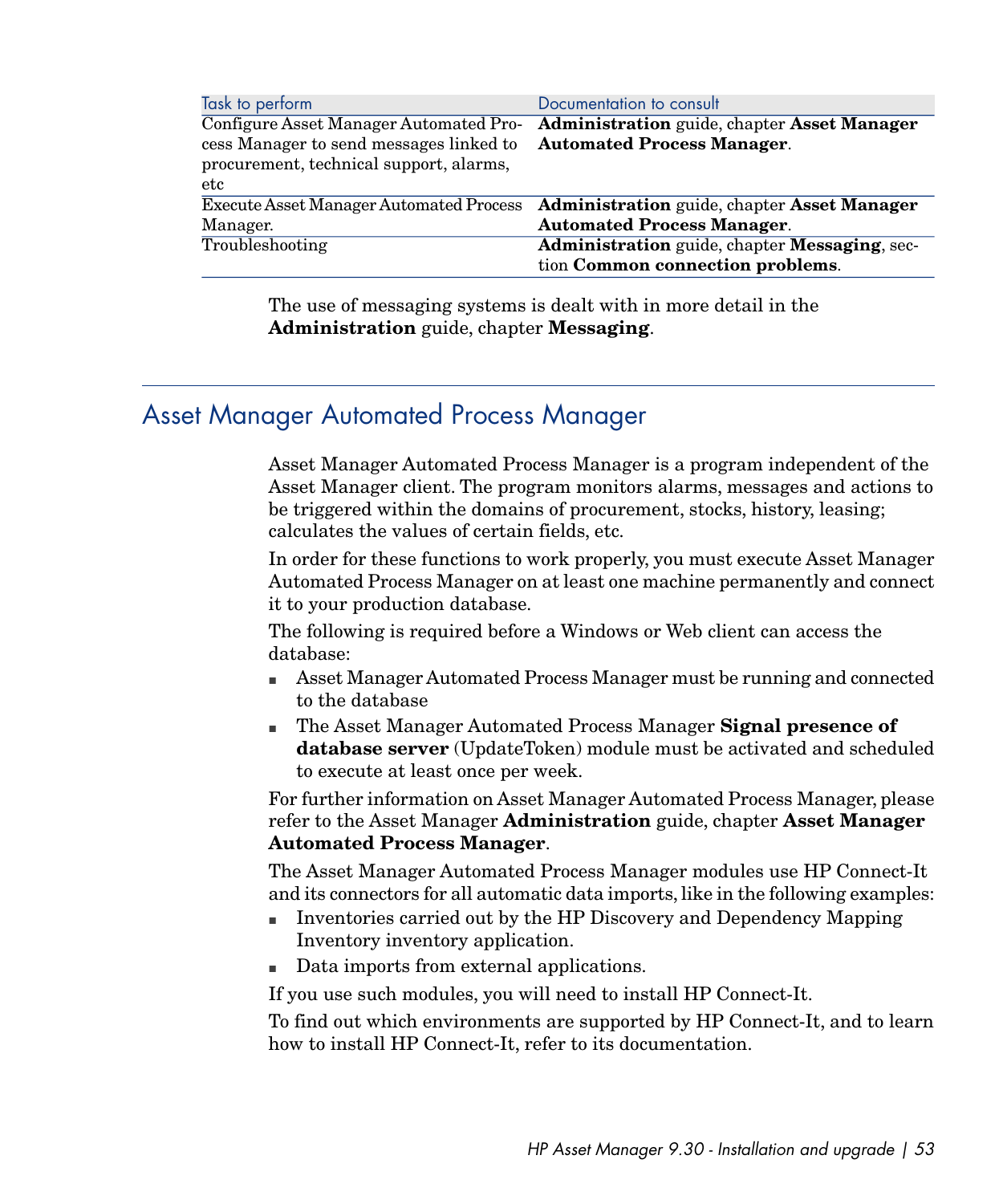To learn how to integrate HP Connect-It with Asset Manager Automated Process Manager, refer to the Asset Manager **Administration** guide, chapter **Asset Manager Automated Process Manager**, section **Configuring the modules monitored by Asset Manager Automated Process Manager**.

#### **Implementing Asset Manager Automated Process Manager in Windows**

To be able to use this program you must install at least one computer with a supported version of Windows.

Asset Manager Automated Process Manager is installed to be executed in one of the following modes:

- **n** Manually, by executing the shortcut from the Windows **Start** menu.
- Automatically, as a service.

## $\overline{Q}$  Tip:

We recommend that you launch Asset Manager Automated Process Manager as a Service.

# Note:

To install the Asset Manager Automated Process Manager service correctly, we recommend that you do so as follows:

1 Create a user account in Windows (on the computer where this service will be installed).

This account must have the rights necessary to start the Asset Manager Automated Process Manager service.

The environment linked to this account must allow you to use the client layers of the DBMS installed on the computer where the Asset Manager Automated Process Manager service is installed.

By default, the local system account only accesses the system environment variables.

2 Install the Asset Manager Automated Process Manager service in this account.

By default, the service is configured to be launched automatically. You can modify this.

The **Services** applet in the Control Panel allows you to start, stop, and configure services available on the machine:

- $\bullet$  Depending on your version of Windows, this might work like this:
	- $\blacksquare$ : starts a stopped service.
	- $\blacksquare$ : stops the service.
	- $\blacksquare$  : reboots the service.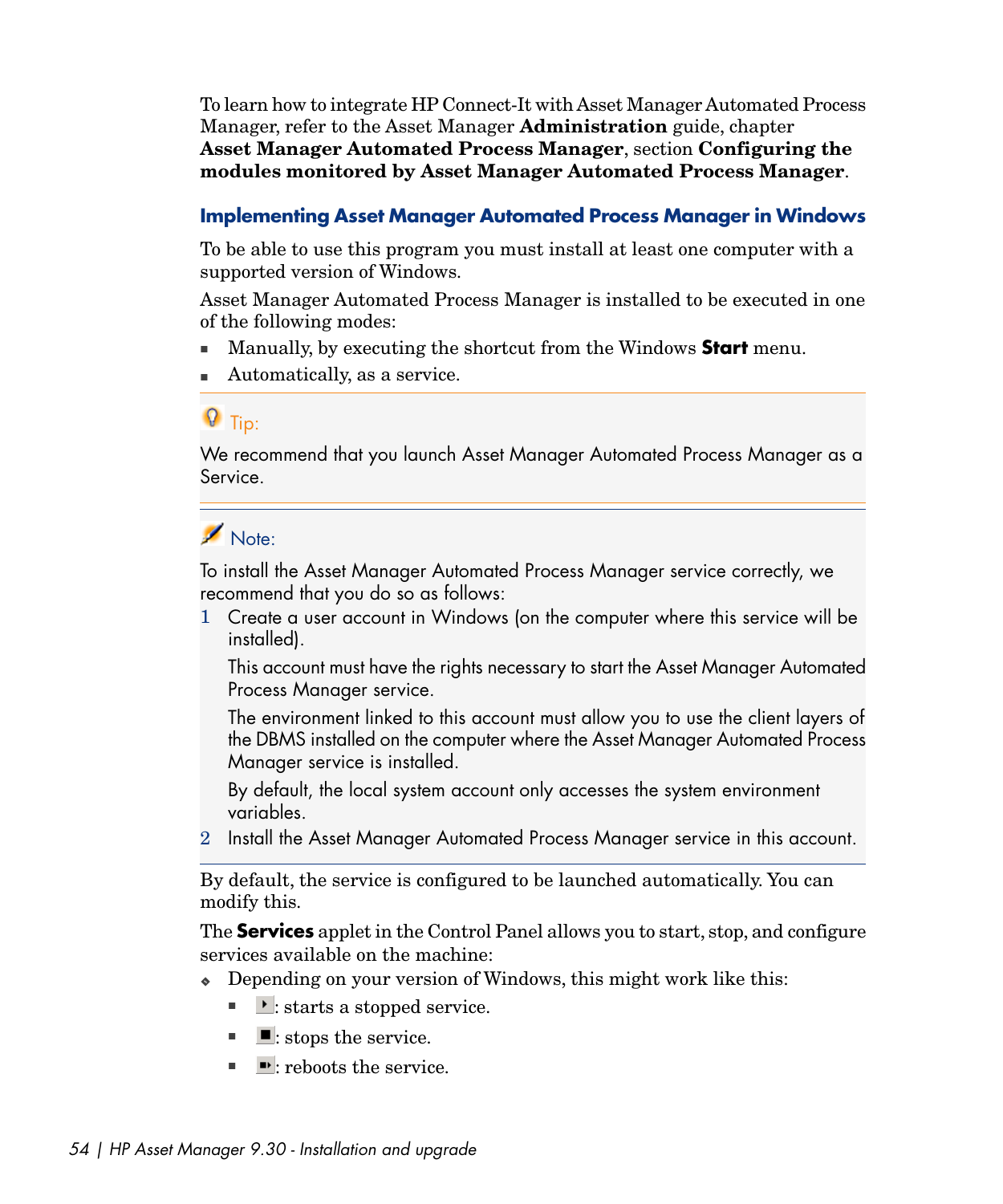$\blacksquare$  : interrupts the service.

To start the Asset Manager Automated Process Manager service in automatic mode in Windows:

- 1 Select the Asset Manager Automated Process Manager service in the services window.
- 2 Right-click and select **Properties** in the shortcut menu.
- 3 In the **Startup type** column, select **Automatic**.

## $N$ Note:

In practice, once Asset Manager Automated Process Manager is operational, we recommend setting the startup mode to **Automatic**, so that it is launched whenever Windows is started.

# Note:

By default, the services use the system account. If Asset Manager Automated Process Manager cannot connect to a database, click **Startup** to configure the service so that it uses an account that can access the database.

# SAP Crystal Reports

To install, configure and use SAP Crystal Reports, refer to the **Advanced use** guide, chapter **SAP Crystal Reports**.

# Distributing software on sets of computers

To learn how to distribute software on sets of computers, refer to the Asset Manager **Software Distribution** guide.

### Integrating with HP Connect-It

Asset Manager is provided with the complete HP Connect-It software application and its corresponding documentation.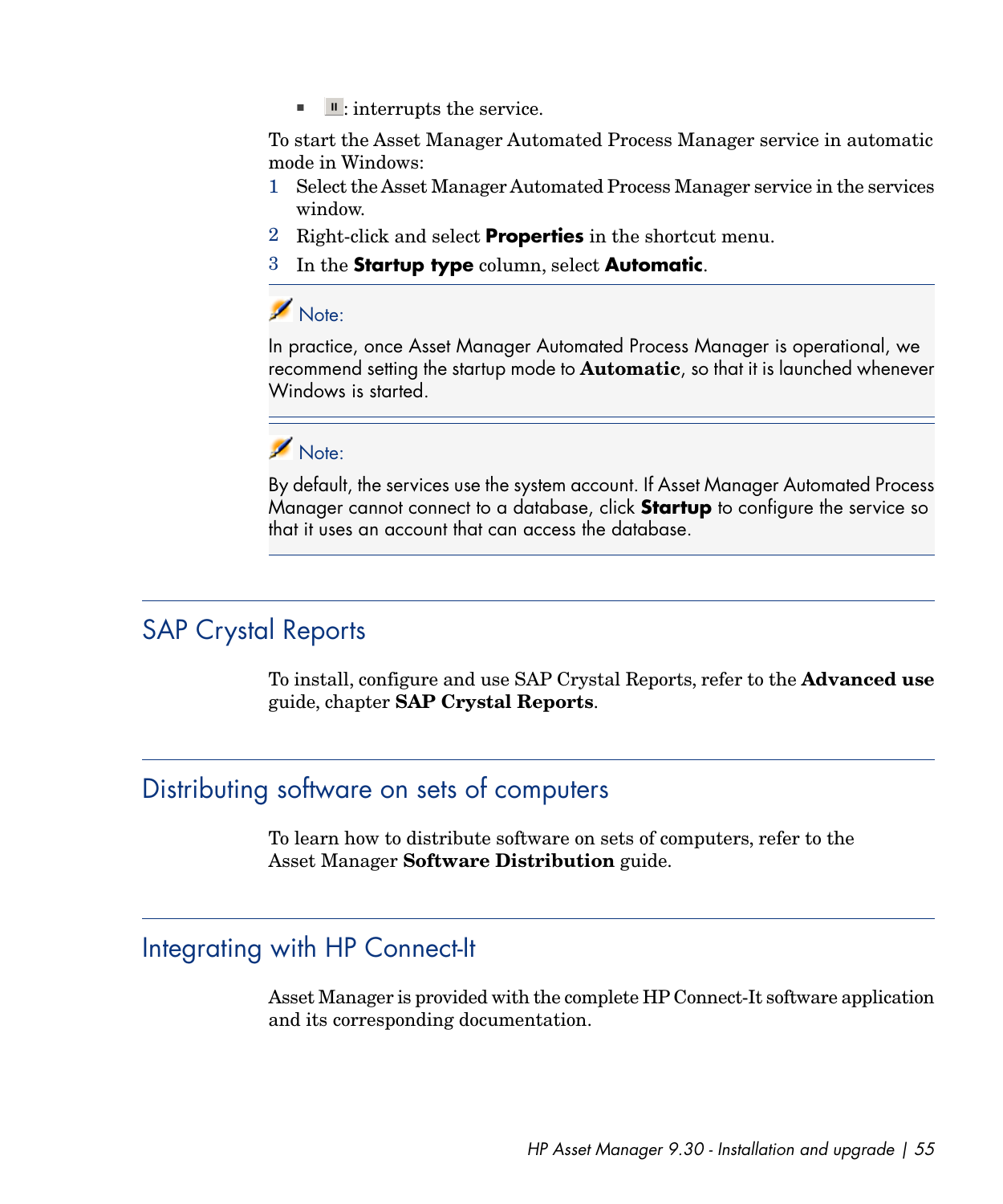#### **Required version of HP Connect-It**

Integrating HP Connect-It with Asset Manager requires that you use the version of HP Connect-It provided on the Asset Manager installation CD-ROM (or a later version).

#### **Utility of HP Connect-It**

You will need to use HP Connect-It to perform certain automatic actions, which are triggered by Asset Manager Automated Process Manager, such as:

<sup>n</sup> Adding NT users to the database in order to use NT security during an Asset Manager database connection.

Warning:

The **Windows** version of Asset Manager Automated Process Manager is required.

<sup>n</sup> Recovering the computers declared in an NT domain in the database.

Warning:

The **Windows** version of Asset Manager Automated Process Manager is required.

<sup>n</sup> To import inventory data from HP Discovery and Dependency Mapping Inventory, for example.

To find out which environments are supported by HP Connect-It, and to learn how to install HP Connect-It, refer to its documentation.

To learn how to integrate HP Connect-It with Asset Manager Automated Process Manager, refer to the Asset Manager **Administration** guide, chapter **Asset Manager Automated Process Manager**, section **Configuring the modules monitored by Asset Manager Automated Process Manager**.

# Demonstration databases

Asset Manager is installed with a demonstration database.

This database:

- n Can be activated using Asset Manager Application Designer once the HP AutoPass License Keys have been installed. These License Keys grant access to all or part of the software.
	- See the **Administration** guide, **Installing License Keys** chapter.
- <sup>n</sup> Can also be accessed by Asset Manager Automated Process Manager and Asset Manager Application Designer.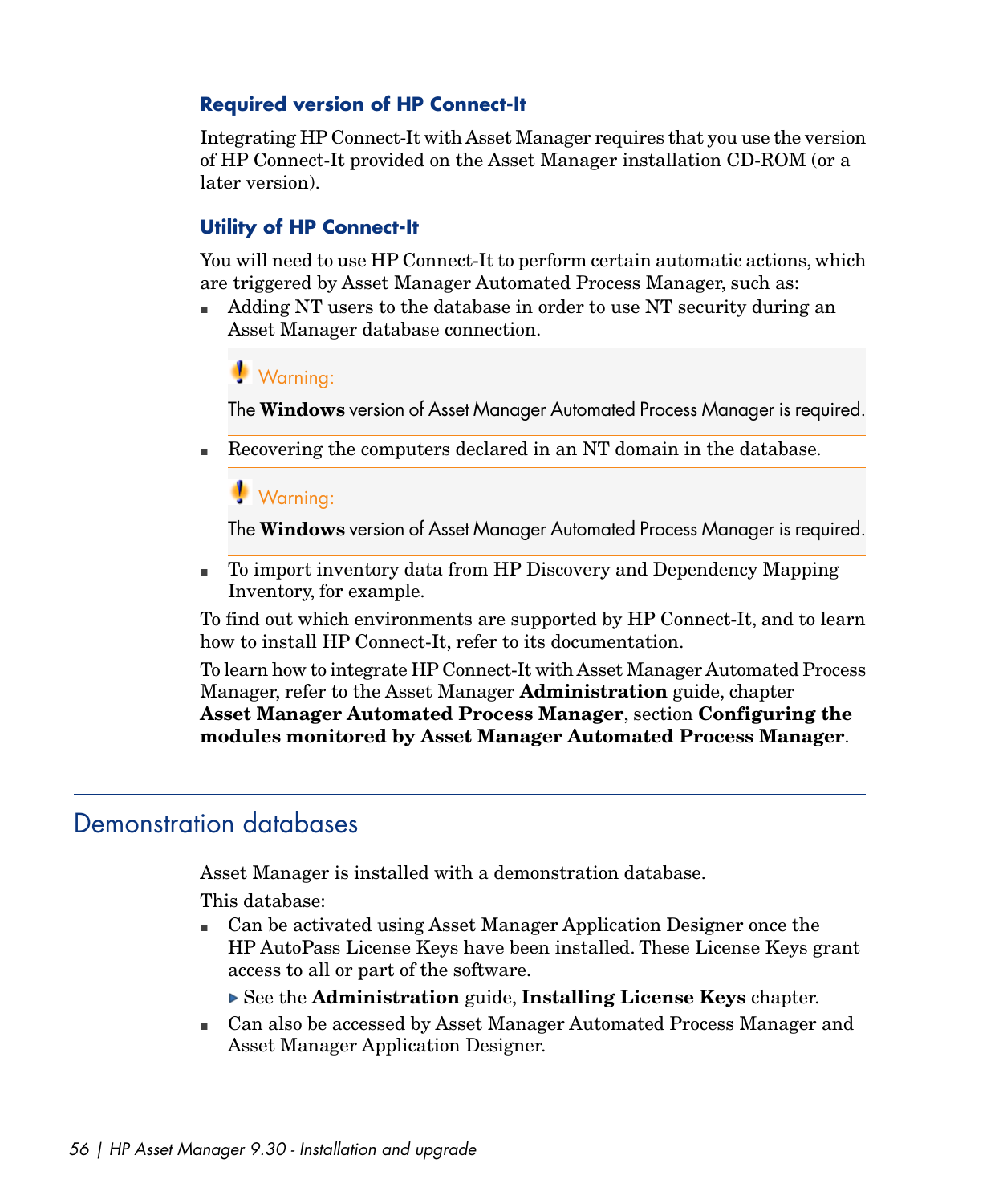The demonstration database has been copied to the demo sub-folder of the Asset Manager installation folder.

The corresponding file is called AMDemo93.mdf.

### Note:

During the installation, the demonstration database is declared to Microsoft SQL Server using an instance for which the user is **itam** and the password is **password**.

#### Connect to the database

- 1 Make sure a SQL Server instance has been installed and that the corresponding Windows service is started.
- 2 Start Asset Manager.
- 3 Asset Manager displays the **Connect to database** window. Populate this window as follows:

| Field      | Value      |
|------------|------------|
| Connection | AMDemo93en |
| Login      | Admin      |
| Password   | Empty      |
|            |            |



Other logins may also be used.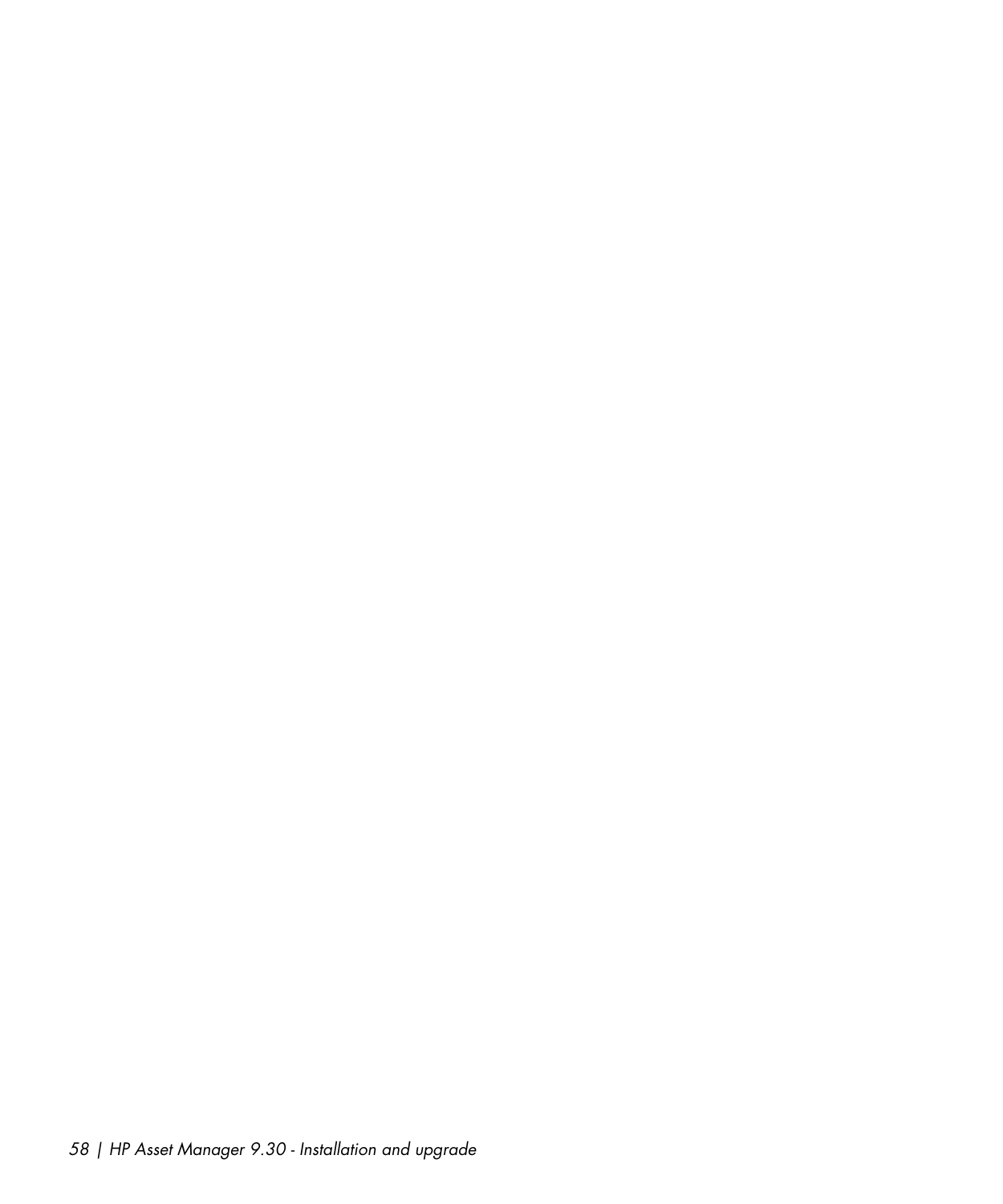# 6 Installing and configuring in Unix (except Asset Manager Web)

# Warning:

The Unix version of Asset Manager is intended for users who have experience and knowledge with the Unix environment. Consequently, we will only discuss those aspects of Unix that apply directly to Asset Manager in this chapter.

# Note:

The UNIX programs do not have a native graphical interface. However, Asset Manager Automated Process Manager can be partially configured in UNIX using a Web interface. When installing in UNIX, certain files must be prepared and then copied from a Windows computer. You must install and configure at least one Windows computer with the following:

- Asset Manager Application Designer
- <sup>n</sup> Asset Manager Automated Process Manager
- <sup>n</sup> Asset Manager client

You can thus configure Asset Manager Application Designer and Asset Manager Automated Process Manager graphically, even if you will run them from the command line on a UNIX server.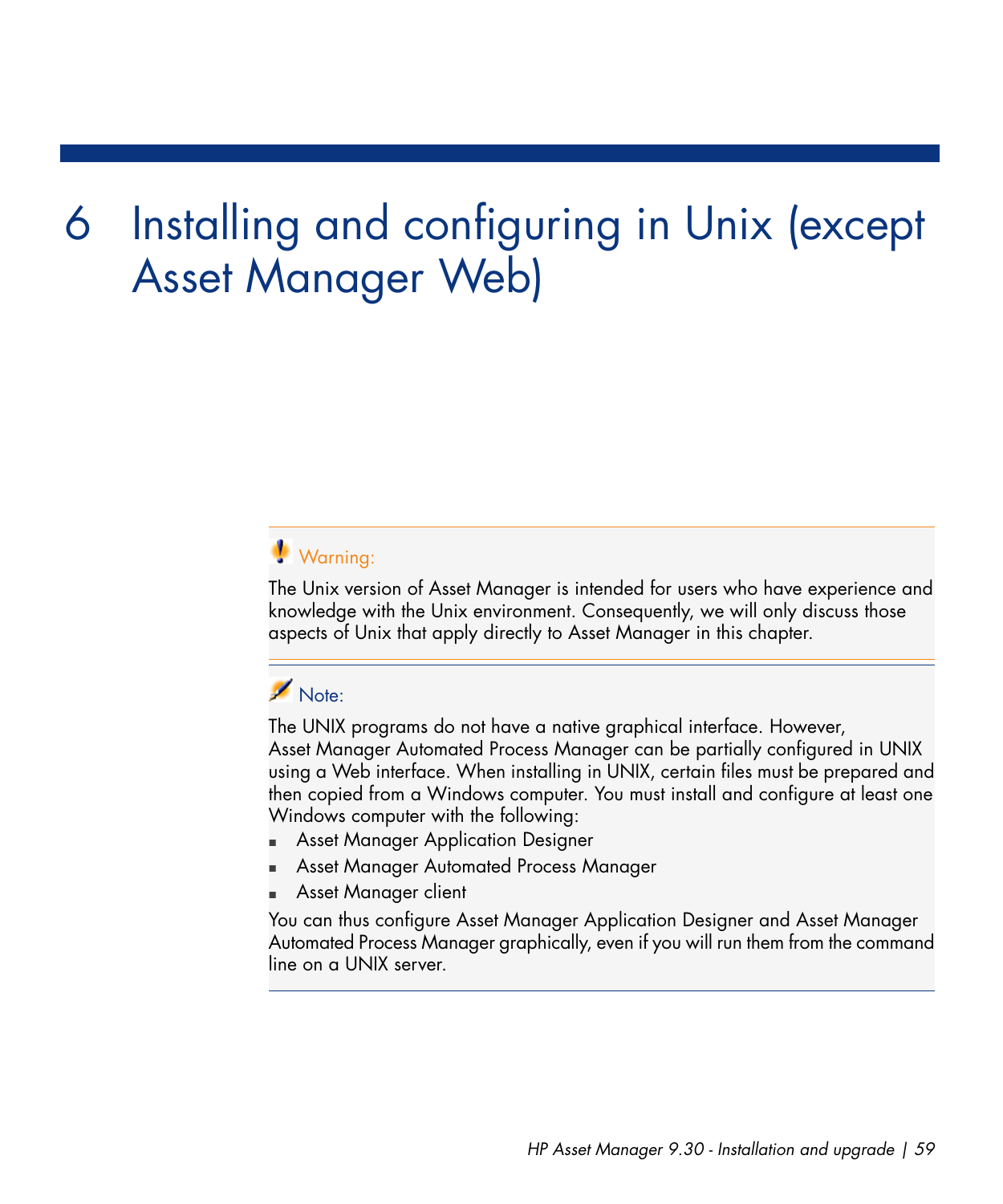# Installing Asset Manager

To install Asset Manager in Unix:

- 1 Create the Asset Manager database in Windows as described in the **Administration** guide, chapter **Creating, modifying and deleting an Asset Manager database**.
- 2 Create a UNIX user that will be used to install and configure Asset Manager.

# Warning:

If you have already installed HP Connect-It on the same computer, use the same account to install Asset Manager.

- 3 Locate the .tgz file on the Asset Manager installation CD-ROM.
- 4 Uncompress the .tgz file by using GNU tar and launching the following command line:

```
tar xzvf <Name of the tgz>
```
Or in Solaris:

gzip -dc <Name of the tgz> | tar xvf -

### Note:

This operation must be performed from a specific installation folder, for example /usr/local.

# **Q** Tip:

To check whether the tar you are using is GNU tar, you may launch the following command line:

tar --version

This should return something like:

tar (GNU tar) 1.19

If you do not get this confirmation, it means that you are using a non-GNU version of tar, or that the GNU version of tar is in another location.

If the GNU version of tar is not used, some files name may be truncated without notice by the standard tar.

5 The path of the libaamapi93.so dynamic library (/usr/local/Asset Manager/bin folder) must be included in the system-library search path: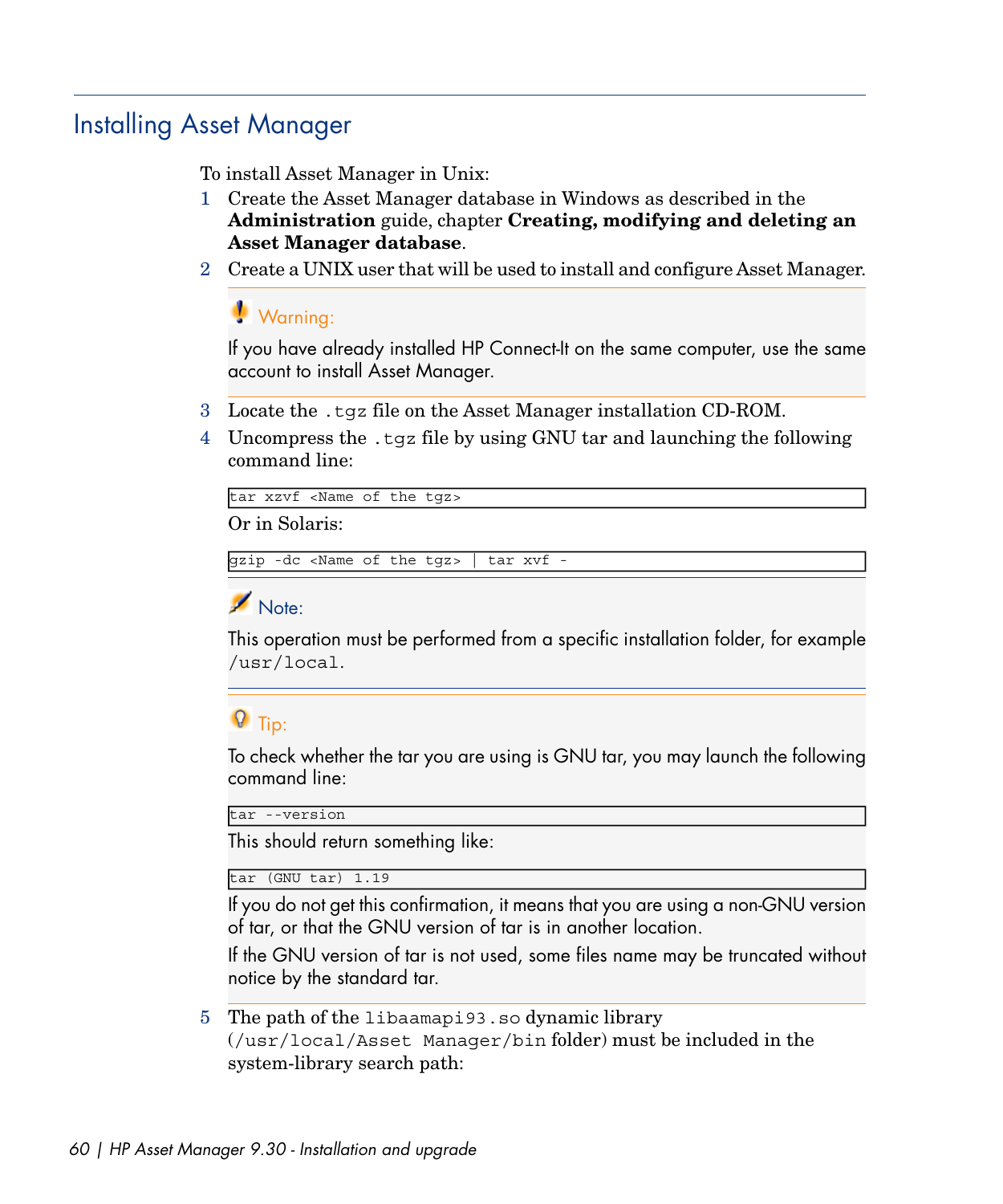- <sup>n</sup> Solaris or Linux: environment variable LD\_LIBRARY\_PATH.
- Einux: Configuration file of  $1d$ .so, also.
- **NIX: environment variable LIBPATH.**

#### Warning:

You must leave the libaamapi93.so file in the bin sub-folder of the Asset Manager installation folder.

Example, for compatible **SH** (Shell) command interpreters: Execute or place the following lines in a script that you will execute before launching Asset Manager:

```
LD_LIBRARY_PATH=/usr/local/Asset Manager/bin:$LD_LIBRARY_PATH
export LD LIBRARY PATH
```
In Linux, the ld.so configuration file is usually /etc/ld.so.conf.

In the ld.so.conf configuration file, add, for example, the following line:

/usr/local/Asset Manager/bin

Then relaunch the ldconfig --verbose command so that the new parameters are taken into account.

6 Asset Manager can only use the 32-bit DBMS clients.

Also, if you have installed the 64-bit UNIX DBMS clients, they cannot be used in 64-bit mode.

Therefore, you must only use the 32-bit client libraries.

For example, for 64-bit Oracle clients, make sure the environment variable **LD\_LIBRARY\_PATH** (Solaris or Linux) or **LIBPATH** (AIX) points to the **\$ORACLE\_HOME/lib32** directory (32-bit libraries) and not **\$ORACLE\_HOME/lib** (64-bit libraries).

Typically, for a UNIX client with 32-bit Oracle layers and 32-bit DB2 layers, the environment variables are as follows:

ORACLE\_HOME=/space/home/oracle/OraHome1

```
LIBPATH=/usr/lib:/usr/ccs/lib:/space/home/oracle/OraHome1/lib32:/home/d
b2inst1/sqllib/lib
```

```
PATH=/usr/local/bin:/opt/freeware/bin:/space/home/oracle/OraHome1/bin:/
usr/bin:/etc:/usr/sbin:/usr/ucb:/space/home/test/bin:/usr/bin/X11:/sbin
:.:/home/db2inst1/sqllib/bin:/home/db2inst1/sqllib/adm:/home/db2inst1/s
qllib/misc
```
7 If you use an Oracle DBMS, move the libslpmprodstab.so file into the 32-bit Oracle libraries folder.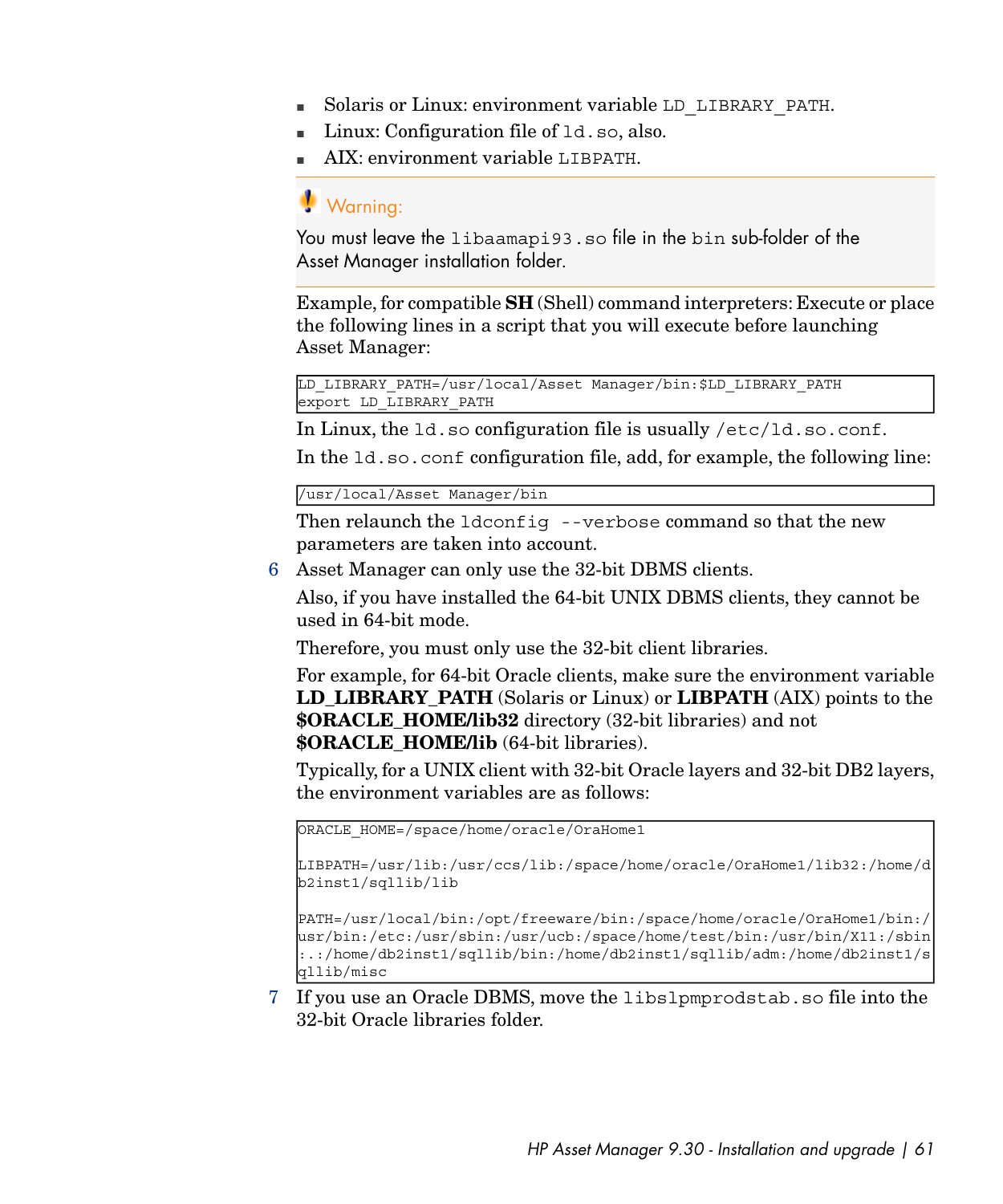# Note:

The libslpmprodstab.so file is part of the .tgz file, which was uncompressed previously.

In our example, it is located in the /usr/local/Asset Manager/bin folder before you move it.

8 In AIX, create an environment variable **AM\_HOME** and set it to the path of the Asset Manager installation folder. In general, this path is:

/usr/local/Asset Manager

9 Configure the DBMS client so that it has access to the DBMS and the Asset Manager database.

# Warning:

Use the same database and server names that you used when creating the database in Windows.

For example, if your Oracle server is called **AssetManagerServer** in **tnsnames.ora**, use this name again in the **tnsnames.ora** file on the client UNIX computer.

10 Use an SQL query tool to make sure you can connect to the DBMS and the Asset Manager database.

Example for Oracle: **sqlplus**.

Example for DB2: **db2**.

# $Q$  Tip:

If you encounter a problem, contact the technical support hotline of your DBMS vendor. Your client is probably misconfigured.

11 Create an amdb.ini file on the UNIX computer.

This file stores the declaration for the database connections.

To make these connections accessible to Unix computers:

- 1 Launch Asset Manager in graphical mode on a Windows computer.
- 2 Select **File/ Manage connections**.
- 3 Create the connections.
- 4 Close the window (click **Close**).
- 5 Edit the amdb.ini file so that the **AmApiDll** entry points to the UNIX libaamapi93.so file (/usr/local/Asset Manager/bin directory).
- 6 Copy amdb.ini and paste it in the folder containing amdb.ini on the Unix computers where Asset Manager will be launched.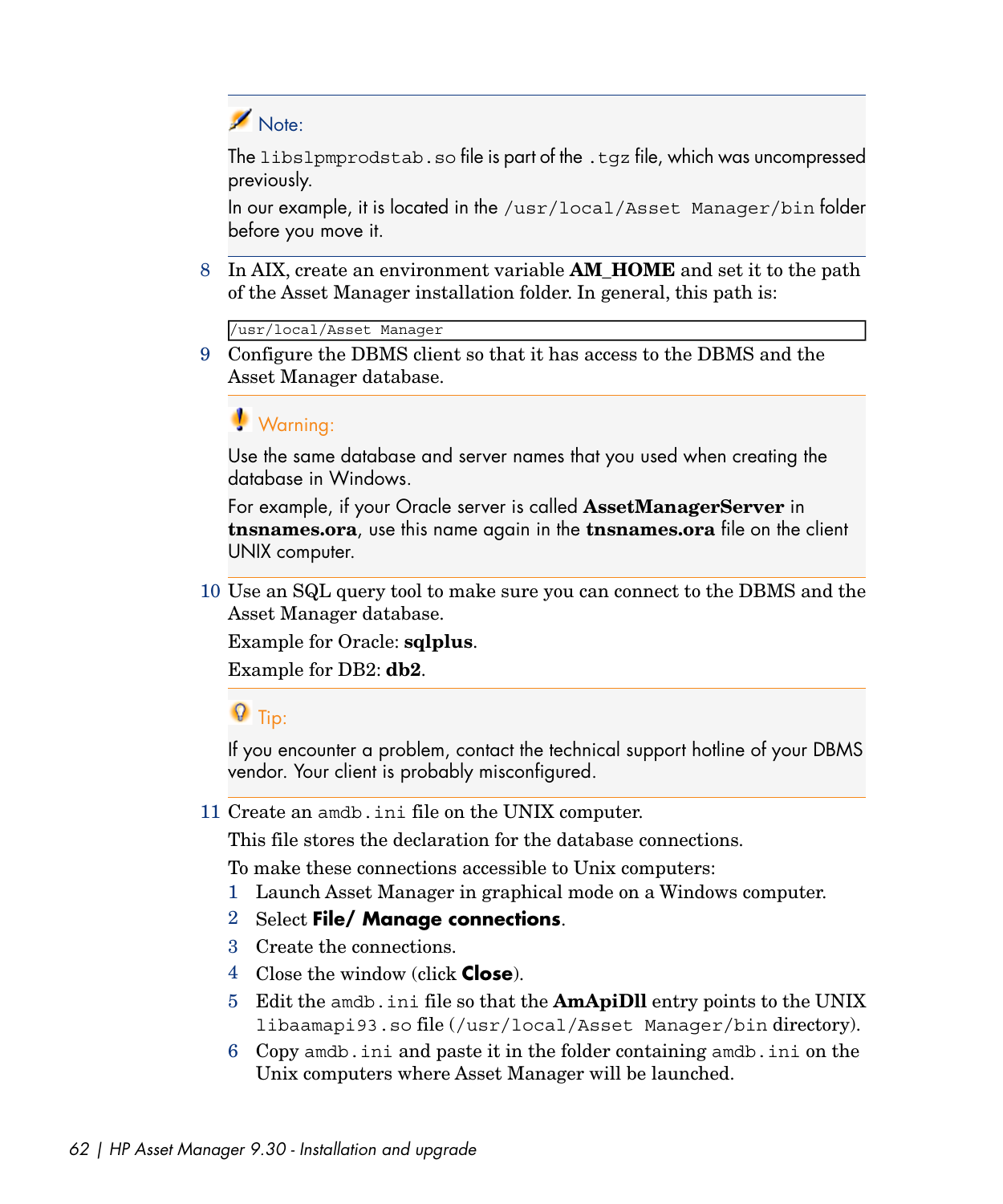Location of these files:  $\blacktriangleright$  ini and .cfg files [page 113].

The following components, among others, are installed:

 $l$  amdbal, amimpl, amexpl, libaamapi93.so (in /usr/local/Asset Manager/bin).

These components are used in the same way as they are in Windows. To learn more, consult the relevant documentation.

- $\Box$  amsrvl (in /usr/local/Asset Manager/amsrv/bin):
	- This component is used in a specific way for Unix.
	- [Implementing Asset Manager Automated Process Manager](#page-62-0) [page 63]

# $Q$  Tip:

By executing the above components with the -h option, you will obtain the list of available options.

<span id="page-62-0"></span>Example: amimpl -h

## Implementing Asset Manager Automated Process Manager

The Asset Manager Automated Process Manager connection to a database is triggered by a Unix command line such as:

```
amsrvl -svc
-webadmin
-cnx:<name of the Asset Manager connection>
-login:<login to connect to the database>
-password:<password associated to login>
-log:<full path of the activity log file>
&
```
With:

- <sup>n</sup> -svc: executes the process in the same way as an NT service.
- <sup>n</sup> -webadmin: starts the Asset Manager Automated Process Manager Web server.

For more information about this option:  $\triangleright$  [Configuring Asset Manager](#page-66-0) [Automated Process Manager using the Web interface](#page-66-0) [page 67].

n  $-\text{cnx}$ ,  $-\text{login}$ ,  $-\text{password}$ : Do not use these options if you follow the indications in [Enabling Asset Manager Automated Process Manager to be](#page-65-0) [configured using the Web interface](#page-65-0) [page 66].

If you populate the -login option, the login specified must have administration rights for the Asset Manager database.

 $\bullet$ : executes the process as a background task.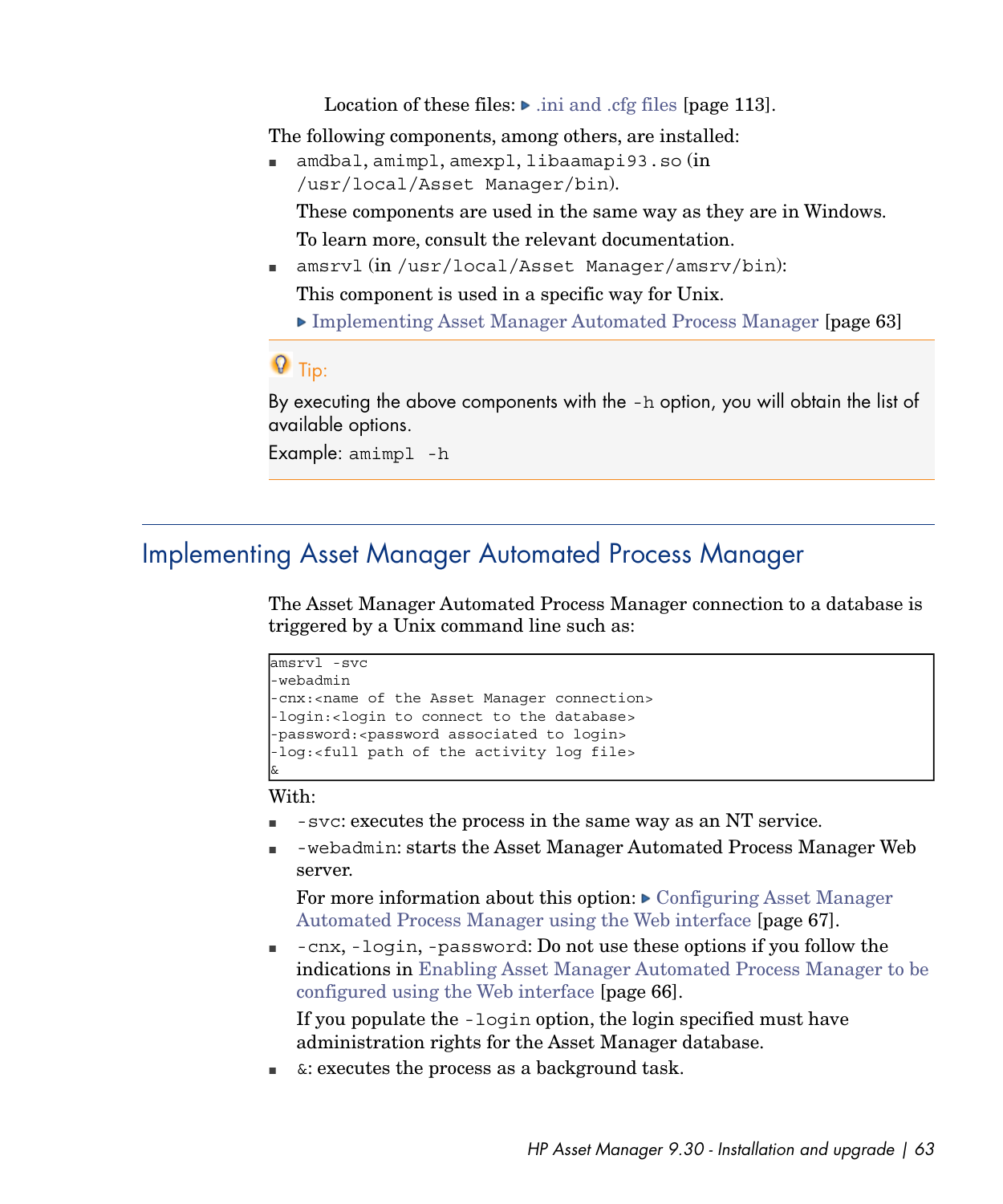### Configuring Asset Manager Automated Process Manager for the first time using the Windows interface

Certain configurations in Asset Manager Automated Process Manager cannot be made directly in UNIX, even using the Web interface. For this reason, you must start by configuring Asset Manager Automated Process Manager in Windows, then copy the amsrvcf.ini and amsrv.cfg files from the Windows computers to the UNIX computer (location of these files:  $\triangleright$  ini and .cfg files [page 113])

- 1 Launch Asset Manager Automated Process Manager in graphical mode on a Windows computer.
- 2 Select the **File/ Connect to database** menu.
- 3 Specify the connection parameters by selecting the option **Use this connection in service mode**.
- 4 Click **Open**.
- 5 Select the **Tools/ Configure modules**.
- 6 Configure the modules to be used.

# **Warning:**

The following modules do not function in UNIX:

- Add the computers listed in the NT domain to the database (AddCpu)
- Add NT users to the database (AddUser)

# Note:

The configuration of the modules is saved in the amsrv.cfg file. Location of this file:  $\blacktriangleright$  [.ini and .cfg files](#page-112-0) [page 113].

7 Configure the password to connect to the Asset Manager database.

## Note:

The password is stored in the amsrvcf.ini file.

Location of this file:  $\blacktriangleright$  [.ini and .cfg files](#page-112-0) [page 113].

When you configure this file in Windows, the password saved in the amsrvcf.ini file remains masked, like the following:

Password=8D5D1F3C77FE9FC78DE77FA7676E73CB517186D0B71B124254200200

#### 8 Select **File/ Disconnect from database**.

9 Exit Asset Manager Automated Process Manager.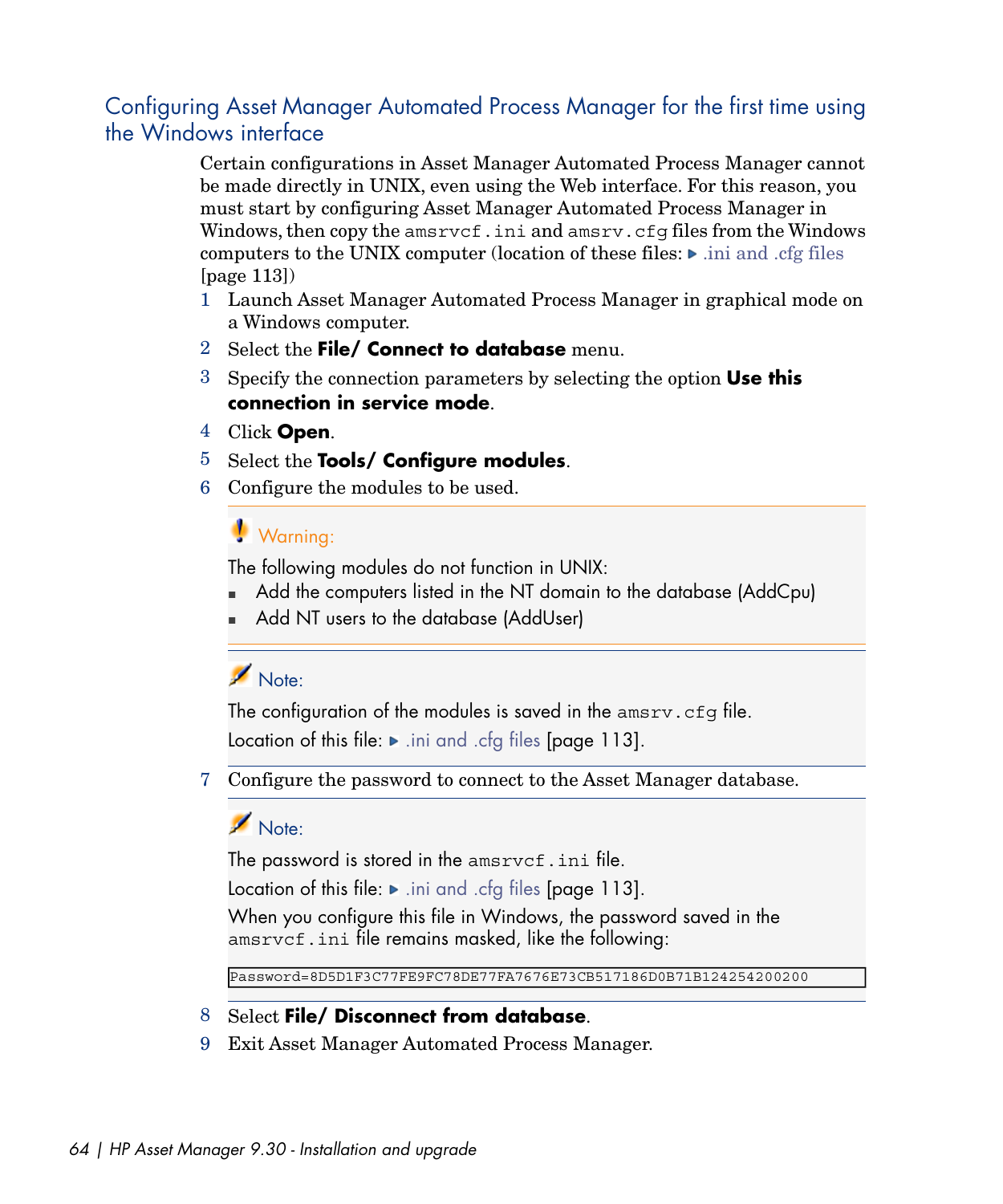10 Edit the amsrv.cfg file and remove all references to the modules that do not function in UNIX (**AddCpu**, **AddUser**).

To do this, delete the whole of the sections corresponding to these modules. Example for the **AddUser** module:

```
{ Module AddUser
Active=1
UserData="\"$connectit_exedir$/conitsvc.exe\" -once -wpplog '$connectit
_exedir$/../scenario/ntsec/ntac$version$/adduser.scn' -dc:AssetCenter.S
ERVER=$cnx$ -dc:AssetCenter.LOGIN=$login$ -dc:AssetCenter.TEXTPASSWORD=
$pwd$"
{ Plan
sunday = ENUM/01:00}
}
```
Location of this file:  $\triangleright$  ini and .cfg files [page 113].

11 If you wish to use a module that calls HP Connect-It, edit the amsrvcf.ini file:

In the [Option] section (you will need to create this if it does not already exist), makes sure there is a line resembling the following:

/ExecEvent/ConnectItExeDir=/usr/local/ConnectIt/bin

- 12 Copy the following files from the Windows computer to the UNIX computer hosting Asset Manager Automated Process Manager:
	- s amsrvcf.ini
	- amsrv.cfq

Location of the files:  $\triangleright$  ini and .cfg files [page 113].

#### Make sure Asset Manager Automated Process Manager connects correctly to the Asset Manager database

For this, execute the following command:

```
amsrvl -cnx:<name of the Asset Manager connection> -login:<login to connec
t to the database> -password:<password associated with the login>
-log:<full path of the activity log>
```
Next, take a look at the activity log to make sure there are no connection errors.

If the connection fails, check all the points in the installation procedure, in particular make sure that:

- n The execution rights are correct
- n The libraries are correctly located and that read rights have been assigned to them (read-only is sufficient).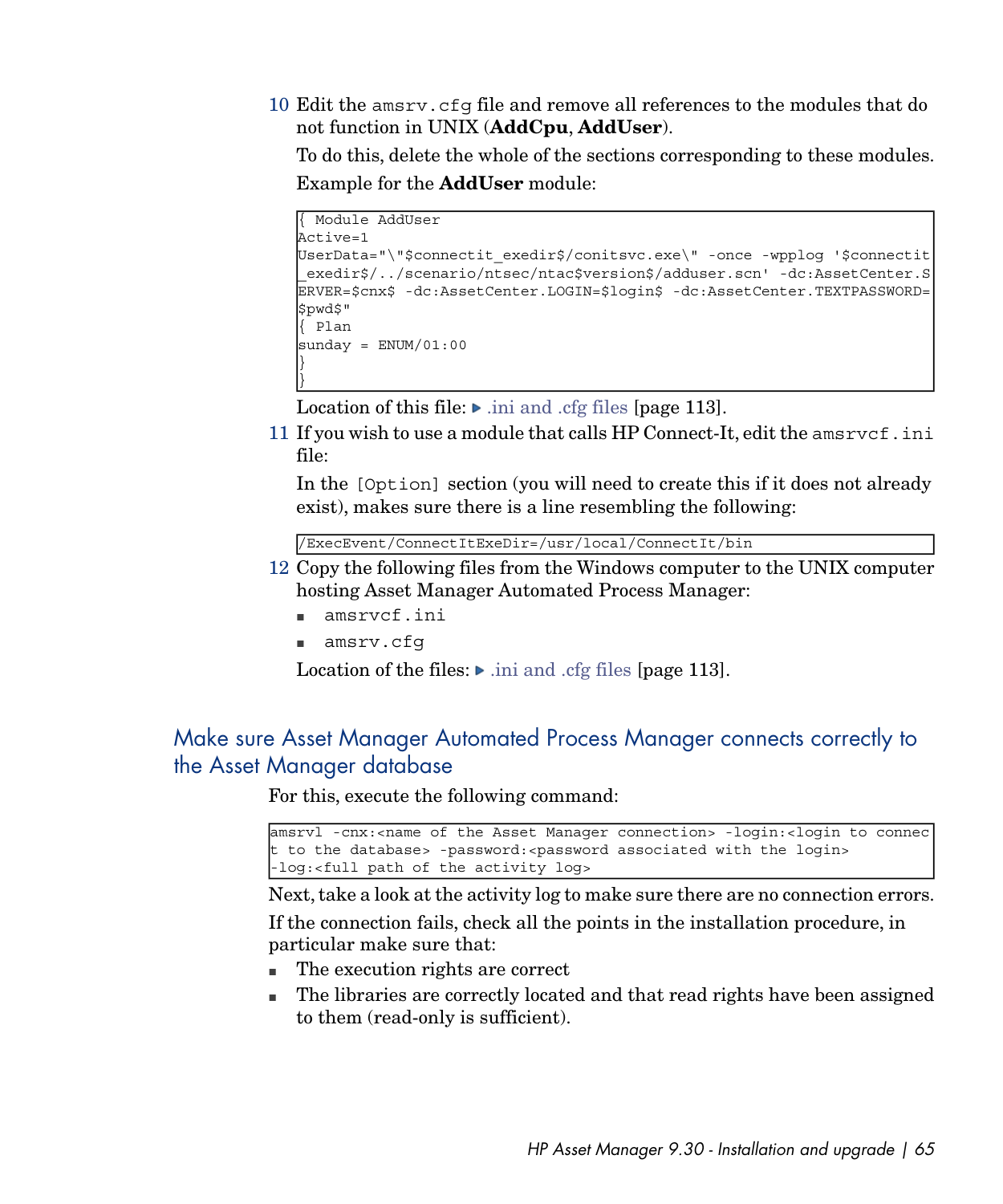n The name of the DBMS server and the name of the Asset Manager database indicated in the amdb.ini file match the names declared when installing the client layers of the DBMS (a frequent error).

Location of this file:  $\triangleright$  ini and .cfg files [page 113].

Example for Oracle (taken from an amdb.ini file):

```
[BaseAssetManagerOracle]
Engine=Oracle
Location=TITANIUM // MAKE SURE THAT THIS NAME IS THE NAME DECLARED IN
THE DBMS CLIENT LAYERS (TNSNAMES.ORA FOR ORACLE)
Base=AM
EngineLogin=AM
EnginePassword=37681ED114D187562F4561D6B901D7F686BEC410CB21C2855D22E3EA
00A6A1F949C885124254200200
ReadOnly=0
CacheSize=5120000
AmApiDll=/usr/local/AssetManager/bin/libaamapi93.so // MAKE SURE THIS P
ATH HAS BEEN MODIFIED
```
Example for DB2 (taken from an amdb. ini file):

```
[BaseAssetManagerDB2]
Engine=DB/2
Location=MARANELL // MAKE SURE THAT THIS NAME IS THE NAME DECLARED IN
THE DBMS CLIENT LAYERS
Base=AMDB2
EngineLogin=db2admin
EnginePassword=CF188FEB2E1CBEBCE568414D4BB27232D1C43644B4E10CF912425420
0200
AmApiDll=/usr/local/AssetManager/bin/libaamapi93.so // MAKE SURE THIS P
ATH HAS BEEN MODIFIED
```
If it is possible to connect to the database but there are still persistent errors, they probably originate from the amsrv.cfg and amsrvcf.ini configuration files.

<span id="page-65-0"></span>Location of these files:  $\triangleright$  ini and .cfg files [page 113].

If necessary, contact HP technical support. You must provide a log file obtained when connecting to the database.

#### Enabling Asset Manager Automated Process Manager to be configured using the Web interface

The administrator can access Asset Manager Automated Process Manager graphically using the Web interface.

To enable this possibility:

1 Open the amsrvcf.ini file.

Location of this file:  $\triangleright$  ini and .cfg files [page 113].

2 Attribute the value **1** to the **WebAdmin** parameter.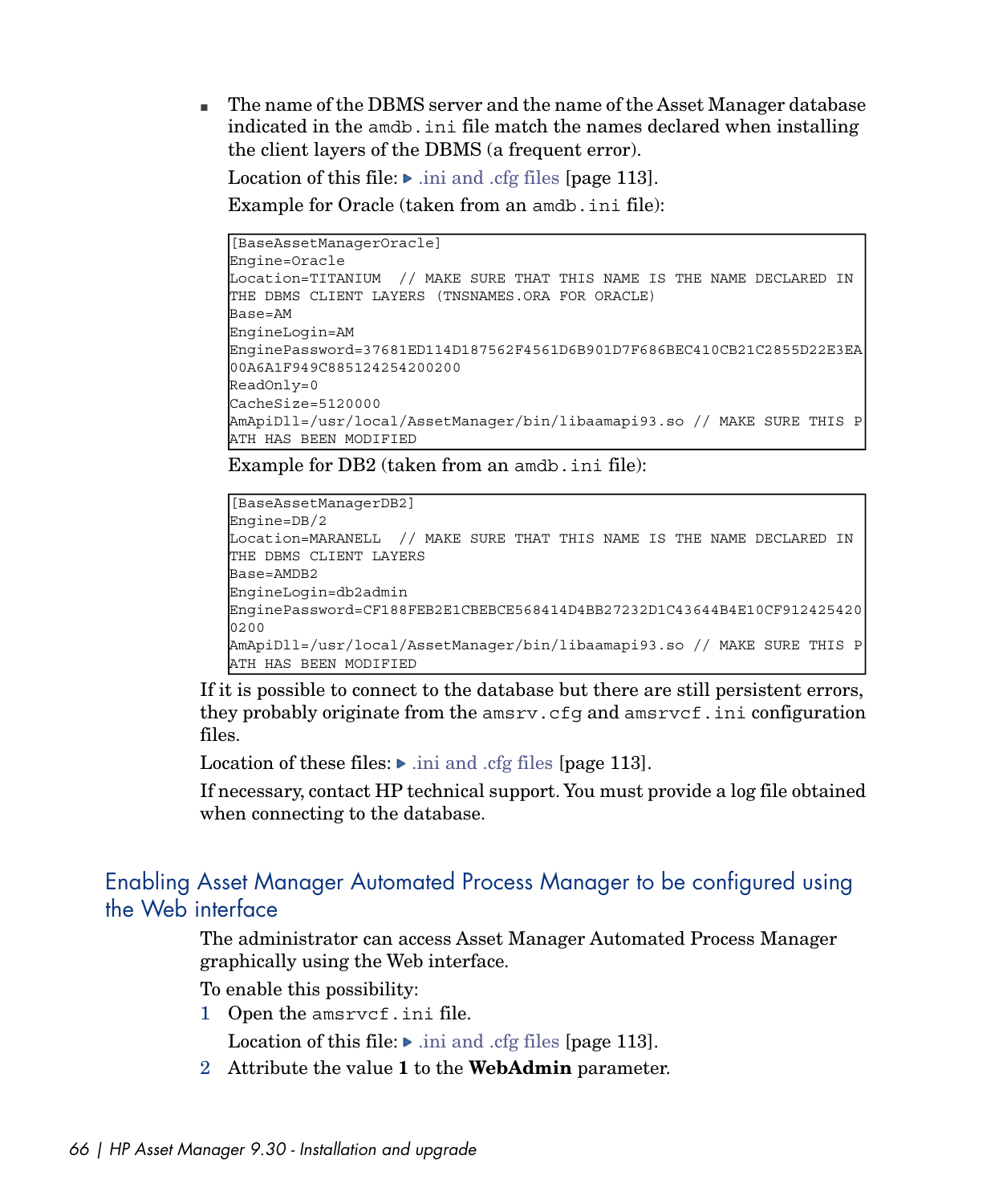<span id="page-66-0"></span>3 Modify the value of the **WebPort** parameter to assign a valid port (in general, port **82**, which is the default port, is not authorized; Port 1024 or higher is generally required. Contact your UNIX system administrator to verify which port to use.

#### Configuring Asset Manager Automated Process Manager using the Web interface

To administer Asset Manager Automated Process Manager via the Web (once the initial configuration has been performed in Windows), execute the UNIX command that starts Asset Manager Automated Process Manager with the -webadmin option.

Thus, executing the command line:

- 1 Launches Asset Manager Automated Process Manager.
- 2 Connects Asset Manager Automated Process Manager to the database.
- 3 Activates the Web access to Asset Manager Automated Process Manager.

The administrator has graphical access to Asset Manager Automated Process Manager from any workstation with a Web browser (URL: http://<server name of Asset Manager Automated Process Manager>:<port selected in amsrvcf.ini>)). Use the **webadmin** login (the default password is empty).

# Accessing the Asset Manager database using the API

To access the Asset Manager database using the API (for example, using HP Connect-It), first make sure that the Asset Manager API can be used on the UNIX computer.

Execute **genasset** without any parameters.

This program is located in the bin sub-folder of the Asset Manager installation folder.

This program tries to access the API. You may receive one of the following messages:

```
Genasset.exe - Version 1.2
All rights reserved.
Powered by AssetManager APIs Version XXX
Usage: genasset cnx [AdminPwd]
Wrong number of arguments
```
In this case, you have access to the API.

n ld.so.1: genasset: fatal: libaamapi93.so: open failed: No such file or directory

In this case, you have a problem with the configuration of your environment.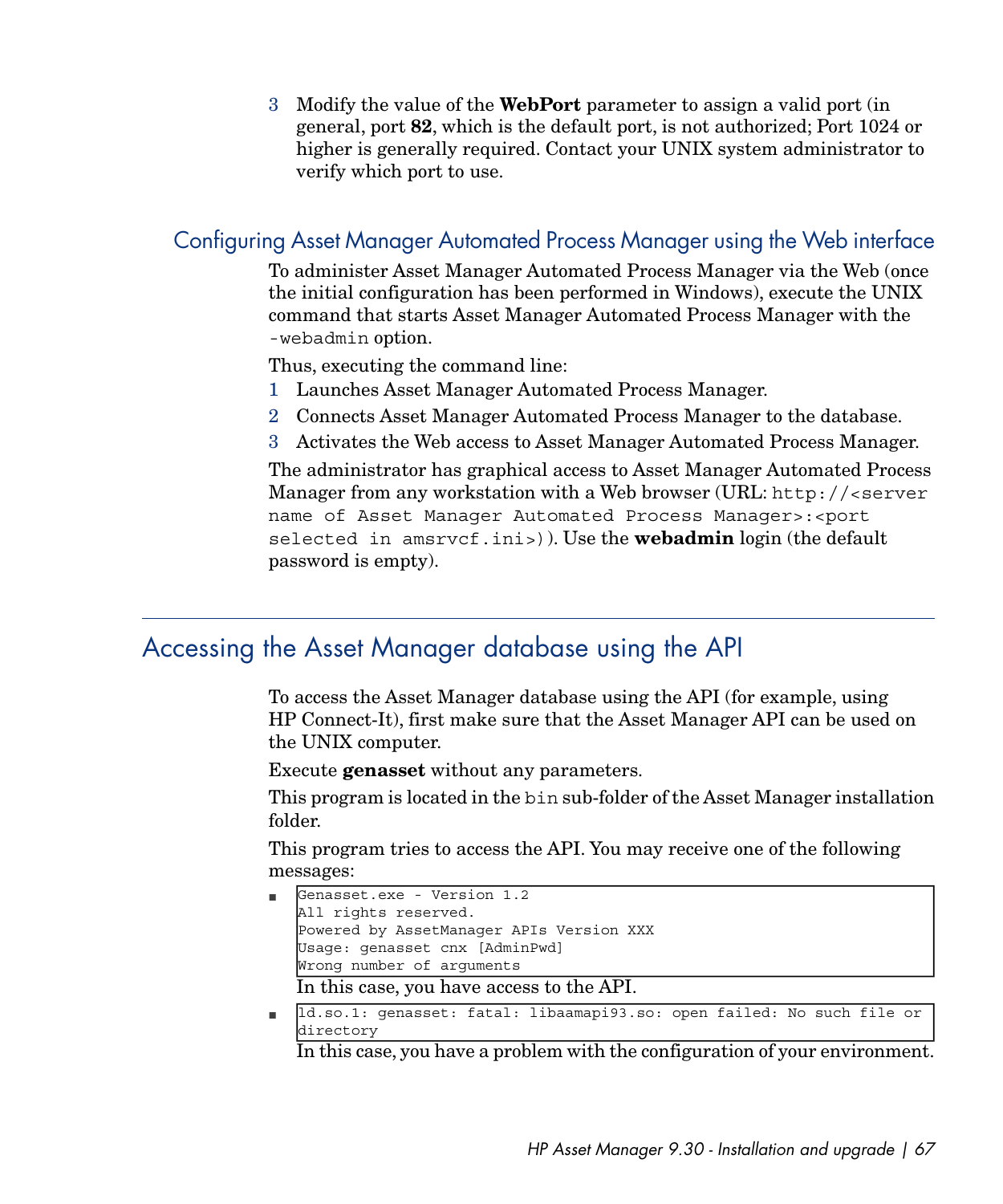If you encounter a problem, check all the points in the installation procedure. In particular, make sure that:

- n In AIX, you have created an environment variable **AM\_HOME** and associated it with the path of the Asset Manager installation folder.
- n The execution rights are correct
- <sup>n</sup> The libraries are correctly located and that read rights have been assigned to them.
- n The name of the DBMS server and the name of the Asset Manager database indicated in the amdb.ini file match the names declared when installing the client layers of the DBMS (a frequent error).

Location of this file:  $\triangleright$  ini and .cfg files [page 113].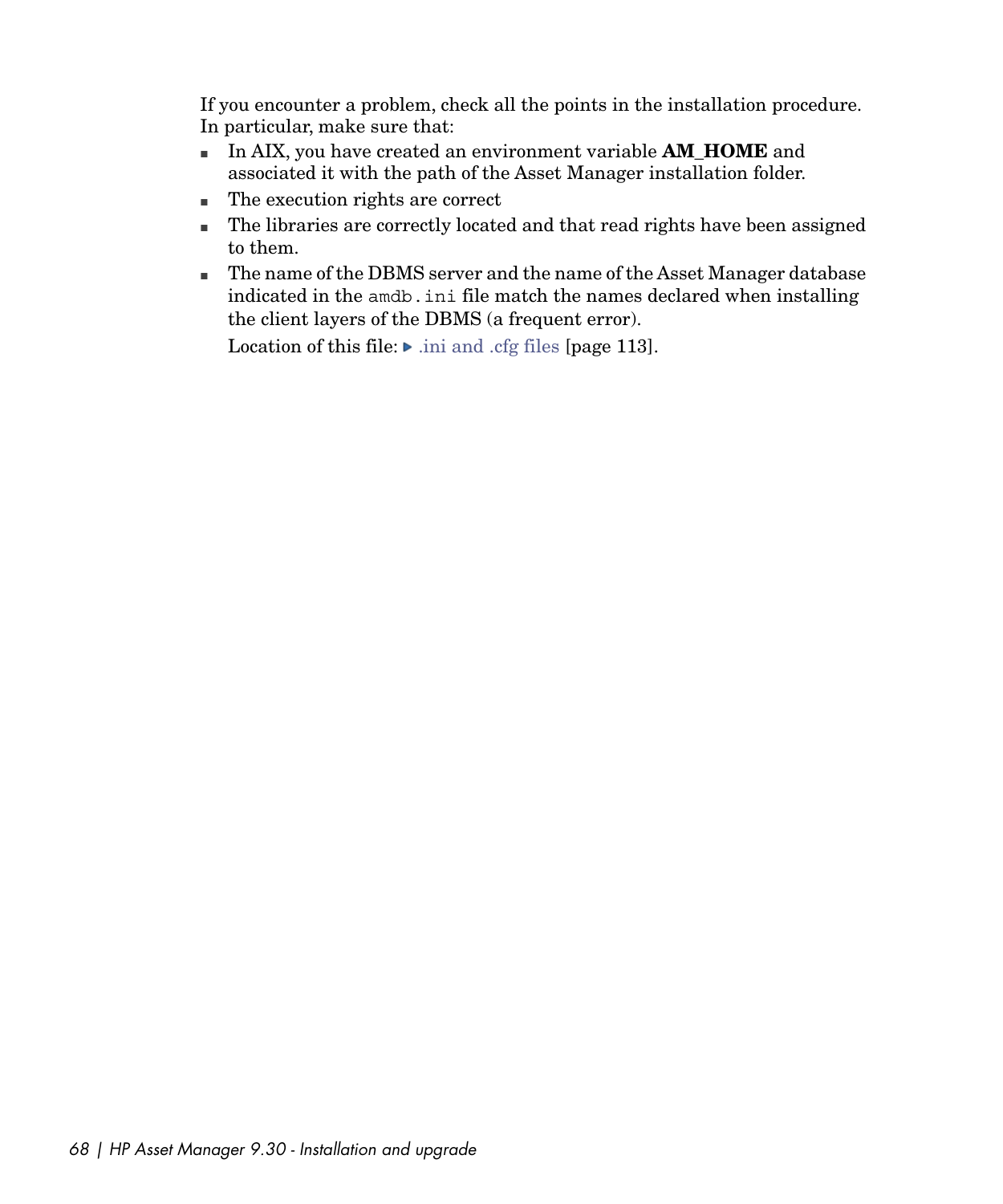# Installing, configuring, removing and 7updating Asset Manager Web

Asset Manager Web Architecture

Figure 7.1. Asset Manager Web Architecture

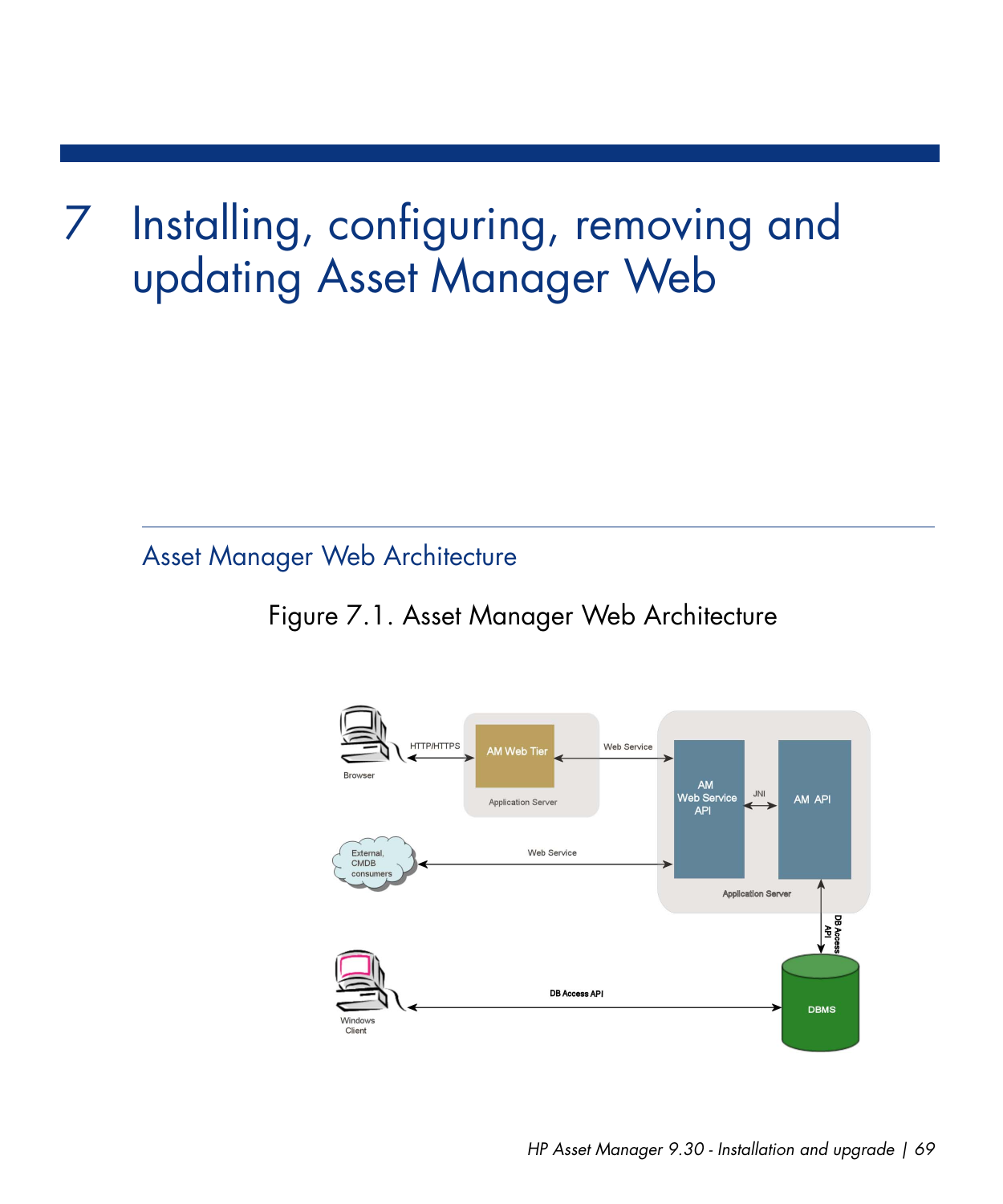- <sup>n</sup> Users access Asset Manager Web client via a browser.
- n The browser and Asset Manager Web Tier communicate using the HTTP/HTTPS protocol.
- **Example 3** Asset Manager Web Tier receives requests from the browser and sends them to Asset Manager Web Service.
- n Asset Manager Web Service consults or modifies the Asset Manager database using APIs.
- <sup>n</sup> Asset Manager Web Service sends data from the database to Asset Manager Web Tier.
- Asset Manager Web Tier sends the pages to display to the browser.

# $Q$  Tip:

Deployment recommendations for optimized performance and scalability:

- **n** Asset Manager Web Tier and Asset Manager Web Service should be hosted on different application servers.
- In order to improve system performance, the number of Asset Manager Web Tier and Asset Manager Web Service instances can be increased as the number of connections to Asset Manager Web Tier increases.

# Installing Asset Manager Web

### Important:

It is recommended that Asset Manager Web is installed only by persons with the skills required to properly configure the Web and application servers that will be used to run Asset Manager Web.

This guide does not explain how to install and configure these application and Web servers. This is not the object of this guide.

Please consult the guides applicable to the application and Web servers that you will be using for more information on how to use them.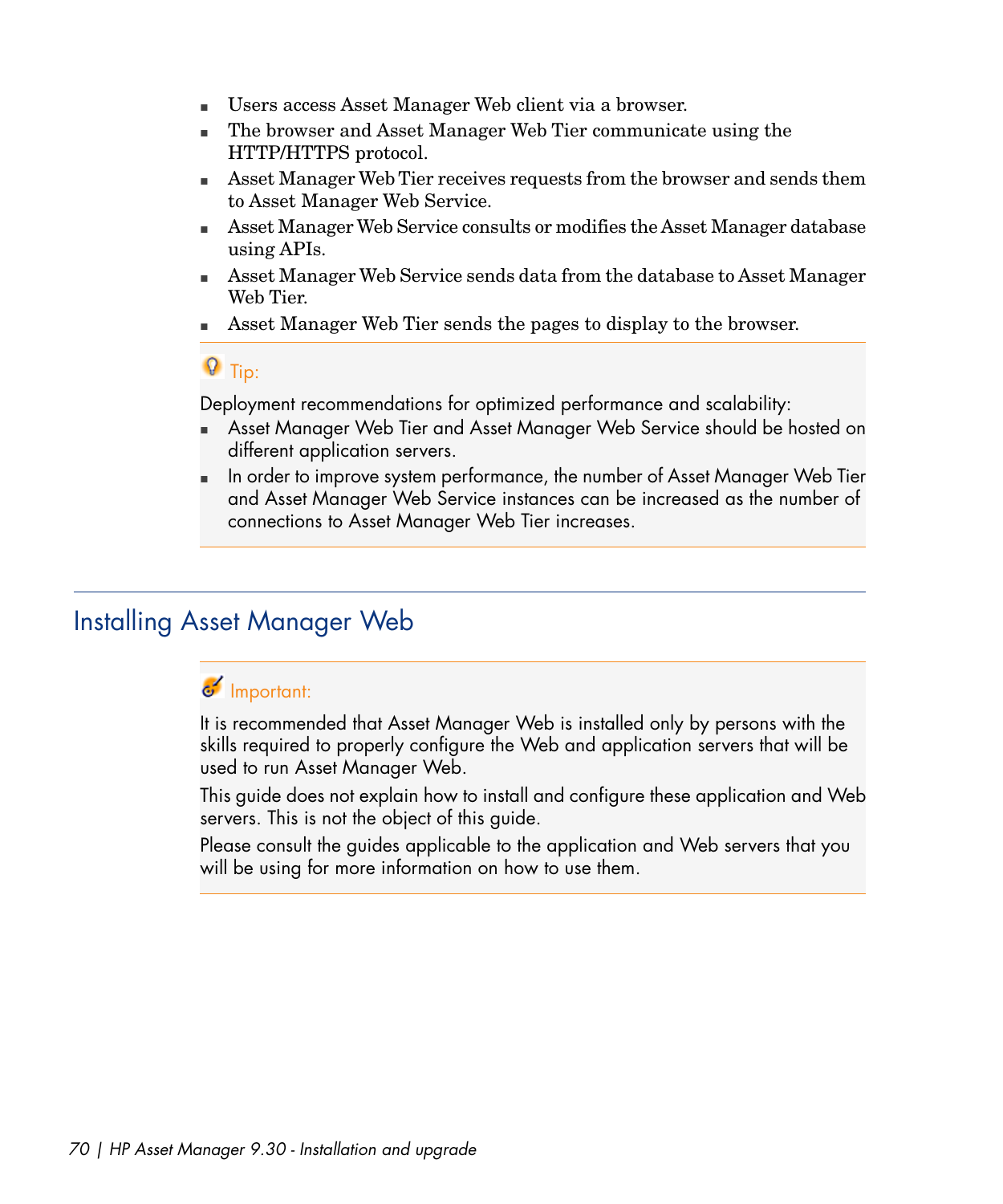### Practical case

Warning:

This section provides an example of Asset Manager Web installed on a local test machine with the following configuration:

- <sup>n</sup> Operating System: Windows Server 2003
- Application server: Tomcat 5.5.27
- DBMS: SQL Server 2005
- <sup>n</sup> Database: demonstration database installed with Asset Manager

This practical case does not attempt to optimize the performance of Asset Manager Web.

Tomcat 5.5.27 and J2SE v 5.0 JDK do not necessarily correspond to the software applications that are currently available, or that need to be used and supported in production mode.

Refer to the Support matrices at: <www.hp.com/go/hpsoftwaresupport>for more information about supported software.

For information about installing in a production environment:  $\blacktriangleright$  the remaining sections in this chapter.

- 1 Install Microsoft SQL Server 2005 on the test computer.
- 2 Install Asset Manager in the  $C:\Perogram$  Files\HP\Asset Manager 9.30 xx folder, where **xx** is replaced by the two letter language code of your Asset Manager installation  $\triangleright$  [Before installing Asset Manager](#page-36-0) [page 37] and [Manual installation \(graphical\)](#page-39-0) [page 40]).

Select the **Custom installation** mode.

Select the following components:

- <sup>n</sup> Asset Manager Automated Process Manager
- Asset Manager Application Designer
- Database administration
- Asset Manager API
- Demonstration database
- Web Service and Web Client
- 3 Install J2SE v 5.0 JDK (JDK 5.0 Update 17 including JRE, Offline installation files) in the C:  $\begin{array}{c}$  Files $\Java\idk1.5.0$  17 folder from the Oracle website.
- 4 Add or modify the **JAVA\_HOME** system variable to have it point to the J2SE v 5.0 JDK installation folder (in Windows click **Start/ Settings/ Control Panel**. Double click the **System** tool and then click the **Advanced** tab followed by the **Environment Variables** button, **System variables** frame).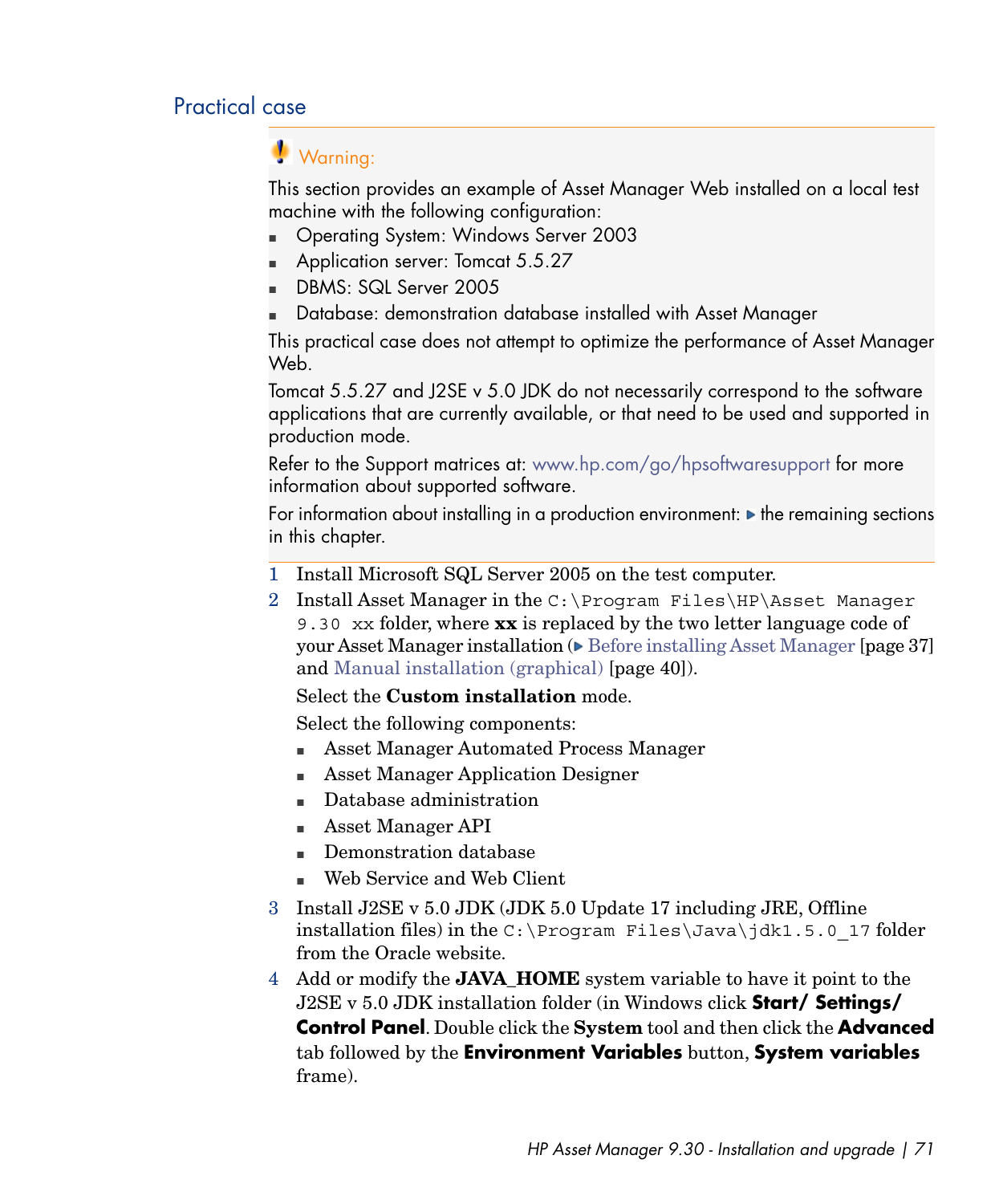Value to use:

C:\Program Files\Java\jdk1.5.0\_17

5 Install the HP AutoPass License Keys that you received with Asset Manager to use the demonstration database, and then activate the demonstration database with Asset Manager Application Designer.

Asset Manager **Administration** guide, chapter **Installing License Keys**.

6 Install Tomcat  $5.5.27$  in the C: \Tomcat55 folder.

Accept the options that are provided by default by the installation program except for the following:

- The installation folder must be:  $C: \Tomcat55$
- $\blacksquare$  Uncheck the option to start Tomcat when the installation is complete.
- 7 Start the Tomcat configuration console (In Windows click **Start/ Programs/ Apache Tomcat 5.5/ Configure Tomcat**).
- 8 Click the **Java** tab.
- 9 Populate the following fields:

| Field                | Value                                                                                                            |
|----------------------|------------------------------------------------------------------------------------------------------------------|
| Java Virtual Machine | C:\Proqram Files\Java\jre1.5.0 17\bin\client\jvm.dll                                                             |
| Java Classpath       | $C:\Program{Files\Java\idk1.5.0 17\lib\tools.jar;C:\Tomcat55\bin$                                                |
|                      | bootstrap.jar                                                                                                    |
| Java Options         | Add this line:                                                                                                   |
|                      | -Djava.library.path=C:\Program Files\HP\Asset Manager 9.30 xx\b<br>in                                            |
|                      | where $\mathbf{x} \mathbf{x}$ is replaced by the two letter language code of your Asset Manager<br>installation. |
| Initial memory pool  | 512 (or another value adapted to your computer)                                                                  |
| Maximum memory pool  | $1024$ (or another value adapted to your computer)                                                               |
| Thread stack size    | 1000 (or another value adapted to your computer; it should be less than                                          |
|                      | the total RAM of the computer; at least 250 Mb less than the total RAM                                           |
|                      | of the computer)                                                                                                 |
|                      |                                                                                                                  |

- 10 Close the Tomcat configuration console.
- 11 Open a DOS command prompt.
- 12 Change to the C:\Program Files\HP\Asset Manager 9.30 xx\deploy folder.
- 13 Execute the command lines (separately):

deploy.bat ..\websvc\package.properties

deploy.bat ..\webtier\package.properties

14 Copy C:\Program Files\HP\Asset Manager 9.30 xx\websvc\AssetManagerWebService.war and C:\Program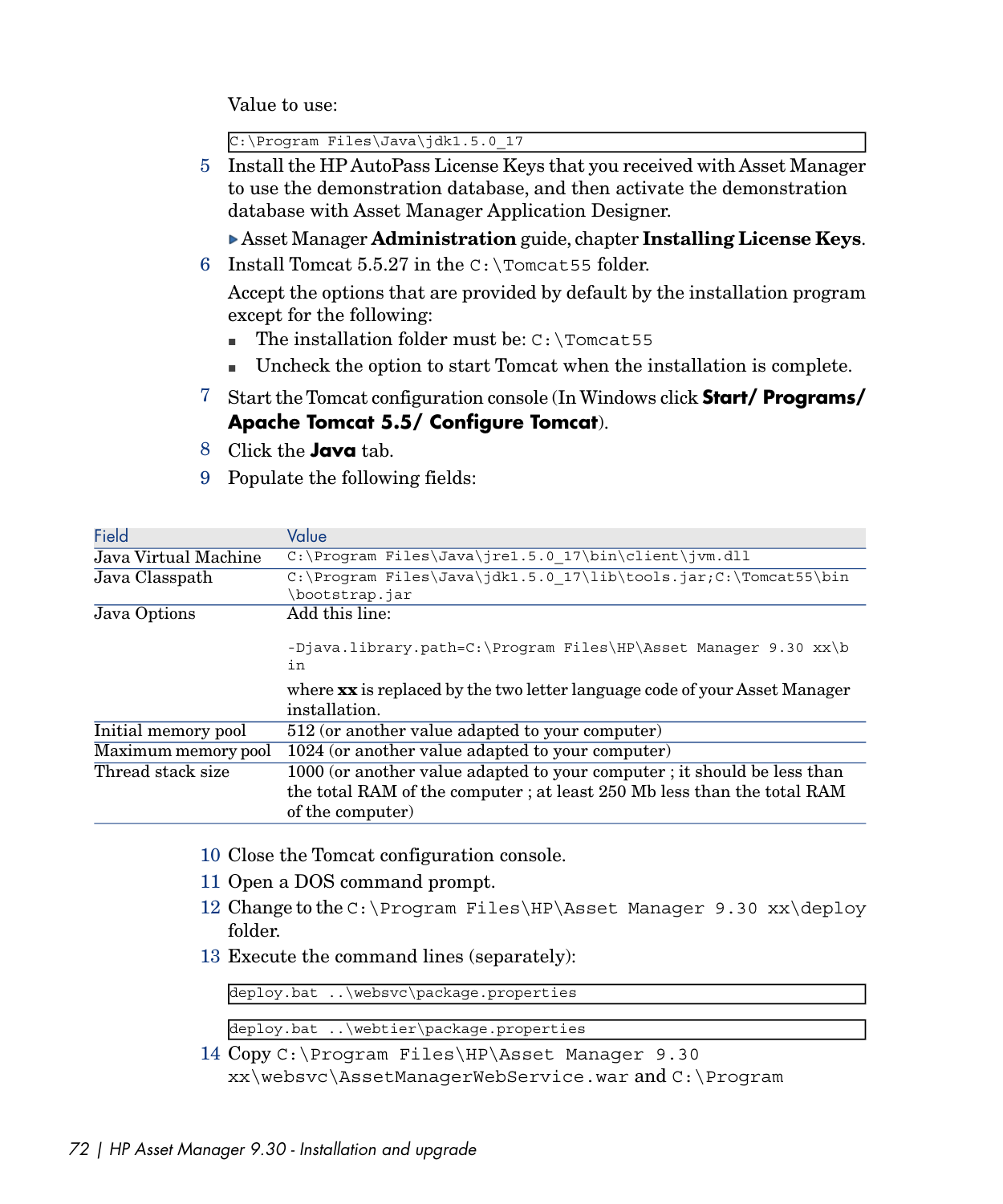Files\HP\Asset Manager 9.30 xx\webtier\AssetManager.war, where **xx** is replaced by the two letter language code of your Asset Manager installation.

Paste them in C: \Tomcat55\webapps.

- 15 Start Tomcat:
	- a Start the Tomcat monitoring console (In Windows click **Start/ Programs/ Apache Tomcat 5.5/ Monitor Tomcat**).
	- b Right click the Tomcat icon in the lower-right corner of the Windows taskbar.
	- c Select the **Start service** menu item.
	- d Wait until the red square becomes a green triangle pointing to the right.
- 16 Start Internet Explorer.
- 17 Configure Internet Explorer by selecting the following options:
	- <sup>n</sup> Execute JavaScript: (**Tools/ Internet Options** menu, select **Security** tab, click **Custom Level**, scroll to the **Scripting** section of the list, select **Enable** for the **Active scripting** option.)
	- <sup>n</sup> Accept cookies (**Tools/ Internet Options** menu, select **Privacy** tab, click **Advanced**, select **Override automatic cookie handling**, then select **Accept**)
	- <sup>n</sup> Display pop-up windows: (**Tools/Pop-up Blocker** menu, if turned on, select **Turn Off Pop-up Blocker**)

Close and restart Internet Explorer.

- 18 Test to see if the Asset Manager Web Service deployment has been successful:
	- 1 Start Internet Explorer.
	- 2 Go to the following URL:

http://localhost:8080/AssetManagerWebService

Warning:

Text is case sensitive.

- 3 Do not reload or refresh the page until Asset Manager Web Service has started. This may take a few minutes.
- 4 If deployment has been successful, the page located at the URL will display a header similar to the following:

```
Database
Base:
Name AMDemo93en
Engine MSSQL
User sa
```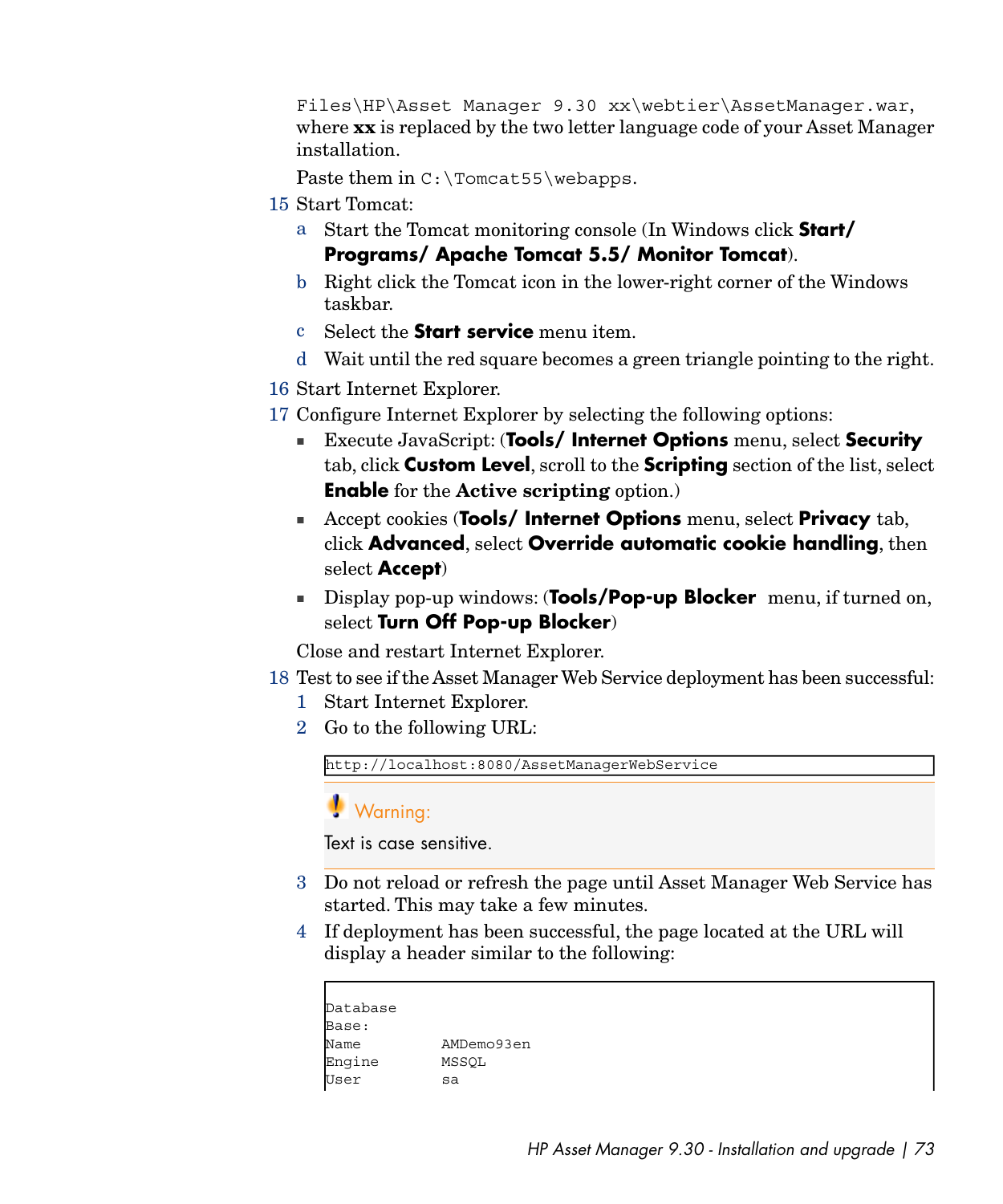```
Owner itam
AmApiDll 'C:\Program Files\HP\Asset Manager 9.30 en\bin\aamapi93
.dll'
User: Admin
Version: 9.30 - build xxxx
Dll path: C:\Program Files\HP\Asset Manager 9.30 en\bin\aamapi93.dll
```
# **Q** Tip:

If this header is displayed but is followed by an error, try redefining the application server's memory settings.

Example for Tomcat 5.0: **Initial memory pool** and **Maximum memory pool** settings.

19 Go to the following URL:



Warning:

Text is case sensitive.

This displays the connection page.

20 Populate the following fields:

| Field    | Value                     |
|----------|---------------------------|
| Login    | Admin                     |
| Password | Leave the password empty. |

### Installation overview

Asset Manager Web Tier and Asset Manager Web Service are installed following the same procedures:

- 1 Finish all the preparatory tasks.
	- **[Preparing your Asset Manager Web installation](#page-74-0) [page 75].**
- 2 Update the archive files for Asset Manager Web Tier and Asset Manager Web Service deployment.
	- ▶ [Updating the archive files](#page-81-0) [page 82].
- 3 Deploy the archive files to your application server.
	- [Deploying the archive file to the application server](#page-91-0) [page 92].
- 4 Test that the deployment is successful.
	- $\triangleright$  [Testing that the deployment is successful](#page-104-0) [page 105].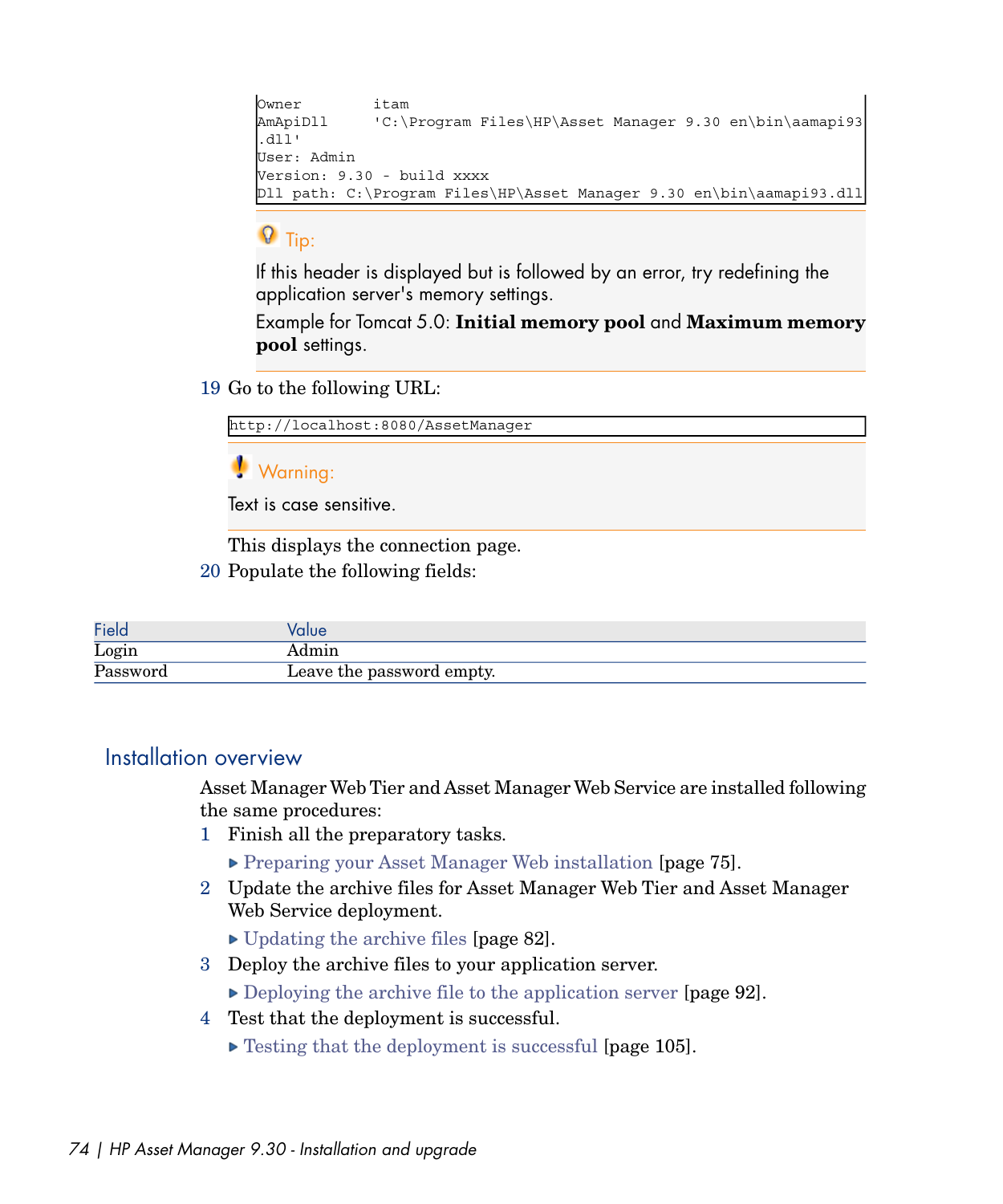# Note:

You can install Asset Manager Web Service and Asset Manager Web Tier:

- Separately (test or production mode): [If WebSphere Application Server is your](#page-93-0) [application server](#page-93-0) [page 94] and [If WebLogic is your application server](#page-97-0) [page 98].
- <span id="page-74-0"></span>At the same time (test mode only):  $\triangleright$  [Installing Asset Manager Web Tier and](#page-100-0) [Asset Manager Web Service at the same time](#page-100-0) [page 101].

### Preparing your Asset Manager Web installation

Components to install

## Important:

Refer to the Support Matrix at: <www.hp.com/go/hpsoftwaresupport>to know which versions of the following components are supported:

- Application servers
- Web servers

Before installing Asset Manager Web, you must install, configure and start the components listed below and do so following the recommendations provided by each of the components' editors.

- Asset Manager database on the database server.
- Asset Manager Automated Process Manager, on any server from which Asset Manager Automated Process Manager can access the Asset Manager database

The following actions are required before a Web client can access the database:

- **n** Asset Manager Automated Process Manager must be running and connected to the database
- <sup>n</sup> The Asset Manager Automated Process Manager **Signal presence of database server** (UpdateToken) module must be activated and scheduled to execute at least once per week.

#### **Administration Guide**, chapter **Asset Manager Automated Process Manager**, section **Configuring the modules monitored by Asset Manager Automated Process Manager**.

■ Install the following applications on the same computer: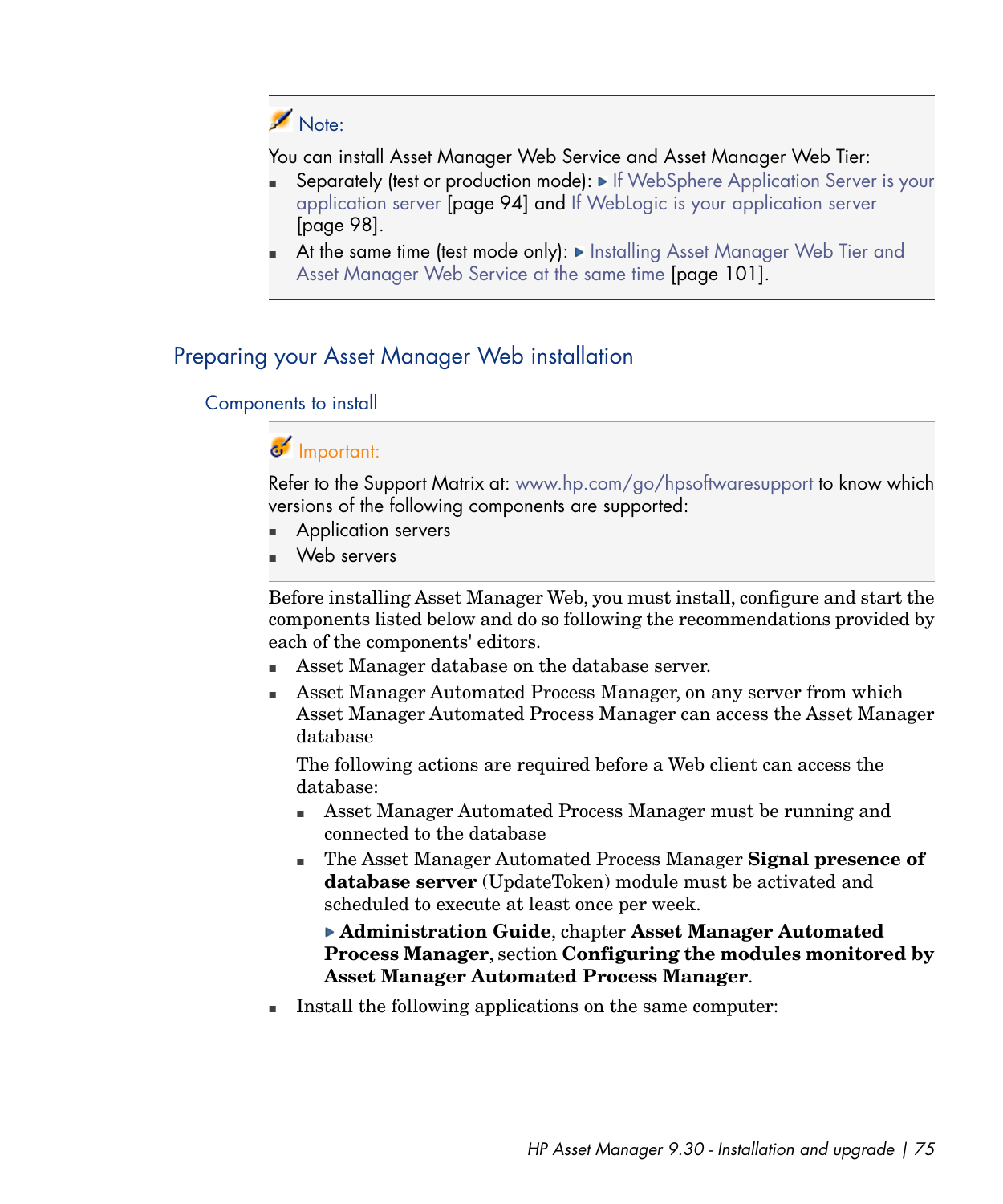# Note:

You may need to deploy the same set of applications on several computers to enhance the performance of Asset Manager Web, for example.

<sup>n</sup> Application servers

The application servers must be protected by your network infrastructure (firewall, proxy, etc.) but allow connections from an Internet browser.

The application server must be properly configured in order to achieve maximum performance with Asset Manager Web.

[Application server configurations - special cases and samples](#page-77-0) [page 78] for tips and examples for configuring your application server.

For more configuration information, refer to the documentation provided with your application server.

 $\blacksquare$  Java Development Kit (JDK)

## Note:

To benefit from the improved performance and stability brought by the latest version of Oracle JDK, it is strongly recommended to use Oracle Java SE 6 Update 23 JDK or above with your Tomcat application server.

For the application server to function properly, make sure a JDK version that is compatible with the application server you choose is installed with the application server.

Refer to the Support Matrix at: [www.hp.com/go/hpsoftwaresupport.](www.hp.com/go/hpsoftwaresupport)

You should add or modify the **JAVA HOME** system variable to have it point to the JDK installation folder.

# Note:

For WebLogic, the Oracle JRockit or Sun JDK provided with the WebLogic installation package must be used.

Oracle recommends using the SUN JDK for a WebLogic domain in **Development mode** and JRockit for a WebLogic domain in **Production mode**. For more information, please consult the WebLogic server documentation.

<sup>n</sup> Database access API (depending on your DBMS, ODBC in the case of SQL Server, for example)

The computers hosting the application servers must be able to access the Asset Manager database.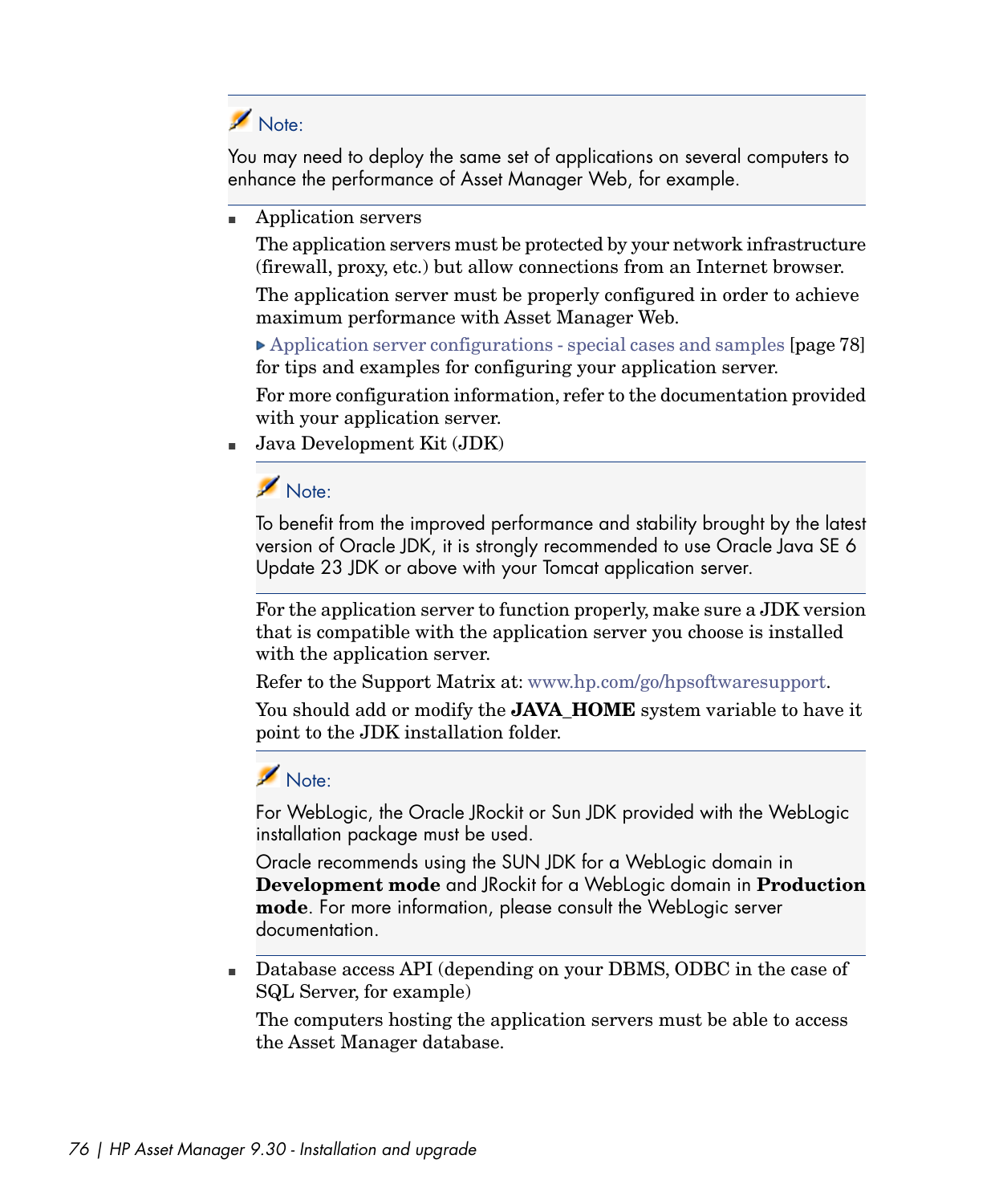This requires that the database access API for the DBMS used for the Asset Manager database be installed on these computers.

- $\blacksquare$  The following Asset Manager components, which can be installed via the Asset Manager installation program:
	- Web Service and Web Client
	- <sup>n</sup> Asset Manager API
	- LDAP authentication, if you plan on implementing this functionality

### Important:

Install the language version of Asset Manager that you want displayed by the Web clients.

The Asset Manager database, which can be multilingual, must include this language.

If you have installed several language versions of the Web client, you must install the same number of Asset Manager Web instances (Asset Manager Web Service and Asset Manager Web Tier).

These instances can all point to the same database if the database includes the languages being used.

Different URLs will enable users to select the display language used by their Web client.

**Administration** guide, chapter **Creating, modifying and deleting an Asset Manager database**, section **Modifying Asset Manager client languages**.

# Note:

In order for some required libraries to be found by Asset Manager Web, make sure <Asset Manager installation folder>\bin (36-bit) or <Asset Manager installation folder>\x64 (36-bit) is included in the system-library search path:

- **Nindows: environment variable Path**
- <sup>n</sup> Solaris or Linux: environment variable LD\_LIBRARY\_PATH.
- Linux: Configuration file of  $1d$ .so, also.
- AIX: environment variable LIBPATH.

If both bin and x64 are present in the path, make sure the one desired precedes the other.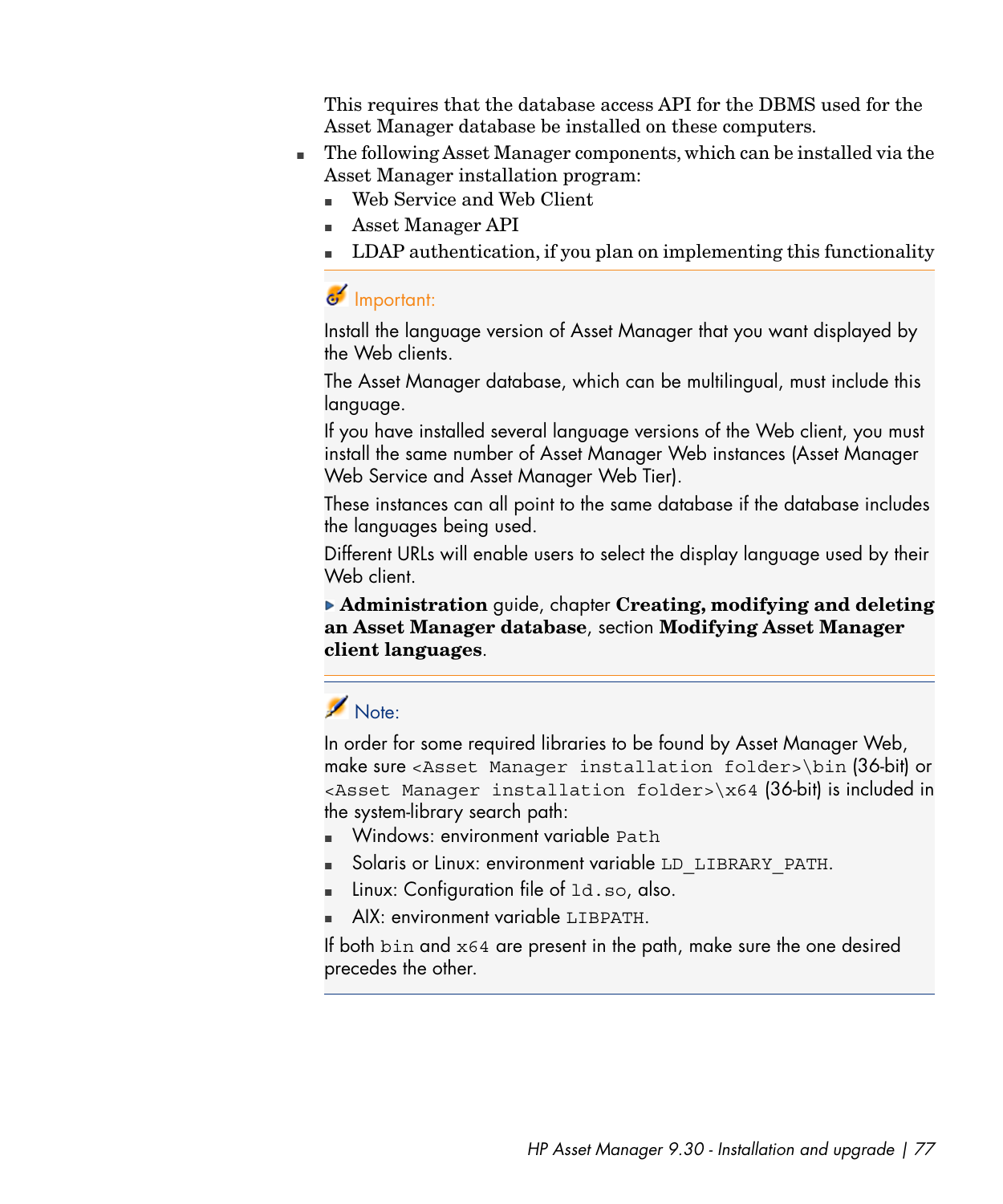# Note:

If you install Asset Manager Web Service on a UNIX server, make sure you follow the instructions in sections [Installing Asset Manager](#page-59-0) [page 60] and [Accessing the Asset Manager database using the API](#page-66-0) [page 67], giving special attention to the .so files.

### <span id="page-77-0"></span>Application server configurations - special cases and samples

This section does not intend to describe how to configure the application server in detail. Refer to the application server's documentation for detailed configuration procedures and recommendations.

Instead, it describes some addtional application server configurations in certain hardware and/or software configurations. These configurations should be done together with the normal configuration required for the application server.

It also provides some sample configurations under specific hardware and software configurations for you to reference and adapt to your own environment.

### JVM configurations

<sup>n</sup> If you install Asset Manager Web Tier on a UNIX server, you must configure the Java Virtual Machine (JVM) to not use the UNIX graphics resources.

To do this, add the following parameter to your application server's JVM setting:

-Djava.awt.headless=true

■ Sample JVM configuration used by Asset Manager Web Tier:

If Asset Manager Web is deployed on a 32 bit OS with 8 Gb of RAM dedicated to Asset Manager Web:

```
-Xms1500m-Xmx1500M
-XX:+UseParNewGC
-XX:+UseConcMarkSweepGC
-XX:+UseTLAB
-XX:SurvivorRatio=2
-XX:+UseBiasedLocking
-XX:NewSize=256m
-XX:MaxNewSize=256m
-server
```
If Asset Manager Web is deployed on a 64 bit OS with 24 Gb of RAM dedicated to Asset Manager Web:

```
-Wmx4000m-Xms4000m
-XX:+UseParNewGC
-XX:+UseConcMarkSweepGC
```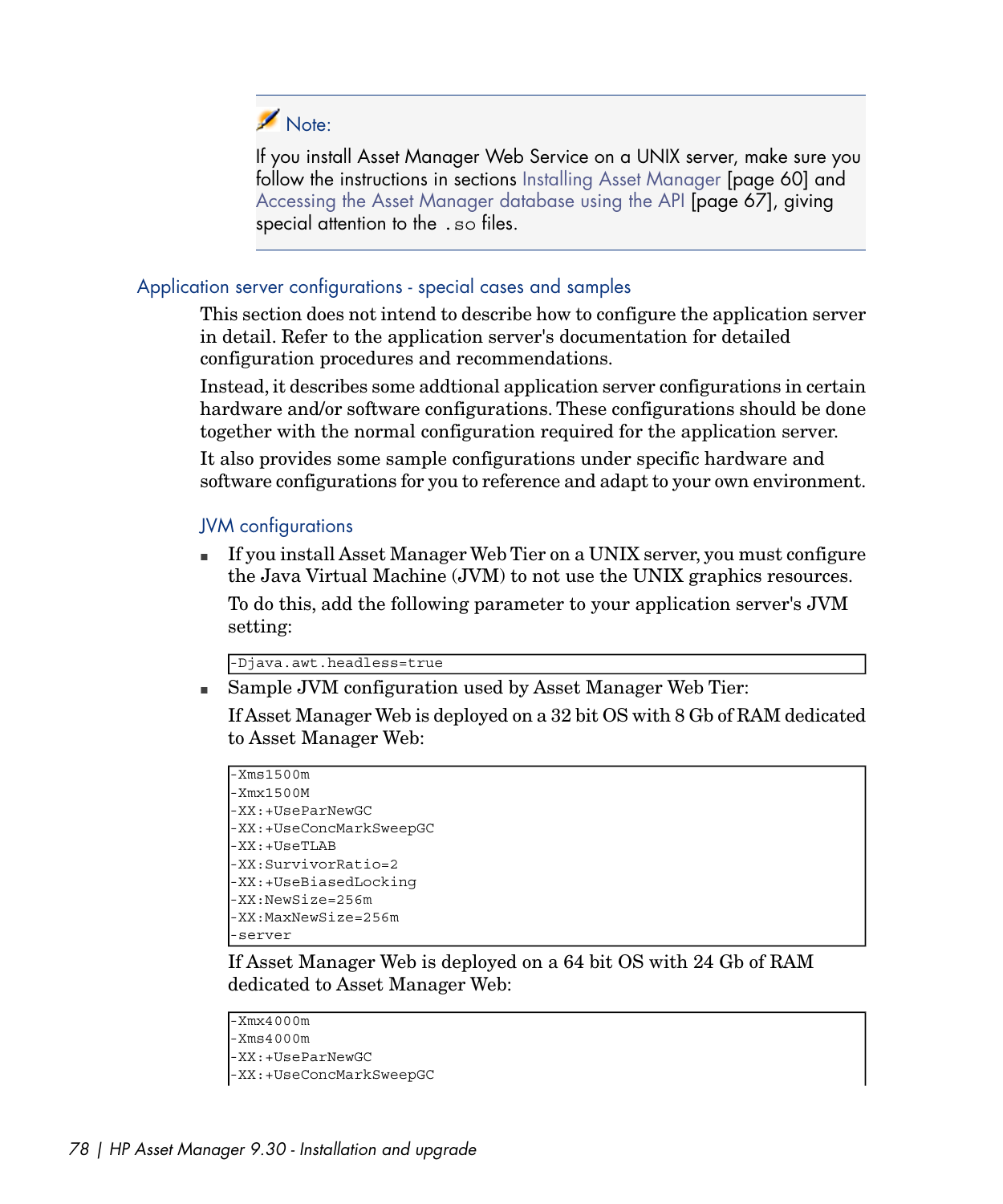```
-XX:+UseTLAB
-XX:SurvivorRatio=8
-XX:NewSize=512m
-XX:MaxNewSize=512m
-XX:+UseBiasedLocking
-Dsun.lang.ClassLoader.allowArraySyntax=true
-server
```
■ Sample JVM configuration used by Asset Manager Web Service:

# Note:

The memory used by the Asset Manager Web Service process is the sum of the JVM **-Xmx** parameter + the RAM used by Asset Manager API and third party tools such as the DBMS access APIs.

On a 32 bit OS, the memory used by the Asset Manager Web Service process cannot exceed 2 Gb.

On a 64 bit OS, the memory used by the Asset Manager Web Service is only limited by the capacity of the physical RAM of its server.

If Asset Manager Web is deployed on a 32 bit OS with 8 Gb of RAM dedicated to Asset Manager Web:

```
-xmx600M-Xms600M
-XX:+UseTLAB
-XX:+UseParNewGC
-XX:+UseConcMarkSweepGC
-XX:SurvivorRatio=2
-XX:NewSize=128m
-XX:MaxNewSize=128m
-XX:+UseBiasedLocking
-XX:CMSIncrementalDutyCycleMin=0
-XX:CMSIncrementalDutyCycle=10
-XX:CMSInitiatingOccupancyFraction=70
-XX:+UseCMSCompactAtFullCollection
-server
```
If Asset Manager Web is deployed on a 64 bit OS with 24 Gb of RAM dedicated to Asset Manager Web:

```
-Xmx2000M
-Xms2000M
-XX:+UseTLAB
-XX:+UseParNewGC
-XX:+UseConcMarkSweepGC
-XX:SurvivorRatio=2
-XX:NewSize=256m
-XX:MaxNewSize=256m
-XX:+UseBiasedLocking
-server
```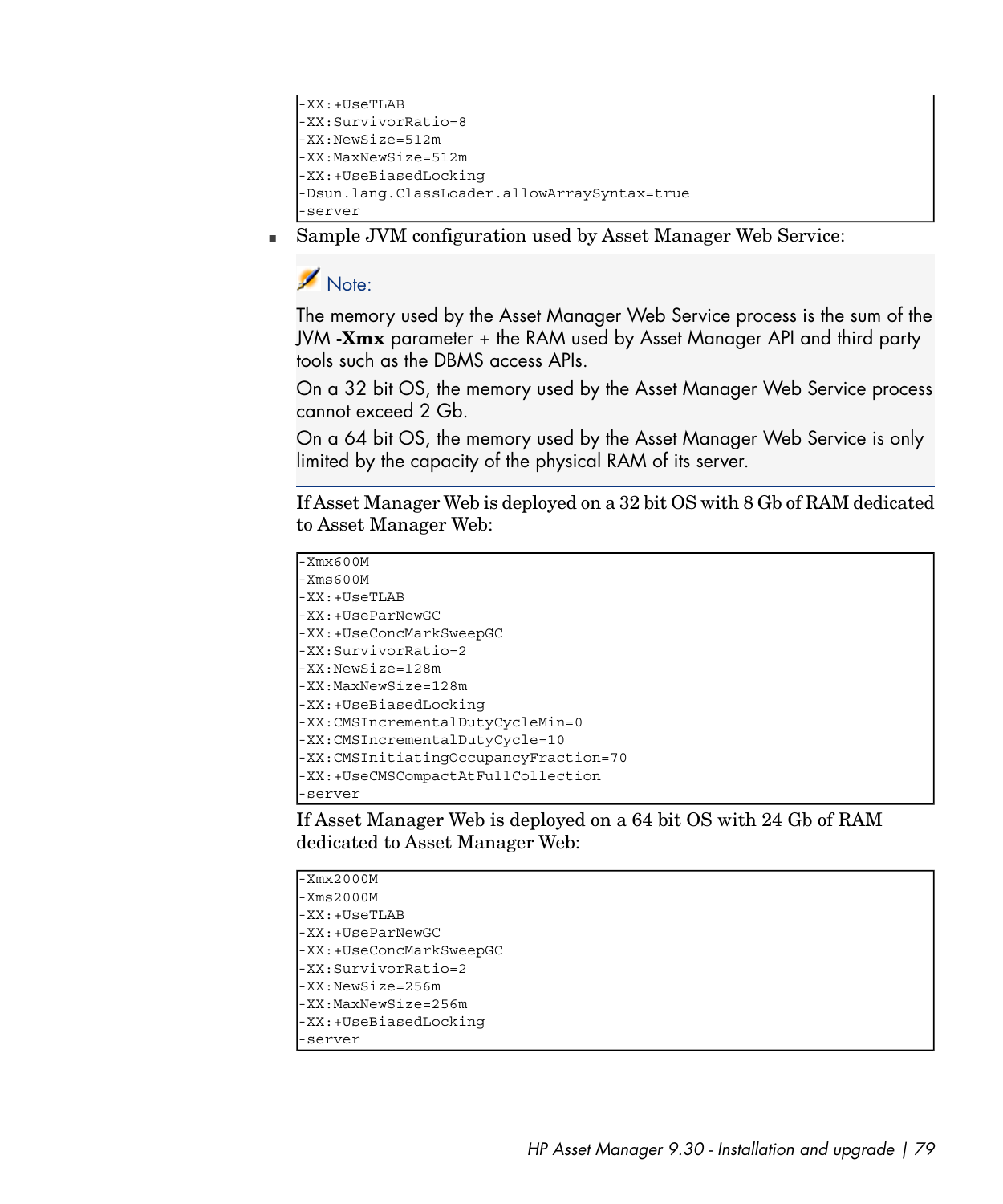#### Tomcat-specific configurations

<sup>n</sup> If you are running Asset Manager with Tomcat on Java 6, you need to add an additional line to the JVM setting of Tomcat:

-Dsun.lang.ClassLoader.allowArraySyntax=true

 $\blacksquare$  If the version of Tomcat that you use is the one provided by HP with HP UX, you have to change the value of the **JAVA\_ENDORSED\_DIRS** variable defined in setclasspath.sh (located in <Tomcat installation folder>/bin/).

Replace the line:

JAVA\_ENDORSED\_DIRS="\$BASEDIR"/common/endorsed

With:

```
if [ -z "$JAVA_ENDORSED_DIRS" ]; then
JAVA_ENDORSED_DIRS="$BASEDIR"/common/endorsed
fi
```
If you use java 1.5, you also need to set the value of **JAVA\_ENDORSED\_DIRS** to folder different from <Tomcat installation folder>/common/endorsed. You could create and use a dedicated directory such as <Tomcat installation folder>/common/endorsed\_java5.

 $\blacksquare$  Sample configuration

Below is a sample Tomcat configuration that was successfully tested using Windows Server 2003 on a computer equipped with two Intel Quadcore 3 GHz processors and 8 GB of RAM, and with Asset Manager Web Tier and Asset Manager Web Service running on separate Tomcat instances:

■ Tomcat configuration used by Asset Manager Web Tier:

If Asset Manager Web is deployed on a 32 bit OS:

```
<Connector acceptCount="575" connectionTimeout="900000" disableUploa
dTimeout="true" port="8080" redirectPort="8443" maxThreads="550" min
SpareThreads="200" maxSpareThreads="200" maxKeepAliveRequests="1000"
keepAliveTimeout="180000" />
```
If Asset Manager Web is deployed on a 64 bit OS:

```
<Connector port="8081" maxHttpHeaderSize="8192" maxThreads="300" min
SpareThreads="25" maxSpareThreads="300" enableLookups="false" redire
ctPort="8443" acceptCount="700" connectionTimeout="60000" disableUpl
oadTimeout="true" maxKeepAliveRequests="1000" keepAliveTimeout="300
0" compressionMinSize="2048" noCompressionUserAgents="gozilla, travi
ata" compressableMimeType="text/html,text/xml"/>
```
■ Tomcat configuration used by Asset Manager Web Service: If Asset Manager Web is deployed on a 32 bit OS: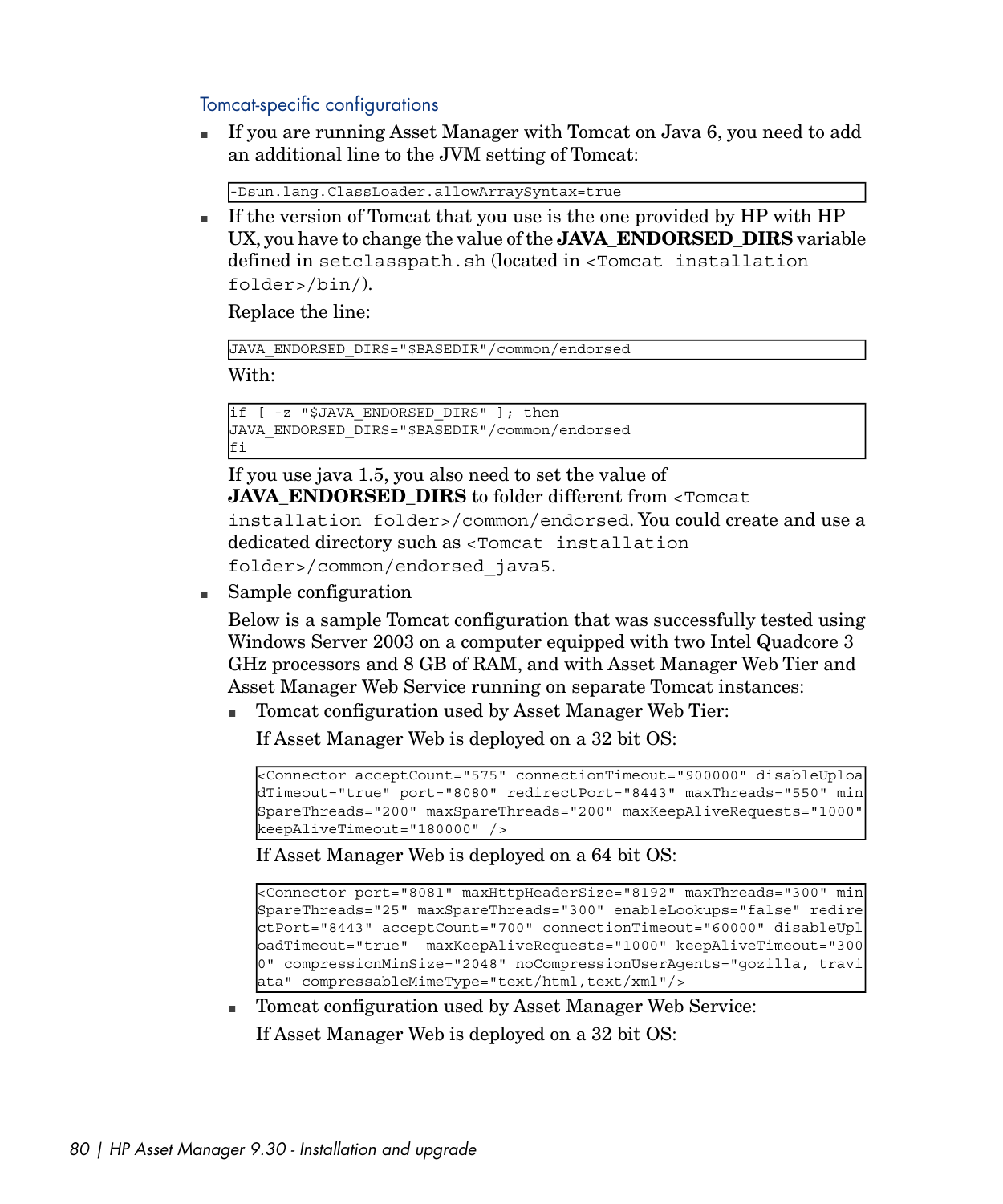```
<Connector port="8081" maxThreads="250" minSpareThreads="49" maxSpar
eThreads="100" enableLookups="false" redirectPort="8443" acceptCount
="745" debug="0" connectionTimeout="1000" disableUploadTimeout="true
" maxKeepAliveRequests="15" keepAliveTimeout="100" />
```
If Asset Manager Web is deployed on a 64 bit OS:

```
<Connector port="8080" maxHttpHeaderSize="8192" maxThreads="900" min
SpareThreads="100" maxSpareThreads="300" enableLookups="false" redir
ectPort="8443" acceptCount="1200" connectionTimeout="60000" disableU
ploadTimeout="true" maxKeepAliveRequests="1000" keepAliveTimeout="5
000" compression="on" compressionMinSize="2048" noCompressionUserAge
nts="gozilla, traviata" compressableMimeType="text/html,text/xml,tex
t/css,text/javascript"/>
```
#### Licenses to acquire

You do not need a specific license to access the Asset Manager database via Asset Manager Web (via Asset Manager Web Tier + Asset Manager Web Service).

Asset Manager Web is handled in the same way as the Windows client.

The number of named, guest or floating accesses used to connect to the Asset Manager database, whether via the Windows client or Asset Manager Web Tier, is set by your Asset Manager license.

However, if you want to access the Asset Manager database by another method in addition to the Asset Manager Windows client and Asset Manager Web, and this method uses Asset Manager Web Service, you must acquire a specific Asset Manager Web Service license.

#### Obtain required encrypted passwords

During the installation, you will need to enter certain passwords in the package.properties file:

- <sup>n</sup> Password associated with the Login for a user connecting to the Asset Manager database.
- n Password associated with the MSSQL User, DB2 User or Oracle Account of the Asset Manager database.

If you want the passwords in the package.properties file (see below) to be in their encrypted forms, you need to generate the encrypted version of these passwords:

- 1 Open a DOS command prompt.
- 2 Go to the C:\Program Files\HP\Asset Manager 9.30 xx\websvc\password folder where **xx** is replaced by the two letter language code of your Asset Manager installation.
- 3 Execute the command:

```
<J2SE SDK installation folder>\bin\java.exe -jar am-pwd-crypt-93.jar <D
ecrypted password>
```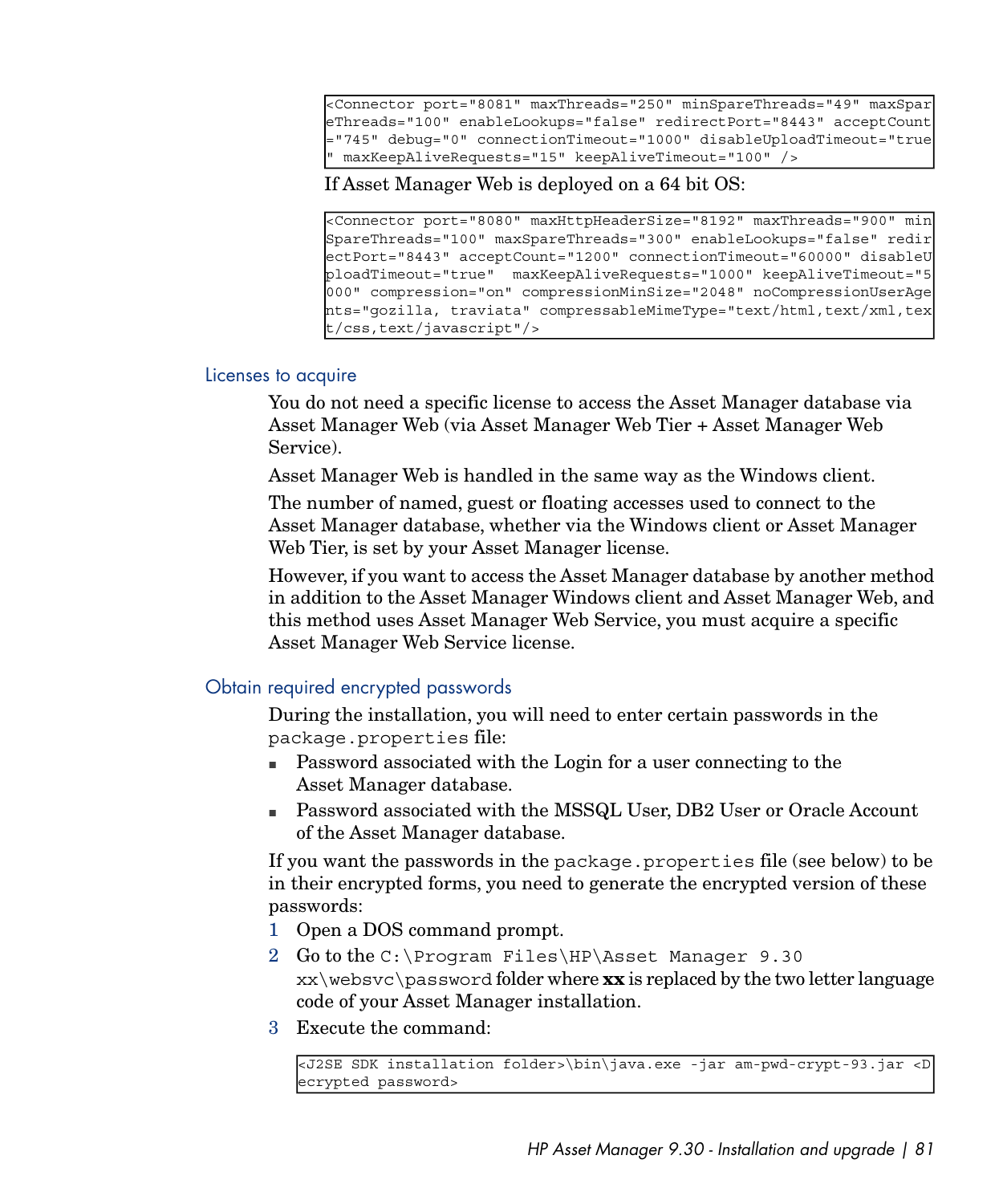4 Note the encrypted value of these passwords.

#### Tag the Web services

To ensure that Asset Manager Web is deployed successfully, tag the Web services before deploying Asset Manager Web Service.

**Tailoring** guide, chapter **Customizing the database**, section **Development best practices/ Tag the Web services**.

#### Check the consistency of the functional domains associated with the Web services

If you have modified some data in the functional domains, make sure that the Web services have not been impacted.

**Tailoring** guide, chapter **Customizing the database**, section **Development best practices/ Verify the functional domains associated with the Web services**.

If this is not the case, you will get an error message similar to: **No such operation 'XXX'**.

If they have been impacted, you need to re-tag the Web services.

<span id="page-81-0"></span>**Tailoring** guide, chapter **Customizing the database**, section **Development best practices/ Tag the Web services**.

### Updating the archive files

The Asset Manager Web applications are delivered as archive files (.war or .ear files). These adhere to a standard format and include a web.xml file that contains configuration data for the application server and for Asset Manager Web.

**Best Practice:** Never edit the Asset Manager Web web.xml directly. Instead, edit all the configurable parameters in Asset Manager Web via the package.properties file, then use the deployment script (deploy.bat or deploy.sh) to update web.xml contained in the archive files with your custom configurations.

### Editing the package.properties file

# Note:

Before editing the property file, make sure to:

- $\blacksquare$  Make a backup copy of the file first.
- **n** Stop your application server if it is started.

The package.properties file you need to edit depends on the application you are planning to install: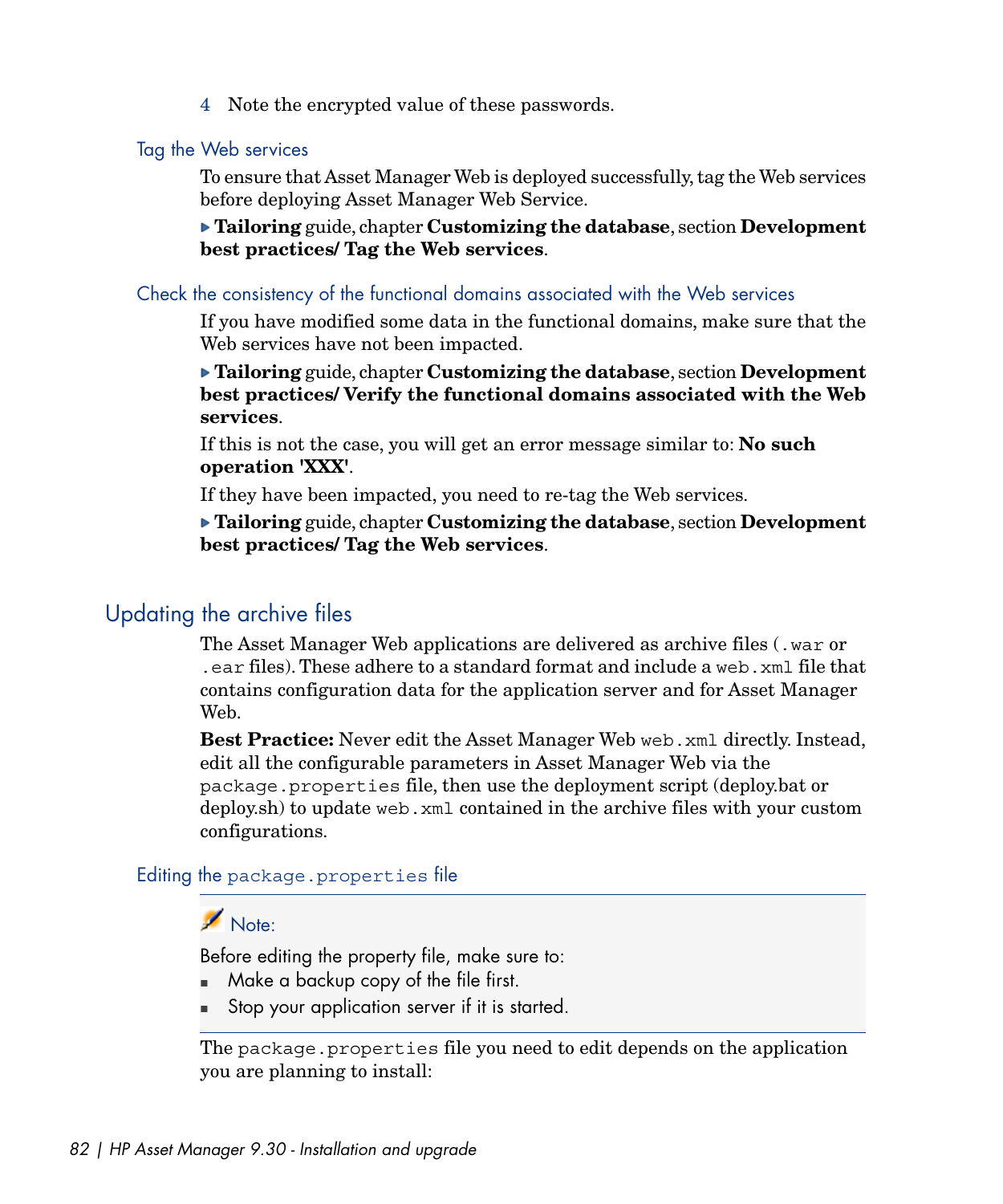### **Table 7.1. Choose the** package.properties **file to edit**

| If you want to install this web application | Edit package.properties file in this direct-                                                        |
|---------------------------------------------|-----------------------------------------------------------------------------------------------------|
|                                             | Ory                                                                                                 |
| <b>Asset Manager Web Service</b>            | <asset folder="" installation="" manager="">\webs-</asset>                                          |
|                                             | $vc\backslash package.properties$                                                                   |
| Asset Manager Web Tier                      | <asset folder="" installation="" manager="">\webti-</asset>                                         |
|                                             | $er$ \package.properties                                                                            |
| Asset Manager Web Tier and Asset Manager    | <asset folder="" installation="" manager="">\webs-</asset>                                          |
| Web Service (install at the same time)      | vc\package.properties                                                                               |
|                                             | <asset folder="" installation="" manager="">\webti-<br/><math>er</math> \package.properties</asset> |

<span id="page-82-0"></span>The following sections describe the parameters contained in the package.properties file.

The package.properties parameters for Asset Manager Web Service

File path:

<Asset Manager installation folder>\websvc\package.properties Required or most commonly modified parameters

| Parameter        | Description                                                 | Value      |
|------------------|-------------------------------------------------------------|------------|
| DB.engine        | The database engine that is<br>used by this installation of | Example:   |
|                  | Asset Manager                                               | MSSOL      |
| DB.datasource    | The name of the database                                    | Example:   |
|                  |                                                             | AMDemo93en |
| DB.login         | The database engine login id                                | Example:   |
|                  |                                                             | sa         |
| DB.cache.enabled | Whether the database cache<br>is enabled                    | Example:   |
|                  |                                                             | true       |
| DB.cache.dir     | The cache directory                                         | Example:   |
|                  |                                                             | /tmp       |
| DB.cache.size    | The cache size in KB (1048576)                              | Example:   |
|                  | $= 1GB$                                                     | 1048576    |
| DB.owner         | The owner of the database                                   | Example:   |
|                  |                                                             | itam       |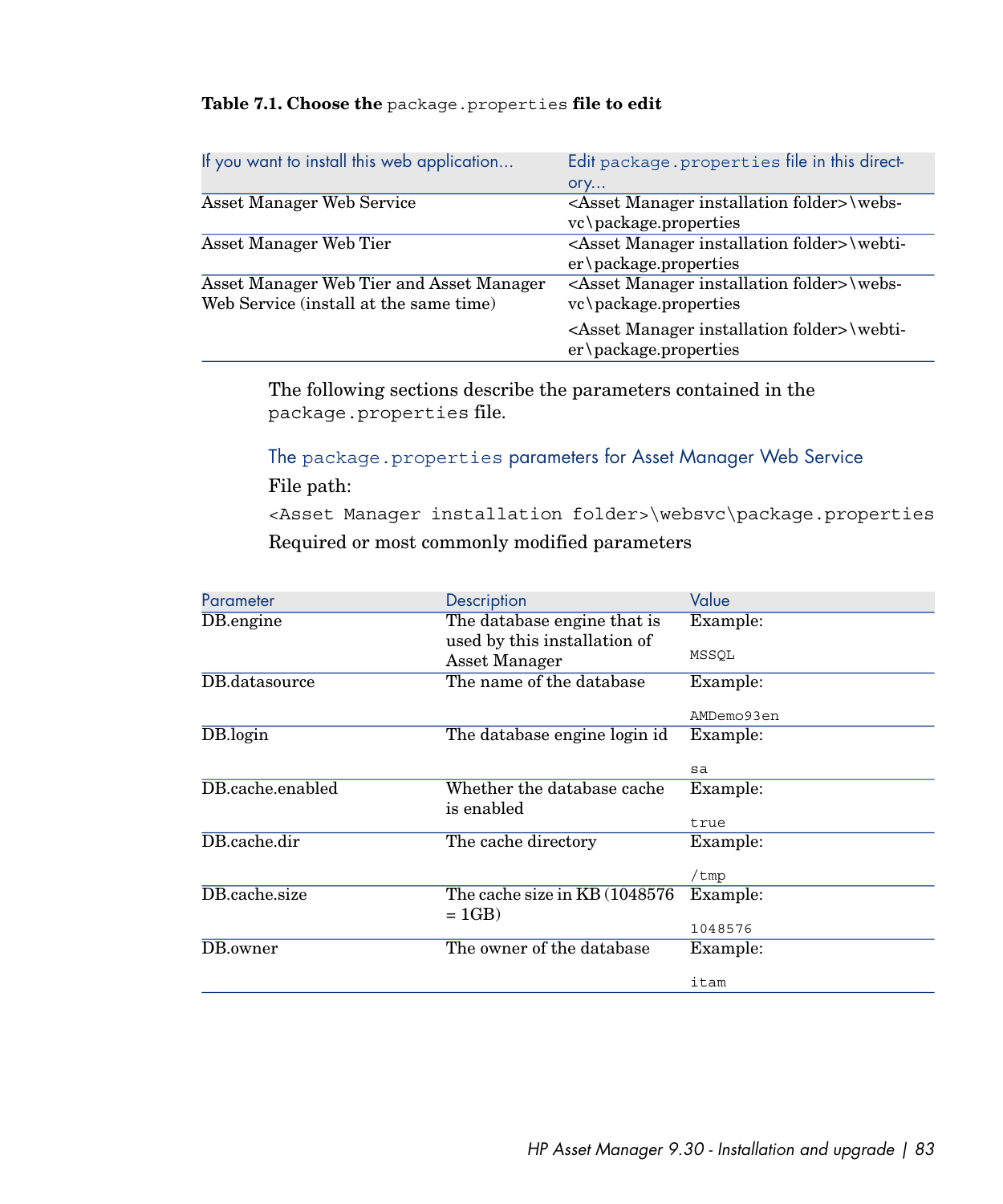| Parameter              | Description                                                                                                                                                                                                                                                                                                                                                                             | Value                                                                                                                                                                                                                                 |
|------------------------|-----------------------------------------------------------------------------------------------------------------------------------------------------------------------------------------------------------------------------------------------------------------------------------------------------------------------------------------------------------------------------------------|---------------------------------------------------------------------------------------------------------------------------------------------------------------------------------------------------------------------------------------|
| DB.library.path        | The path to the aamapi93 lib-<br>rary.<br>If deployed on a 32 bit OS,<br>٠<br>you should use the<br>aamapi93 library stored in<br><asset in-<br="" manager="">stallation<br/>folder&gt;\bin.<br/>If deployed on a 64 bit OS,<br/>٠<br/>you should use the<br/>aamapi93 library stored in<br/><asset in-<br="" manager="">stallation<br/>folder&gt;<math>\xi</math> x64.</asset></asset> | Example:<br>Windows: C: \Program Fi<br>les\HP\Asset Manager 9<br>.30 xx\bin\aamapi93.dl<br>Unix: /opt/lib/aamapi9<br>3.50                                                                                                             |
| AssetManager.UserLogin | Asset Manager user login to<br>be used by the WebService                                                                                                                                                                                                                                                                                                                                | Example:<br>Demo                                                                                                                                                                                                                      |
| war                    | This parameter provides the<br>possibility to use a different<br>war file than that found in .<br>the <asset in-<br="" manager="">stallation<br/>folder&gt;\websvcfolderas<br/>the base for the transformed<br/>.war</asset>                                                                                                                                                            | Example:<br>Asset Manager Web Service:<br>/websvc/AssetManagerWebS<br>ervice.war<br>Asset Manager Web Tier:<br>/webtier/AssetManager.wa<br>r                                                                                          |
| war.deployment         | Whether you are deploying a<br>.war file.<br>War deployments alter the<br>war specified by the war<br>parameter.                                                                                                                                                                                                                                                                        | Set the value of this para-<br>$\blacksquare$<br>meter to <b>true</b> if your ap-<br>plication server is Tomcat<br>Set the value of this para-<br>meter to <b>false</b> if your ap-<br>plication server is Web-<br>Sphere or WebLogic |
| ear.deployment         | Whether you are deploying a<br>. ear file.<br>Ear deployments create a copy<br>of the war file for modification<br>and inclusion in the .ear file<br>specified by the <b>ear</b> paramet-<br>er.                                                                                                                                                                                        | Set the value of this para-<br>٠<br>meter to true if your ap-<br>plication server is Web-<br>Sphere or WebLogic<br>Set the value of this para-<br>Ű.<br>meter to <b>false</b> if your ap-<br>plication server is Tomcat               |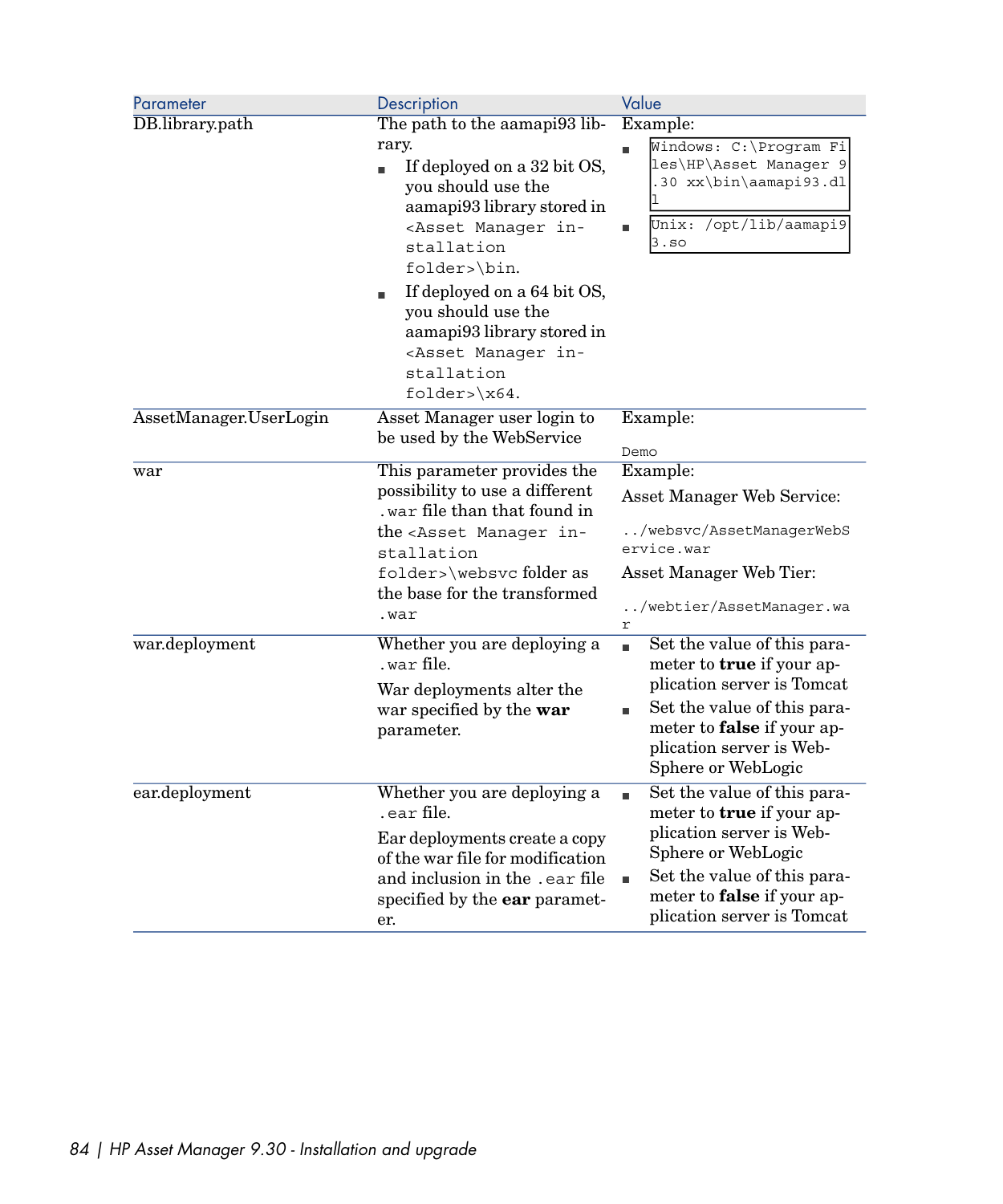| Parameter | Description                                                                                                                   | Value                                      |
|-----------|-------------------------------------------------------------------------------------------------------------------------------|--------------------------------------------|
| ear       | Note:<br>This parameter is only relevant<br>for deployments where your ap-<br>plication server is WebSphere                   | /weblogic/AssetMan-<br>ager-webservice.ear |
|           | or Weblogic<br>Absolute or relative path to<br>the .ear to be created by the<br>deployment script during an<br>ear deployment |                                            |

Optional or less frequently edited parameters:

| Parameter   | Description                                                                                                                                         | Value                                                                                                                                                                                                                                                                                                                 |
|-------------|-----------------------------------------------------------------------------------------------------------------------------------------------------|-----------------------------------------------------------------------------------------------------------------------------------------------------------------------------------------------------------------------------------------------------------------------------------------------------------------------|
| DB.password | The password for the MSSQL,<br>DB <sub>2</sub> or Oracle database.                                                                                  | The value of this parameter<br>depends on the value you                                                                                                                                                                                                                                                               |
|             | You can enter it in the pack-<br>age.properties file so that<br>you do not need to type it in<br>during the execution of the de-<br>ployment script | provide for the <b>encrypt</b> para-<br>meter:<br>if <b>encrypt=false</b> (encryp-<br>tion not needed), enter the<br>encrypted form of the<br>password<br>if encrypt=true (encryp-<br>tion needed), enter the<br><b>unencrypted</b> form of the<br>password<br>The deployment script will<br>encrypt the password for |
|             |                                                                                                                                                     | use in the Asset Manager<br>Web Service web.xml.                                                                                                                                                                                                                                                                      |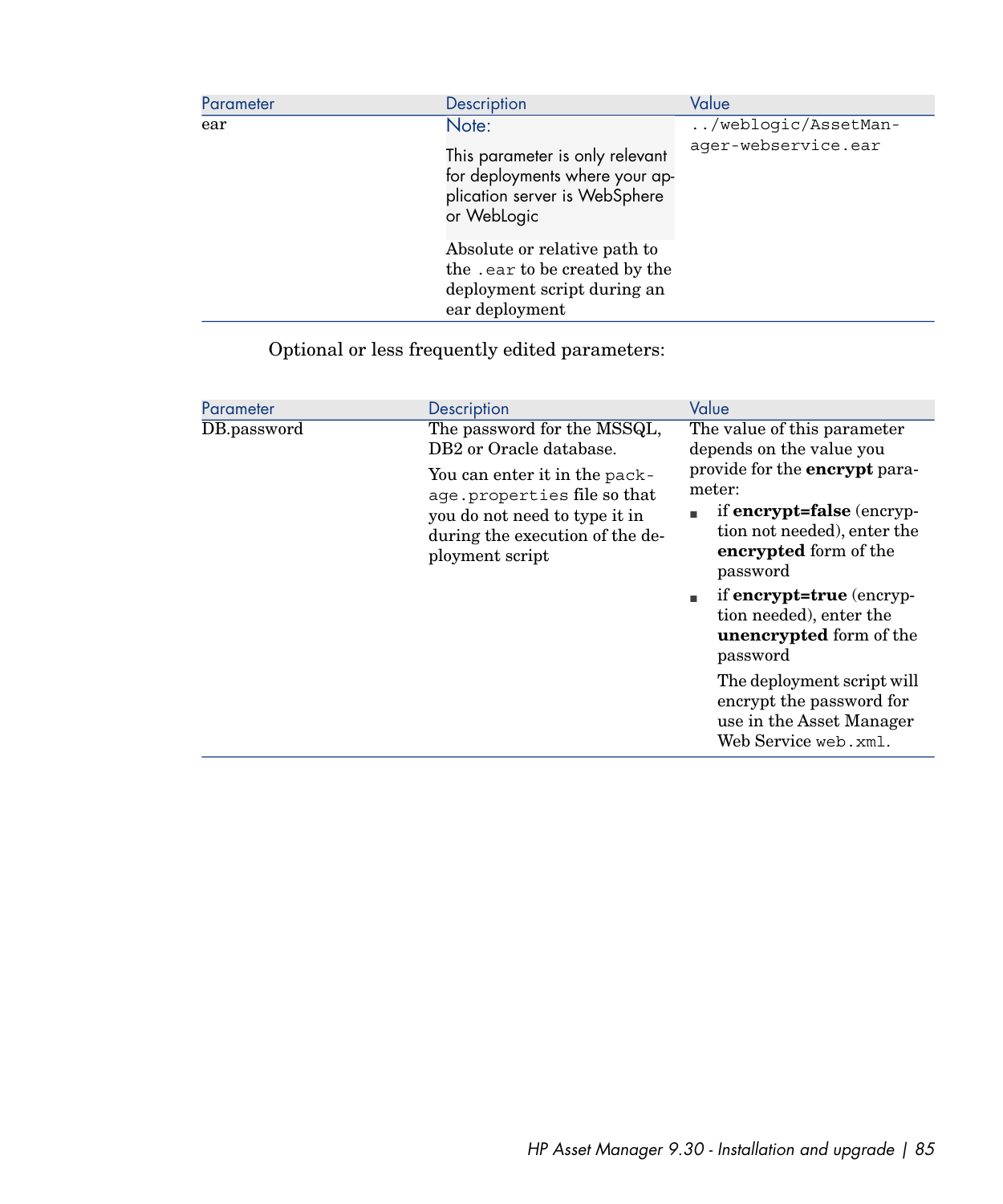| Parameter            | Description                                                                                                                                                                                      | Value                                                                                                                                                                                                                                                                                                                                                               |  |
|----------------------|--------------------------------------------------------------------------------------------------------------------------------------------------------------------------------------------------|---------------------------------------------------------------------------------------------------------------------------------------------------------------------------------------------------------------------------------------------------------------------------------------------------------------------------------------------------------------------|--|
| AssetManager.UserPwd | The password for the Asset Man-<br>ager database user login                                                                                                                                      | The value of this parameter<br>depends on the value you                                                                                                                                                                                                                                                                                                             |  |
|                      | You can enter it in the pack-<br>age.properties file so that<br>you do not need to type it in<br>during the execution of the de-<br>ployment script                                              | provide for the <b>encrypt</b> para-<br>meter:<br>if <b>encrypt=false</b> (encryp-<br>×.<br>tion not needed), enter the<br>encrypted form of the<br>password<br>if encrypt=true (encryp-<br>tion needed), enter the<br>unencrypted form of the<br>password<br>The deployment script will<br>encrypt the password for<br>usage in the Asset Man-<br>ager Web Service |  |
| promptForPwd         | When this parameter is set to<br>true, the user will be prompted<br>to enter all required passwords<br>during the execution of the de-<br>ployment script                                        | web.xml.<br>Example:<br>true                                                                                                                                                                                                                                                                                                                                        |  |
|                      | In this case, the user does not<br>need to store the passwords in<br>the package.properties file                                                                                                 |                                                                                                                                                                                                                                                                                                                                                                     |  |
| encrypt              | When this parameter is set to<br>true, the user needs to enter a<br>password in unencrypted format.                                                                                              | Example:<br>true                                                                                                                                                                                                                                                                                                                                                    |  |
|                      | This setting applies to the pass-<br>word entered either in the<br>package.properties file or<br>when prompted by the deploy-<br>ment script (depending on the<br>value of <b>promptForPwd</b> ) |                                                                                                                                                                                                                                                                                                                                                                     |  |
| ant.tasks.dir        | The location of the .jar files<br>required by the deployment<br>script                                                                                                                           | Example:<br>lib                                                                                                                                                                                                                                                                                                                                                     |  |
|                      | By default, the script uses those<br>found in <asset in-<br="" manager="">stallation folder&gt;\de-<br/>ploy\lib.</asset>                                                                        |                                                                                                                                                                                                                                                                                                                                                                     |  |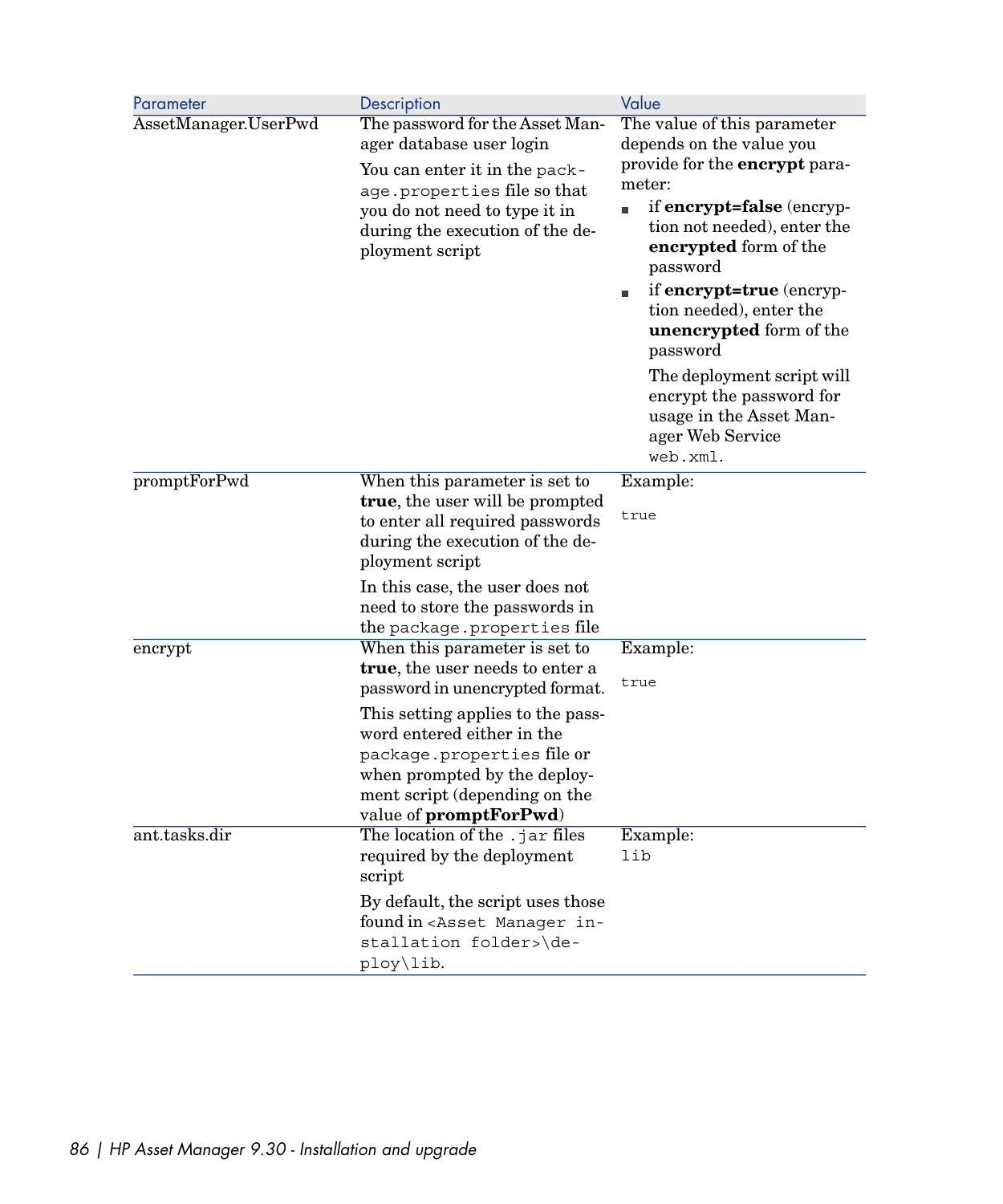| Parameter          | Description                                                                                                                          | Value                                                              |
|--------------------|--------------------------------------------------------------------------------------------------------------------------------------|--------------------------------------------------------------------|
| combination.ear    | Note:                                                                                                                                | Example:                                                           |
|                    | This parameter is only relevant for<br>deployments where your applica-<br>tion server is WebSphere or<br>WebLogic                    | true                                                               |
|                    | Whether the created . ear file is<br>to contain both the webtier and<br>webservice (true) or not (false)                             |                                                                    |
| manifest.classpath | Note:                                                                                                                                | /am-jni-93.jar /am-constan<br>$ts-93.jar$                          |
|                    | This parameter is only relevant for<br>deployments where your applica-                                                               | Note:                                                              |
|                    | tion server is WebSphere or<br>WebLogic                                                                                              | These default file references<br>should be kept for the Asset Man- |
|                    | Additional file references to the                                                                                                    | ager Web to work.                                                  |
|                    | Java classpath. (These files<br>should be added to the .ear file<br>via the <b>addl.files</b> parameter)                             |                                                                    |
| addl.files.root    | Note:                                                                                                                                | Example:                                                           |
|                    | This parameter is only relevant for<br>deployments where your applica-<br>tion server is WebSphere or<br>WebLogic                    | $\overline{a}$                                                     |
|                    | The base directory in which all<br>files referenced by addl.files are<br>found                                                       |                                                                    |
| addl.files         | Note:                                                                                                                                |                                                                    |
|                    | This parameter is only relevant for<br>deployments where your applica-<br>tion server is WebSphere or<br>WebLogic                    |                                                                    |
|                    | The list of files to add to the<br>ear file in addition to the mod-<br>ified Asset Manager Web.war<br>(see the <b>war</b> parameter) |                                                                    |

#### <span id="page-86-0"></span>For information about any other Asset Manager Web Service parameters, the **Tailoring** guide, chapter **Customizing Web clients**, section **Modifying the Web client's default behavior**.

The package.properties parameters for Asset Manager Web Tier

File path:

<Asset Manager installation folder>\webtier\package.properties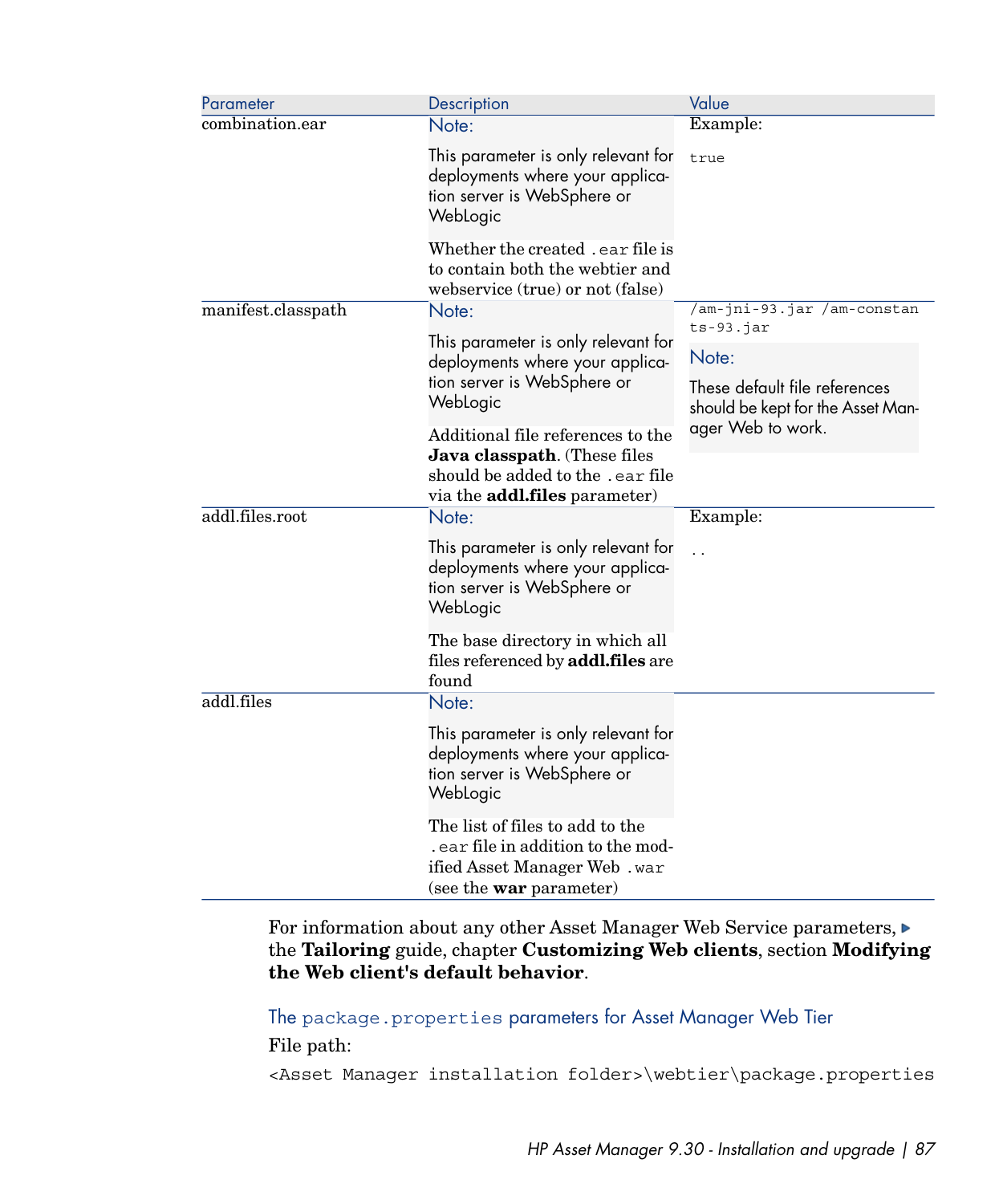|  |  |  |  | Required or most commonly edited parameters |
|--|--|--|--|---------------------------------------------|
|--|--|--|--|---------------------------------------------|

| Parameter                | Description                                                                                                                                                                                      | Value                                                                                                                                                                                                                                 |  |
|--------------------------|--------------------------------------------------------------------------------------------------------------------------------------------------------------------------------------------------|---------------------------------------------------------------------------------------------------------------------------------------------------------------------------------------------------------------------------------------|--|
| WebService.EndPoint.SOAP | The SOAP Asset Manager<br>Web Service URL                                                                                                                                                        | Example:<br>http://localhost:8080/Asse<br>tManagerWebService/service<br>S                                                                                                                                                             |  |
| WebService.EndPoint.REST | The REST Asset Manager<br>Web Service URL                                                                                                                                                        | Example:<br>http://localhost:8080/Asse<br>tManagerWebService/rest                                                                                                                                                                     |  |
| WebService.Version       | The Asset Manager Web Ser-<br>vice tag to use                                                                                                                                                    | Example:<br>Head                                                                                                                                                                                                                      |  |
| war.deployment           | Whether you are deploying a<br>.war file.<br>War deployments alter the<br>war specified by the war<br>parameter.                                                                                 | Set the value of this para-<br>٠<br>meter to <b>true</b> if your ap-<br>plication server is Tomcat<br>Set the value of this para-<br>٠<br>meter to <b>false</b> if your ap-<br>plication server is Web-<br>Sphere or WebLogic         |  |
| ear.deployment           | Whether you are deploying a<br>. ear file.<br>Ear deployments create a copy<br>of the war file for modification<br>and inclusion in the .ear file<br>specified by the <b>ear</b> paramet-<br>er. | Set the value of this para-<br>$\blacksquare$<br>meter to <b>true</b> if your ap-<br>plication server is Web-<br>Sphere or WebLogic<br>Set the value of this para-<br>meter to <b>false</b> if your ap-<br>plication server is Tomcat |  |
| ear                      | Note:<br>This parameter is only relevant<br>for deployments where your ap-<br>plication server is WebSphere<br>or WebLogic                                                                       | /weblogic/AssetMan-<br>ager-webservice.ear                                                                                                                                                                                            |  |
|                          | Absolute or relative path to<br>the . ear to be created by the<br>deployment script during an<br>ear deployment                                                                                  |                                                                                                                                                                                                                                       |  |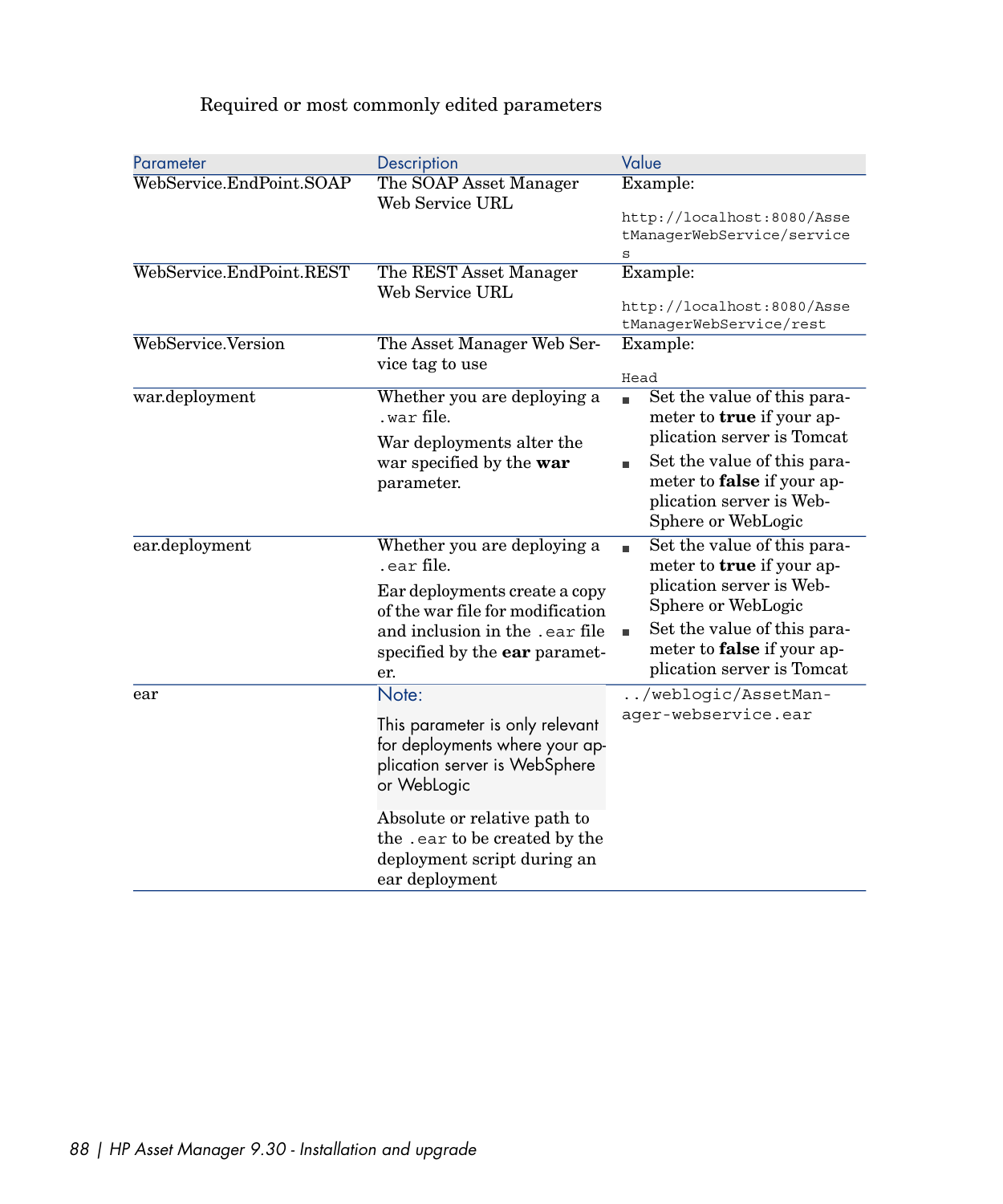| Parameter       | Description                                                                                                       | Value    |
|-----------------|-------------------------------------------------------------------------------------------------------------------|----------|
| combination.ear | Note:                                                                                                             | Example: |
|                 | This parameter is only relevant<br>for deployments where your ap-<br>plication server is WebSphere<br>or WebLogic | true     |
|                 | Whether the created . ear file<br>is to contain both the webtier<br>and webservice (true) or not<br>(false)       |          |

Less frequently edited parameters:

| Parameter     | Description                                                                                                                                                                                                                | Value                                |
|---------------|----------------------------------------------------------------------------------------------------------------------------------------------------------------------------------------------------------------------------|--------------------------------------|
| war           | This parameter provides the<br>possibility to use a different<br>war file than that found in<br>the <asset in-<br="" manager="">stallation<br/>folder&gt;\websvcfolderas<br/>the base for the transformed<br/>.war</asset> | Example:<br>/websvc/AssetManager.war |
| ant.tasks.dir | The location of the . jar files<br>required by the deployment<br>script<br>By default, the script uses<br>those found in <asset man-<br="">ager installation<br/>folder&gt;\deploy\lib.</asset>                            | Example:<br>lib                      |

<span id="page-88-0"></span>Updating the archive file using the deployment script

The path and file name for the deployment script is:

| Windows                                                                       | <asset folder="" installation="" manager="">\deploy\deploy.bat</asset> |
|-------------------------------------------------------------------------------|------------------------------------------------------------------------|
|                                                                               | Example:                                                               |
|                                                                               | C:\Proqram Files\HP\Asset Manaqer 9.30 xx\deploy\deploy.bat            |
| Unix<br><asset folder="" installation="" manager="">/deploy/deploy.sh</asset> |                                                                        |
|                                                                               | Example:                                                               |
|                                                                               | /home/ <user>/AssetManager/deploy/deploy.sh</user>                     |

In Windows

To update the archive file: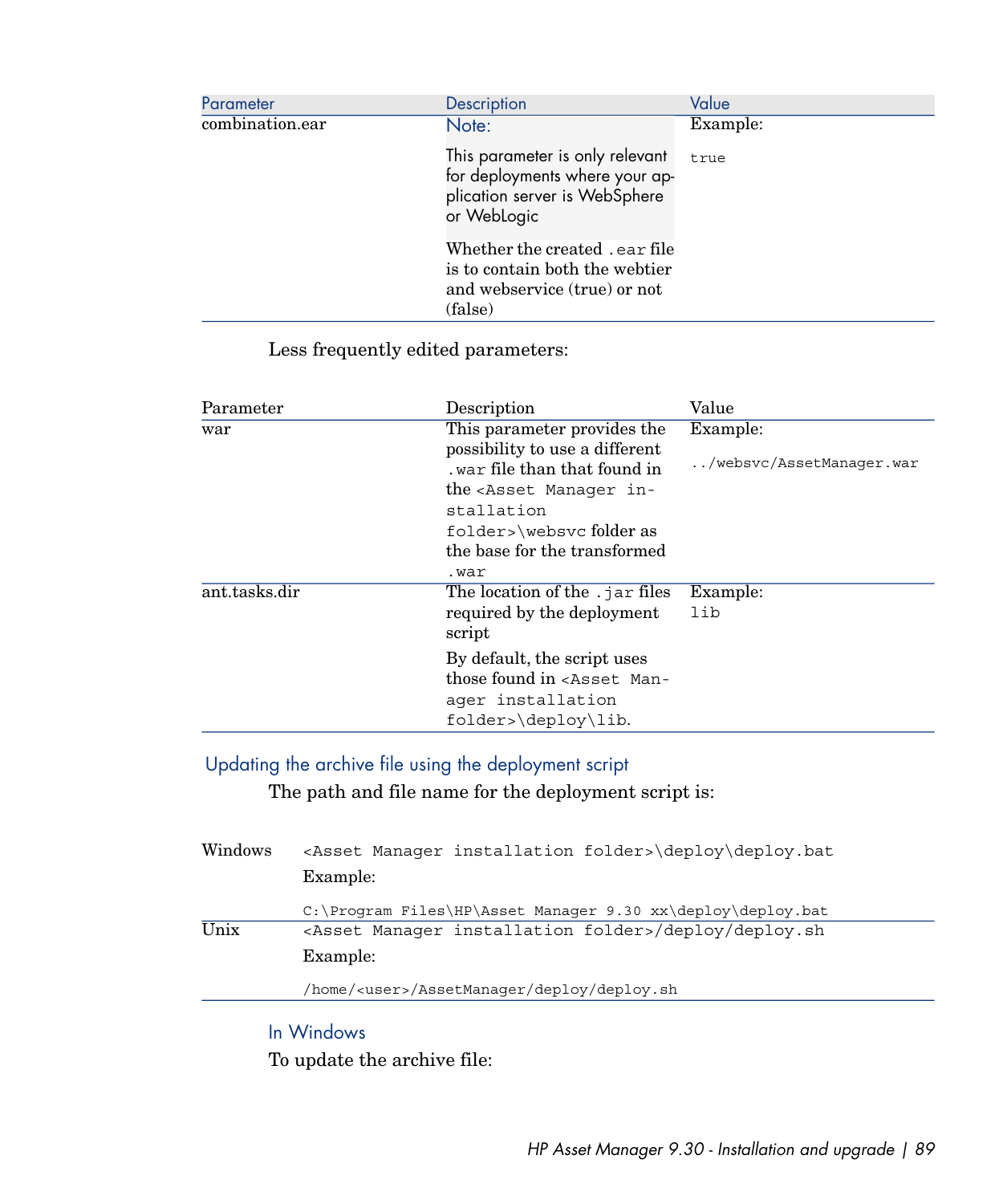- 1 Make sure correct parameter values for the package.properties of the Web application you are going to deploy have been set before you execute the deployment script. Refer to the description of the parameters:
	- **If you are going to deploy Asset Manager Web Service,**  $\blacktriangleright$  [The](#page-82-0) [package.properties parameters for Asset Manager Web Service](#page-82-0) [page 83].
	- **If you are going to deploy Asset Manager Web Tier,**  $\triangleright$  [The](#page-86-0) [package.properties parameters for Asset Manager Web Tier](#page-86-0) [page 87].
- 2 Change any of the Asset Manager Web Service parameters you wish to change as found in the **Tailoring** guide, chapter **Customizing Web clients**, section **Modifying the Web client's default behavior**.
- 3 Open a DOS command prompt
- 4 Change to the C:\Program Files\HP\Asset Manager 9.30 xx\deploy folder.
- 5

## Warning:

The .war file in the deploy directory will be modified and should be backed up in advance.

Execute the command line:

deploy.bat [/64] [/ws7] <relative path to package.properties>

**/64** or **/x64**: use this parameter if you deploy Asset Manager Web Service on a 64 bit version of Windows.

**/ws7** : use this parameter if you deploy version 7 of WebSphere Application Server (no parameter required for earlier versions of WebSphere Application Server).

Example:

```
deploy.bat /64 C:\Program Files\HP\Asset Manager 9.30 xx\websvc\package
.properties
```
### In Unix

- 1 Make sure correct parameter values for the package.properties of the Web application you are going to deploy have been set before you execute the deployment script. Refer to the description of the parameters:
	- **If you are going to deploy Asset Manager Web Service,**  $\blacktriangleright$  [The](#page-82-0) [package.properties parameters for Asset Manager Web Service](#page-82-0) [page 83].
	- **If you are going to deploy Asset Manager Web Tier,**  $\triangleright$  **[The](#page-86-0)** [package.properties parameters for Asset Manager Web Tier](#page-86-0) [page 87].
- 2 Change any of the Asset Manager Web Service parameters you wish to change as found in the **Tailoring** guide, chapter **Customizing Web clients**, section **Modifying the Web client's default behavior**.
- 3 Make sure the following environment variables are set: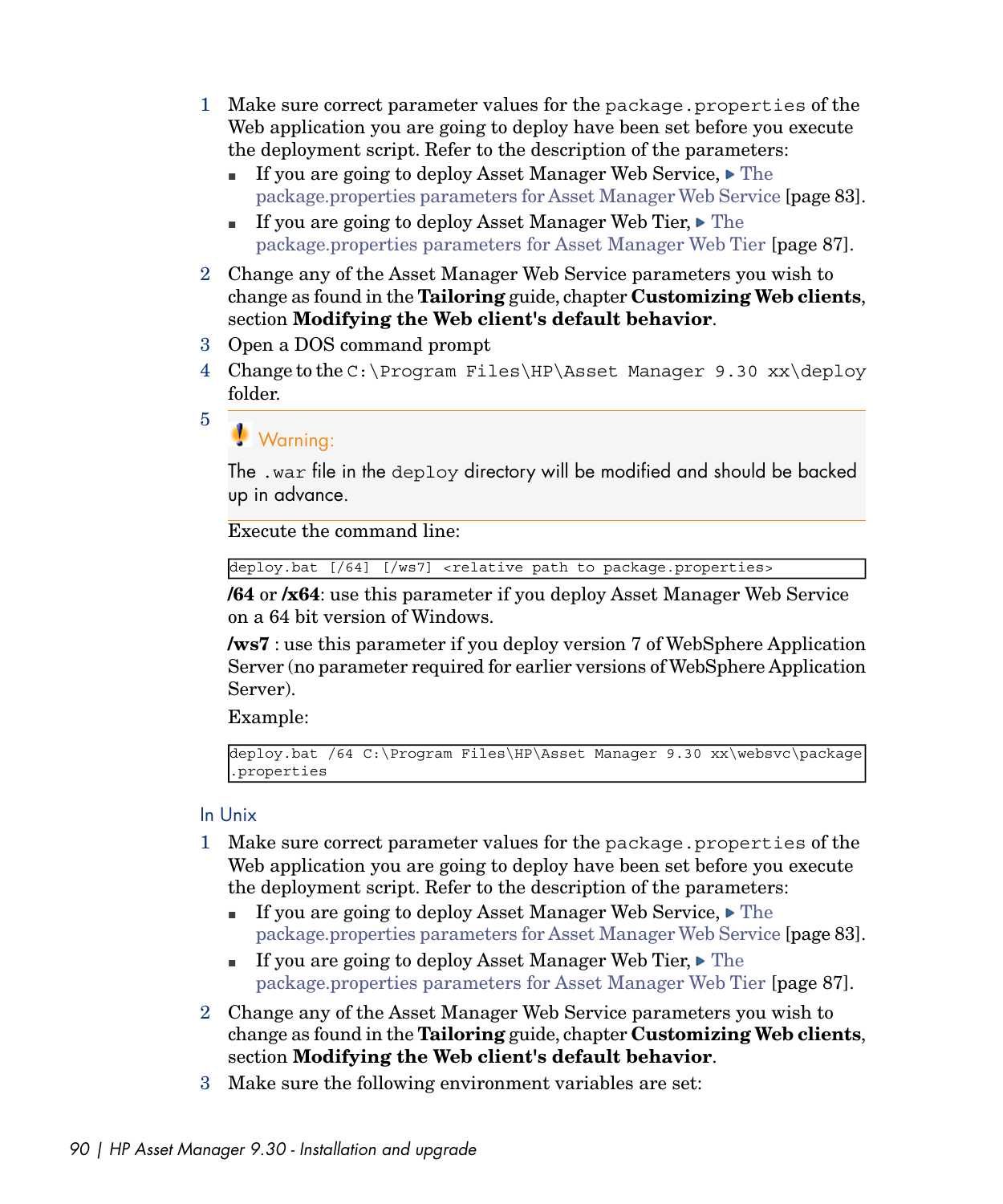| Variable                                   | Value                                                               |
|--------------------------------------------|---------------------------------------------------------------------|
| <b>JAVA_HOME</b> (if you are using Tomcat) | path to the JDK installation directory.                             |
| <b>TMPDIR</b>                              | path to the a temporary directory to be used<br>during compilation. |
|                                            | by default, deploy. sh uses the /tmp directory                      |

4 Open a command shell

## Note:

You have to run the deploy, sh script in the Bash command shell on the HP-UX and AIX platform.

5 Change to the <Asset Manager installation folder>/deploy folder.

Warning:

6

The .war file in the deploy directory will be modified and should be backed up in advance.

Execute the command line:

deploy.sh [/ws7] <relative path to package.properties>

**/ws7**: use this parameter if you deploy version 7 of WebSphere Application Server (no parameter required for earlier versions of WebSphere Application Server).

Example:

deploy.sh /ws7 ../websvc/package.properties

Note:

Warning messages like below might be thrown when running the command on Unix systems.

```
expr: warning: unportable BRE: `^\\(-D\\)..*=..*': using `^' as the fir
st character of the basic regular expression is not portable; it is bei
ng ignored
expr: warning: unportable BRE: \sqrt{\langle -\rangle}: ": using \gamma' as the first cha
racter of the basic regular expression is not portable; it is being ign
ored
```
The warnings can be ignored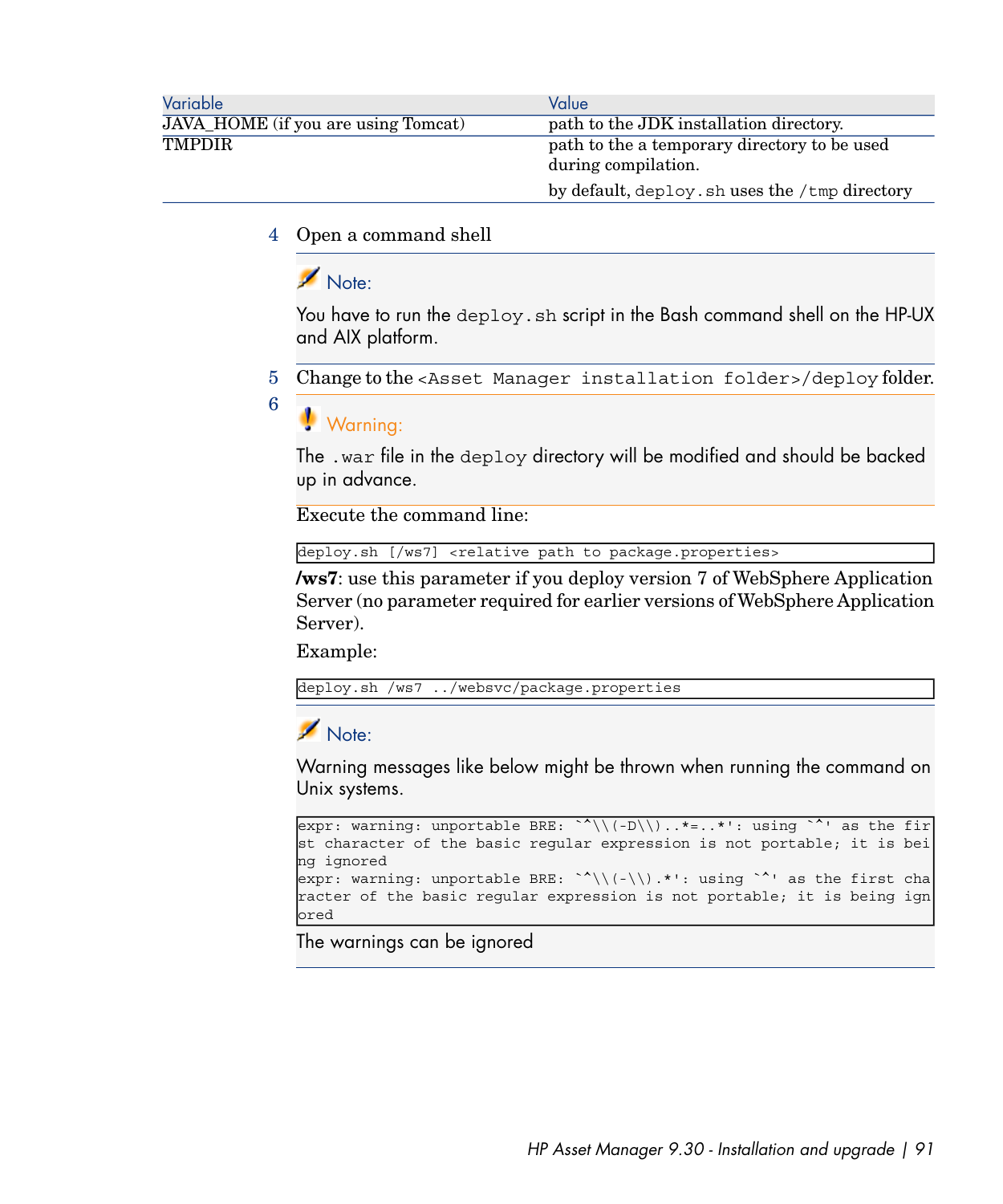### Deploying the archive file to the application server

# <span id="page-91-0"></span>Note:

For performance reasons, in production mode Asset Manager Web Service and Asset Manager Web Tier must be installed on two distinct application servers.

These instances can be located on the same computer.

For example, if you are using Tomcat, Tomcat must be installed in two different folders. One for Asset Manager Web Service and the other for Asset Manager Web Tier.

### If Tomcat is your application server

Perform the following steps to deploy the archive file (.war file) to your Tomcat application server:

#### Installing Asset Manager Web Service

- 1 Make sure the archive file (AssetManagerWebService.war) to be deployed has been updated with your custom configurations.
	- ▶ [Updating the archive files](#page-81-0) [page 82].
- 2 Copy <Asset Manager installation folder>\websvc\AssetManagerWebService.war to the webapps sub-folder of the Tomcat installation folder.

## Note:

If you have deployed the .war file previously, you need to delete the existing .war file and the sub-folder with the same name before copying the .war file to the webapps folder.

3 Enter the Java properties for Tomcat:

| Property       | Value                                                                                                                               |
|----------------|-------------------------------------------------------------------------------------------------------------------------------------|
| Java Classpath | Add the full path to tools. jar from the J2SE SDK (located by default<br>in the lib sub-folder of the J2SE SDK installation folder) |
|                | The paths are on the same line and are separated by a semi-colon :                                                                  |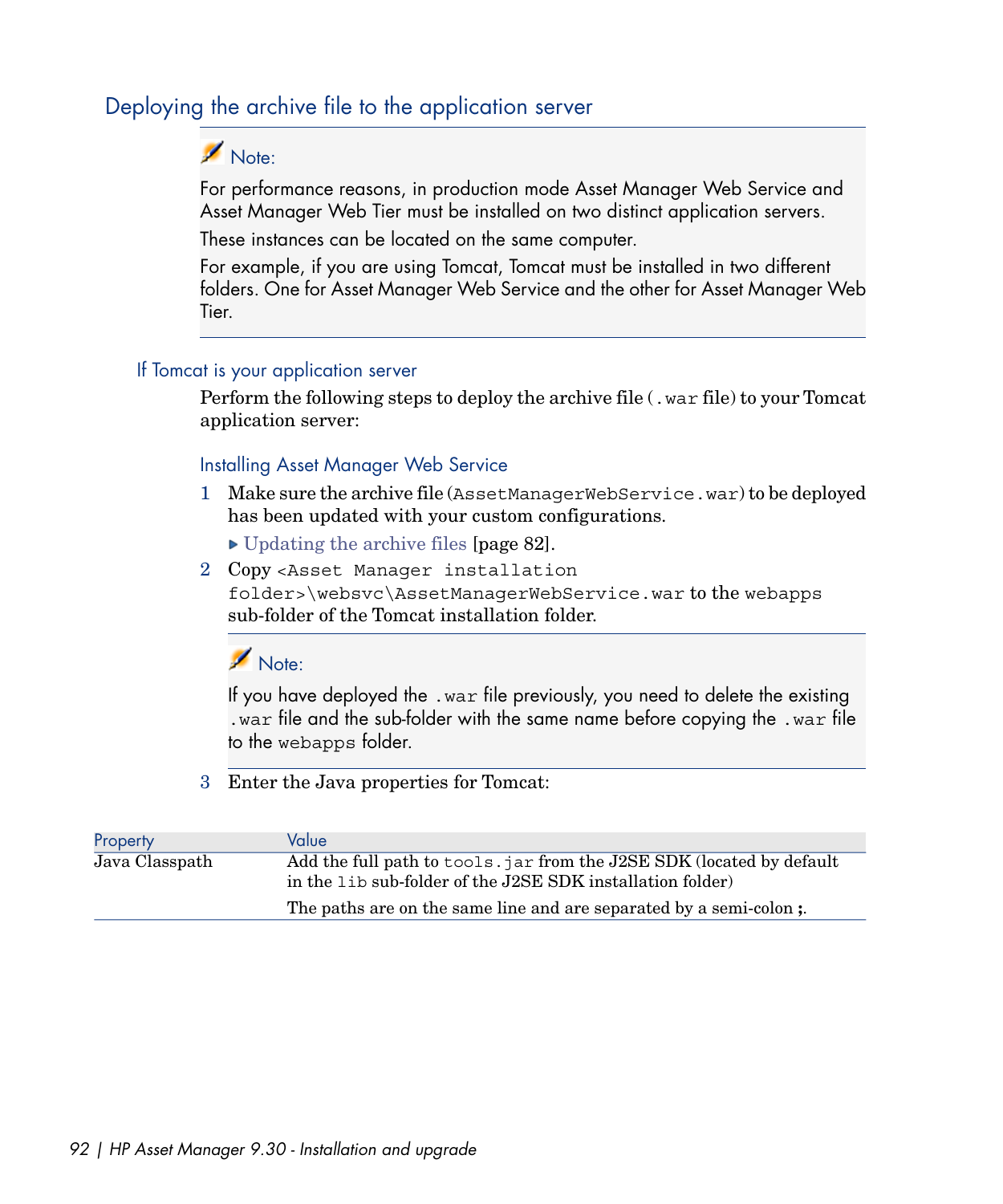| Property     | Value                                                                                                                                                                                                                                                                                                                                  |
|--------------|----------------------------------------------------------------------------------------------------------------------------------------------------------------------------------------------------------------------------------------------------------------------------------------------------------------------------------------|
| Java Options | Add the full path to the folder containing the aminity all file (located<br>by default in the C: \Program Files\HP\Asset Manager 9.30 xx\bin<br>$(32-bit)$ or C: Program Files HP asset Manager 9.30 xx \x64 $(64-$<br>bit) folder where <b>xx</b> is replaced by the two letter language code of your<br>Asset Manager installation). |
|              | Parameter example:                                                                                                                                                                                                                                                                                                                     |
|              | -Djava.library.path=C:\Program Files\HP\Asset Manager 9.30 xx\b<br>in                                                                                                                                                                                                                                                                  |
|              | Note:                                                                                                                                                                                                                                                                                                                                  |
|              | In a 64-bit OS, if -Djava. library. path contains pathes to both x64 and<br>bin sub-folder of the Asset Manager installation folder, make sure the path to<br>x64 precedes the path to bin.                                                                                                                                            |
|              | Note:                                                                                                                                                                                                                                                                                                                                  |
|              | If you are running Asset Manager with Tomcat on Java 6, you need to add an<br>additional line:                                                                                                                                                                                                                                         |
|              | -Dsun.lang.ClassLoader.allowArraySyntax=true                                                                                                                                                                                                                                                                                           |
|              |                                                                                                                                                                                                                                                                                                                                        |

- 4 Start tomcat.
- 5 Go to section [Testing that Asset Manager Web Service is deployed](#page-104-1) [successfully](#page-104-1) [page 105].

### Installing Asset Manager Web Tier

- 1 Make sure the archive file (AssetManager.war) to be deployed has been updated with your custom configurations.
	- ▶ [Updating the archive files](#page-81-0) [page 82].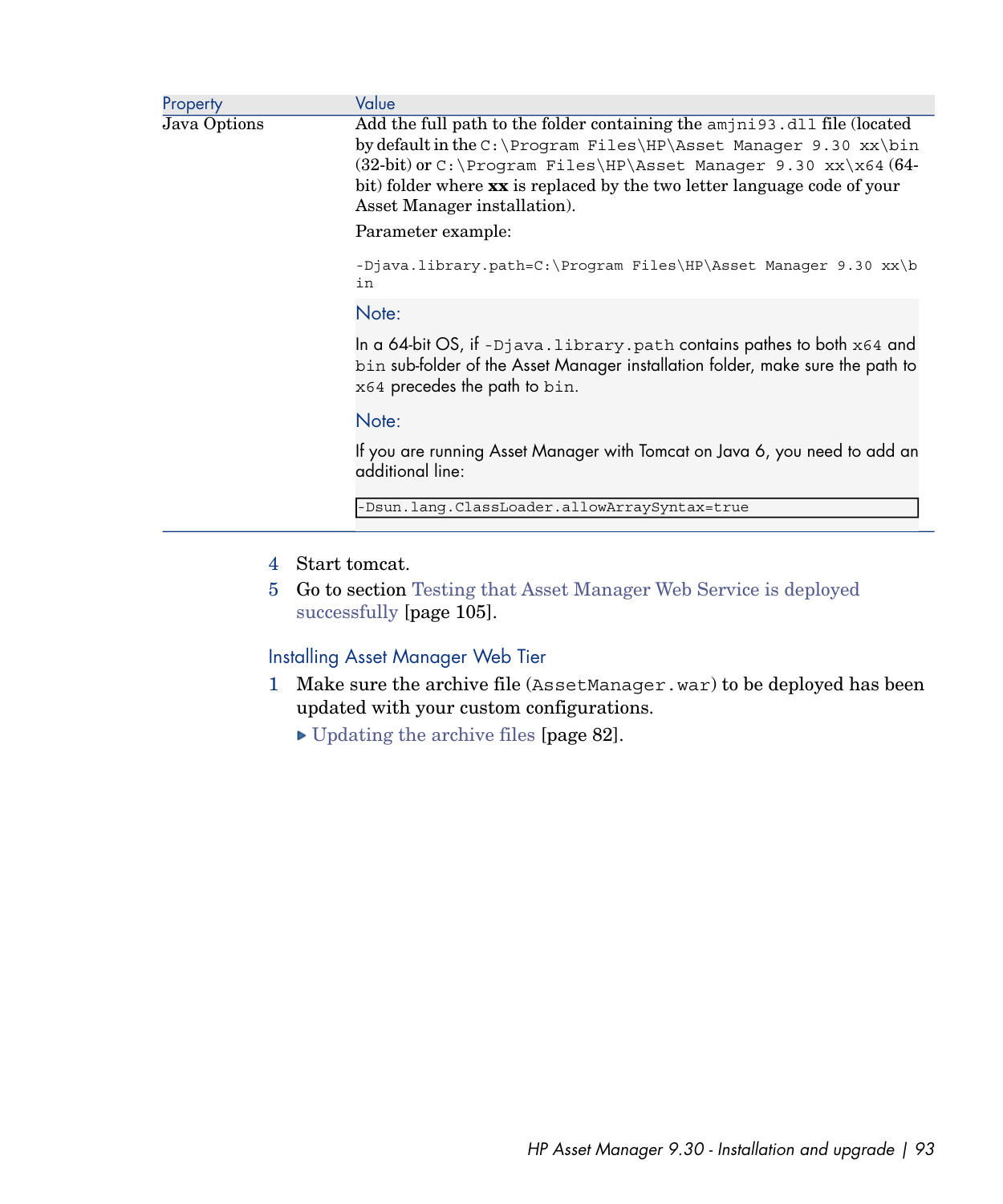### Note:

2

If you are deploying Asset Manager Web Tier on **Tomcat 6.0.x**, the following file has to be deleted from AssetManager.war before the war file is deployed; otherwise Asset Manager Web may not load successfully:

AssetManager.war\webapps\AssetManager\WEB-INF\lib\el-api.jar Steps:

- 1 Locate this file in <Asset Manager installation folder>\webtier and unzip it to a temporary directory.
- 2 Locate and delete el-api.jar from \webapps\AssetManager\WEB-INF\lib\
- 3 Zip all the other files back to a new AssetManager.war for use in deployment.
- 4 Copy the new AssetManager.war to <Asset Manager installation folder>\webtier

Copy <Asset Manager installation folder>\webtier\AssetManager.war to the webapps sub-folder of the Tomcat installation folder.

### Note:

If you have deployed the .war file previously, you need to delete the existing .war file and the sub-folder with the same name before copying the .war file to the webapps folder.

3 Enter the Java properties for Tomcat:

| Property       | Value                                                                                                                               |
|----------------|-------------------------------------------------------------------------------------------------------------------------------------|
| Java Classpath | Add the full path to tools. jar from the J2SE SDK (located by default<br>in the lib sub-folder of the J2SE SDK installation folder) |
|                | The paths are on the same line and are separated by a semi-colon :                                                                  |
|                |                                                                                                                                     |

- <span id="page-93-0"></span>4 Start tomcat.
- 5 Go to section [Testing that Asset Manager Web Tier is deployed successfully](#page-105-0) [page 106].

### If WebSphere Application Server is your application server

# Note:

The deployment procedure below is based on the interface of WebSphere Application Server 7.0. The procedure for WebSphere Application Server 6.x might differ slightly.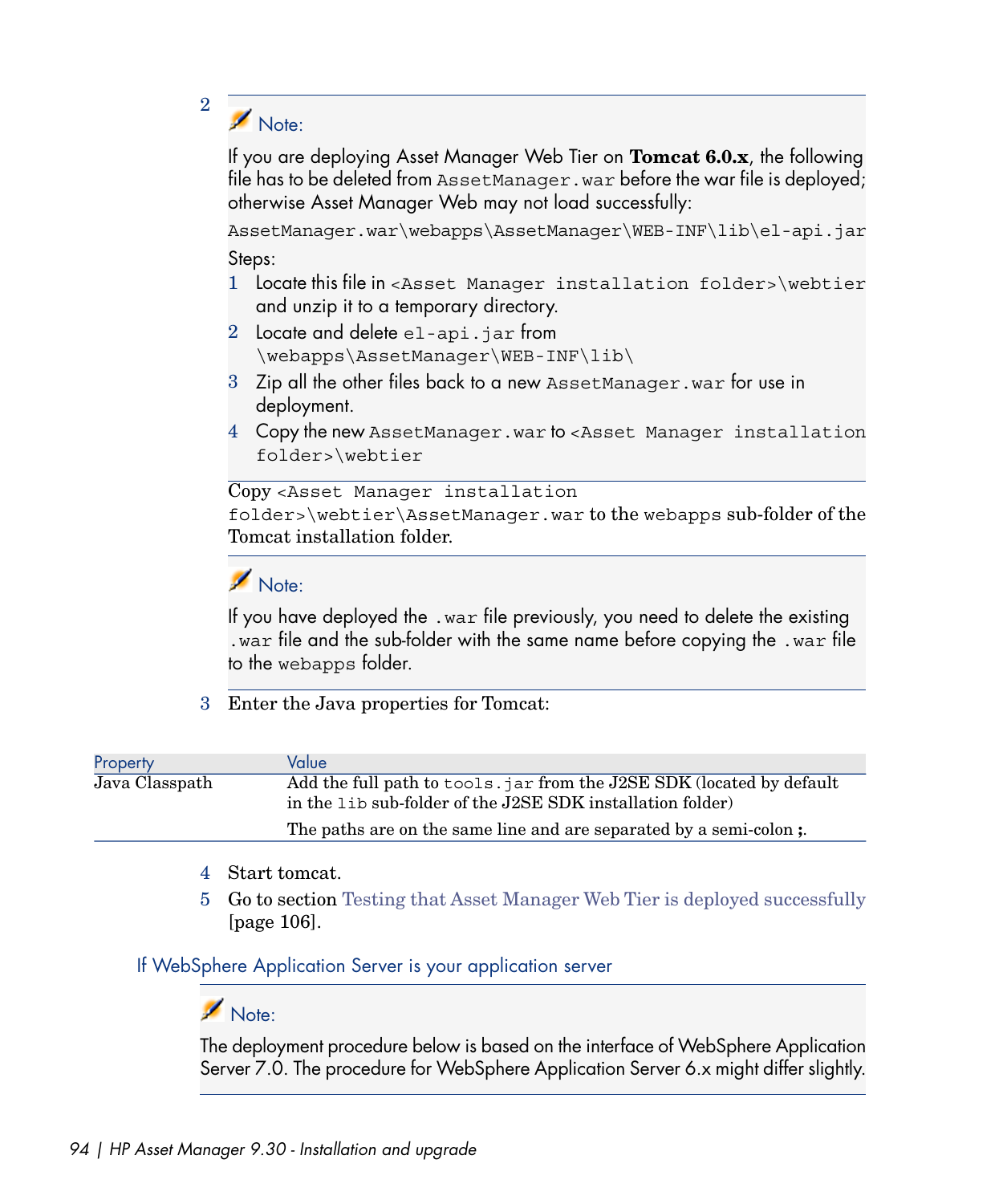#### Installing Asset Manager Web Service

This section explains how to install Asset Manager Web Service separately from Asset Manager Web Tier.

To install Asset Manager Web Service and Asset Manager Web Tier at the same time: [Installing Asset Manager Web Tier and Asset Manager Web](#page-100-0) [Service at the same time](#page-100-0) [page 101].

- 1 Make sure the archive file (AssetManager-webservice.ear) to be deployed has been updated with your custom configurations.
	- ▶ [Updating the archive files](#page-81-0) [page 82].

## Note:

The updated archive file is located in the <Asset Manager installation folder>\weblogic folder by default.

- 2 Start the WebSphere Application Server.
- 3 Open WebSphere Application Server Administrative console.
- 4 In the navigation bar, click **Environment/ Shared Libraries**.
- 5 Click the **New** button.
- 6 Populate the following fields:

| Parameter           | Value                                                                                                                                                                                                                                                                   |
|---------------------|-------------------------------------------------------------------------------------------------------------------------------------------------------------------------------------------------------------------------------------------------------------------------|
| Name                | am-native-lib                                                                                                                                                                                                                                                           |
| Description         | <b>Asset Manager native libraries</b>                                                                                                                                                                                                                                   |
| Classpath           | ٠                                                                                                                                                                                                                                                                       |
| Native Library Path | Path to Asset Manager's binary directory, for example:<br>If Asset Manager Web is deployed on a 32 bit OS: $C: \Per{\text{Program}}$<br>Files\HP\Asset Manager 9.30 xx\bin, where xx is replaced by<br>the two letter language code of your Asset Manager installation. |
|                     | If Asset Manager Web is deployed on a 64 bit OS: C: \Program<br>m.<br>Files\HP\Asset Manager 9.30 $xx\x64$ , where xx is replaced by<br>the two letter language code of your Asset Manager installation.                                                                |

7 Click **OK**.

- 8 Click the **Save** link in the **Messages** frame.
- 9 In the navigation bar, select **Applications/ New Application**.
- 10 On the **New Application** page, click **New Enterprise Application**.
- 11 Populate the following fields: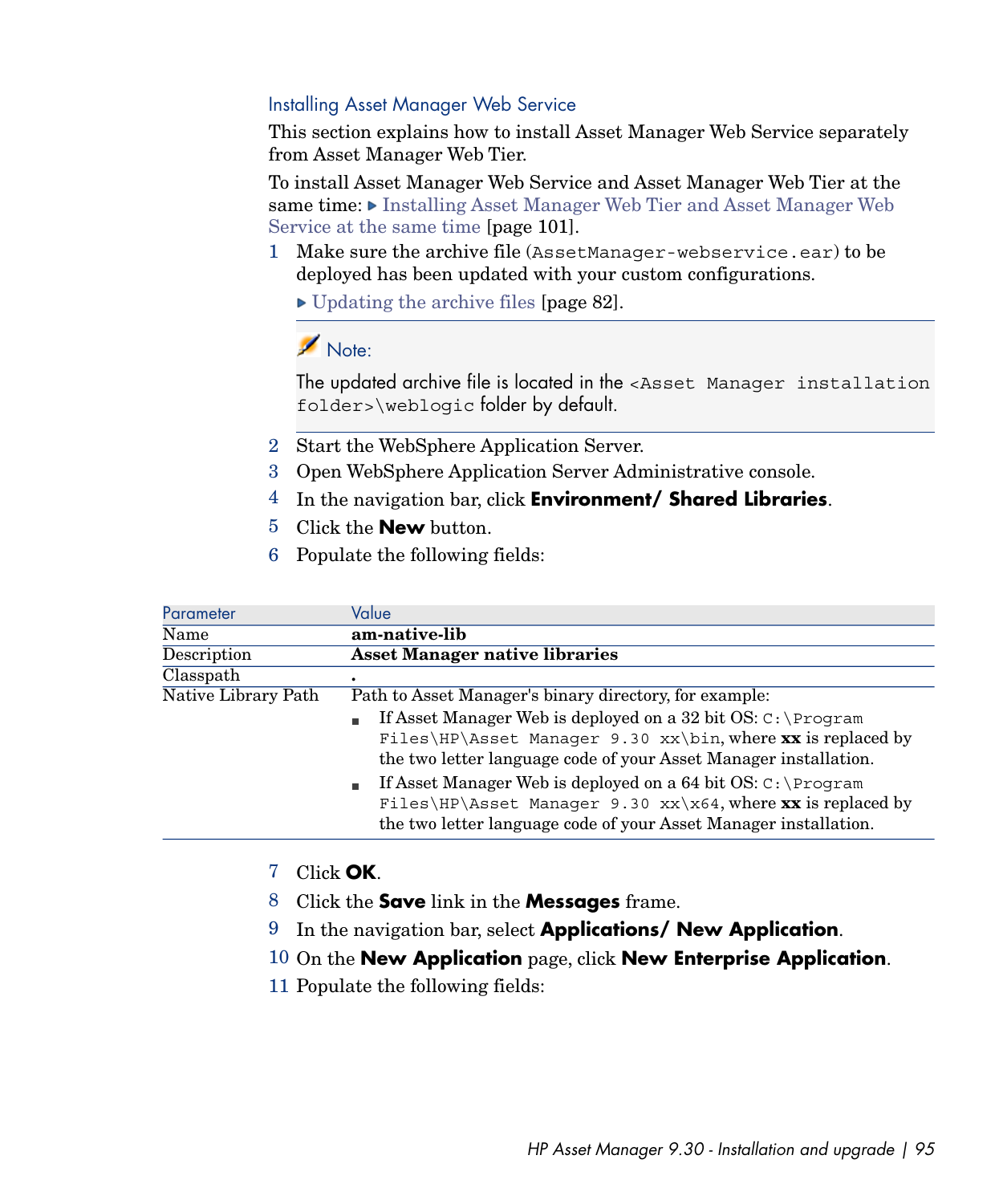- 12 Click the **Next** button.
- 13 Select the **Detailed: Show all installation options and parameters** option and click the **Next** button.

A series of steps that you will go through to install the Web application are displayed.

- 14 In step 4 (Map shared libraries): From the table, select **AssetManagerWebService** (URI: META-INF/application.xml).
- 15 Click the **Reference shared libraries** button.
- 16 Select the new library: **am-native-lib**.
- 17 Complete the remaining steps in the installation wizard.
- 18 Click the **Finish** button to start the installation.
- 19 If everything functions properly, in the trace window you should see a message indicating that the AssetManagerWebService installation has been carried out successfully.
- 20 Click the appropriate link to save your changes.
- 21 In the navigation bar, select **Servers/ Server Types/ WebSphere application servers**.
- 22 Click your server in the pane on the right.
- 23 Click **Installed applications** in the **Applications** section.
- 24 From the list of applications, click **AssetManagerWebService**.
- 25 Click **Application binaries** in the **Detail Properties** section.
- 26 Note the value of the **Location (full path)** field.

This value uses the following format: **\$(APP\_INSTALL\_ROOT)/<Name of the cell>**.

You will need this value to populate the **JVM Classpath** field in a later step.

- 27 In the navigation bar, select **Servers/ Server Types/ WebSphere application servers**.
- 28 Click your server in the panel on the right.
- 29 In the center page, click the **Process definition** option that is under **Java and Process Management** in the **Server Infrastructure** section.
- 30 On the next page, click **Java Virtual Machine** in the **Additional Properties** section.
- 31 On the next page, populate the **Classpath** field as follows: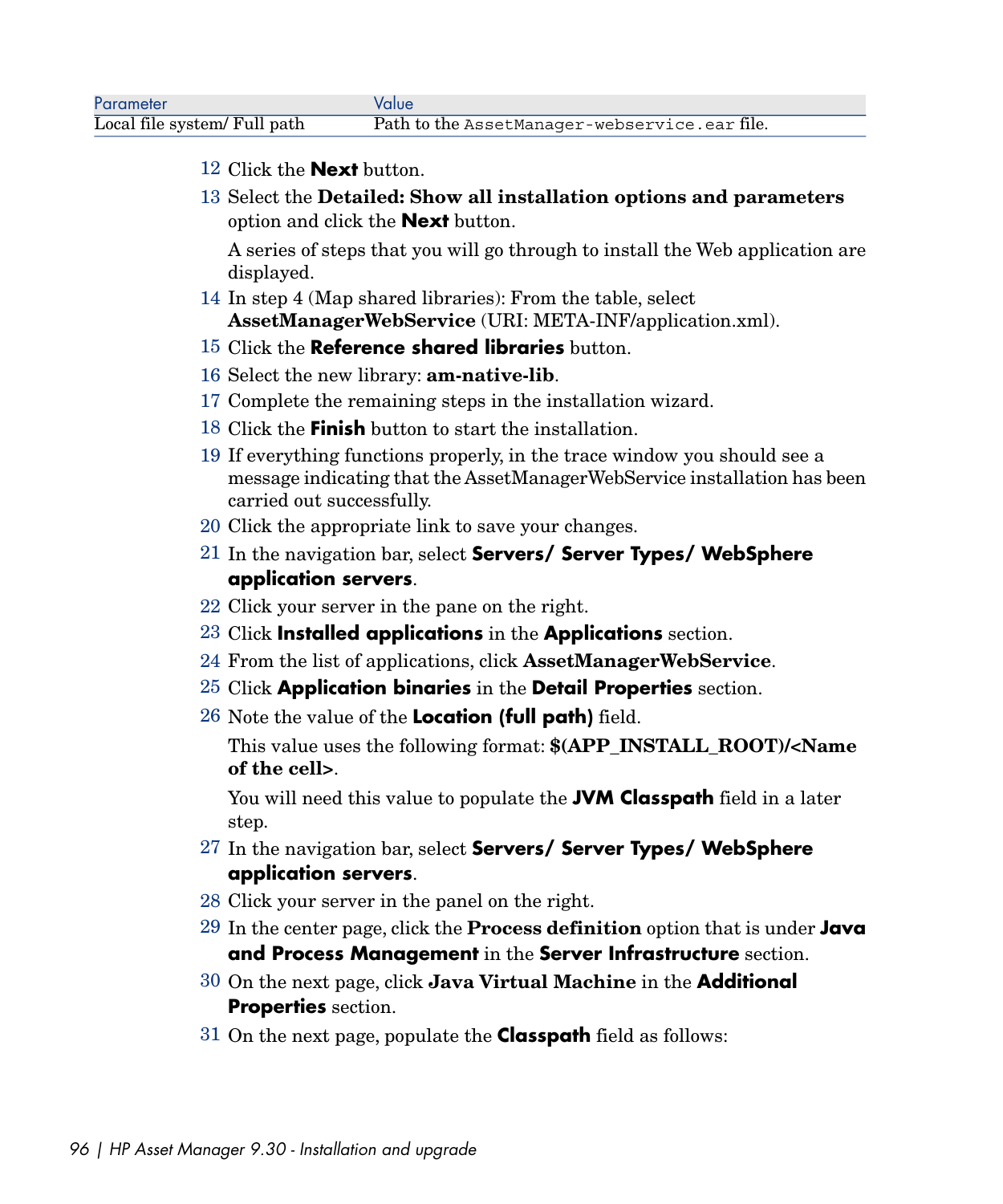|       | \$(APP_INSTALL_ROOT)/ <name cell="" of="" the=""> is the value of the Applic-</name>                          |
|-------|---------------------------------------------------------------------------------------------------------------|
|       | Note:                                                                                                         |
| Value | -Djava.library.path=\$(APP INSTALL ROOT)/ <name cell="" of="" the="">/Asse<br/>tManager-webservice.ear</name> |

**ation binaries** field that you noted in a previous step.

| Example | -Djava.library.path=\$(APP_INSTALL_ROOT)/PC1Node01Cell/AssetMan- |
|---------|------------------------------------------------------------------|
|         | ager-webservice.ear                                              |

#### 32 Saving changes:

- 1 Click **Apply**.
	- This reloads the page.
- 2 Click **Save** in the **Messages** frame that appears at the top of the page.
- 33 Stop the WebSphere Application Server.
- 34 Start the WebSphere Application Server.
- 35 Go to section [Testing that Asset Manager Web Service is deployed](#page-104-1) [successfully](#page-104-1) [page 105].

#### Installing Asset Manager Web Tier

This section explains how to install Asset Manager Web Service separately from Asset Manager Web Tier.

To install Asset Manager Web Service and Asset Manager Web Tier at the same time: [Installing Asset Manager Web Tier and Asset Manager Web](#page-100-0) [Service at the same time](#page-100-0) [page 101].

- 1 Make sure the archive file (AssetManager.ear) to be deployed has been updated with your custom configurations.
	- ▶ [Updating the archive files](#page-81-0) [page 82].

## Note:

The updated archive file is located in the <Asset Manager installation folder>\weblogic folder by default.

- 2 Start the WebSphere Application Server.
- 3 Open WebSphere Application Server Administrative console.
- 4 In the navigation bar, select **Applications/ New Application**.
- 5 On the **New Application** page, click **New Enterprise Application**.
- 6 Populate the following fields: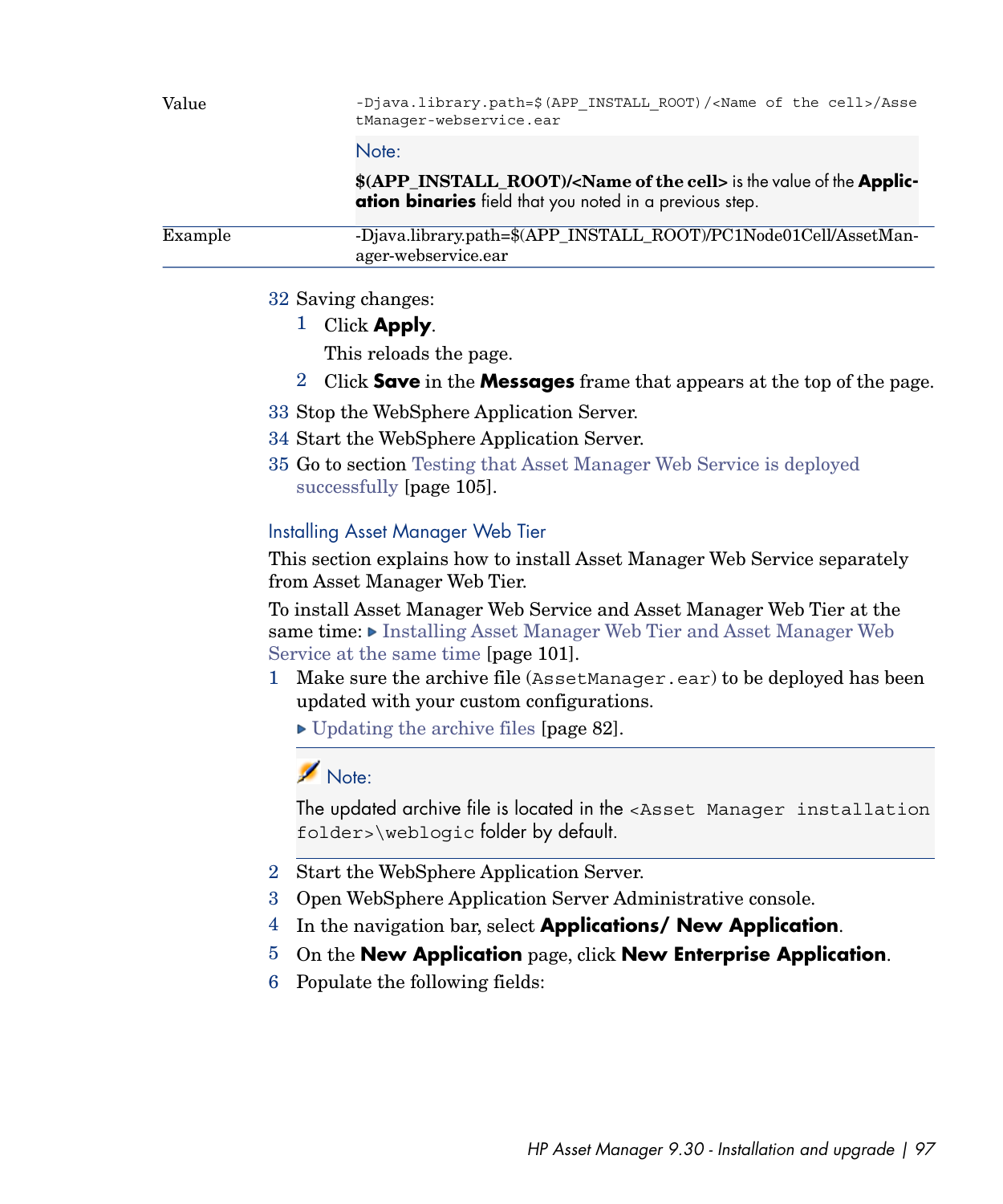- 7 Go through the installation screens.
- 8 Click the **Finish** button to start the installation.
- 9 If everything functions properly, in the trace window you should see a message indicating that the AssetManager installation has been carried out successfully.
- 10 Click the appropriate link to save your changes.
- 11 In the navigation bar, select **Applications/ Application Types/ WebSphere enterprise applications**.
- 12 Click **Asset Manager**.
- 13 Click **Class loading and update detection** in the **Detail Properties** section.
- 14 Select the following options in the **General Properties** section:
	- <sup>n</sup> Select **Override class reloading settings for Web and EJB modules**
	- <sup>n</sup> Set **Polling interval for updated files** to **1** Seconds
	- <sup>n</sup> Select **Classes loaded with local class loader first (parent last)**
	- <sup>n</sup> Select **Single class loader for application**

15 Click **Apply** and then **OK** to save your changes.

- 16 Click **Save** in the **Messages** frame that appears at the top of the page.
- 17 Stop the WebSphere Application Server.
- <span id="page-97-0"></span>18 Start the WebSphere Application Server.
- 19 Go to section [Testing that Asset Manager Web Tier is deployed successfully](#page-105-0) [page 106].

### If WebLogic is your application server

This section explains how to install Asset Manager Web Service separately from Asset Manager Web Tier.

To install Asset Manager Web Service and Asset Manager Web Tier at the same time: [Installing Asset Manager Web Tier and Asset Manager Web](#page-100-0) [Service at the same time](#page-100-0) [page 101].

Installing Asset Manager Web Service

- 1 Copy the aamapi93.dll and amjni93.dll files located in the C:\Program Files\HP\Asset Manager 9.30 xx\bin folder.
- 2 Paste them in the  $\langle\cdot\rangle$  weblogic> $\langle\cdot\rangle$  re $\langle\cdot\rangle$  folder where **<jdk\_weblogic>** corresponds to the path to the JDK folder associated with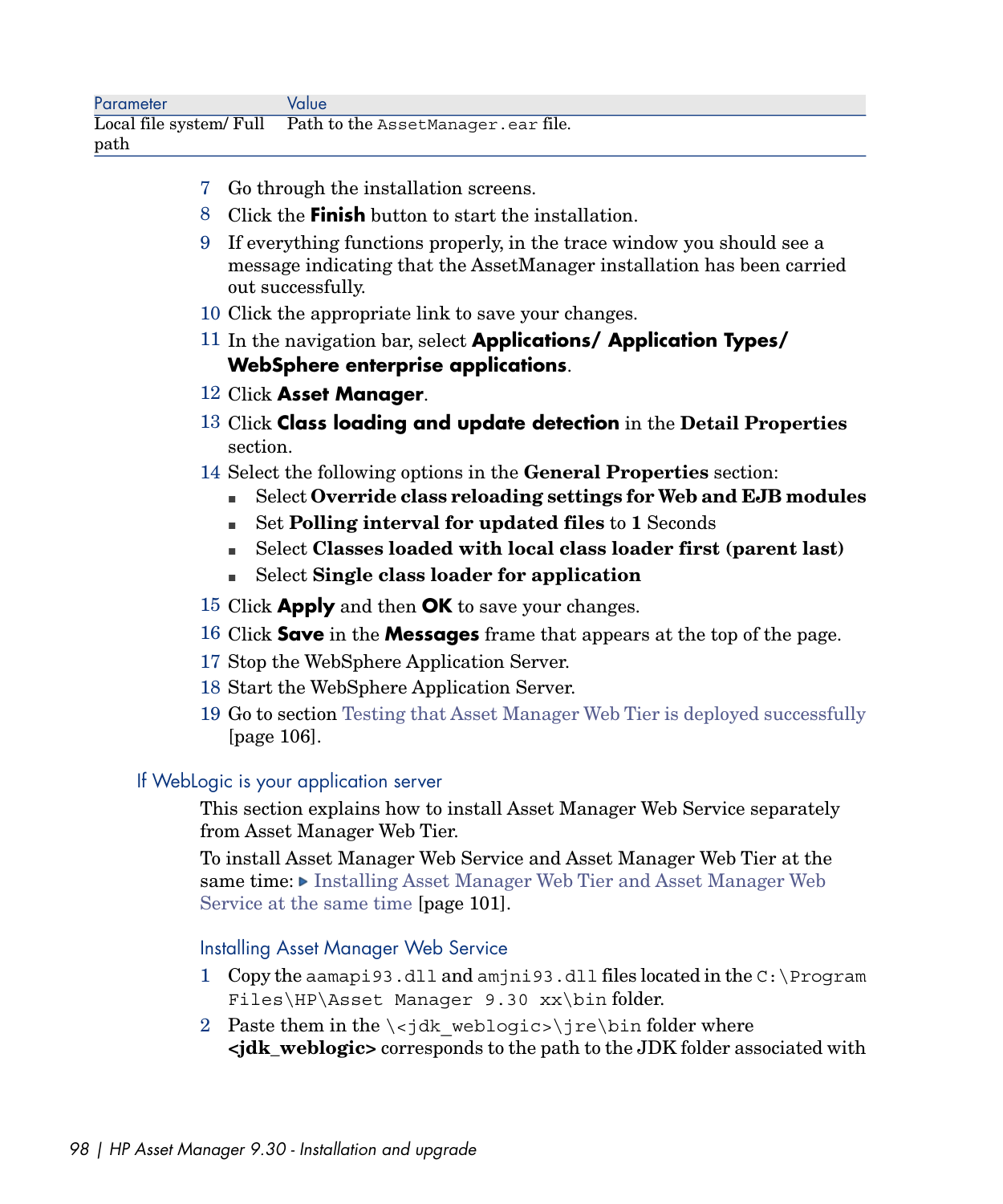the WebLogic domain in which you want to install Asset Manager Web Service.

For example: C:\Oracle\Middleware\jrockit90\_150\_06\jre\bin.

3 Go to the config folder of the WebLogic domain in which you want to install Asset Manager Web Service (For example:

C:\Oracle\Middleware\user\_projects\domains\<domain\_name>\config).

- 4 Edit the config.xml file.
- 5 Add the following sub-entry:

<enforce-valid-basic-auth-credentials>false</enforce-valid-basic-auth-c redentials>

at the end of the **<security-configuration>** entry.

- 6 Save the changes made to the config.xml file.
- 7 Make sure the archive file (AssetManager-webservice.ear) to be deployed has been updated with your custom configurations.

▶ [Updating the archive files](#page-81-0) [page 82].

Note:

The updated archive file is located in the <Asset Manager installation folder>\weblogic folder by default.

- 8 Start **Admin Server for WebLogic Server Domain** for the WebLogic domain in which you want to install Asset Manager Web Service.
- 9 Start Internet Explorer.
- 10 Open the following URL:

http://<Name or IP address of the Asset Manager Web Service server>:<We bLogic domain port>/console

For example: http://localhost:7001/console

The WebLogic administration console will be displayed.

- 11 Identify yourself.
- 12 In the menu on the left:
	- 1 Click **Lock & Edit** (**Change Center** frame).
	- 2 Click the **Deployments** link (**Domain Structure** frame).
- 13 In the main window, **Control** tab, click the **Install** button.

The application installation wizard will start.

- 14 Select AssetManager-webservice.ear, then click **Next**.
- 15 Select the **Install this deployment as an application** option, then click **Next**.
- 16 Populate the other pages of the wizard then validate by clicking **Finish**.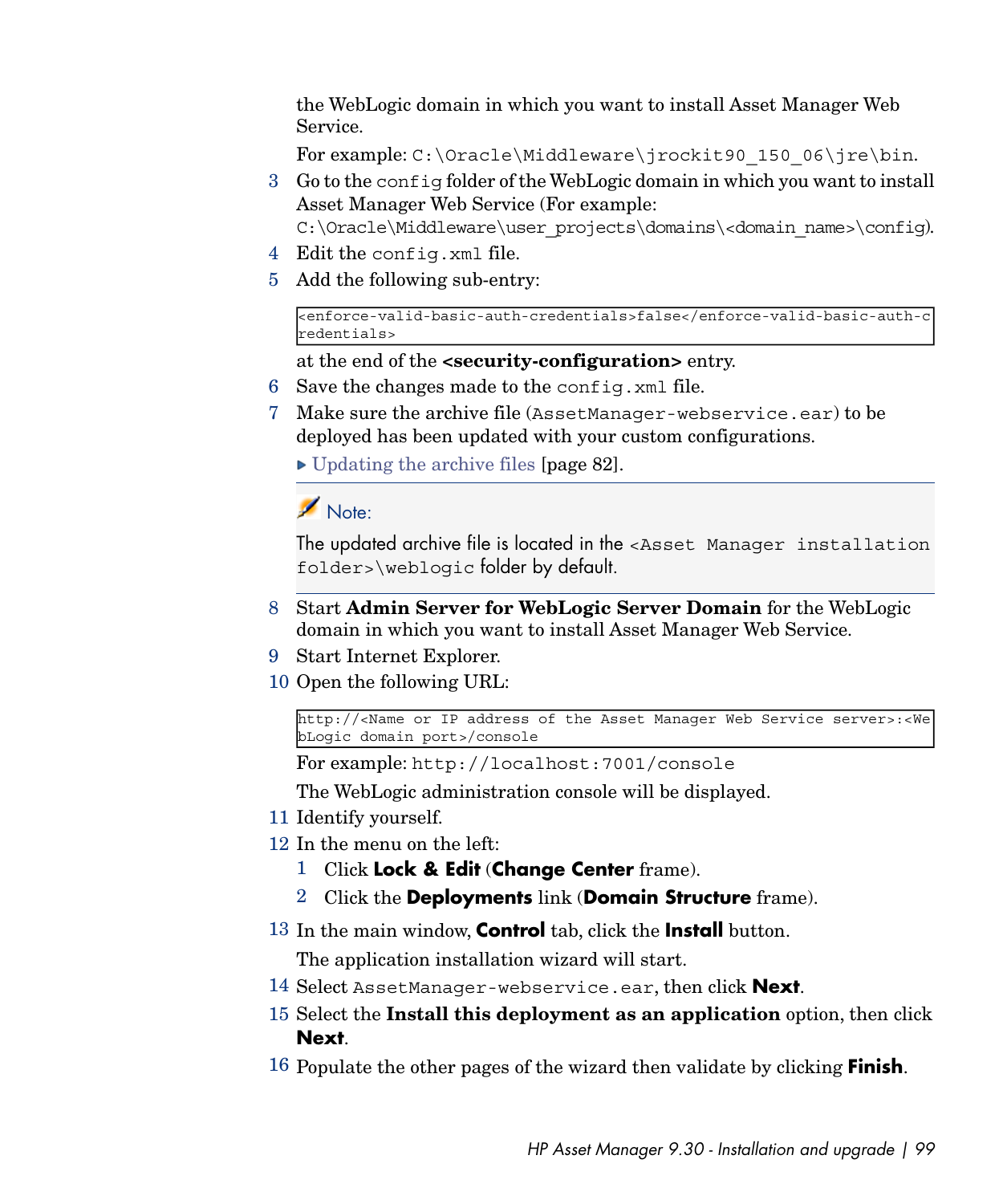- 17 In the menu on the left:
	- 1 Click **Activate changes** (**Change Center** frame).
	- 2 Click the **Deployments** link (**Domain Structure** frame).
- 18 In the main window, **Control** tab, select the checkbox corresponding to the Asset Manager Web Service deployment.

If the installation has completed correctly, the status of the application will be **Prepared**.

19 Select the **Start/ Servicing all requests** menu item.

The application activation wizard will start.

20 Click **Yes** to confirm activation.

The status of the application changes to **Active**.

<span id="page-99-0"></span>21 Go to section [Testing that Asset Manager Web Service is deployed](#page-104-1) [successfully](#page-104-1) [page 105].

#### Installing Asset Manager Web Tier

1 Make sure the archive file (AssetManager.ear) to be deployed has been updated with your custom configurations.

▶ [Updating the archive files](#page-81-0) [page 82].

Note:

The updated archive file is located in the <Asset Manager installation folder>\weblogic folder by default.

- 2 Start **Admin Server for WebLogic Server Domain** for the WebLogic domain in which you want to install Asset Manager Web Tier.
- 3 Start Internet Explorer.
- 4 Open the following URL:

```
http://<Name or IP address of the Asset Manager Web Tier server>:<WebLo
gic domain port>/console
```
For example: http://localhost:7001/console

The WebLogic administration console will be displayed.

- 5 Identify yourself.
- 6 In the menu on the left:
	- 1 Click **Lock & Edit** (**Change Center** frame).
	- 2 Click the **Deployments** link (**Domain Structure** frame).
- 7 In the main window, **Control** tab, click the **Install** button. The application installation wizard will start.
- 8 Select AssetManager.ear, then click **Next**.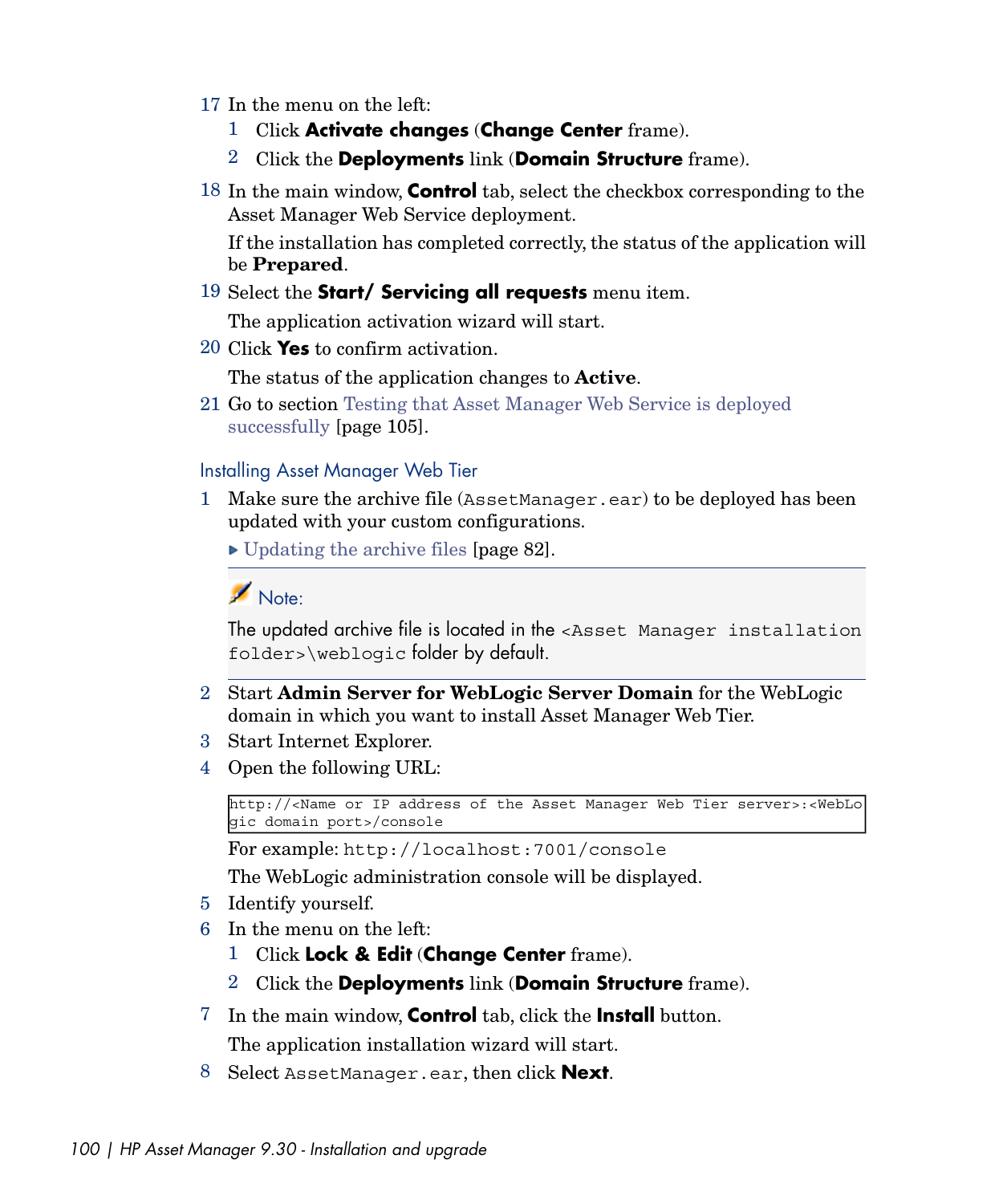- 9 Select the **Install this deployment as an application** option, then click **Next**.
- 10 Populate the other pages of the wizard then validate by clicking **Finish**.
- 11 In the menu on the left:
	- 1 Click **Activate changes** (**Change Center** frame).
	- 2 Click the **Deployments** link (**Domain Structure** frame).
- 12 In the main window, **Control** tab, select the checkbox corresponding to the Asset Manager Web Tier deployment.

If the installation has completed correctly, the status of the application will be **Prepared**.

13 Select the **Start/ Servicing all requests** menu item.

The application activation wizard will start.

14 Click **Yes** to confirm activation.

The status of the application changes to **Active**.

<span id="page-100-0"></span>15 Go to section [Testing that Asset Manager Web Tier is deployed successfully](#page-105-0) [page 106].

Installing Asset Manager Web Tier and Asset Manager Web Service at the same time

Important:

This installation method can only be used in test mode, and not in production mode. In production mode, for performance reasons, Asset Manager Web Service and Asset Manager Web Tier must be installed on two distinct application servers.

This is only possible if WebSphere Application Server or WebLogic is used. It is not possible if you are using Tomcat.

The preceding sections explained how to install Asset Manager Web Tier and Asset Manager Web Service separately.

You can also create a single .ear to install Asset Manager Web Tier and Asset Manager Web Service at the same time, on the same server.

To do so:

- 1 Modify the parameters in the Asset Manager Web Tier and Asset Manager Web Service package.properties files as indicated in the following sections:
	- <sup>n</sup> [The package.properties parameters for Asset Manager Web Service](#page-82-0) [page 83]
	- n [The package.properties parameters for Asset Manager Web Tier](#page-86-0) [page 87]
- 2 Make sure that the **combination.ear** parameter in the Asset Manager Web Tier package.properties file is set to **true**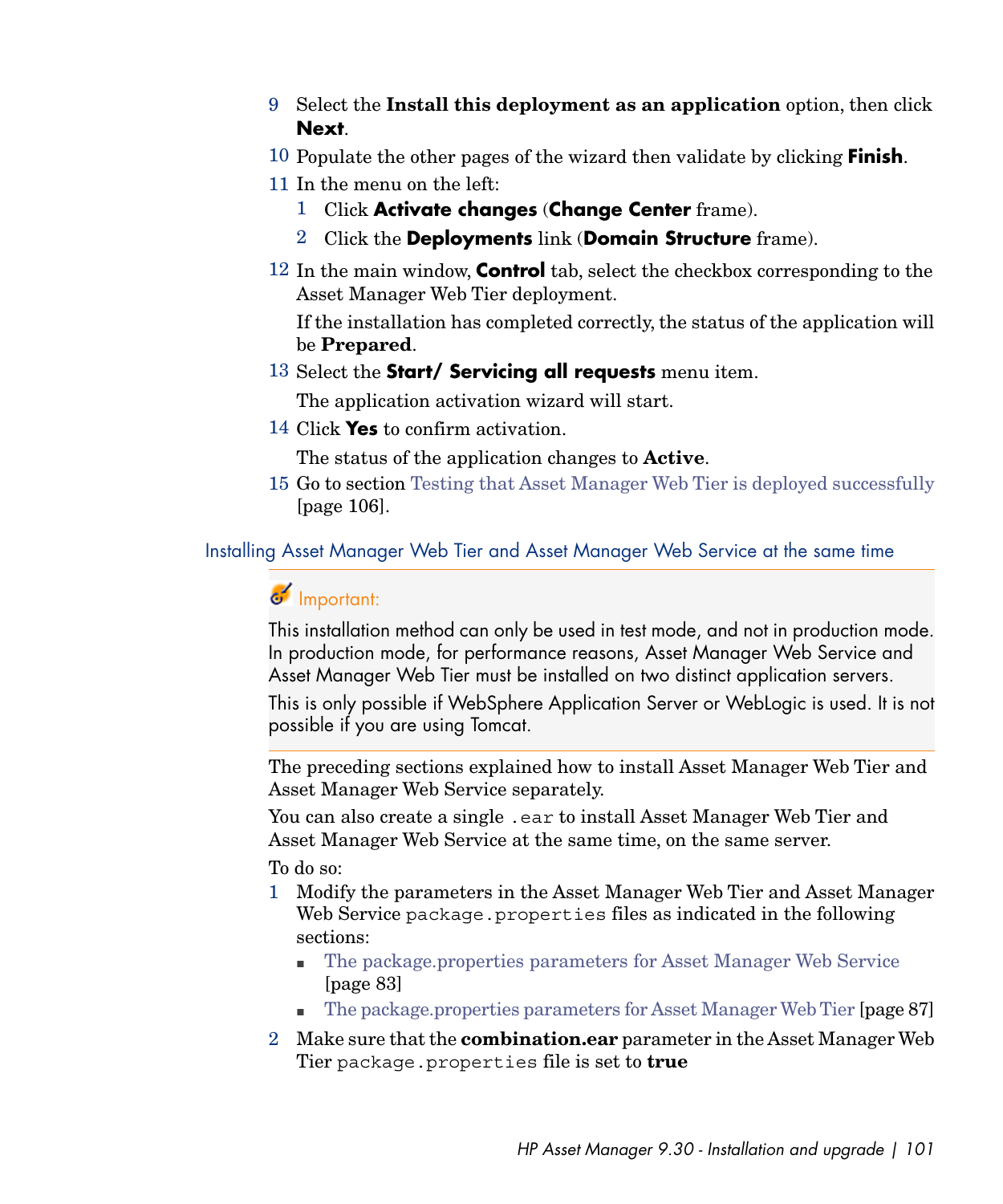- 3 Update AssetManager.ear using <Asset Manager installation folder>\webtier\package.properties.
	- $\triangleright$  [Updating the archive file using the deployment script](#page-88-0) [page 89]
- 4 Continue the Asset Manager Web deployment process described in the following chapters.

If WebSphere Application Server is your application server

- 1 Start the WebSphere Application Server.
- 2 Open WebSphere Application Server Administrative console.
- 3 In the navigation bar, click **Environment/ Shared Libraries**.
- 4 Click the **New** button.
- 5 Populate the following fields:

| Parameter           | Value                                                                                                                                                                                                                                                                                                                                                                                                           |
|---------------------|-----------------------------------------------------------------------------------------------------------------------------------------------------------------------------------------------------------------------------------------------------------------------------------------------------------------------------------------------------------------------------------------------------------------|
| Name                | am-native-lib                                                                                                                                                                                                                                                                                                                                                                                                   |
| Description         | <b>Asset Manager native libraries</b>                                                                                                                                                                                                                                                                                                                                                                           |
| Classpath           | $\bullet$                                                                                                                                                                                                                                                                                                                                                                                                       |
| Native Library Path | Path to Asset Manager's binary directory, for example:<br>If Asset Manager Web is deployed on a 32 bit OS: $C: \Per{\text{Program}}$<br>Files\HP\Asset Manager 9.30 $xx\binom{m}{x}$ is replaced by<br>the two letter language code of your Asset Manager installation.<br>If Asset Manager Web is deployed on a 64 bit OS: C: \Program<br>×.<br>Files\HP\Asset Manager 9.30 $xx\x64$ , where xx is replaced by |
|                     | the two letter language code of your Asset Manager installation.                                                                                                                                                                                                                                                                                                                                                |

### 6 Click **OK**.

- 7 Click the **Save** link in the **Messages** frame.
- 8 In the navigation bar, select **Applications/ New Application**.
- 9 On the **New Application** page, click **New Enterprise Application**.
- 10 Populate the following fields:

| Parameter | Value                                                      |
|-----------|------------------------------------------------------------|
|           | Local file system/ Full Path to the AssetManager.ear file. |
| path      |                                                            |

#### 11 Click the **Next** button.

12 Select the **Detailed: Show all installation options and parameters** option and click the **Next** button.

A series of steps that you will go through to install the Web application are displayed.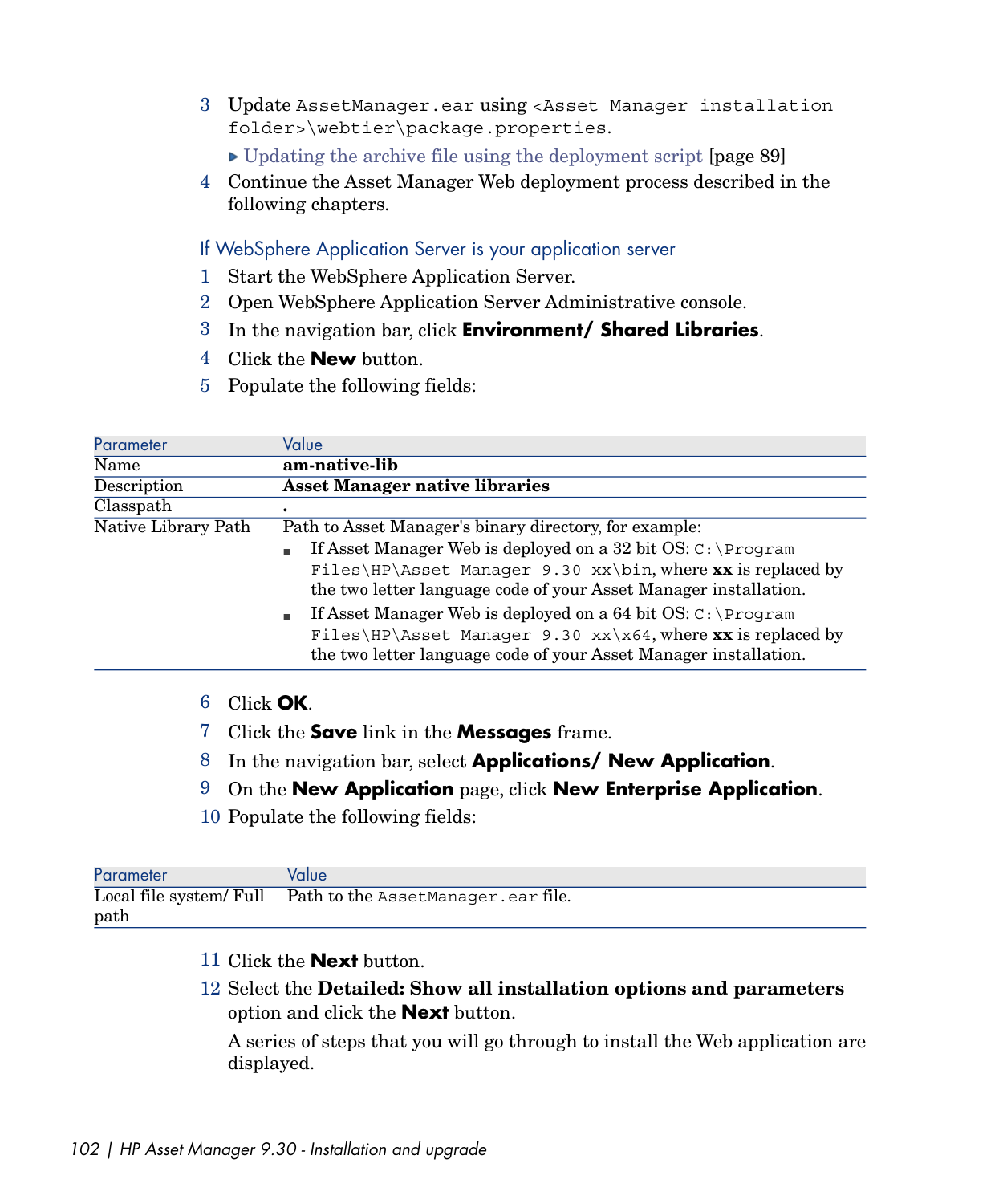- 13 In step 4 (Map shared libraries): From the table, select **AssetManagerWebService** (URI: AssetManagerWebService.war, WEB-INF/web.xml).
- 14 Click the **Reference shared libraries** button.
- 15 Select the new library: **am-native-lib**.
- 16 Complete the remaining steps in the installation wizard.
- 17 Click the **Finish** button to start the installation.
- 18 If everything functions properly, in the trace window you should see a message indicating that the AssetManager installation has been carried out successfully.
- 19 Click the appropriate link to save your changes.
- 20 In the navigation bar, select **Servers/ Server Types/ WebSphere application servers**.
- 21 Click your server in the pane on the right.
- 22 Click **Installed applications** in the **Applications** section.
- 23 From the list of applications, click **AssetManager**.
- 24 Click **Application binaries** in the **Detail Properties** section.
- 25 Note the value of the **Location (full path)** field.

This value uses the following format: **\$(APP\_INSTALL\_ROOT)/<Name of the cell>**.

You will need this value to populate the **JVM Classpath** field in a later step.

- 26 In the navigation bar, select **Servers/ Server Types/ WebSphere application servers**.
- 27 Click your server in the panel on the right.
- 28 In the center page, click the **Process definition** option that is under **Java and Process Management** in the **Server Infrastructure** section.
- 29 On the next page, click **Java Virtual Machine** in the **Additional Properties** section.
- 30 On the next page, populate the **Classpath** field as follows:

Value

-Djava.library.path=\$(APP\_INSTALL\_ROOT)/<Name of the cell>/Asse tManager.ear

Note:

**\$(APP\_INSTALL\_ROOT)/<Name of the cell>** is the value of the **Application binaries** field that you noted in a previous step.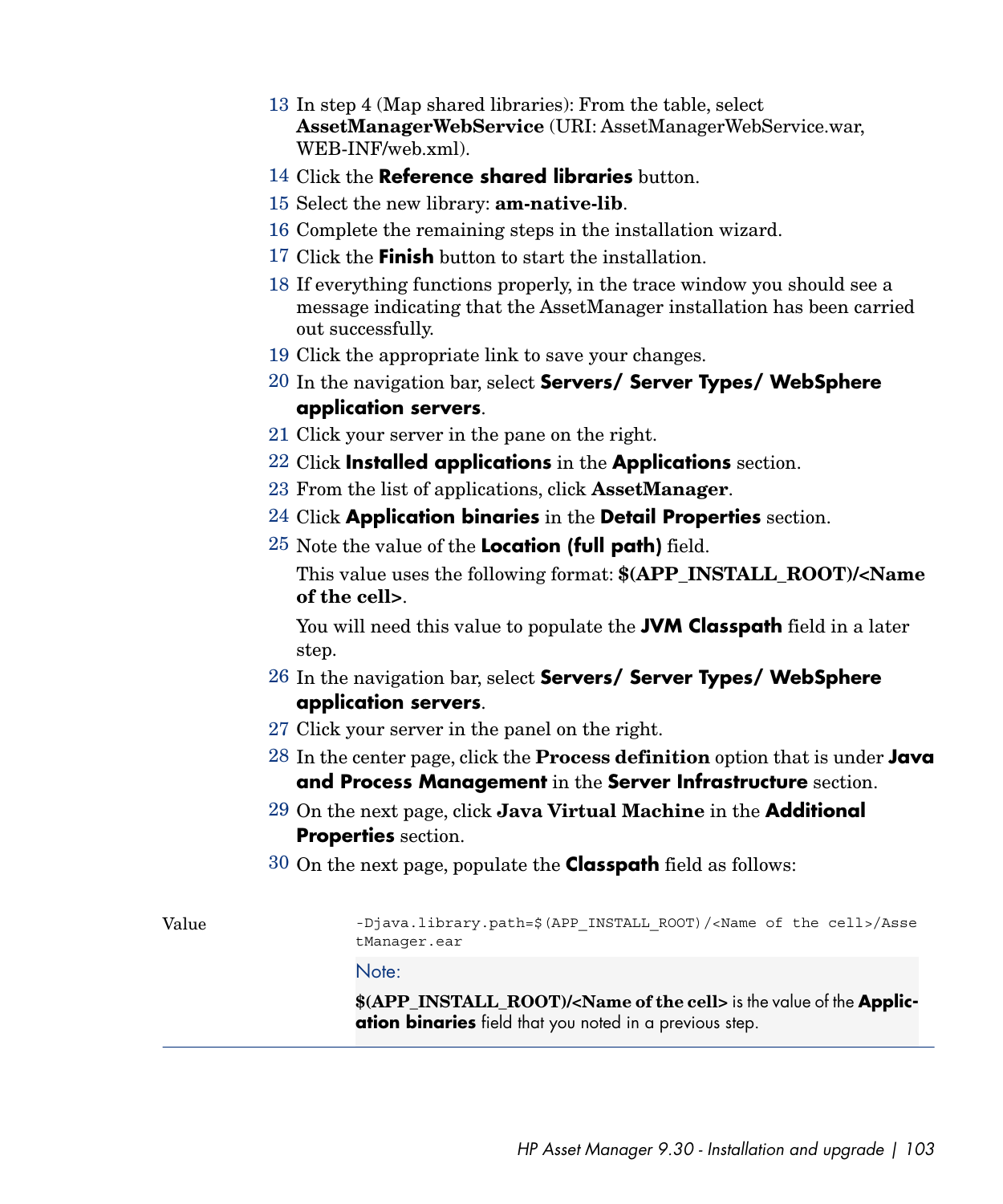#### 31 Populate the **Generic JVM arguments** field as follows:

| In Windows, you should use the short file name for the path (see example be-  |
|-------------------------------------------------------------------------------|
|                                                                               |
| -Djava.library.path= <asset folder="" installation="" manager="">\bin</asset> |
|                                                                               |

- 32 Saving changes:
	- 1 Click **Apply**.

This reloads the page.

- 2 Click **Save** in the **Messages** frame that appears at the top of the page.
- 33 In the navigation bar, select **Applications/ Application Types/ WebSphere enterprise applications**.
- 34 Click **AssetManager**.
- 35 Click **Manage Modules** in the **Modules** section.
- 36 Click **AssetManagerWeb**.
- 37 Set the value of the **Class loader order** field to **Classes loaded with local class loader first (parent last)**.
- 38 Click **OK**.
- 39 Click the appropriate link to save your changes.
- 40 Stop the WebSphere Application Server.
- 41 Start the WebSphere Application Server.
- 42 Go to section [Testing that the deployment is successful](#page-104-0) [page 105].

If WebLogic is your application server

- 1 Copy the aamapi93.dll and amjni93.dll files located in the C:\Program Files\HP\Asset Manager 9.30 xx\bin folder.
- 2 Paste them in the  $\langle\cdot\rangle$  weblogic> $\langle\cdot\rangle$  re $\langle\cdot\rangle$  folder where **<jdk\_weblogic>** corresponds to the path to the JDK folder associated with the WebLogic domain in which you want to install Asset Manager Web Service.

For example: C:\Oracle\Middleware\jrockit90\_150\_06\jre\bin.

3 Go to the config folder of the WebLogic domain in which you want to install Asset Manager Web Service (For example:

```
C:\Oracle\Middleware\user_projects\domains\<domain_name>\config).
```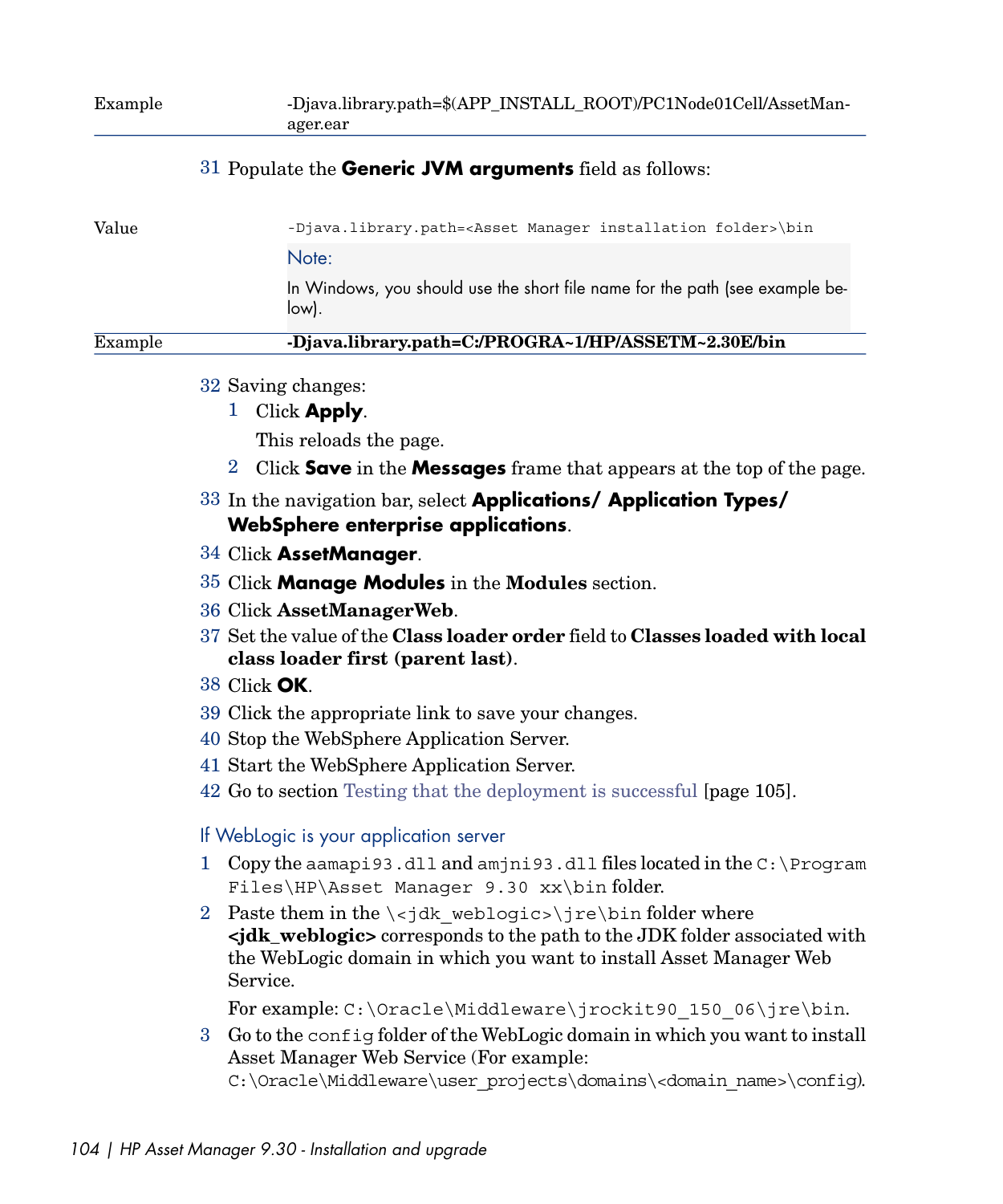- 4 Edit the config.xml file.
- 5 Add the following sub-entry:

```
<enforce-valid-basic-auth-credentials>false</enforce-valid-basic-auth-c
redentials>
```
at the end of the **<security-configuration>** entry.

- 6 Save the changes made to the config.xml file.
- <span id="page-104-0"></span>7 Proceed with the steps in section [Installing Asset Manager Web Tier](#page-99-0) [page 100].

### Testing that the deployment is successful

<span id="page-104-1"></span>Testing that Asset Manager Web Service is deployed successfully

- 1 Start your application server.
- 2 Start Internet explorer.
- 3 Go to the following URL:

http://<Name or IP address of the Asset Manager Web Service server>:<As set Manager Web Service port>/AssetManagerWebService

For example: http://localhost:8080/AssetManagerWebService

Warning:

Text is case sensitive.



The default Web service port for different application server is different.

- 4 Do not reload or refresh the page until Asset Manager Web Service has started. This may take a few minutes.
- 5 If deployment has been successful, the page located at the URL will display a header similar to the following:

```
Database
Base: AMDemo93en
User: Admin
Version: 9.30 - build xxxx
Dll path: C:\Program Files\HP\Asset Manager 9.30 en\bin\aamapi93.dll
```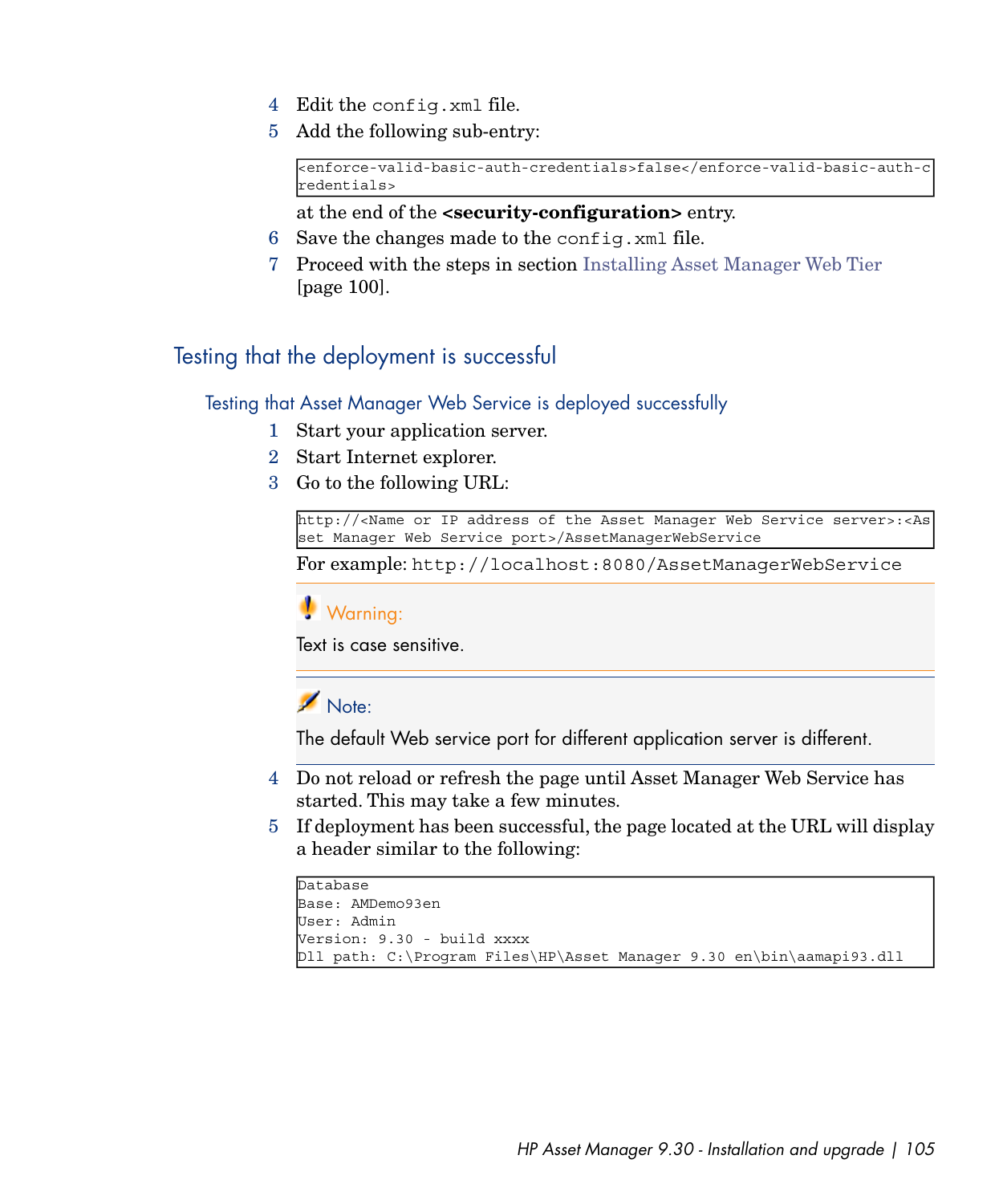# $Q$  Tip:

If this header is displayed but is followed by an error, or if it is not displayed at all, the application server's memory settings may be incorrect and should be reconfigured.

<span id="page-105-0"></span>Example for Tomcat 5.5: **Initial memory pool** and **Maximum memory pool** settings.

### Testing that Asset Manager Web Tier is deployed successfully

- 1 Start your application server.
- 2 Start Internet Explorer.
- 3 Go to the following URL:

http://<Asset Manager Web Tier server name>:<Asset Manager Web Tier por t>/AssetManager

For example: http://localhost:8080/AssetManager

Warning:

Text is case sensitive.

## Note:

The default Web tier port for different application server is different.

4 If deployment has been successful, the URL above will display the connection page.

# Configuring Asset Manager Web

**Tailoring** guide, section **Customizing Web clients**, chapter **Modifying the Web client's default behavior**.

**Administration** guide, chapter **Controlling access to the database**, section **Managing user authentication for the Asset Manager database**.

# Accessing Asset Manager using Internet Explorer

**User Interface** guide, chapter **First steps with Asset Manager**, section **Start Asset Manager/ Web client**.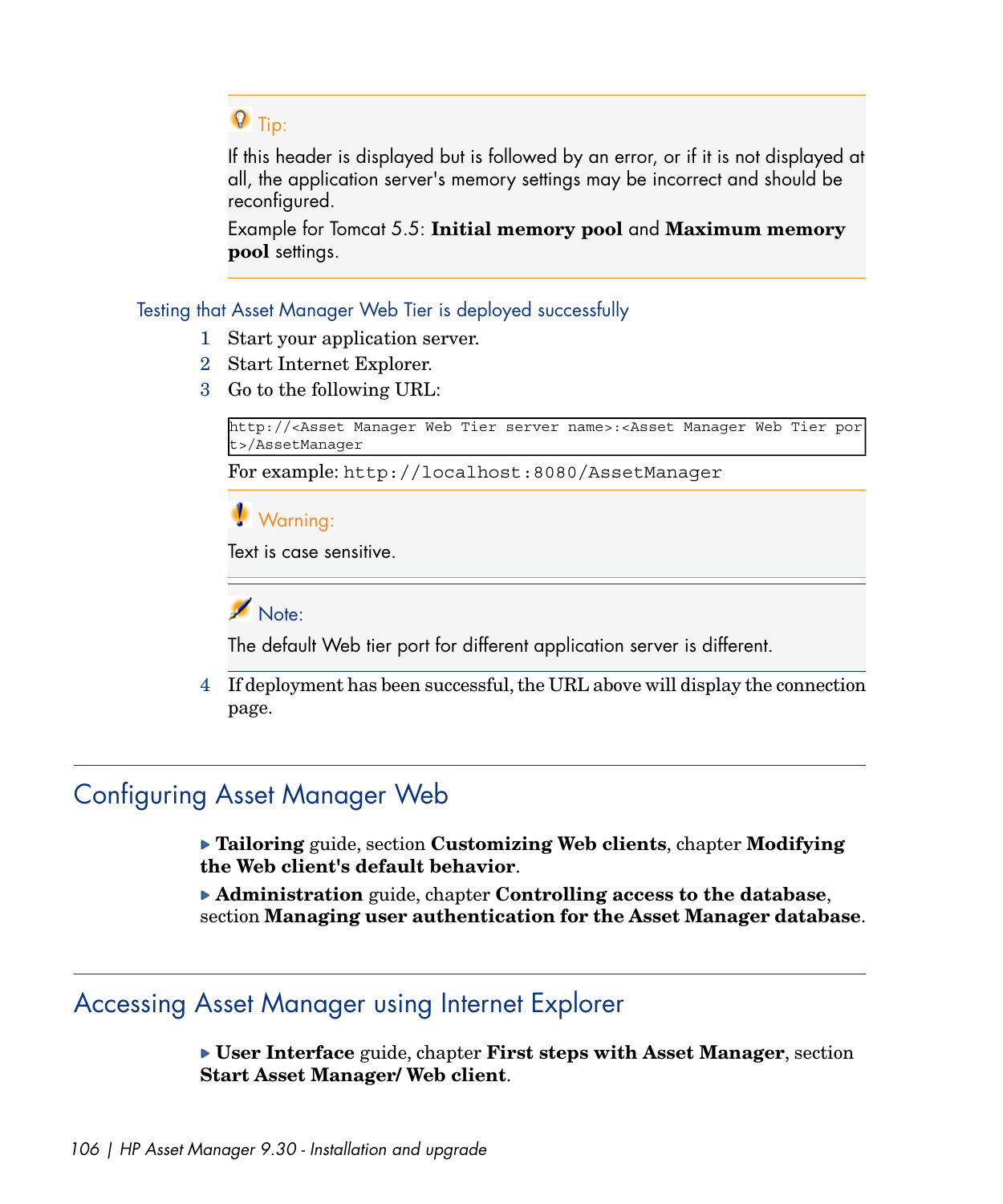# Optimizing Asset Manager Web

## Warning:

This section cannot replace the guides for the application and Web servers that you will be using.

Only those guides, combined with your knowledge and experience will enable you to optimally install and configure the application and Web servers.

This section provides you with some tips and should not be considered an exhaustive list.

Refer to **Asset Manager Web Implementation** guide, **Performance Hints and Problem Diagnosis** chapter for more information about optimizing Asset Manager Web.

### Tomcat log files

If you configure Tomcat to produce very verbose log files, thousands of useless lines may be logged.

This can only decrease the performance of Asset Manager Web.

Example showing how to configure Tomcat to avoid this inconvenience:

- 1 Go to Tomcat's webapps folder.
- 2 Delete the AssetManager folder if it exists.
- 3 Decompress the AssetManager.war file in the webapps\AssetManager.war\_build folder.
- 4 Create a new configuration file to replace log4j.properties (located in the AssetManager.war\_build\WEB\_INF\classes folder).

For example: log4jnew.properties.

- 5 Modify the **log.properties** entry of web.xml (located in AssetManager.war build\WEB\_INF) to reference the new log4jnew.properties file.
- 6 Open the new file, log4jnew.properties.
- 7 Enter the setting to have only fatal errors logged.

For example:

```
log4j.rootLogger=FATAL, A1
log4j.appender.A1=org.apache.log4j.ConsoleAppender
log4j.appender.A1.layout=org.apache.log4j.PatternLayout
log4j.appender.A1.layout.ConversionPattern=%d{ABSOLUTE} %-5p %c{1} : %m
%n
log4j.logger.org.apache=FATAL
```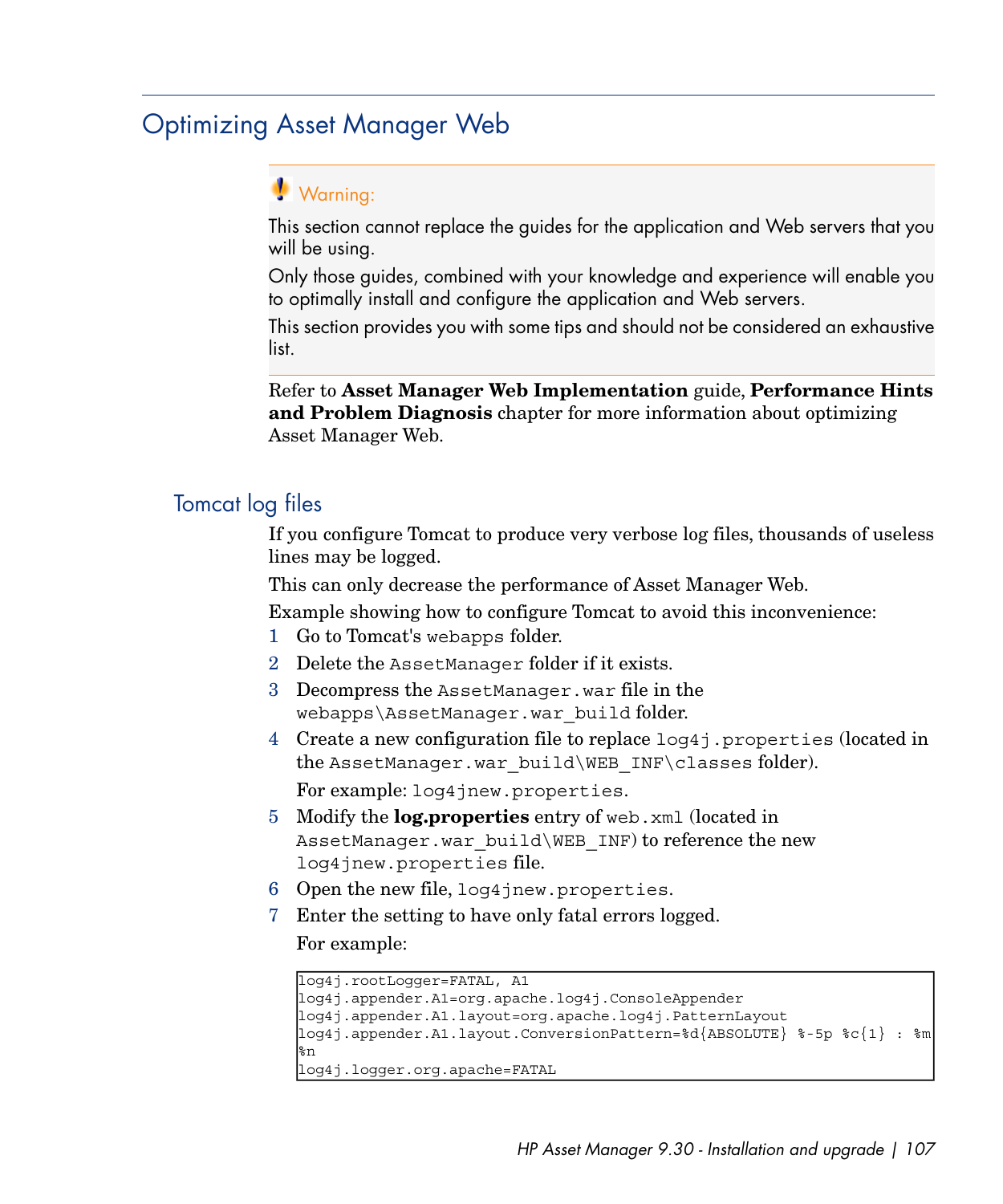Apache log4j documentation.

- 8 Browse to the webapps\AssetManager.war build folder.
- 9 Select all files and folders.
- 10 Compress these files and folders in the webapps\AssetManager.war build\AssetManager.war file.
- 11 Copy the file.
- 12 Paste it in the webapps folder (overwrite the previous file).
- 13 Delete the webapps\AssetManager.war\_build folder.

### Time required to display pages generated by Tomcat

You may notice that some time is required to display Web client pages in Internet Explorer the first time the pages are accessed.

This is due to the following:

When a user requests a page that has not yet been described in Tomcat's work folder (for example, the list of locations), Asset Manager Web Tier creates a .jsp file and a .class file which is compiled from the .jsp file. These files describe the page to display.

This operation takes some time.

When a user requests a page that has already been described in Tomcat's work folder, Asset Manager Web Tier recreates the corresponding .jsp and .class files only if the description of the page has changed in the structure of the Asset Manager database.

If the page has not changed, it is displayed more rapidly in Internet Explorer.

### Important:

In order to speed the display of pages, it is recommended to configure Tomcat to maintain the .jsp and .class files in its work folder when it is shut down. Please read the Tomcat documentation to learn how to do this.

### Network performance

The Web client has been tested successfully on 256 kbit/s networks with a ping of 400 ms (200 ms of network latency).

Below is a list of various load times:

| $\lambda$         |  |
|-------------------|--|
| Display a<br>list |  |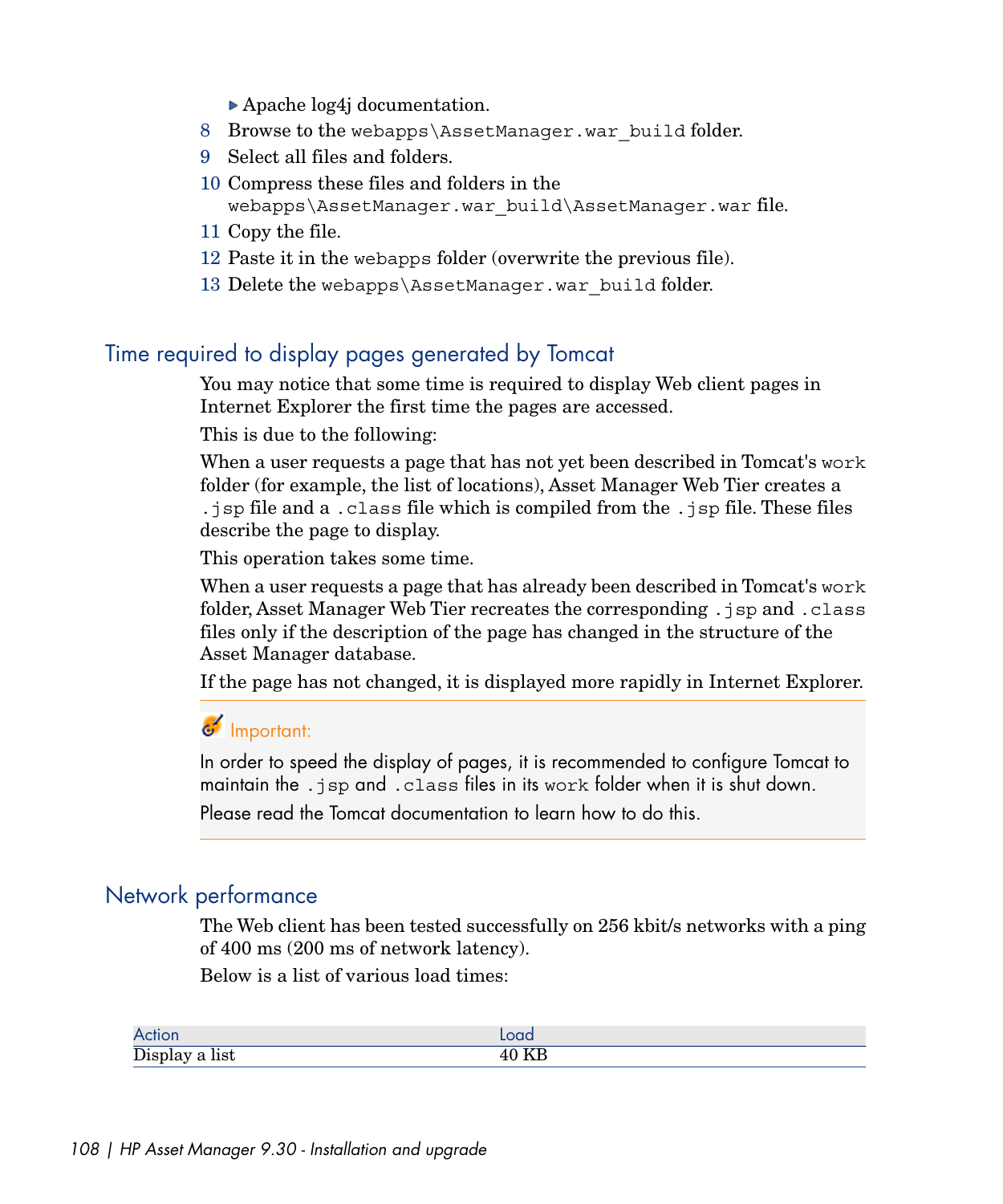| Action                                          | Load                                            |
|-------------------------------------------------|-------------------------------------------------|
| Display a detail                                | Between 50 and 100 KB depending on the          |
|                                                 | complexity (Examples: employee or department    |
|                                                 | $= 50$ KB, portfolio item $= 90$ KB)            |
| Selection in lists                              | $1.2 \text{ MB}$                                |
| For example: Modifying the following fields     |                                                 |
| and links of a portfolio item's detail:         |                                                 |
| <b>Assignment</b> (seAssignment)                |                                                 |
| User (User)                                     |                                                 |
| <b>Location</b> (Location)                      |                                                 |
| <b>Supervisor</b> (Supervisor)                  |                                                 |
| Creating a purchase request                     | 530 KB (6 KB from the client to the server, the |
|                                                 | remainder from the server to the client)        |
| Duplicating a portfolio item, then selecting    | 1.8 MB (10 KB from the client to the server,    |
| location, user and supervisor by browsing lists | and 23 round-trips)                             |
|                                                 |                                                 |

# <span id="page-108-1"></span><span id="page-108-0"></span>Uninstalling Asset Manager Web

## If Apache Tomcat is your application server

For each Tomcat instance on which Asset Manager Web Service or Asset Manager Web Tier has been deployed:

1 Stop Tomcat.

# **Warning:**

If you do not stop Tomcat, you will not be able to delete certain Asset Manager Web Service and Asset Manager Web Tier files.

This is a known error in Tomcat.

- <http://tomcat.apache.org/faq/windows.html#lock>
- 2 Remove the Asset Manager Web Service or Asset Manager Web Tier deployment. (Delete the Asset Manager .jar files from the C:\Tomcat55\shared\lib folder, and the Asset Manager .xml files from the  $C:\Tomcat55\conf\Catalina\locable.$
- 3 In Tomcat's work and webapps folders, manually delete the AssetManager and AssetManagerWebService folders.

## If WebSphere is your application server

To uninstall Asset Manager Web Service or Asset Manager Web Tier: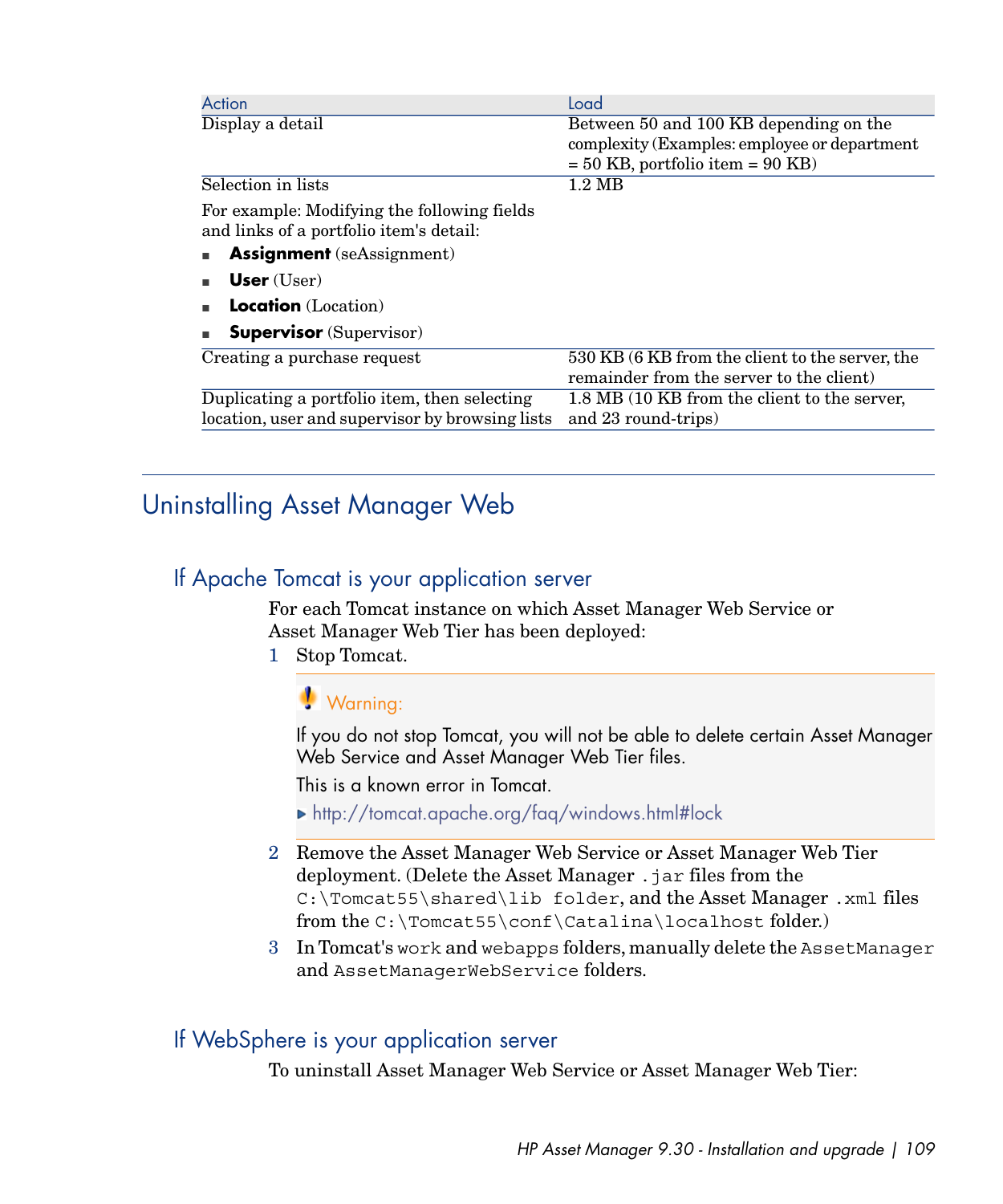- 1 Start the WebSphere Application Server.
- 2 Open WebSphere Application Server Administrative console.
- 3 In the navigation bar, click **Applications/ Application Types/ WebSphere enterprise applications**.
- 4 Select the box before **AssetManager** or **AssetManagerWebService**.
- 5 Click **Stop**.
- 6 Select the box before **AssetManager** or **AssetManagerWebService**.
- 7 Click **Uninstall**.
- 8 Click **OK** to confirm.
- 9 Click the **Save** link in the **Messages** frame that appears at the top of the page.
- 10 In the navigation bar, click **Environment/ Shared Libraries**.
- 11 Select the box before **am-native-lib**.
- 12 Click **Delete**.
- 13 Click the **Save** link in the **Messages** frame.
- 14 Restart the WebSphere Application Server for the change to take effect.

### If WebLogic is your application server

<span id="page-109-0"></span>After deleting an existing Asset Manager Web Service from a WebLogic domain, you need to restart the WebLogic domain to ensure successful future reinstallation of the Asset Manager Web Service.

# Problems

## Asset Manager Web

#### Problem

The Asset Manager Web client won't load after upgrading to a new version of Asset Manager.

#### **Solution**

- 1 Remove your Asset Manager Web deployment.
	- [Uninstalling Asset Manager Web](#page-108-0) [page 109].
- 2 Install Asset Manager Web 9.30.
	- [Installing Asset Manager Web](#page-69-0) [page 70].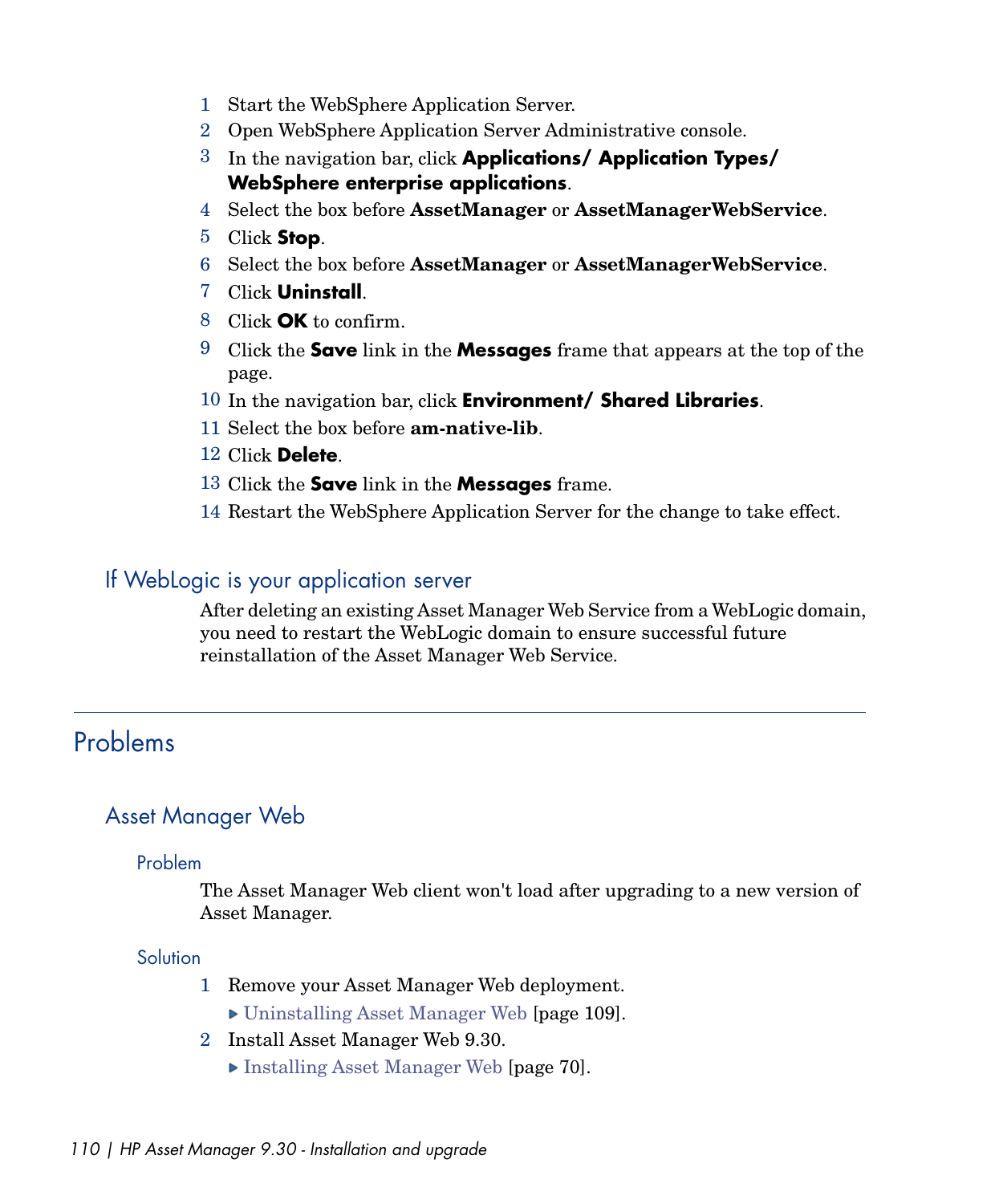## Asset Manager Web Tier running on Tomcat

#### Problem

Tomcat was not stopped properly.

Tomcat is unable to start the Web client.

#### **Solution**

- 1 Stop Tomcat
- 2 Delete the subfolder work\Catalina\localhost\AssetManager located in Tomcat's installation folder
- 3 Start Tomcat

If this does not work, redeploy Asset Manager Web Tier.

## $Q$  Tip:

Check the Tomcat logs for details of any errors, for instance in  $C:\Tomcat55\lozenge$ 

# Updating Asset Manager Web

<span id="page-110-0"></span>You can use Asset Manager Web 5.00 with a Asset Manager 9.30 database prior to updating Asset Manager Web only if you are using a tagged version of the Asset Manager Web Web services (and not the **HEAD** version).

However, you will not be able to profit from the improvements brought by Asset Manager Web 9.30.

To update Asset Manager Web:

- 1 Remove Asset Manager Web.
	- [Uninstalling Asset Manager Web](#page-108-0) [page 109].
- 2 Install Asset Manager Web 9.30.
	- ▶ [Installing Asset Manager Web](#page-69-0) [page 70].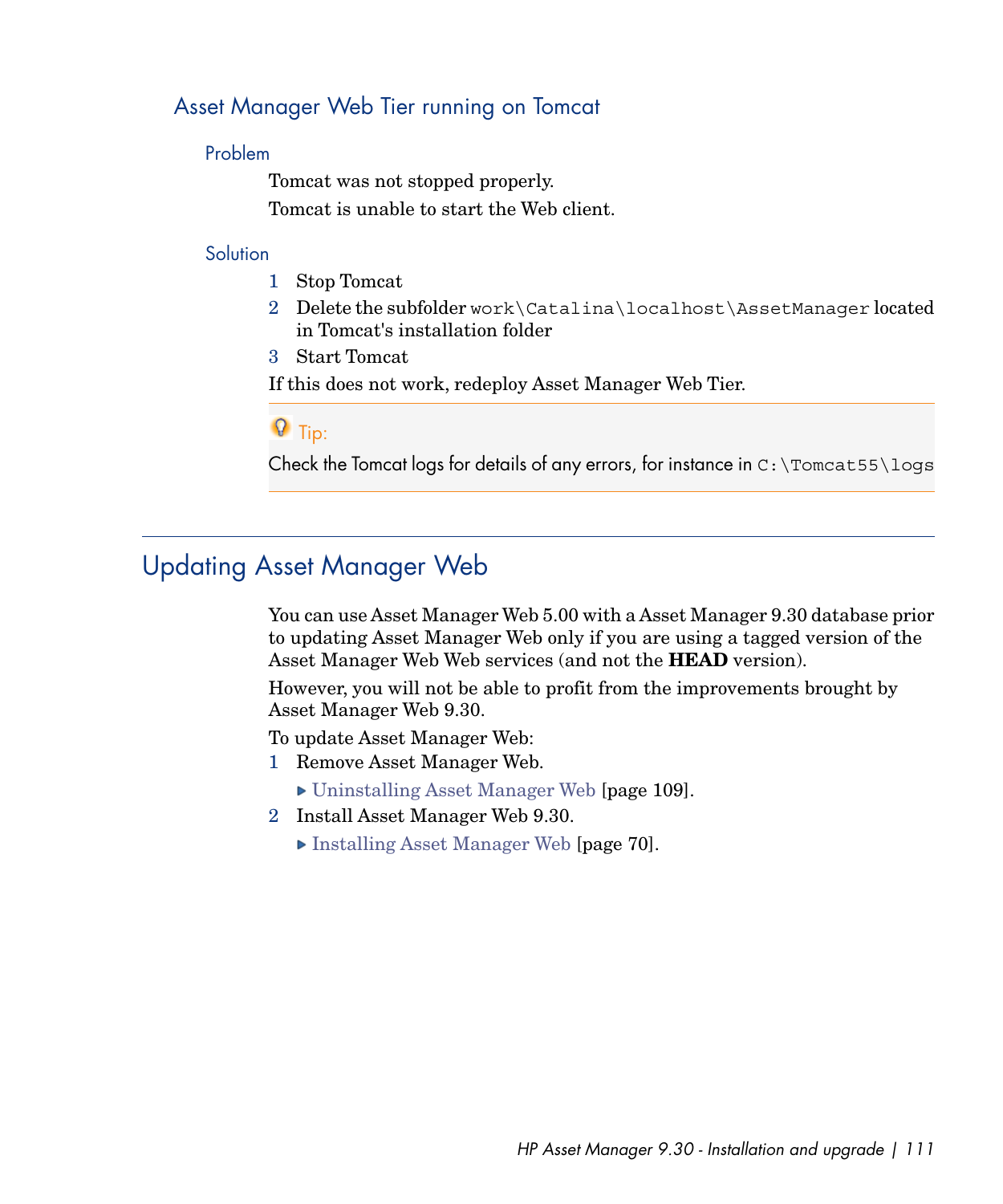# Note:

In version 5.20 of Asset Manager Web the format of the web. xml file has changed, and the parameters it holds have undergone a major overhaul.

- <sup>n</sup> Old parameters, used to configure earlier versions of of Asset Manager Web, will no longer be recognized.
- <sup>n</sup> Where an old parameter has a new equivalent, values have often switched polarity or meaning. For these reasons, a search and replace on parameter names is not an adequate way of migrating your configuration data. Instead, you should re-examine all the settings stored in the package.parameters file.

For details of the new parameters, see the **Tailoring** guide, part **Customizing Web clients**, chapter **Modifying the Web client's default behavior**, section **User defined customizations/ Editing the package.properties file**.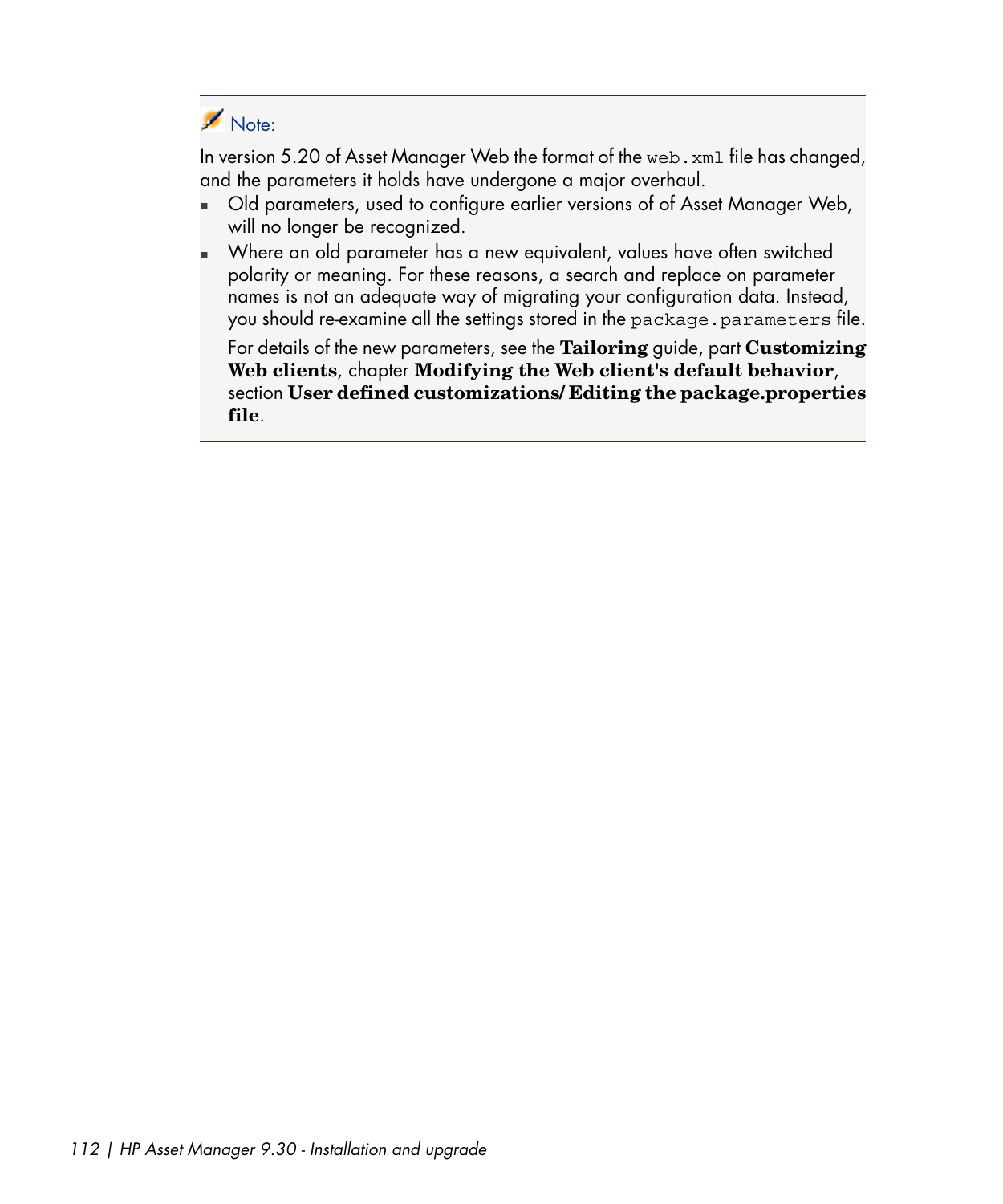# 8 .ini and .cfg files

Programs belonging to the Asset Manager suite are associated with configuration files (.ini and .cfg extensions).

# Available .ini and .cfg files

<span id="page-112-0"></span>The following is a list of the main available . ini and . cfg files:

**Table 8.1.** .ini **and** .cfg **files - List of main files**

| Program (add.exe or .dll in<br>Windows, or possibly . so in<br>Unix) | ini or .cfg Description.<br>file |                                                                                                                   |
|----------------------------------------------------------------------|----------------------------------|-------------------------------------------------------------------------------------------------------------------|
| Asset Manager                                                        | aam-                             | User display options.                                                                                             |
| am                                                                   | dsk93.ini                        | You may delete this file if you wish to revert<br>the display options of all windows to the de-<br>fault options. |
|                                                                      | am.ini                           | Asset Manager user options.                                                                                       |
| <b>Asset Manager Application</b>                                     | amdba.ini                        | Asset Manager Application Designer user op-                                                                       |
| Designer                                                             | amdbal.ini                       | tions.                                                                                                            |
| amdba                                                                |                                  | User display options.                                                                                             |
| amdbal                                                               |                                  |                                                                                                                   |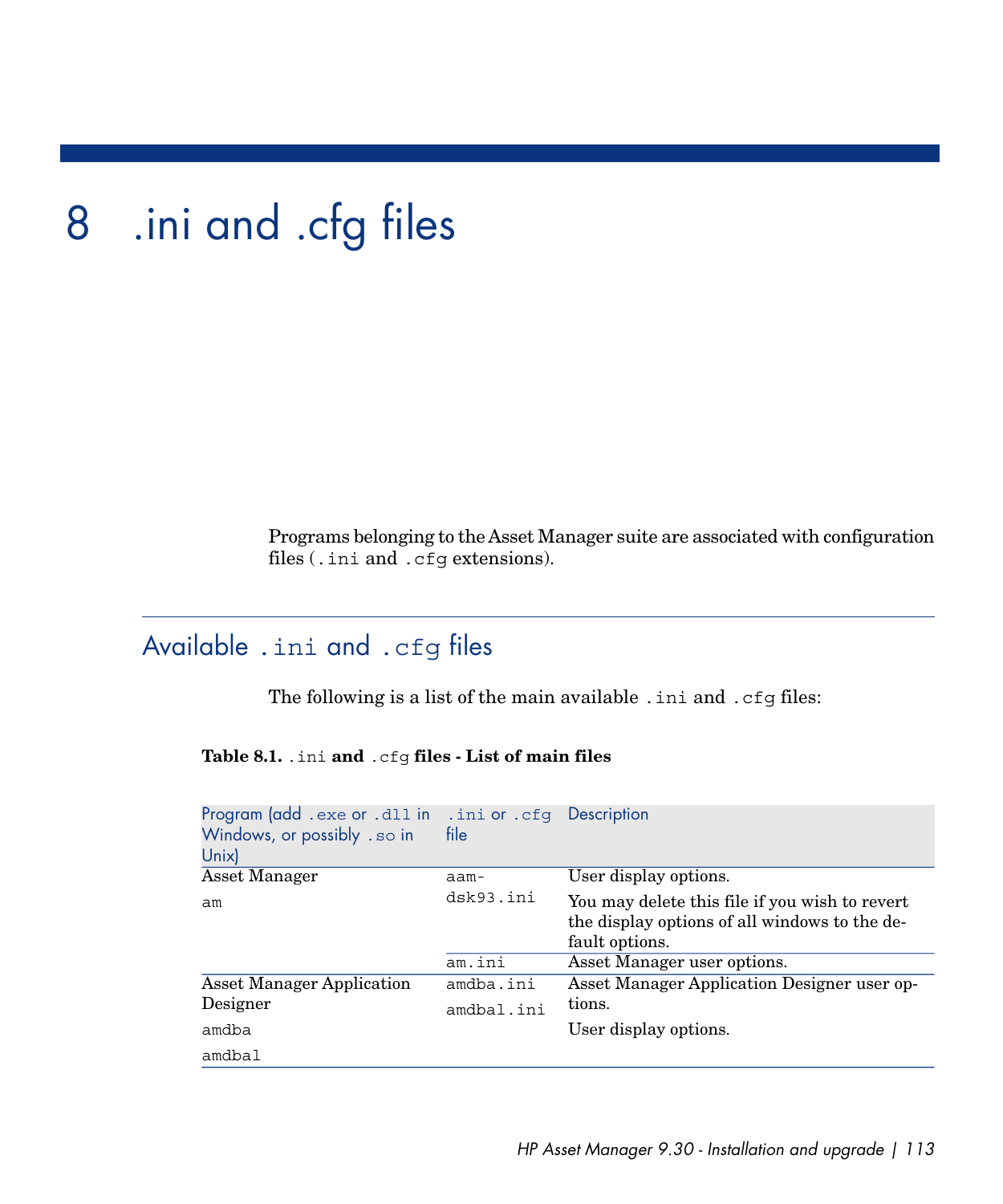| Program (add.exe or .dll in<br>Windows, or possibly . so in<br>Unix) | .ini or .cfq Description<br>file |                                                                                   |
|----------------------------------------------------------------------|----------------------------------|-----------------------------------------------------------------------------------|
| Asset Manager Export Tool                                            | amexp.ini                        | Asset Manager Export Tool user options.                                           |
| amexp                                                                | amexpl.ini                       | User display options.                                                             |
| amexpl                                                               |                                  |                                                                                   |
| Asset Manager Import Tool                                            | amimpl.ini                       | Asset Manager Import Tool user options.                                           |
| amimpl                                                               |                                  | User display options.                                                             |
| Asset Manager Script Analyz-                                         | amsq.ini                         | Asset Manager Script Analyzer user options.                                       |
| er                                                                   |                                  | User display options.                                                             |
| amsq                                                                 |                                  |                                                                                   |
| <b>Asset Manager Automated</b>                                       | amsrv.ini                        | Asset Manager Automated Process Manager                                           |
| Process Manager                                                      | amsrv.cfg                        | user options.                                                                     |
| amsrv                                                                | amsrvl.ini                       | User display options.                                                             |
| amsrvl                                                               | amsrvcf.ini                      | Parameters for Asset Manager Automated<br>Process Manager running as a web server |
| Asset Manager API                                                    | aamapi93.ini                     | Program user options.                                                             |
| aamapi93                                                             |                                  |                                                                                   |
| All of the following programs                                        | amdb.ini                         | List of database connections.                                                     |
|                                                                      | mail.ini                         | Asset Manager messaging system configura-<br>tion.                                |

#### **Table 8.2.** .ini **and** .cfg **files - Location of main files**

| .ini or .cfg file | Location                                                                      |
|-------------------|-------------------------------------------------------------------------------|
| aamdsk93.ini      | In Windows (NT family): in the $\Delta$ Documents                             |
| am.ini            | and Settings\ <windows user="">\Applica-</windows>                            |
| amdba.ini         | tion Data\HP\AssetManager\conf folder<br>In Windows Vista or above (including |
| am.ini            | Windows 7, Windows Server 2008): in the                                       |
| amdba.ini         | \Users\ <windows user="">\AppData\Roam-</windows>                             |
| amdbal.ini        | ing\HP\AssetManager\conf folder                                               |
| amexp.ini         | In Unix: $\sim$ /HP/AssetManager/conf folder                                  |
| amexpl.ini        |                                                                               |
| amimpl.ini        |                                                                               |
| amsq.ini          |                                                                               |
| amsrv.ini         |                                                                               |
| amsrvl.ini        |                                                                               |
| aamapi93.ini      |                                                                               |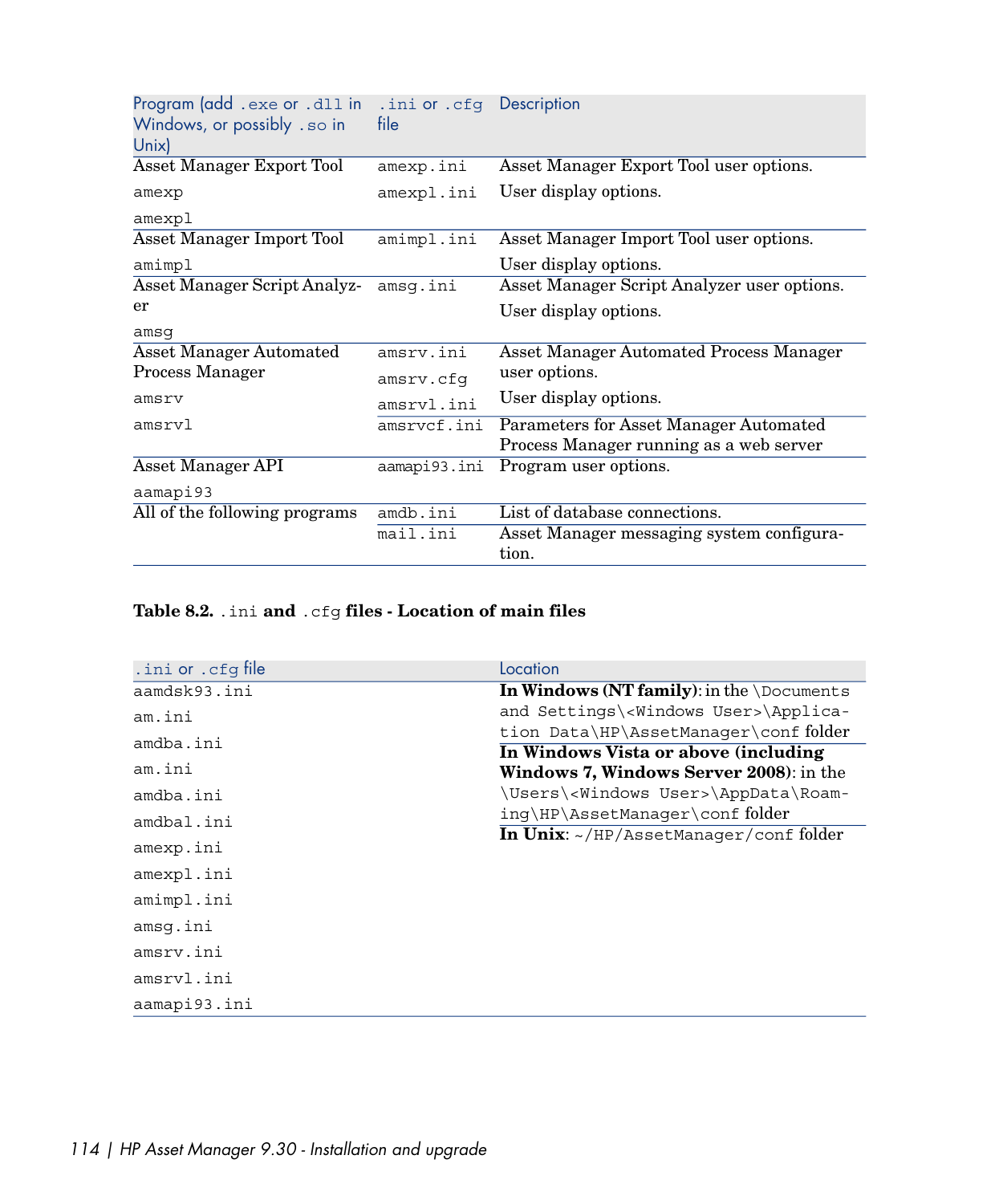| ini or .cfg file. | Location                                                                                                                                                                   |
|-------------------|----------------------------------------------------------------------------------------------------------------------------------------------------------------------------|
| amsrv.cfq         | Same folder as the amsry executable                                                                                                                                        |
| amsrvcf.ini       | Note:                                                                                                                                                                      |
|                   | If you have upgraded from an older version of<br>Asset Manager, amsrv. cfg might still be located<br>in the parent folder of the amsrv executable. This<br>also functions. |
| amdb.ini          | In Windows (NT family): in the $\csc 2$                                                                                                                                    |
|                   | ments and Settings>\All Users\Applic-<br>ation Data\HP\AssetManager\conf folder                                                                                            |
|                   | In Windows Vista or above (including                                                                                                                                       |
|                   | Windows 7, Windows Server 2008): in the                                                                                                                                    |
|                   | \ProgramData\HP\AssetManager\conf<br>folder                                                                                                                                |
|                   | In Unix:                                                                                                                                                                   |
|                   | System connections: /var/opt/HP/Asset-<br>Manager/conf folder                                                                                                              |
|                   | <b>User</b> connections: $\sim$ /HP/AssetMan-<br>ager/conf folder                                                                                                          |
| mail.ini          | In Windows (NT family): \ <documents< th=""></documents<>                                                                                                                  |
|                   | and Settings>\All Users\Application                                                                                                                                        |
|                   | Data\HP\AssetManager\conf                                                                                                                                                  |
|                   | In Windows Vista or above (including                                                                                                                                       |
|                   | Windows 7, Windows Server 2008): \Pro-                                                                                                                                     |
|                   | gramData\HP\AssetManager\conf                                                                                                                                              |
|                   | In Unix: ~ folder                                                                                                                                                          |

You can also locate the folders where some of these files are located using the Asset Manager Windows client by doing the following:

- 1 Start the Windows client.
- 2 Display the **About Asset Manager...** window (**Help/ About Asset Manager...** menu).
- 3 Click the **More...** button.
- 4 In the **Software** branch of the displayed window you will see the installation folders of the .ini files:
	- <sup>n</sup> **Definition file for Asset Manager connections (System)** corresponds to the amdb.ini installation folder (**system** connections).
	- <sup>n</sup> **Definition file for Asset Manager connections (User)** corresponds to the amdb.ini installation folder (**user** connections).
	- **NI** corresponds to the installation folder of the . ini files used by the applications.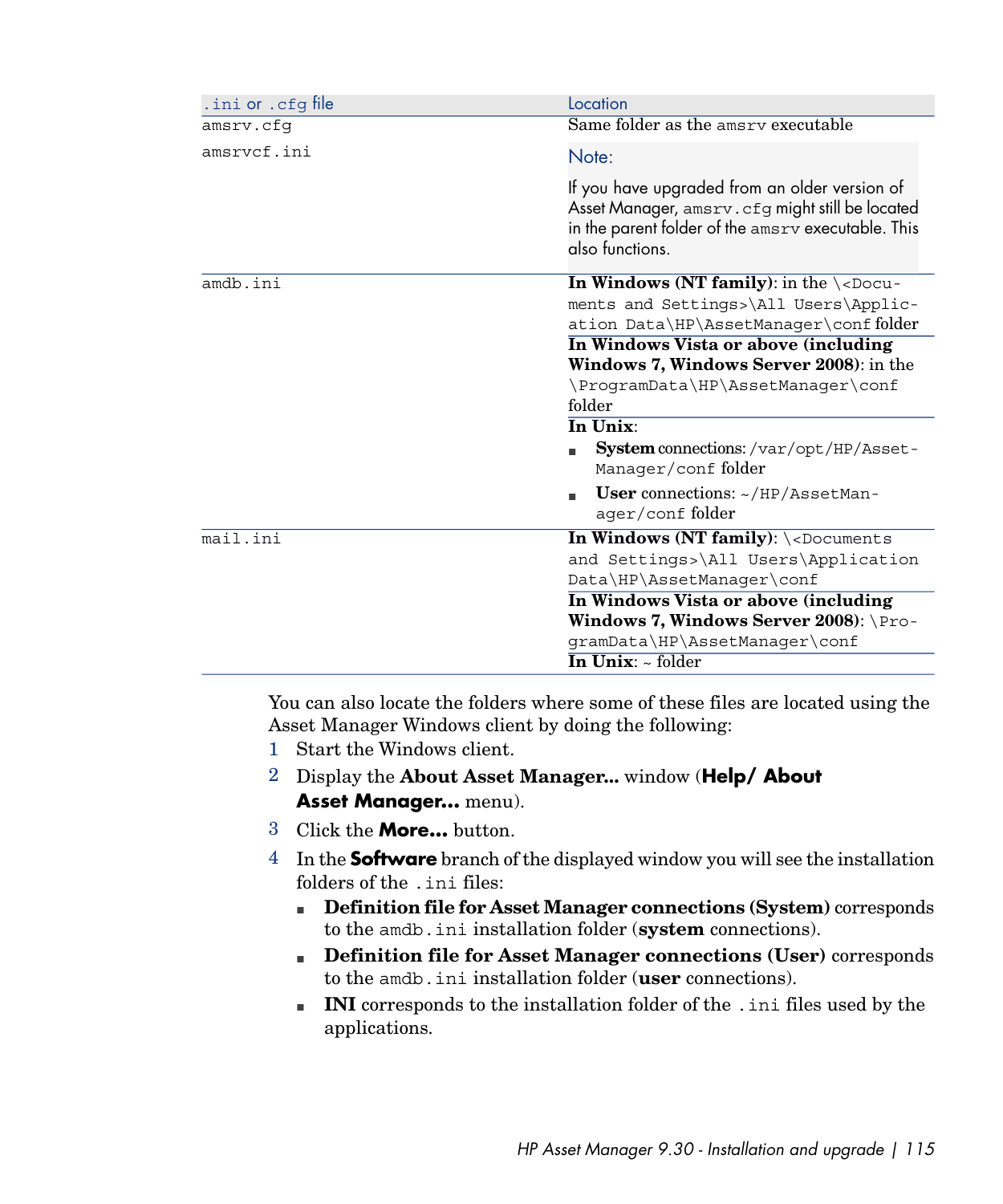# Modifying the .ini files

<span id="page-115-0"></span>**.ini** file entries can be modified:

- $\blacksquare$  By manipulating them from the software: They are saved when modifications are confirmed, or when exiting the software. In the latter case, modifications are only saved when exiting using the **File/ Exit** menu entry.
- $And/Or$  by hand.

Whenever possible, we recommend modifying the **.ini** file entries using Asset Manager and its associated programs.

However, certain **.ini** file entries can only be created and modified manually.

## Note:

Manual modifications of the **.ini** files are not trivial and should only be carried out only by knowledgeable users.

The following tables describe the **.ini** file entries you may wish to modify. Those entries can only be modified manually.

## Note:

These tables only describe a selection of **.ini** files entries. They are not meant to be exhaustive. The sections and entries not described in this document must not be modified manually.

Boolean entries are described either by "1" or "0". Alternatively, you can also use "True" or "False".

## Am.ini file entries

#### [OPTION] section

#### **Table 8.3. [OPTION] section**

| Entry             | Description                                                                                                                     |
|-------------------|---------------------------------------------------------------------------------------------------------------------------------|
| bSaveOptionOnExit | Sets this entry to "0" if you do not want to save modified<br>entries in the [Option] section when you exit Asset Man-<br>ager. |
|                   | By default, modifications are saved.                                                                                            |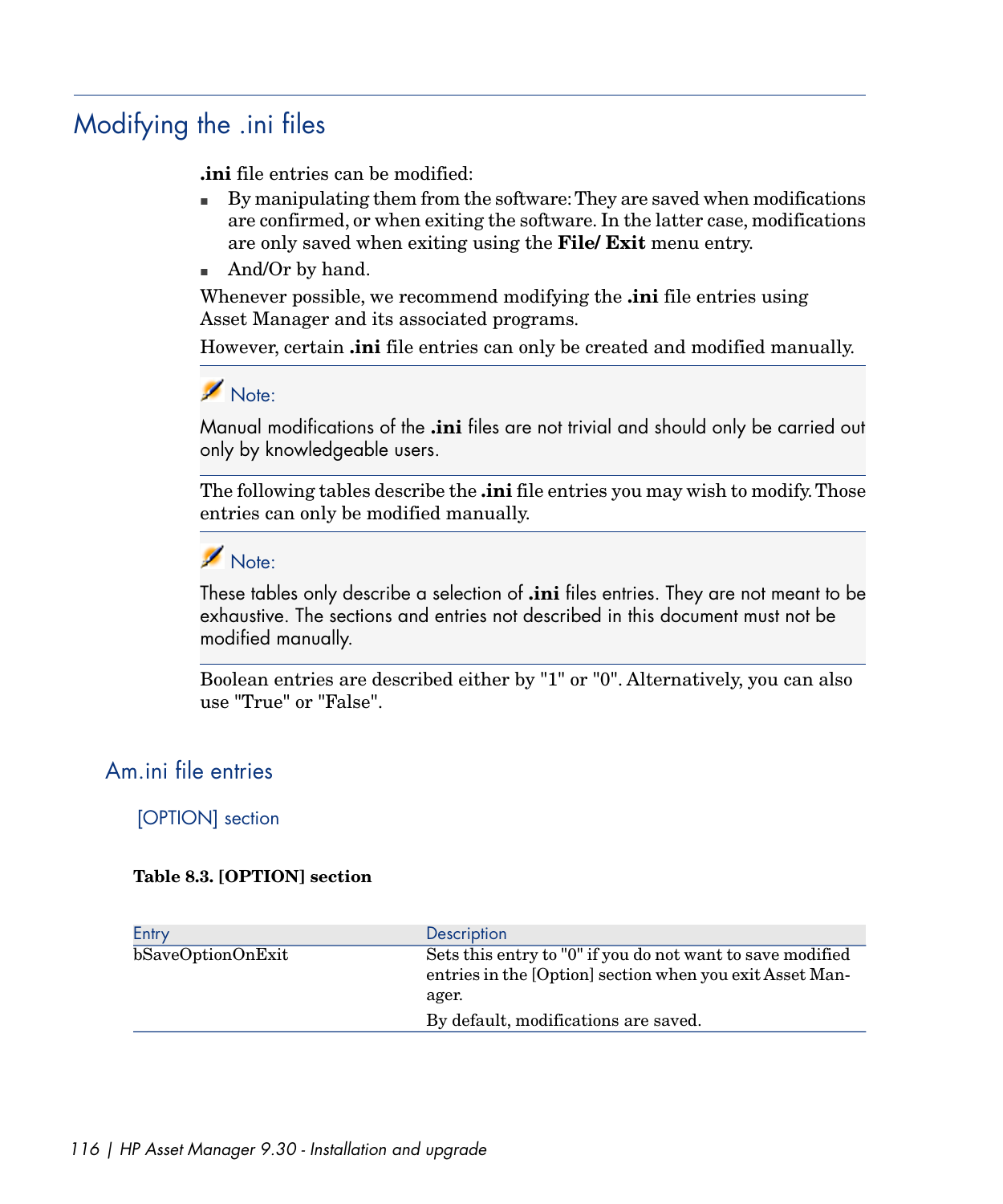| Entry                             | Description                                                                                                                                                                       |
|-----------------------------------|-----------------------------------------------------------------------------------------------------------------------------------------------------------------------------------|
| CallDelayMax                      | Total time covered by the timer in the answer-call                                                                                                                                |
|                                   | screen.                                                                                                                                                                           |
|                                   | Unit: Seconds.                                                                                                                                                                    |
|                                   | Default value: 60 seconds.                                                                                                                                                        |
| CallDelayOrange                   | Time after which the timer in the answer-call screen                                                                                                                              |
|                                   | changes to orange.                                                                                                                                                                |
|                                   | Unit: Seconds.                                                                                                                                                                    |
|                                   | Default value: 20 seconds.                                                                                                                                                        |
| CallDelayRed                      | Time after which the timer in the answer-call screen                                                                                                                              |
|                                   | changes to red.                                                                                                                                                                   |
|                                   | Unit: Seconds.                                                                                                                                                                    |
|                                   | Default value: 40 seconds.                                                                                                                                                        |
| CallerDefaultTicket               | Enables you to populate the Ticket link at the top of the<br>answer-call screen with the last open ticket of the caller<br>(based on the opening date of the ticket).             |
|                                   | This entry can be set to one of two values:                                                                                                                                       |
|                                   | 1: Populate the "Ticket" field.                                                                                                                                                   |
|                                   | 0: Do not populate the "Ticket" field.                                                                                                                                            |
|                                   | Default value: "0".                                                                                                                                                               |
| $\overline{\text{CmdCombolines}}$ | Limits the number of lines displayed in the views and                                                                                                                             |
|                                   | actions lists you can access via the toolbar.                                                                                                                                     |
| CNtbkTabCfg.bShowFlyby            | Displays ToolTips for tabs in detail screens:                                                                                                                                     |
|                                   | $0:$ No.                                                                                                                                                                          |
|                                   | 1:Yes.                                                                                                                                                                            |
| g_lHelpDeskUpdateTimeout          | Refresh time for information in the answer-call screen<br>when you move the cursor from one field to another in<br>a text zone, or when you select information in a help<br>zone. |
|                                   | Unit: Milliseconds.                                                                                                                                                               |
|                                   | Default value: 1 000 milliseconds (=1 second).                                                                                                                                    |
| KeyIniFileName                    | Specifies the path of the aamdsk93. ini file.                                                                                                                                     |
|                                   | Example:                                                                                                                                                                          |
|                                   | KeyIniFileName=aamdsk93.ini                                                                                                                                                       |
|                                   | Asset Manager uses a file, aamdsk93.ini, that may be                                                                                                                              |
|                                   | located on a network drive. In this case, it is possible to<br>configure this file as read-only and users will not be able<br>to modify their configuration.                      |
| NewMailLastCheck                  | Time when the Asset Manager messages were last read.                                                                                                                              |
|                                   | Unit: Seconds elapsed since January 1, 1970 at 00:00.                                                                                                                             |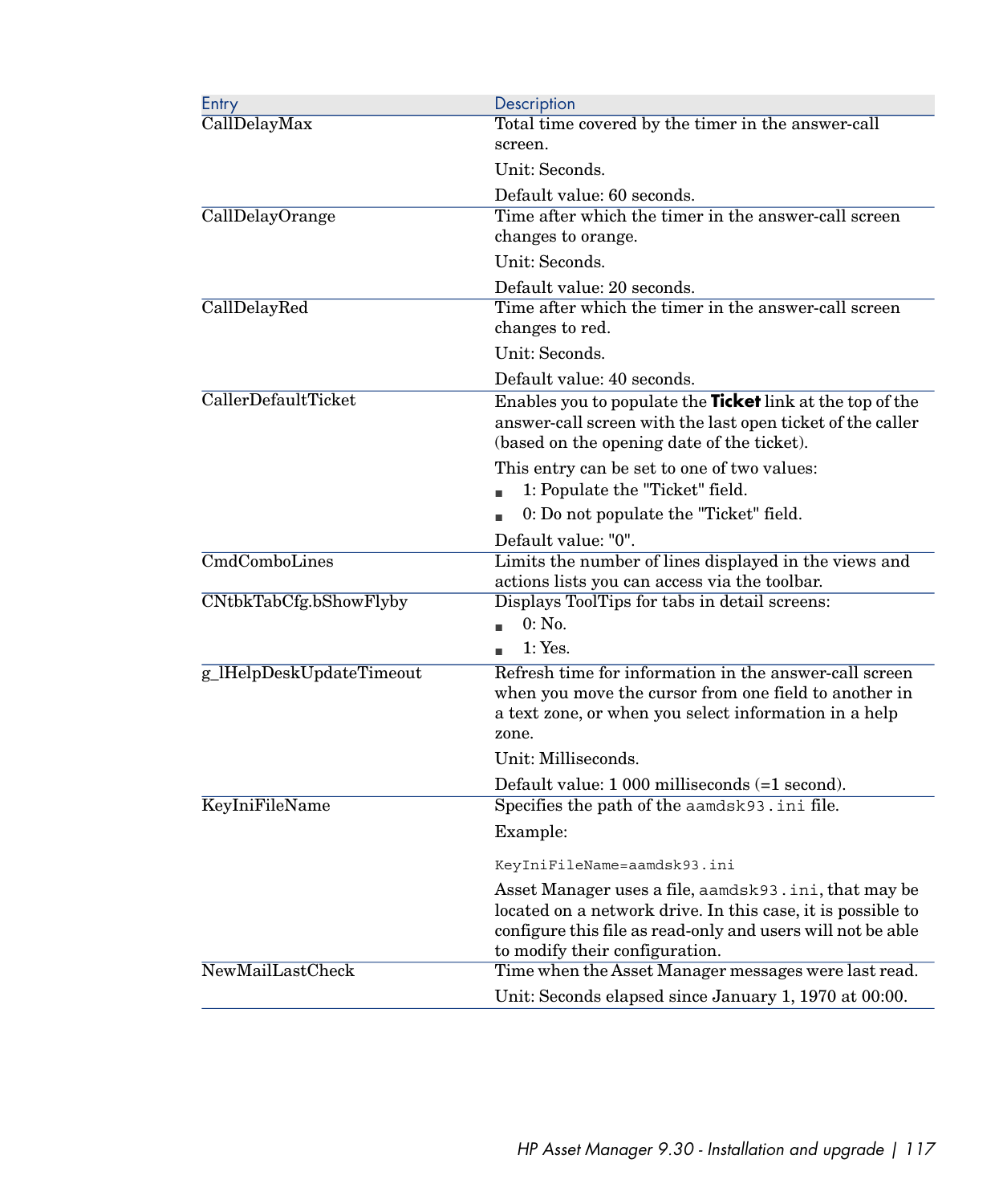| Entry                                   | Description                                                                                                                                                                                                                                                                                            |
|-----------------------------------------|--------------------------------------------------------------------------------------------------------------------------------------------------------------------------------------------------------------------------------------------------------------------------------------------------------|
| opt_bAskForConcurrentModifica-<br>tions | This entry determines whether or not Asset Manager<br>displays a confirmation dialog box when a user clicks<br>the <b>Modify</b> button if another user is modifying the same<br>record at the same time:<br>1: Displays a confirmation window.<br>0: Does not display a confirmation window and saves |
| opt_bCommitDeletesOneByOne              | the modifications straight away.<br>This option is useful when deleting a set of records. If it<br>is activated, Asset Manager erases one record after an-<br>other (one transaction per record.) Otherwise Asset Man-<br>ager erases the records in a single transaction.                             |
| opt_ImportCacheSize                     | Default value: 0.<br>When data is imported using reconciliation keys, this<br>sets the value for the cache memory used to increase<br>import performance.                                                                                                                                              |
| StartSunday                             | Unit: Number of records found.<br>Default value: 100.<br>Sets the beginning of a week on Monday<br>(StartSunday=0) or Sunday (StartSunday=1).                                                                                                                                                          |
|                                         | This option is used for calendars.                                                                                                                                                                                                                                                                     |

#### [SQL] section

#### **Table 8.4. [SQL] section**

Entry Description<br>OracleDLL Sets the na Sets the name of the Oracle DLL to load in order to dialog with Oracle.

## Amsrv.ini file entries

#### [OPTION] section

#### **Table 8.5. [OPTION] section**

| <b>Description</b>                                                    |
|-----------------------------------------------------------------------|
| This entry is used for generating rent pay-<br>ments.                 |
| It sets the maximum number of rent calcula-<br>tions per transaction. |
| Default value: 200.                                                   |
|                                                                       |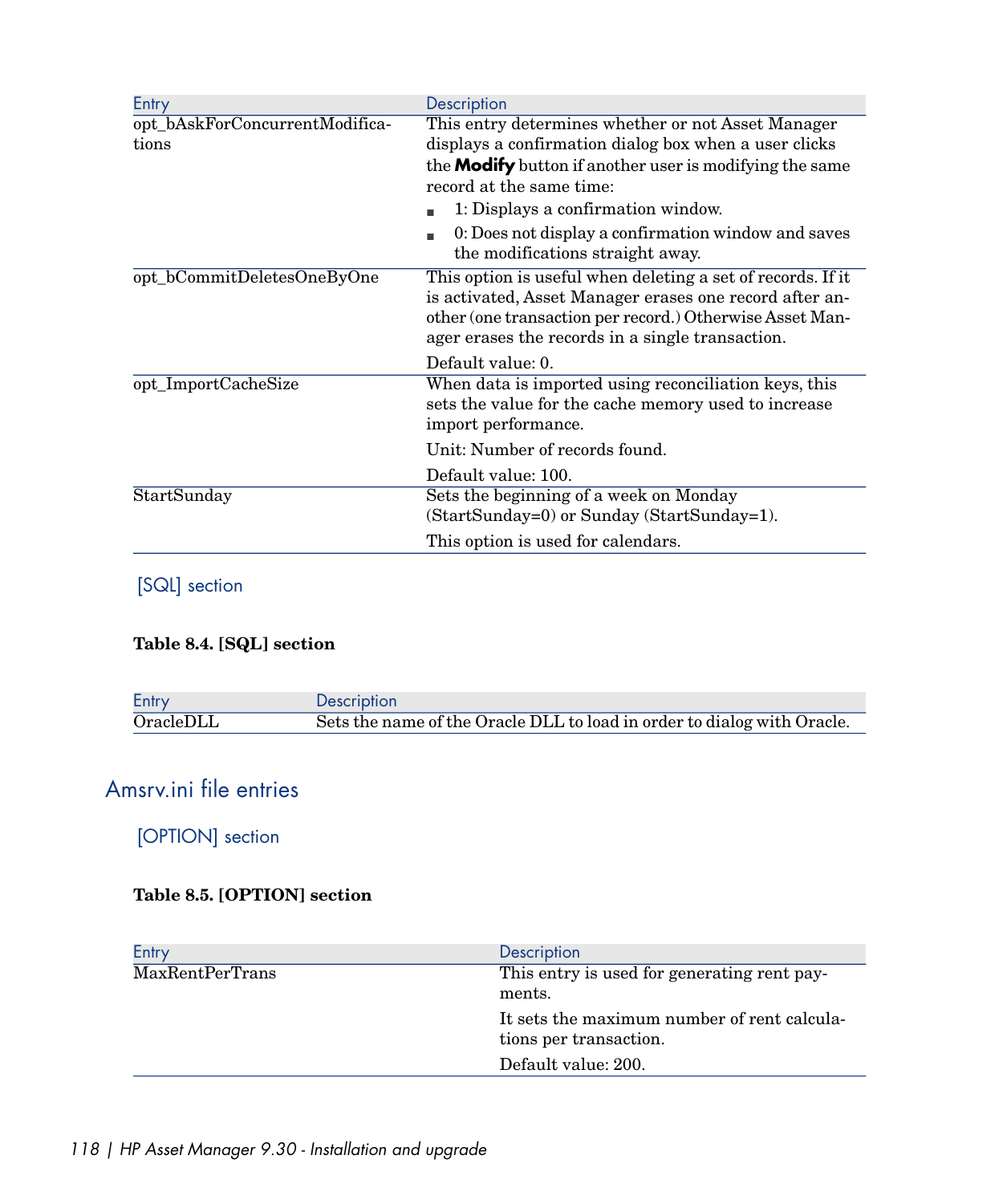| Entry                                                                                                                                                                                                                                                                                                      | Description                                                                                                                                                                                                                                                                                    |
|------------------------------------------------------------------------------------------------------------------------------------------------------------------------------------------------------------------------------------------------------------------------------------------------------------|------------------------------------------------------------------------------------------------------------------------------------------------------------------------------------------------------------------------------------------------------------------------------------------------|
| MaxMsgInList<br><module>LastCheck<br/>Where <math>\langle</math> module <math>\rangle</math> may be set to any of the fol-<br/>lowing values: Alarms, CostCenter, HDAlarms,<br/>History, LostVal, Rent, Stats, Stock, TimeZone,<br/>UpdateToken, WkGroup, WkGroup <xxx>,<br/>WorkflowFinder</xxx></module> | Sets the number of displayed lines in the main<br>window list of Asset Manager Automated Pro-<br>cess Manager.                                                                                                                                                                                 |
|                                                                                                                                                                                                                                                                                                            | Default value: 5000.<br>The lines suffixed with "LastCheck" correspond<br>to the date of the last module execution.                                                                                                                                                                            |
|                                                                                                                                                                                                                                                                                                            | They allow the calculation of the next module<br>execution when Asset Manager Automated<br>Process Manager restarts.                                                                                                                                                                           |
|                                                                                                                                                                                                                                                                                                            | It may be useful to erase a line "WkGroup"<br><xxx>LastCheck" (or the "WkGroupLast-<br/>Check" line) if an execution group <xxx> does<br/>no longer exist (or if a workflow scheme does<br/>not exist without an execution group) as the<br/>program will not do it automatically.</xxx></xxx> |

## Amsrvcf.ini file entries

**amsrvcf.ini** file entries are self-described in the file created with the installation.

## Amexp.ini file entries

### [OPTION] section

#### **Table 8.6. [OPTION] section**

| Entry     | <b>Description</b>                        |
|-----------|-------------------------------------------|
| MaxOldDoc | Maximum number of previous documents dis- |
|           | played in the <b>File</b> menu.           |

## Amdb.ini file entries

You may have to modify the following entries for each section describing an Asset Manager connection: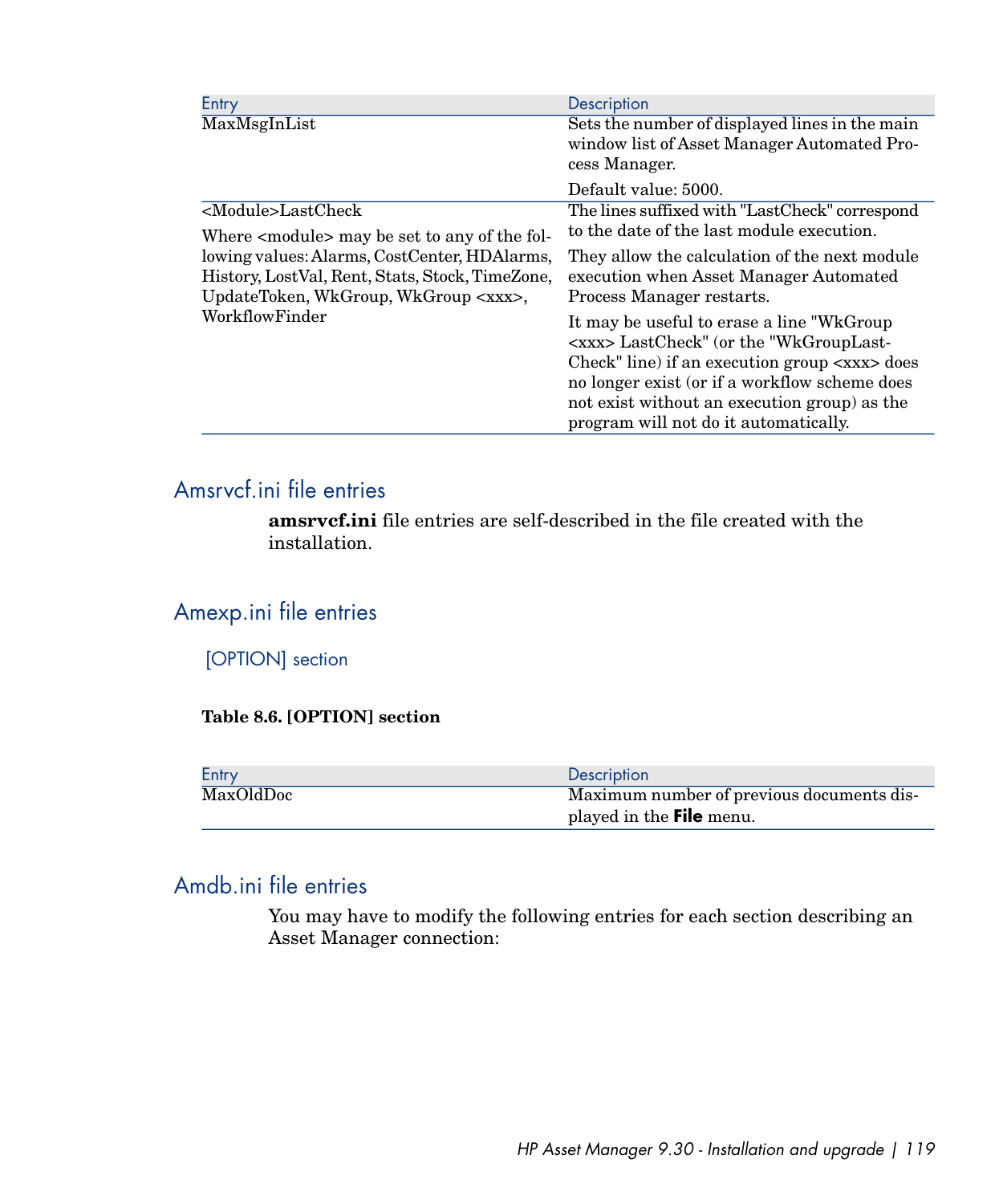#### **Table 8.7.** Amdb.ini **file entries**

| Entry                          | Description                                                                                                                          |
|--------------------------------|--------------------------------------------------------------------------------------------------------------------------------------|
| AmApiDll                       | Sets the path to the aamapi93 API DLL for Asset Manager.                                                                             |
|                                | This entry is used for HP Connect-It.                                                                                                |
| FetchingArraySize              | Number of lines to fetch when executing SQL statements.                                                                              |
|                                | Default value: 30.                                                                                                                   |
| OdbcLockingTime                | In the case of a Microsoft SQL Server database, sets the time after<br>which a record is to be considered as locked by another user. |
|                                | Unit: Seconds.                                                                                                                       |
| Default value: 60.<br>Warning: |                                                                                                                                      |
|                                |                                                                                                                                      |
| OldStyleCatalog                | With an Oracle database, this entry enables you to force the use of the<br>"Tab" view instead of the default "All_Catalog" view.     |
|                                | This entry can be set to one of two values:                                                                                          |
|                                | $1:$ Uses "Tab".                                                                                                                     |
|                                | 0: Uses "All_Catalog".                                                                                                               |

## Controlling the modification of the .ini files

The .ini files are automatically modified by their respective applications when an option is changed.

When multiple executables or instances of an executable are associated with the same .ini file, the last executable to save the modifications wins out.

If you wish to keep control over these modifications, we recommend making the .ini read-only.

This is particularly true for the aamapi93.ini file.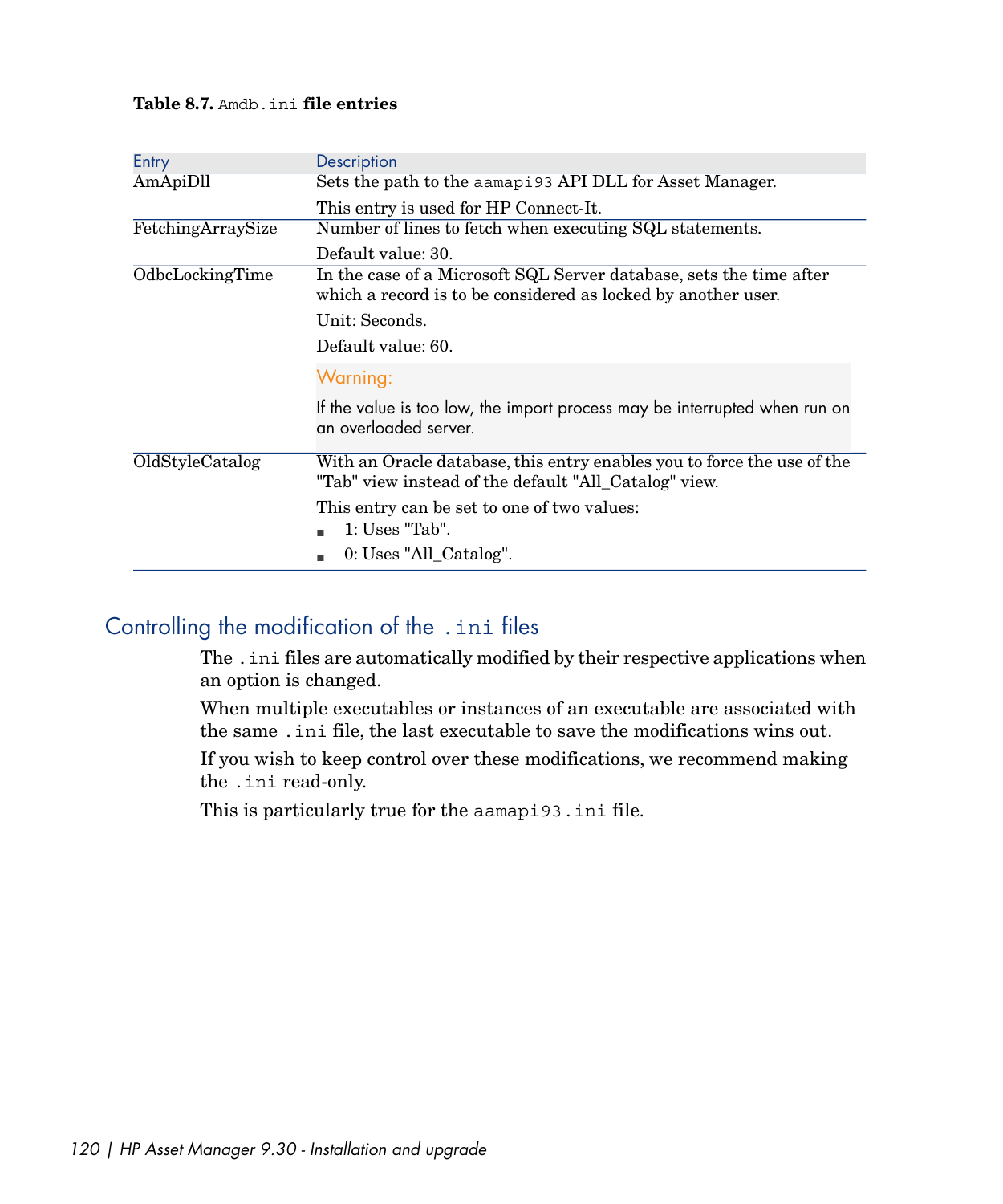# 9 Performance considerations

#### <span id="page-120-0"></span>**Overview**

Asset Manager's performance depends on several factors:

- $\blacksquare$  DBMS:
	- Hardware.
	- $\blacksquare$  Configuration.

This task is important but very tricky and requires the skills of a database administrator. It is not uncommon to double the performance of Asset Manager with proper tuning of the DBMS. It is important to pay close attention to the amount of RAM allocated to the database server.

- $\blacksquare$  The capabilities of the DBMS (taking into account the way in which Asset Manager interacts with the DBMS) and its middleware (support of advanced functionality such as retrieving groups of lines in one single network packet).
- n The server's hardware performance: Processor speed, RAM, disk sub-system (disk, controller board, the system's administration of these, number of processors, etc.), use of separate storage devices for tables and indexes.
- n The client's hardware performance: Processor speed, RAM, graphics performance.
- Bandwidth and network latency
- The number of records stored in your database.

For information on how to optimize performance of Asset Manager, refer to the **Tuning** guide.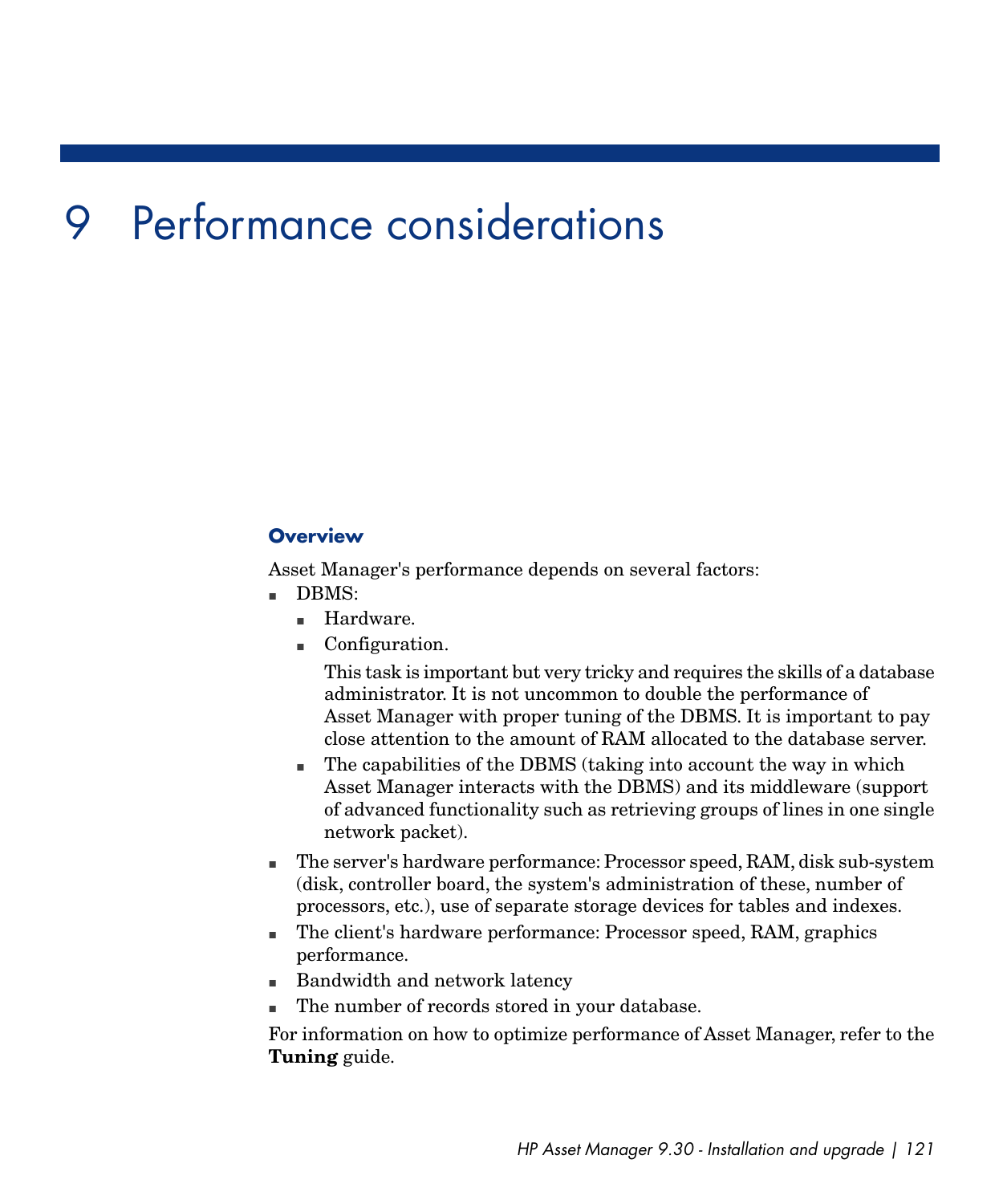#### **Tuning for low-speed networks, busy high-speed networks or wide-area networks (WAN)**

<span id="page-121-1"></span>For information on this subject, refer to the **Administration** guide, chapter **Optimizing Asset Manager for use in a WAN environment**.

#### <span id="page-121-2"></span>**Locking of records in the Asset Manager database by external applications**

Certain external tools lock records, even when consulting them.

<span id="page-121-0"></span>This can impact the performance of Asset Manager. We recommend that you avoid record locking.

With Microsoft SQL Server, for example, it is preferable to use **dirty read** access.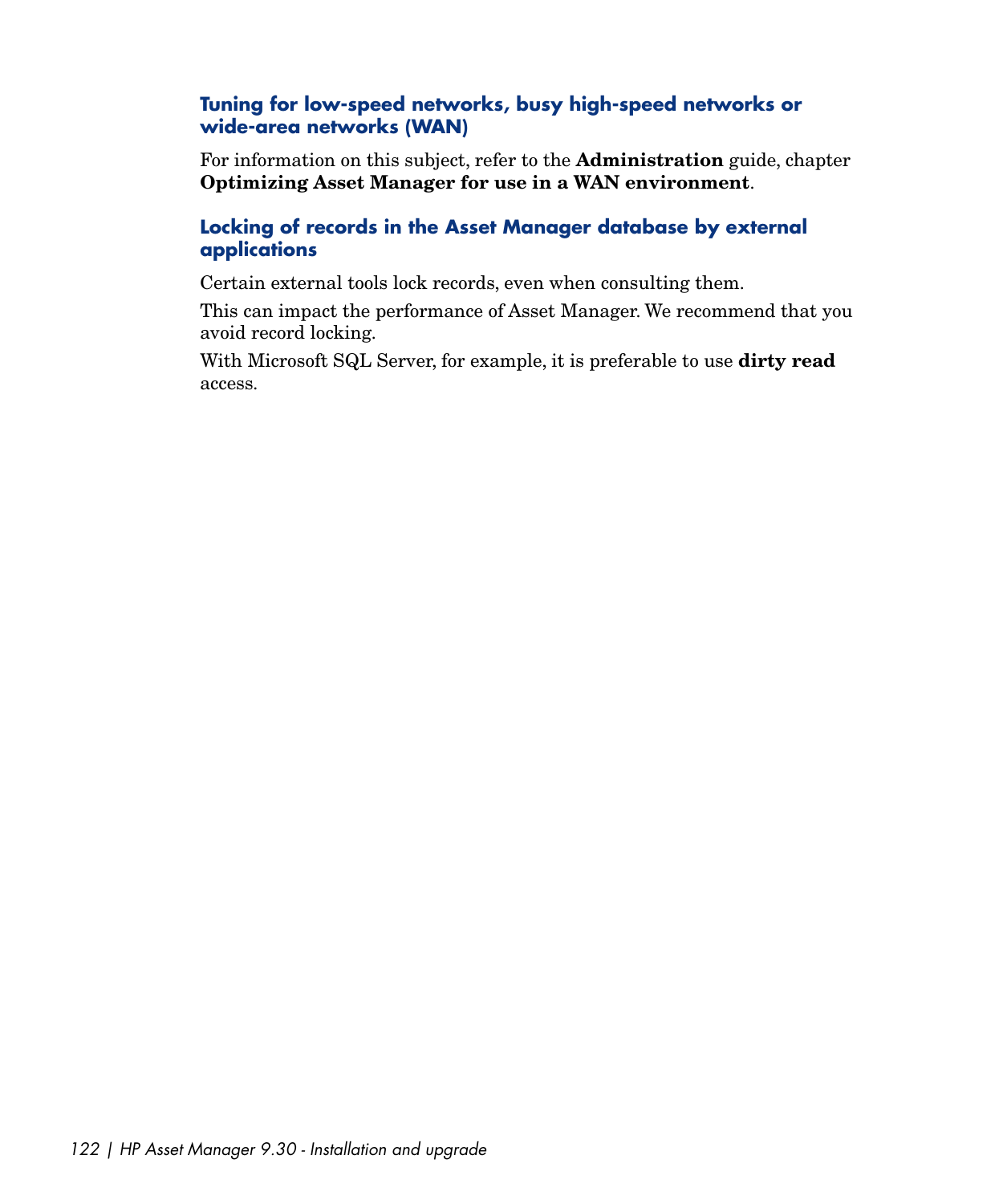# Index

.msi (file), [44](#page-43-0)

## **A**

Access restrictions, [32](#page-31-0) am.ini, [51](#page-50-0) am93.db, [56](#page-55-0) amdb.ini, [38](#page-37-0) amdbal, [63](#page-62-0) amexpl, [63](#page-62-0) amimpl, [63](#page-62-0) amsrv.cfg, [64](#page-63-0) amsrvcf.ini, [66](#page-65-0) , [65](#page-64-0) amsrvl, [63](#page-62-1) Analyze only, [30](#page-29-0) Antivirus - conflicts, [37](#page-36-0) API UNIX, [67](#page-66-0) archive file Updating, [89](#page-88-0) Asset Manager Components (See Asset Manager packages) Modules (See Asset Manager modules) AssetManager.msi, [44](#page-43-0) Asset Manager Application Designer

Database integrity - verification, [29](#page-28-0) , [23](#page-22-0) Asset Manager Automated Process Manager, [33](#page-32-0) Configuration Unix, [67](#page-66-1) Windows, [53](#page-52-0) Connecting to a database Unix, [63](#page-62-2) Windows, [55](#page-54-0) Executing as a service, [54](#page-53-0) HP Connect-It - integration, [53](#page-52-1) Implementation Unix, [63](#page-62-3) Windows, [54](#page-53-1) Presentation, [53](#page-52-0) Asset Manager clients Automatic uninstallation - Windows, [48](#page-47-0) Languages, [39](#page-38-0) Quick installation - Windows, [38](#page-37-0) Asset Manager components, [11](#page-10-0) Asset Manager modules, [12](#page-11-0) Asset Manager programs - updating Process, [33](#page-32-1) Asset Manager Web, [34](#page-33-0) Architecture, [69](#page-68-0)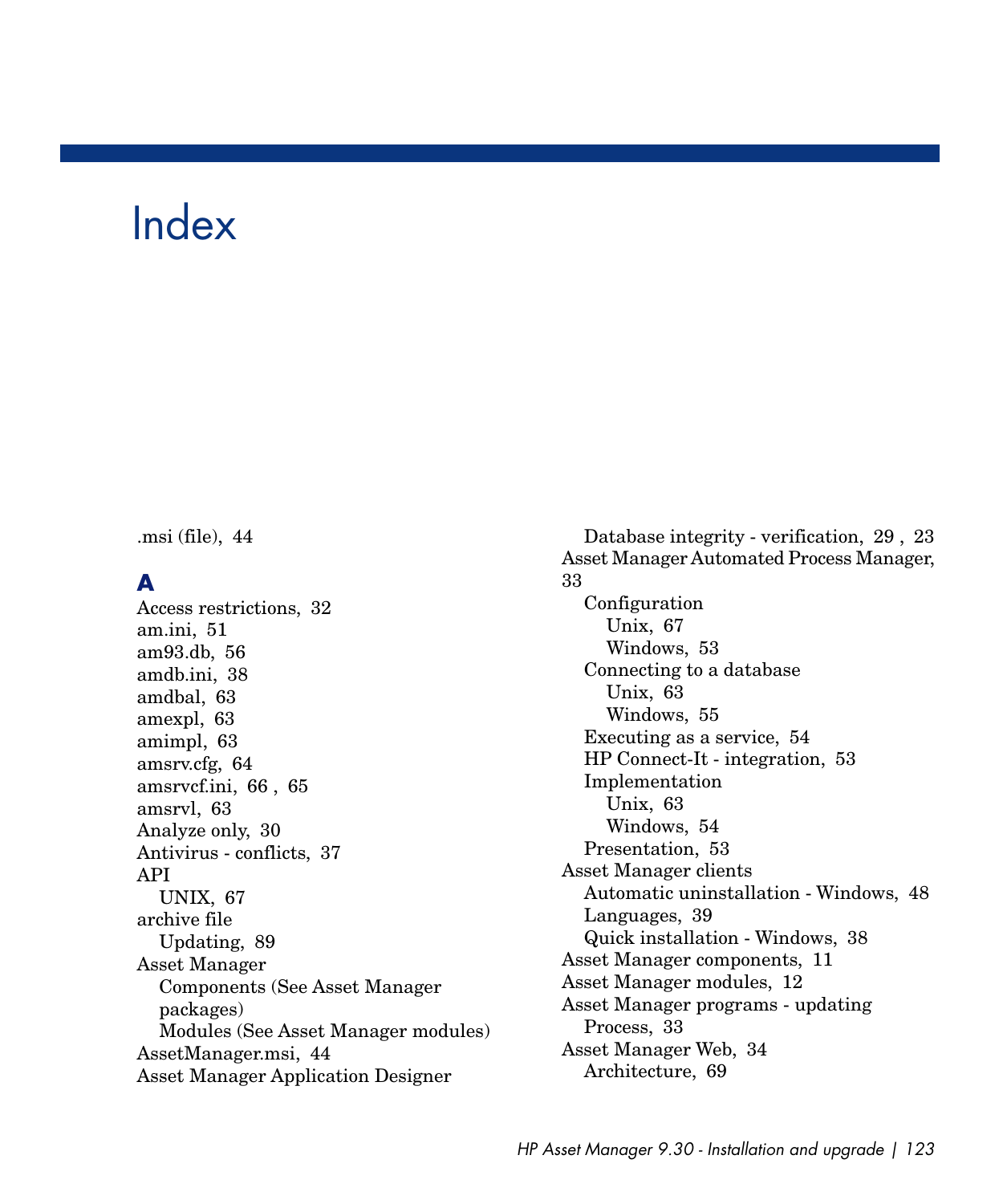Configuring, [106](#page-105-0) Installing, [70](#page-69-1) Optimizing, [107](#page-106-0) Parameters, [82](#page-81-0) Passwords, [81](#page-80-0) Trouble-shooting, [110](#page-109-0) Uninstalling, [109](#page-108-1) Updating, [111](#page-110-0) autorun.exe, [40](#page-39-0)

## **C**

Caches, [33](#page-32-2) cfg (files) List, [113](#page-112-0) Check validity of records (option), [30](#page-29-1) , [25](#page-24-0) , [24](#page-23-0) Client-server - Windows installation, [38](#page-37-1) config (folder), [31](#page-30-0) Configuration Unix Windows Configuration data, [74](#page-73-0) Connections, [34](#page-33-1) Conversion speed, [23](#page-22-1) Counters, [25](#page-24-1) CPU Minimum configuration - Windows, [16](#page-15-0) Recommended configuration - Windows, [16](#page-15-1)

## **D**

Database Connecting with Asset Manager Automated Process Manager - Unix, [63](#page-62-2) Copy, [26](#page-25-0) DBMS tools, [26](#page-25-1) Traditional backup - problems, [26](#page-25-2) Finalization, [30](#page-29-2) Integrity, [10](#page-9-0) Integrity - verification, [29](#page-28-0) , [23](#page-22-0) Manual adjustment, [25](#page-24-2) Modifying the contents, [10](#page-9-1) Unable to connect, [55](#page-54-0) Database integrity, [10](#page-9-0)

Database structure - modification, [10](#page-9-2) Demonstration database Installation - Windows, [56](#page-55-0) Login, [56](#page-55-0) Password, [56](#page-55-0) deploy.bat file, [74](#page-73-0) Deployment script, [89](#page-88-0) , [74](#page-73-0) Dirty read, [122](#page-121-0) Disk space Minimum configuration - Windows, [16](#page-15-0) Recommended configuration - Windows, [16](#page-15-1)

## **F**

Functional rights, [32](#page-31-0)

## **G**

gbbase.xml, [31](#page-30-0) Get-It, [34](#page-33-2) Get-Resources, [34](#page-33-3)

## **H**

Help on fields, [31](#page-30-1) HP Connect-It, [35](#page-34-0) Asset Manager Automated Process Manager - integration, [53](#page-52-1) Asset Manager - integration, [55](#page-54-1) HP Connect-It scenarios, [35](#page-34-0)

## **I**

ini (files) List, [113](#page-112-0) Modifying, [116](#page-115-0) Installation Automation - Windows, [43](#page-42-0) Procedure UNIX, [60](#page-59-0) Unix Windows, [37-42](#page-36-1) Manual installation, [40](#page-39-1) Preliminary steps, [37](#page-36-2) Integration with peripheral programs, [13](#page-12-0) Integrity - verification, [29](#page-28-0)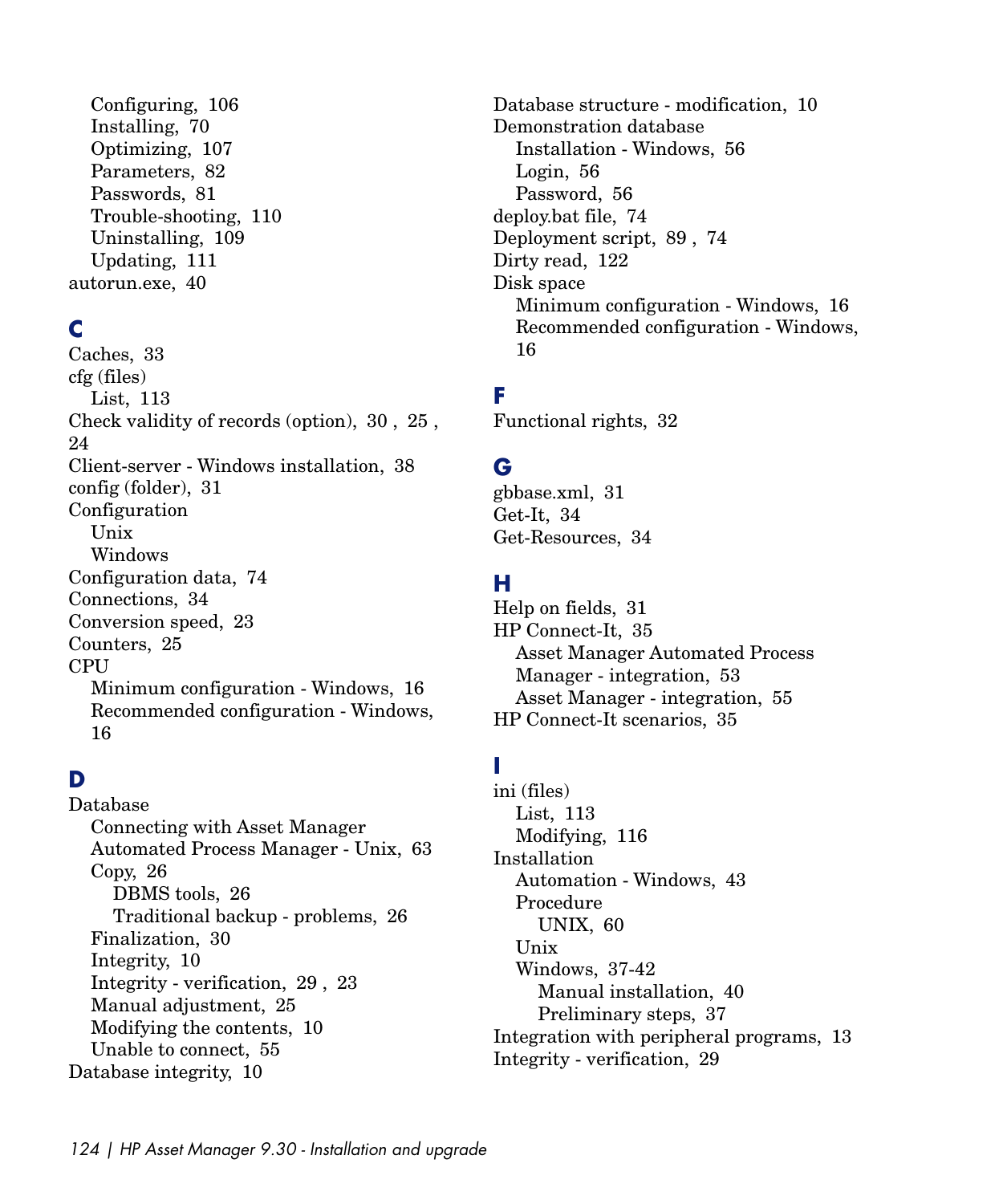## **L**

ld.so, [77 ,](#page-76-0) [61 ,](#page-60-0) [61](#page-60-1) libaamapi93.so, [63](#page-62-0) , [60](#page-59-1) libslpmprodstab.so, [61](#page-60-2) License Keys, [56](#page-55-0) Login - demonstration database, [56](#page-55-0)

## **M**

MAPI (See Messaging) Memory Minimum configuration - Windows, [16](#page-15-0) Recommended configuration - Windows, [16](#page-15-1) Messaging, [52](#page-51-0) Messaging systems (See Messaging) Minimum configuration - Windows, [16](#page-15-0)

## **N**

Networks - performance, [122](#page-121-1) NT users, [56](#page-55-1)

## **O**

Open (menu), [24 ,](#page-23-1) [24](#page-23-2) Open existing database (menu), [28](#page-27-0) , [27](#page-26-0) Oracle, [37](#page-36-3) Oracle client layers - Windows installation, [37](#page-36-3) Oracle DLL - versions, [51](#page-50-1) Orca, [44](#page-43-0) Owner (field), [28](#page-27-1) , [27](#page-26-1)

## **P**

package.properties file, [82](#page-81-1) Password - demonstration database, [56](#page-55-0) Passwords Encryption, [81](#page-80-0) Performance, [121](#page-120-0) Peripheral programs of Asset Manager, [13](#page-12-0) Procurement (module), [26](#page-25-3)

## **R**

Records - locking, [122](#page-121-2) Repair (option), [25](#page-24-3) , [24](#page-23-3) Repair database (menu), [24](#page-23-4) , [24](#page-23-5) Reports (See SAP Crystal Reports)

## **S**

SAP Crystal Reports Integration with Asset Manager, [55](#page-54-2) Windows installation, [38](#page-37-2) SAP Crystal Reports Runtime - Windows installation, [38](#page-37-2) sdu.log, [29](#page-28-1) SMTP (See Messaging) Software distribution, [55](#page-54-3) Supported DBMSs, [17](#page-16-0) Supported environments, [15](#page-14-0) Supported operating systems Client, [15](#page-14-1) Database server, [15](#page-14-2)

## **T**

Tagging Web services, [82](#page-81-2) tgz, [60](#page-59-2)

## **U**

Uninstallation Asset Manager clients Automatic uninstallation, [48](#page-47-0) Manual uninstallation - Windows, [42](#page-41-0) Uninstallation - automation in Windows, [43](#page-42-0) up\_GetCounterVal (stored procedure), [30](#page-29-3) , [25](#page-24-1) Update database (menu), [28](#page-27-2) upgrade Process, [27](#page-26-2) Upgrade Upgrade computer, [22](#page-21-0) Version 4.2.x, 4.3.x, 4.4.x, 5.0x or 5.1x upgrade.lst, [35](#page-34-1) Upgrade computer Preparation, [22](#page-21-0) Upgrading Asset Manager Web, [111](#page-110-0) User (field), [28](#page-27-3) , [27](#page-26-3) User rights, [32](#page-31-0)